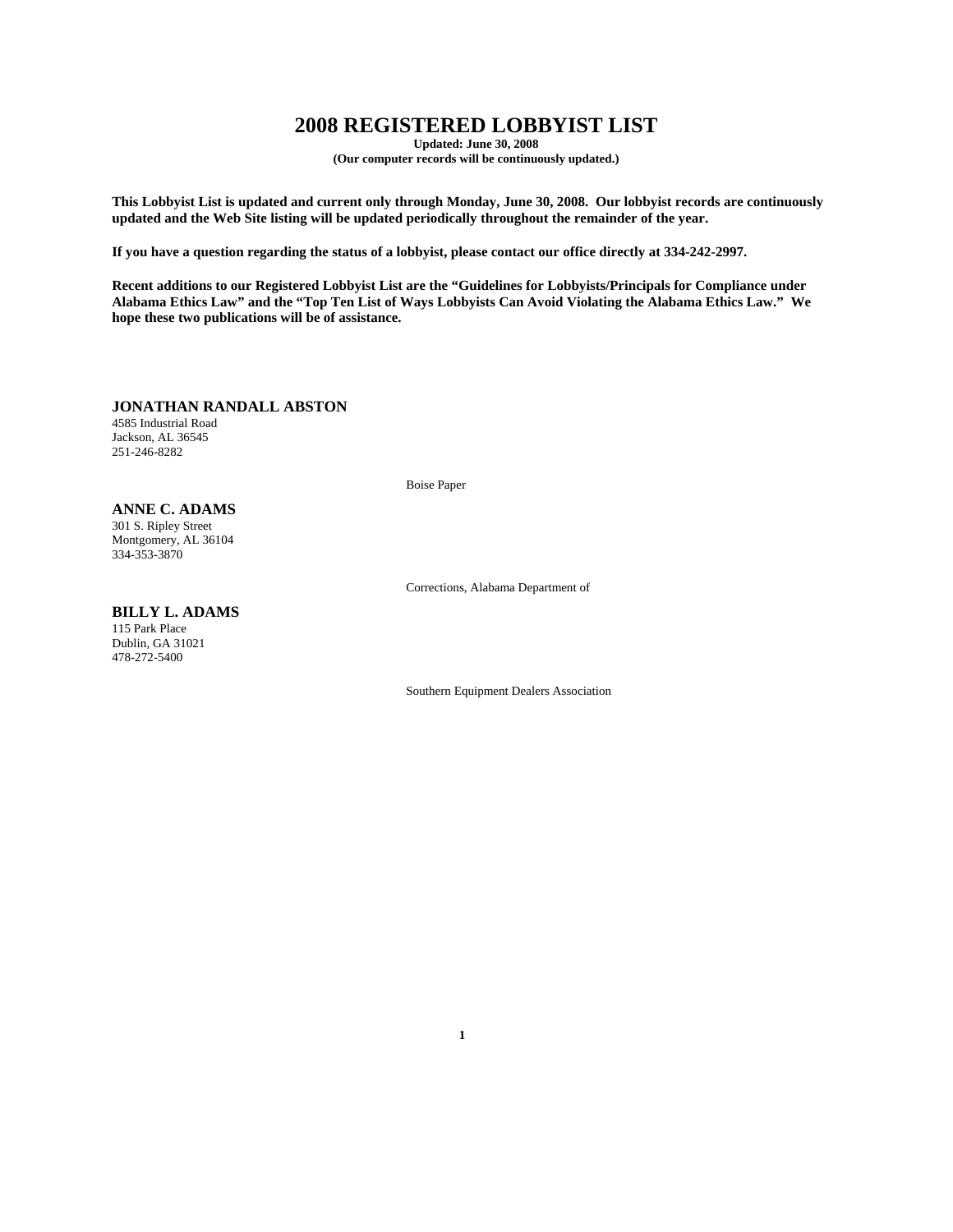### **KIMBERLY H. ADAMS**

400 S. Union Street Suite 235-B Montgomery, AL 36104 334-265-0098

## **ROBERT P. ADAMS**

9411 Lee Highway Suite B Fairfax, VA 22031 703-934-1212

### **JOHN Q. ADAMS, III**

Post Office Box 240 465 South Bainbridge Street Montgomery, AL 36104 334-265-2732

#### **MICHAEL LYNN AGEE**

421 Great Circle Road Nashville, TN 37228 615-242-0585

#### **ARLEEN ANNE ALEXANDER**

P.O. Box 231659 Montgomery, AL 36123-1659 334-272-3800

Access to Justice Commission Adams & Associates, L.L.C. AltaPointe Health Systems, Inc. Association of Alabama Camps Bradford Health Services Brookwood Medical Center Crestwood Medical Center G.A.,Inc. Kimberly H. Adams, P.C. Marriage & Family Therapists, Alabama Association of Municipal Court Clerks and Magistrate Association, Alabama Nurse Practitioner Alliance of Alabama Tom Coker & Associates Tourism Partnership, Alabama

Alliance for Marriage Foundation

Adams & Associates, L.L.C. Financial Services Association, Alabama Kimberly H. Adams, P.C. Poultry & Egg Association, Alabama Save the Children

Rogers Group, Inc.

Petroleum and Convenience Marketers of Alabama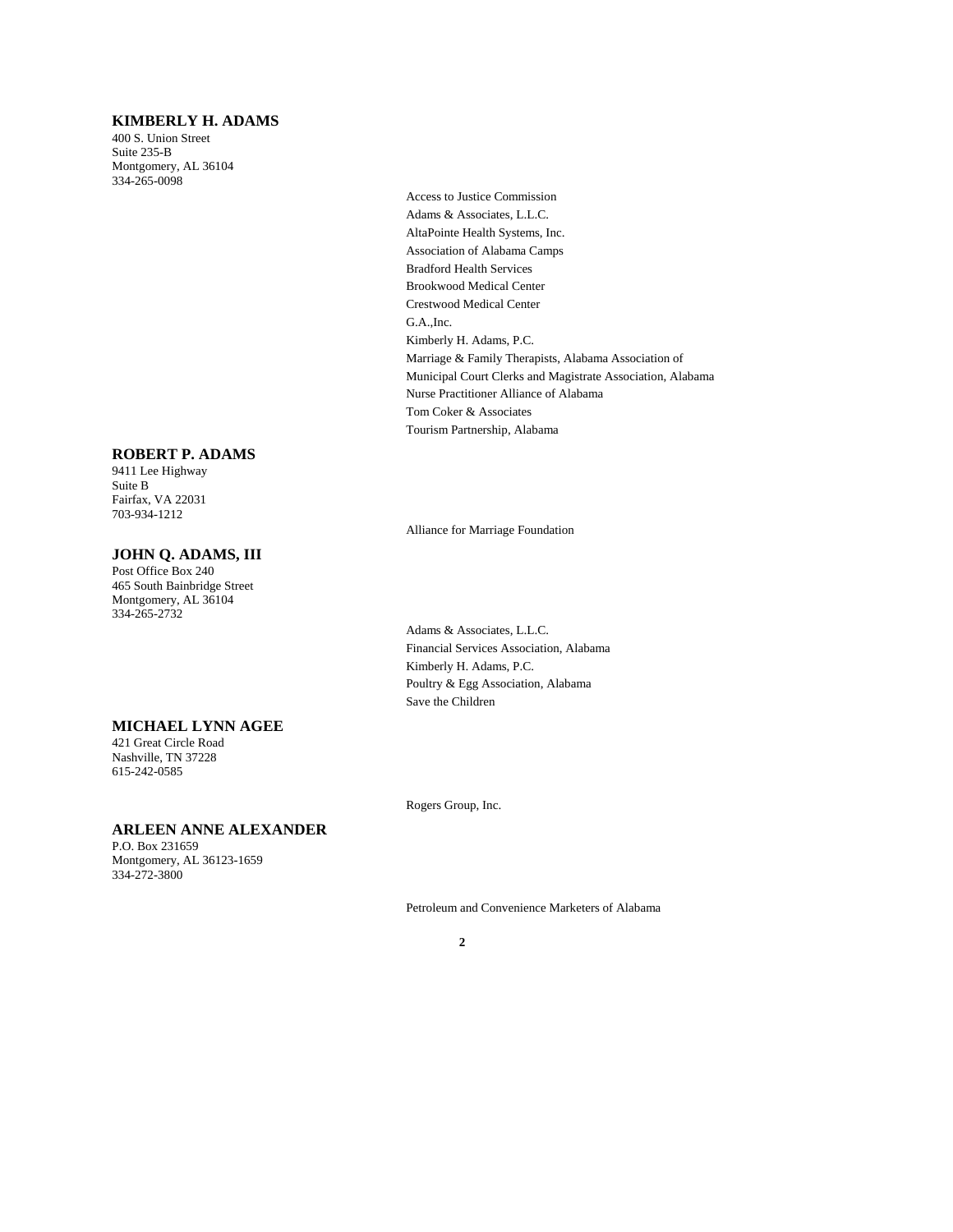### **DONNA M. ALEXANDER**

3 South Jackson Street Montgomery, AL 36104 334-264-5356

#### **RICHARD F. ALLEN**

301 South Ripley Street Montgomery, AL 36104 334-353-3870

#### Corrections, Alabama Department of

Wholesale Beer Association, Alabama

 **ANDRE REID & ASSOCIATES**

4346 Forrest Park Drive Eight Mile, AL 36613 334-324-4270

Mobile County Law Enforcement & Firefighters Pension Fund Board of Trustees

# **JOHN A. ANZALONE**

260 Commerce Street 4th Floor Montgomery, AL 36104 334-387-3121

### **ANITA ARCHIE**

Alabama Dept. of Postsecondary Education 401 Adams Avenue, Suite 290 Montgomery, AL 36104 334-353-2939

### **DEAN R. ARGO**

770 Washington Avenue Suite 184 Montgomery, AL 36104 334-954-3221

#### **J. KNOX ARGO**

6706 Taylor Circle Montgomery, AL 36117 334-279-0088

Massey Development Group,Inc. Strategic Consulting Group, Inc., The

Postsecondary Education, Alabama Department of/Alabama Community College System

Electric Cities of Alabama

American Insurance Association DeHart & Darr Associates, Inc. Entertainment Software Association Motion Picture Association of America, Inc., The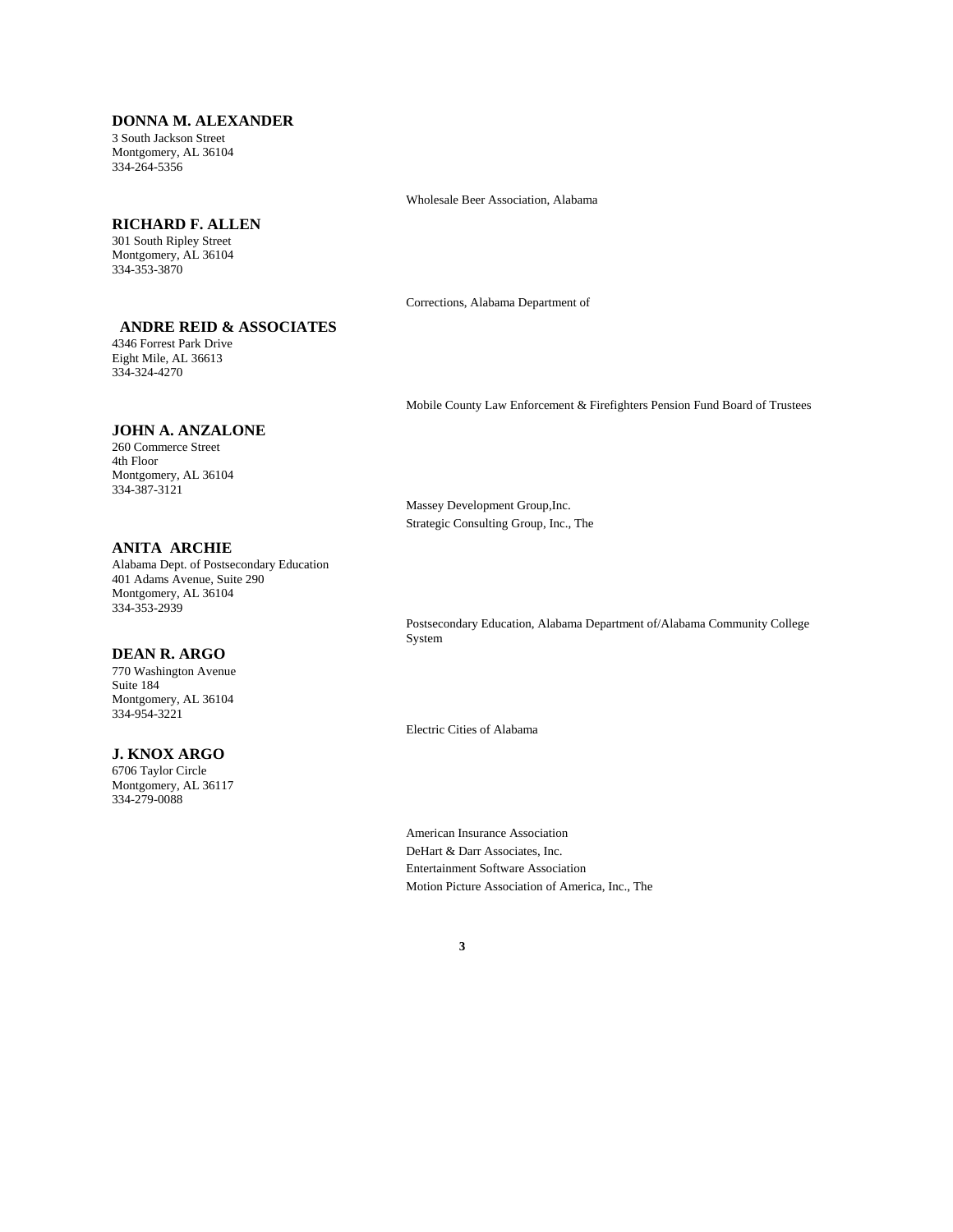# **EUGENIA LEBLANC ARMBRECHT**

1110 Montlimar Drive Suite 299 Mobile, AL 36609 251-602-6398

AT&T

### **LETONIA A. ARMSTRONG**

Abbott Laboratories, Inc. 4708 Hilldale Drive Knoxville, TN 37914 865-540-1506

**JEFFREY E. ARRINGTON**

848 Washington Avenue, Suite 200 Montgomery, AL 36104 334-261-2000

Abbott Laboratories, Inc.

Medical Association of the State of Alabama

# **JENNIFER WOODS ARSENIAN**

Post Office Box 4762 Montgomery, AL 36103 334-832-4842

Coalition Against Domestic Violence, Alabama

#### **J. BRIAN ATKINS**

AL Dept. of Economic & Community Affairs 401 Adams Avenue, Suite 434 Montgomery, AL 3103 334-242-5499

### **CLAIRE HANNAH AUSTIN**

The Austin Group 401 Adams Avenue Montgomery, AL 36104 334-262-4656

> American Express Lafarge North America, Inc. School of Mathematics & Science Foundation, Alabama Southeastern Field Services, L.L.C. Strategy Group, LLC, Alabama Ticketmaster/Subsidiary of IAC Waste Management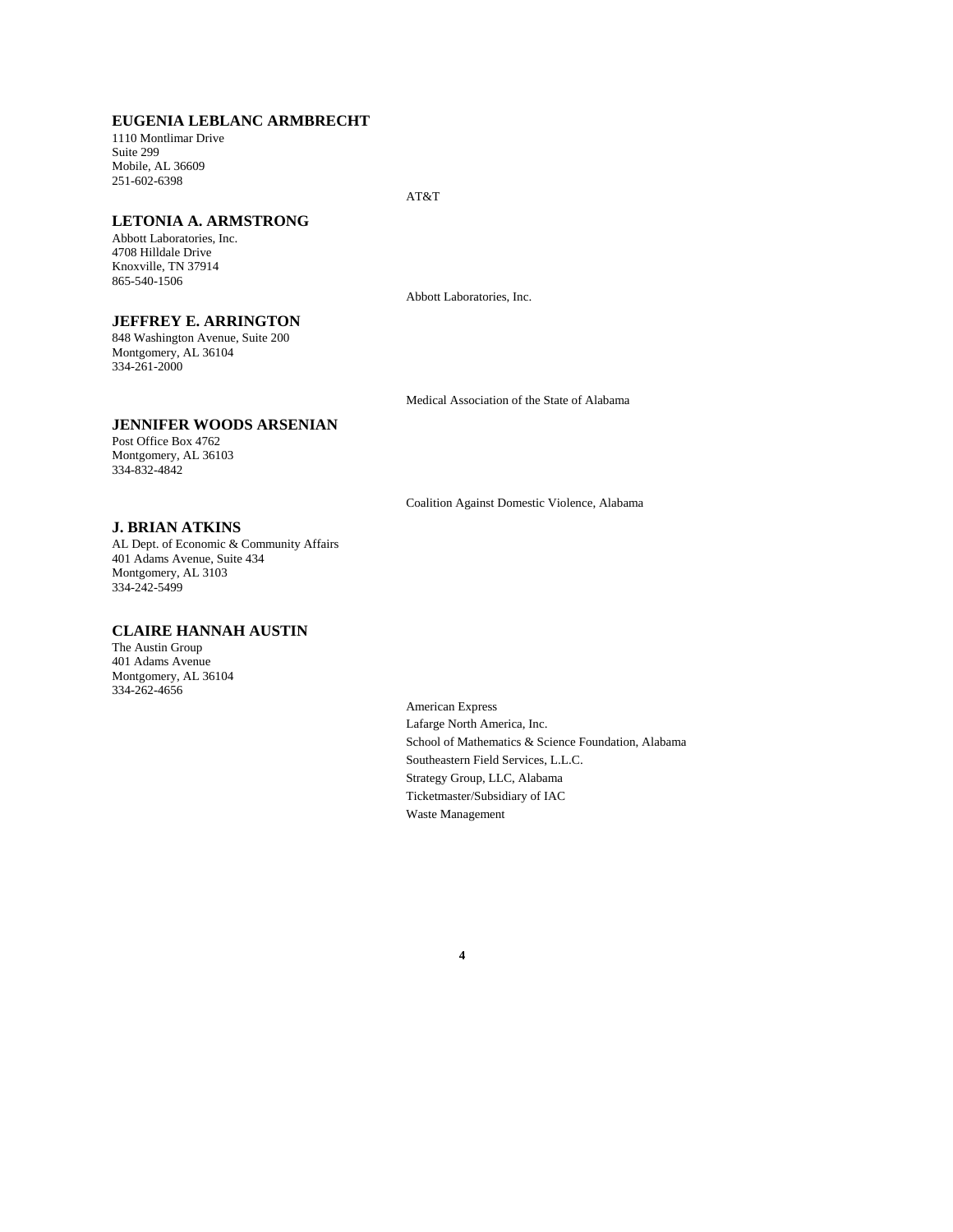### **GINGER AVERY**

770 Washington Avenue Suite 170 Montgomery, AL 36104 334-262-4974

#### **JACKIE F. AYERS**

Alabama Nursing Home Assn. 4156 Carmichael Road Montgomery, AL 36106 334-271-6214

**FREDA H. BACON** Post Office Box 59509 Birmingham, AL 35259 205-868-6900

#### **DAN BAILEY**

534 Adamss Avenue Montgomery, AL 36104 334-834-1890

### **JUSTIN T. BAILEY**

770 Washington Avenue Suite 170 Montgomery, AL 36104 334-262-4974

#### **WILLIAM MICHAEL BAILEY**

Alabama Technology Network 500 Beacon Parkway W. Birmingham, AL 35209 205-943-4809

#### **C. MARK BAIN**

255 Dexter Avenue Montgomery, AL 36104 334-263-6621

Association for Justice, Alabama

Nursing Home Association, Alabama

Self-Insured Worker's Compensation Fund, Alabama

Bankers Association, Alabama

Association for Justice, Alabama

Postsecondary Education, Alabama Department of/Alabama Community College System

Beverage Association fka Alabama Soft Drink Association, Alabama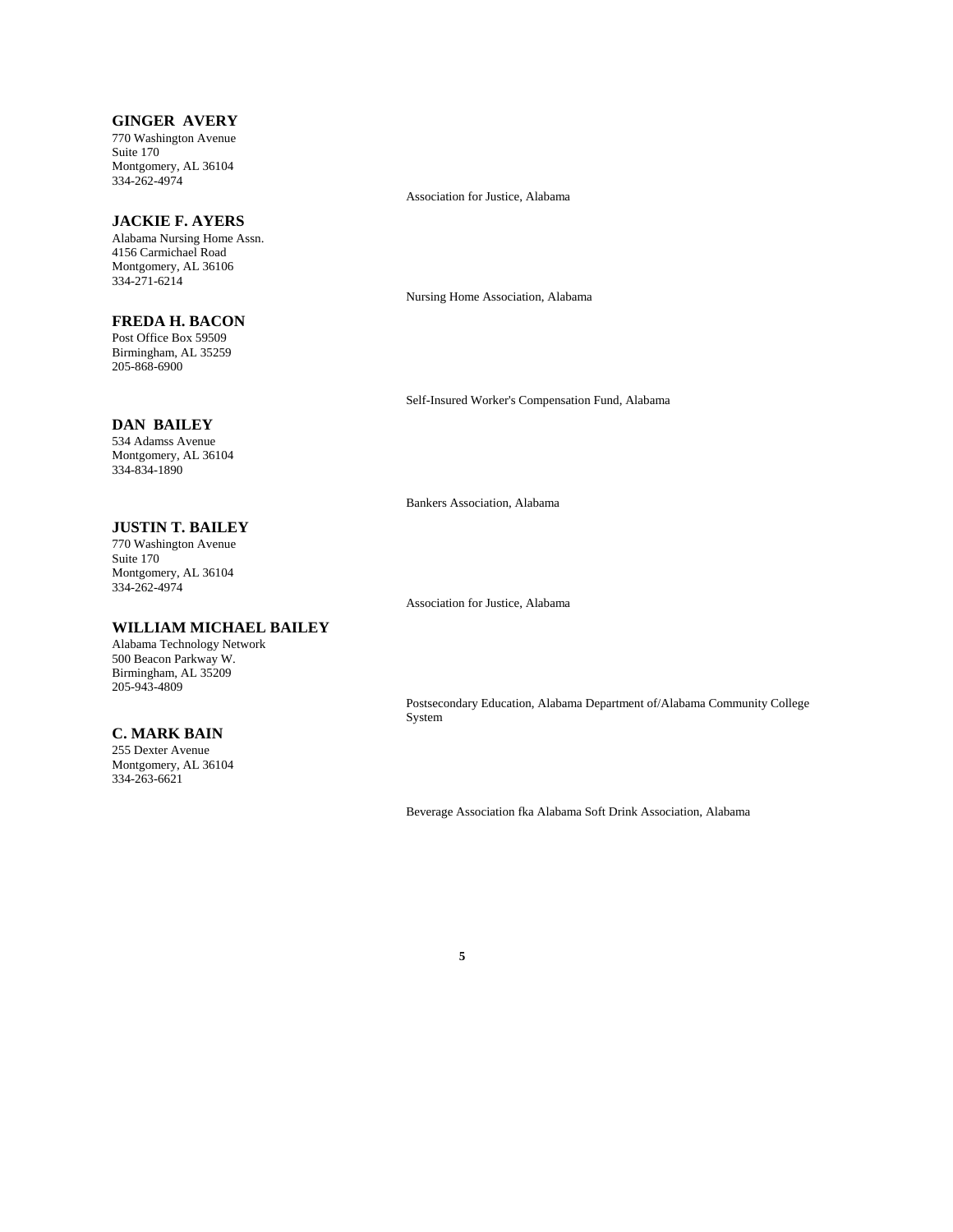### **WILLIAM C. BAISDEN**

513 Madison Avenue Montgomery, AL 36104 334-240-9367

Forestry Association, Alabama

# **JOHN M. BAKER**

770 Washington Street Suite 192 Montgomery, AL 36104 334-262-7602

Norfolk Southern Corporation

### **S. EASON BALCH, JR.**

P.O.Box 306 Birmingham, AL 35291 205-226-3461

Power Company, Alabama

# **C. PORTER BANISTER, JR.**

401 Adams Avenue Suite 160 Montgomery, AL 36104 334-242-2262

**JON D. BARGANIER** 8112 Henslow Court Montgomery, AL 36117 334-272-2008

University of Alabama System

Eli Lilly & Company

### **A. VERNON BARNETT**

301 S. Ripley Street Montgomery, AL 36104 334-353-3870

### **SABRA BARNETT**

401 Adams Avenue Suite 780 Montgomery, AL 36104 334-956-7700

Corrections, Alabama Department of

Bradley Arant Rose & White LLP Employers for Immigration Reform Energen Corporation Vulcan Materials Company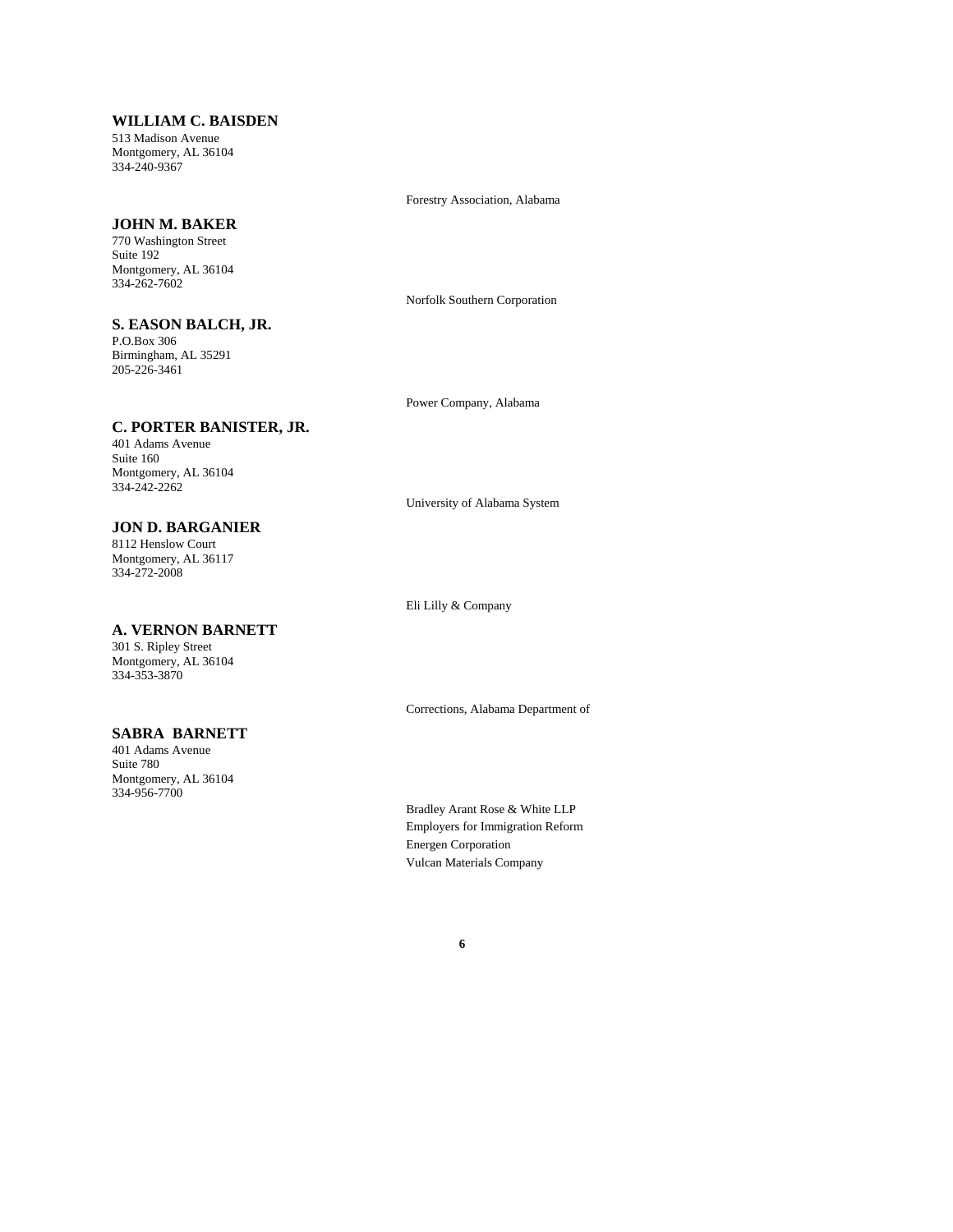## **JERRY FRANKLIN BARTLETT**

Athens State University 300 N. Beaty Street Athens, AL 35611 256-233-8113

### **LINDY J. BEALE**

135 South Union Street Montgomery, AL 36104 334-832-4140

#### **VIRGINIA BEAR**

Post Office Drawer 431 Montgomery, AL 36111 334-240-1313

### **JIM C. BECK**

Post Office Box 1070 Carrollton, GA 30112 770-832-9203

# **MARILYN C. BECK**

John C. Calhoun Community College 6250 US Highway 31 North Tanner, AL 35671 256-306-2557

### **THOMAS J. BELL III**

4120 Wall Street Montgomery, AL 36106 334-244-2187

#### **WALTER A. BELL**

AL Dept. of Insurance 201 Monroe Street, Suite 1700 Montgomery, AL 36130-3351 334-241-4101

Athens State University Postsecondary Education, Alabama Department of/Alabama Community College System

Retirement Systems of Alabama

Regions Financial Corporation

Nationwide Insurance

Postsecondary Education, Alabama Department of/Alabama Community College System

Franklin Resources Group, LLC

Insurance, Alabama Department of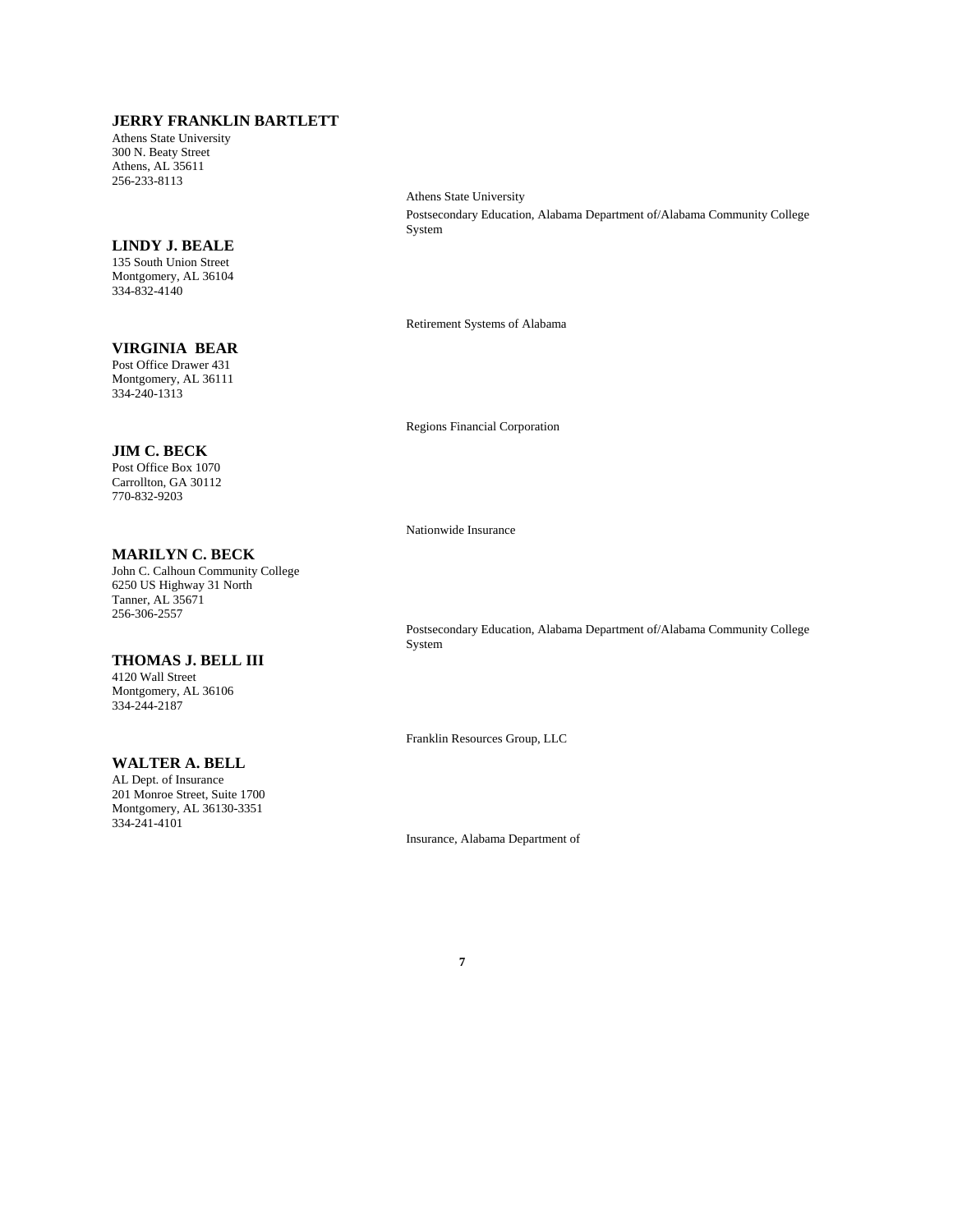### **DR. LEWIS T. BENEFIELD**

400 South Union Street Suite 405 Montgomery, AL 36104 334-265-1506

### **R. ALAN BENEFIELD**

100 North Union Street Suite 600 Montgomery, AL 36130-0075 334-242-4045

### **LOWELL WAYNE BENNETT**

P.O. Box 1418 Andalusia, AL 36420 334-881-2212

### **JAMES HEWITT BENSON**

Marion Military Institute 1101 Washington Street Marion, AL 36756 334-683-2301

### **DENISE L. BERKHALTER**

Post Office Drawer 230488 Montgomery, AL 36123-0488 334-277-9700

#### **JACK BIDDLE, 111**

1000 Urban Center Drive Vestavia Hills, AL 35242 205-945-6500

#### **MIKE BIRDSONG**

444 Pembrooke Drive Madison, MS 39110 601-607-7996

Jefferson County Racing Association Inc. Macon County Greyhound Park Inc.

Peace Officers Standards & Training Commission, Alabama

Community College System, Alabama

Postsecondary Education, Alabama Department of/Alabama Community College System

School Boards, Alabama Association of

Drummond Company Inc.

Bayer HealthCare LLC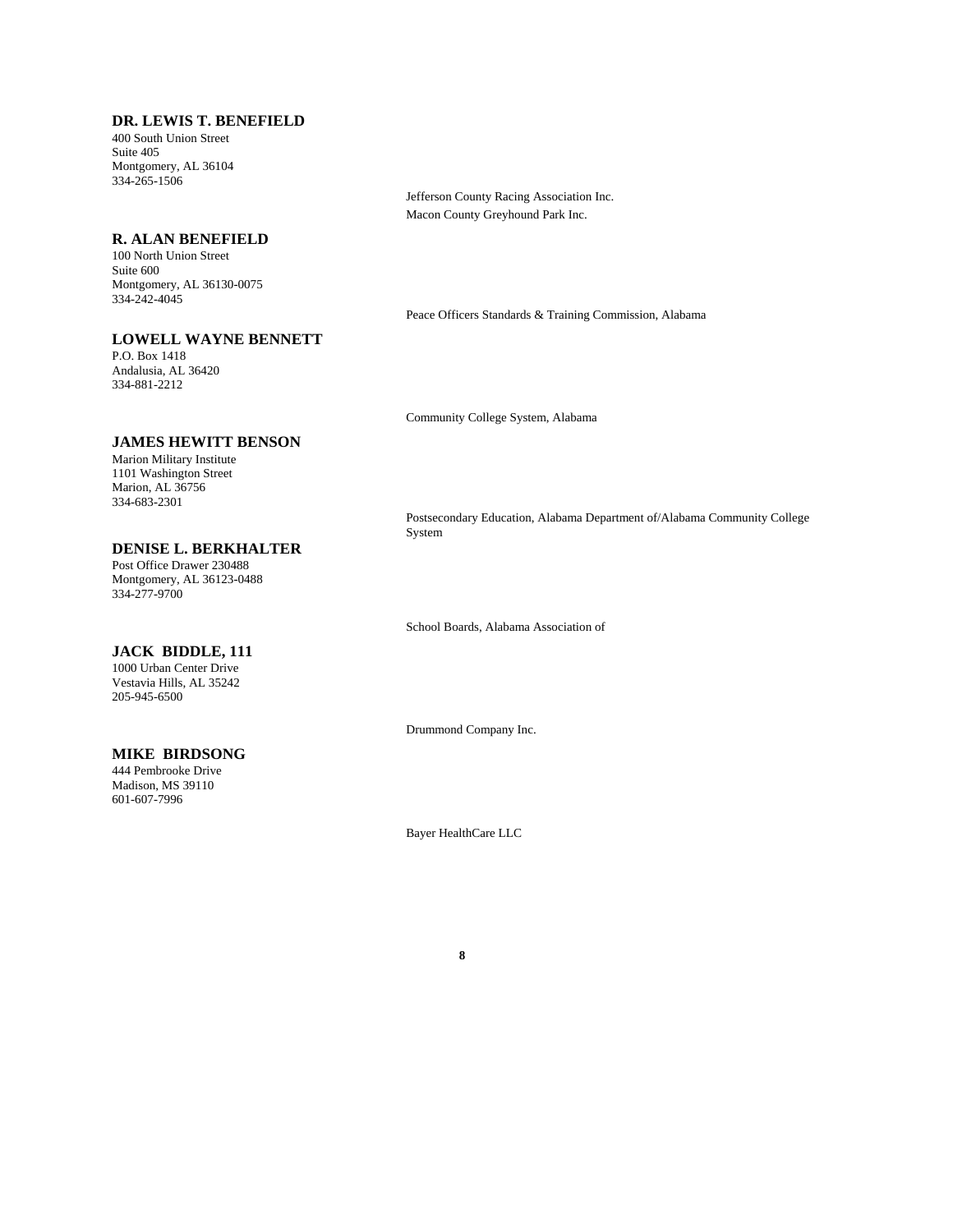### **ROSEMARY BLACKMON**

500 North East Blvd. Montgomery, AL 36117 334-272-8781

#### **LAUREL M. BLACKWELL**

Chattahoochee Valley Community College 2602 College Drive Phenix City, AL 36869 334-291-4981

#### **BLOOM GROUP, INC.**

401 Adams Avenue Suite 710 Montgomery, AL 36104 334-244-8948

Hospital Association, Alabama

Postsecondary Education, Alabama Department of/Alabama Community College System

Allied Waste Services, LLC Bradley Arant Rose & White LLP Carmeuse Lime & Stone Corporation City of Atmore City of Brewton City of Center Point. Alabama City of Jackson, Alabama City of Jasper City of Robertsdale City of Thomasville, Alabama City of Tuscaloosa Coosa Valley Medical Center Georgia-Pacific LLC Health Management Resources -- Governmental Services, Inc. Home Builders Association of Alabama IMERYS League of Municipalities, Alabama Manufacture Alabama March of Dimes -- Alabama State Chapter PLDCA Psychiatric Solutions, Inc. (PSI) Retired State Employees Association, Alabama School Superintendents of Alabama (SSA) Seraaj Family Homes, Inc., The Sprint Nextel Thornton Farrish Incorporated Three Springs Corporation Town of Pike Road, Alabama University of Montevallo Voices for Alabama's Children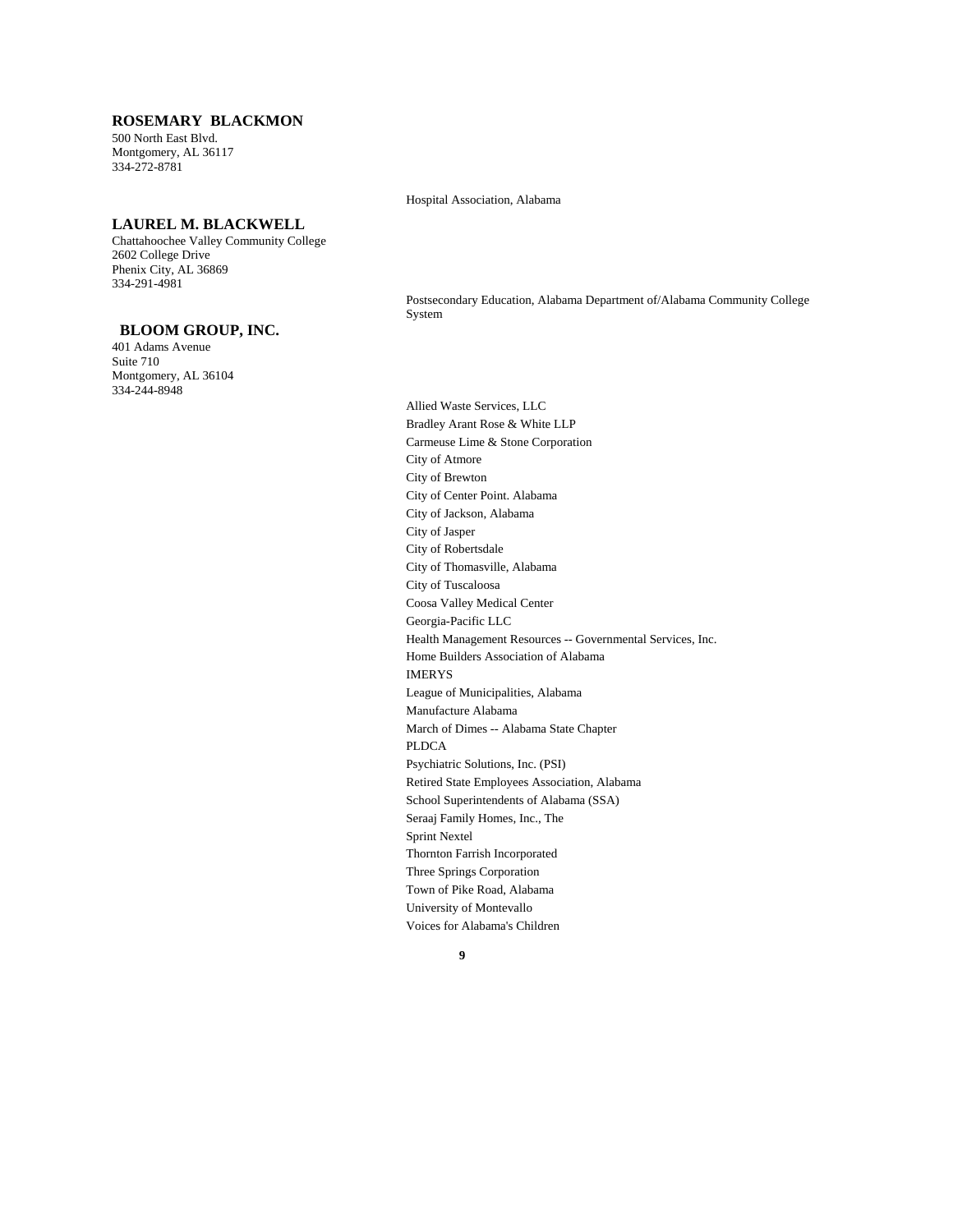### **HAL W. BLOOM, JR.**

**VENETIA JO BLOUNT**

4585 Industrial Road Jackson, AL 36545 251-246-8231

401 Adams Avenue Suite 710 Montgomery, AL 36104 334-244-8948

Bloom Group Inc., The Ciba Specialty Chemicals Corporation City of Dothan March of Dimes -- Alabama State Chapter University of West Alabama

Boise Paper

**HAROLD HAMPTON BOLES**

Balch & Bingham LLP 1901 Sixth Avenue North, 11th Floor Birmingham, AL 35203 205-226-3471

### **CATHY S. BOOTH**

212 Snake Hill Road Trussville, AL 35173 205-655-2699

### **JOHN R. BOOTHE**

103 Girard Avenue Dothan, AL 36303 334-792-6981

### **MATTHEW W. BOWDEN**

Post Office Box 306 Birmingham, AL 35291 205-226-8712

Bankers Association, Alabama

National Council on Compensation Insurance Inc.

Cable Telecommunications Association, Alabama

Power Company, Alabama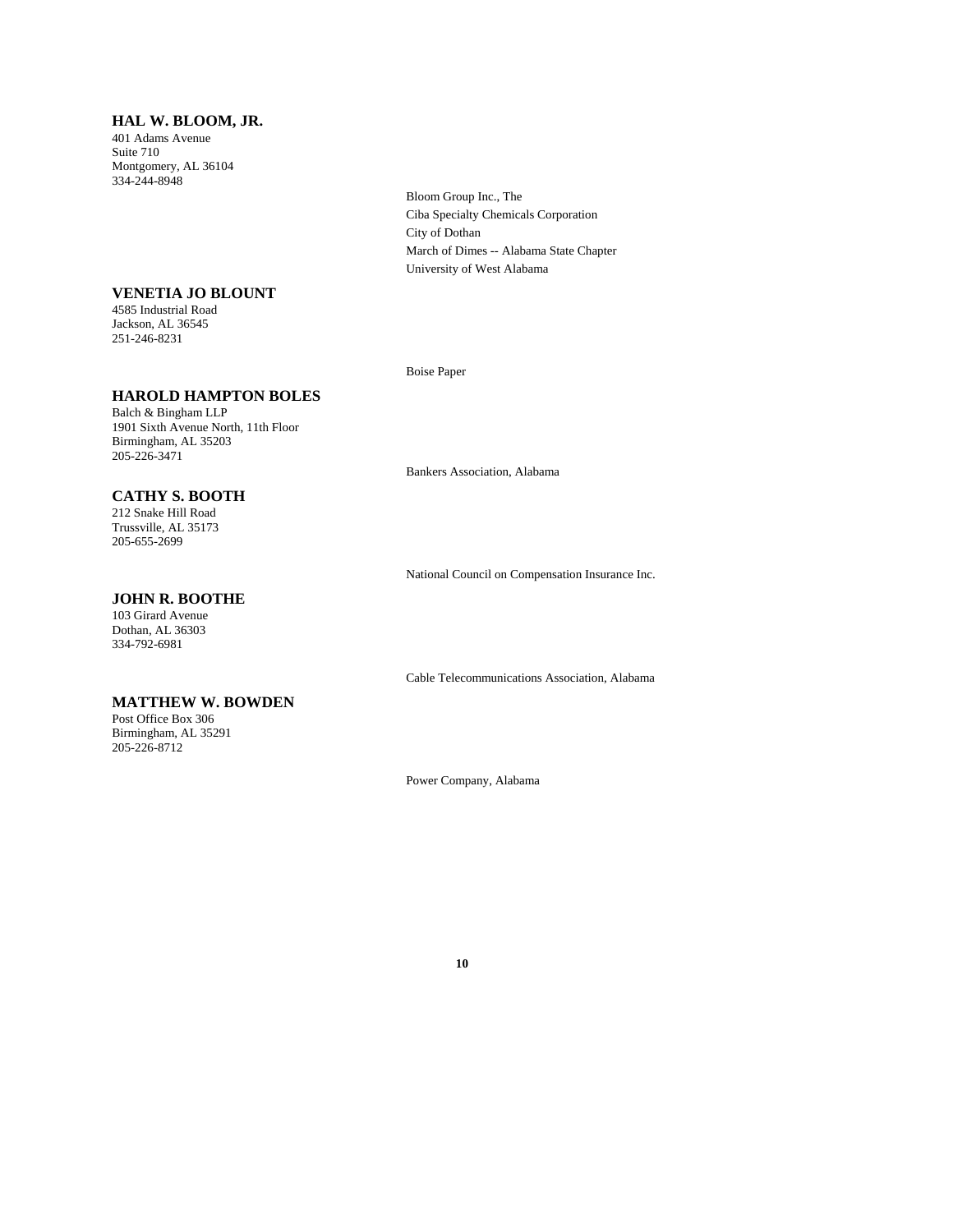### **STEPHEN E. BRADLEY**

2101 Highland Avenue, Suite 420 Birmingham, AL 35205 205-933-6676

> Baptist Health System Inc. Business Alliance for Responsible Development (BARD) Cable Telecommunications Association, Alabama Chemical Lime Company of Alabama, Inc. Decatur Chamber of Commerce Exxon Mobil Corporation Honda Manufacturing of Alabama, LLC Lehigh Cement Company Marshall Durbin Companies Martin Marietta Aggregates Monsanto Company Synagro Technologies, Inc.

#### **GARY L. BRANCH**

Faulkner State Community College 1900 U.S. Hwy. 31 South Bay Minette, AL 36507 251-580-2202

**SONNY BRASFIELD**

**FRED O. BRASWELL, III**

**ELIZABETH T. BRESSLER** 401 Adams Avenue, Suite 680, 36104

**MELANIE R. BRIDGEFORTH**

Montgomery, AL 36103-4600

100 North Jackson Street Montgomery, AL 36104 334-263-7594

Post Office Box 244014 Montgomery, AL 36124 334-215-2732

P. O. Box 4600

334-242-3452

P.O. Box 4576

Association of County Commissions of Alabama

Postsecondary Education, Alabama Department of/Alabama Community College System

Association of County Commissions of Alabama

Rural Electric Association of Cooperatives, Alabama

Banking Department, Alabama State

Montgomery, AL 36103 334-213-2410, Ext. 104

Voices for Alabama's Children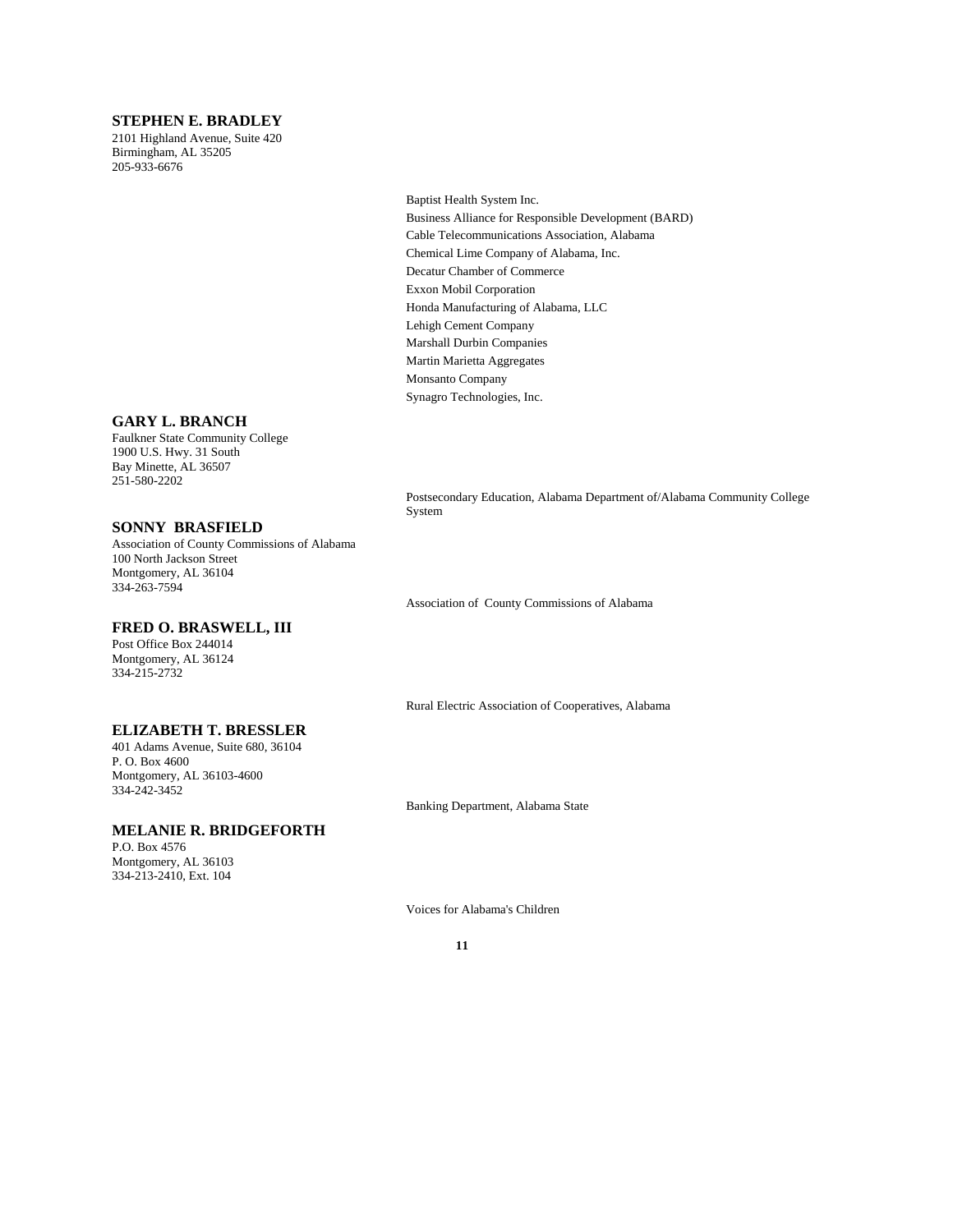### **SCOTT A. BROCK**

515 N. Meridian Street Tallahassee, FL 32301 850-222-3141

#### **CAROL A. BROWN**

Suite 300 2 N. Jackson Street Montgomery, AL 36104 334-240-7400

#### **ERSKINE C. BROWN**

Post Office Box 00014 Birmingham, AL 35202 205-925-3099

#### **J. TIM BROWN**

105 Tallapoosa Street 2nd Floor Montgomery, AL 36104 334-451-2846

### **RICHARD E. BROWN JR.**

7265 Halcyon Summit Dr. Alabama Retail Association Montgomery, AL 36117-3502 334-263-5757

# **ANNA B. BUCKALEW**

P.O. Box 79 Montgomery, AL 36101 334-240-9423

Bristol-Myers Squibb Company

Blue Cross & Blue Shield of Alabama Cancer Society, American Hospice Organization, Alabama Southern Strategy Group of Alabama, LLC Southland Insurance Takeda Pharmaceuticals Wilson and Wilson Attorneys and Counselors,P.C.

Birmingham Water Works & Sewer Board Retired Health Workers of Jefferson County Tom Coker & Associates

Power Company, Alabama

Retail Association, Alabama

Montgomery Area Chamber Of Commerce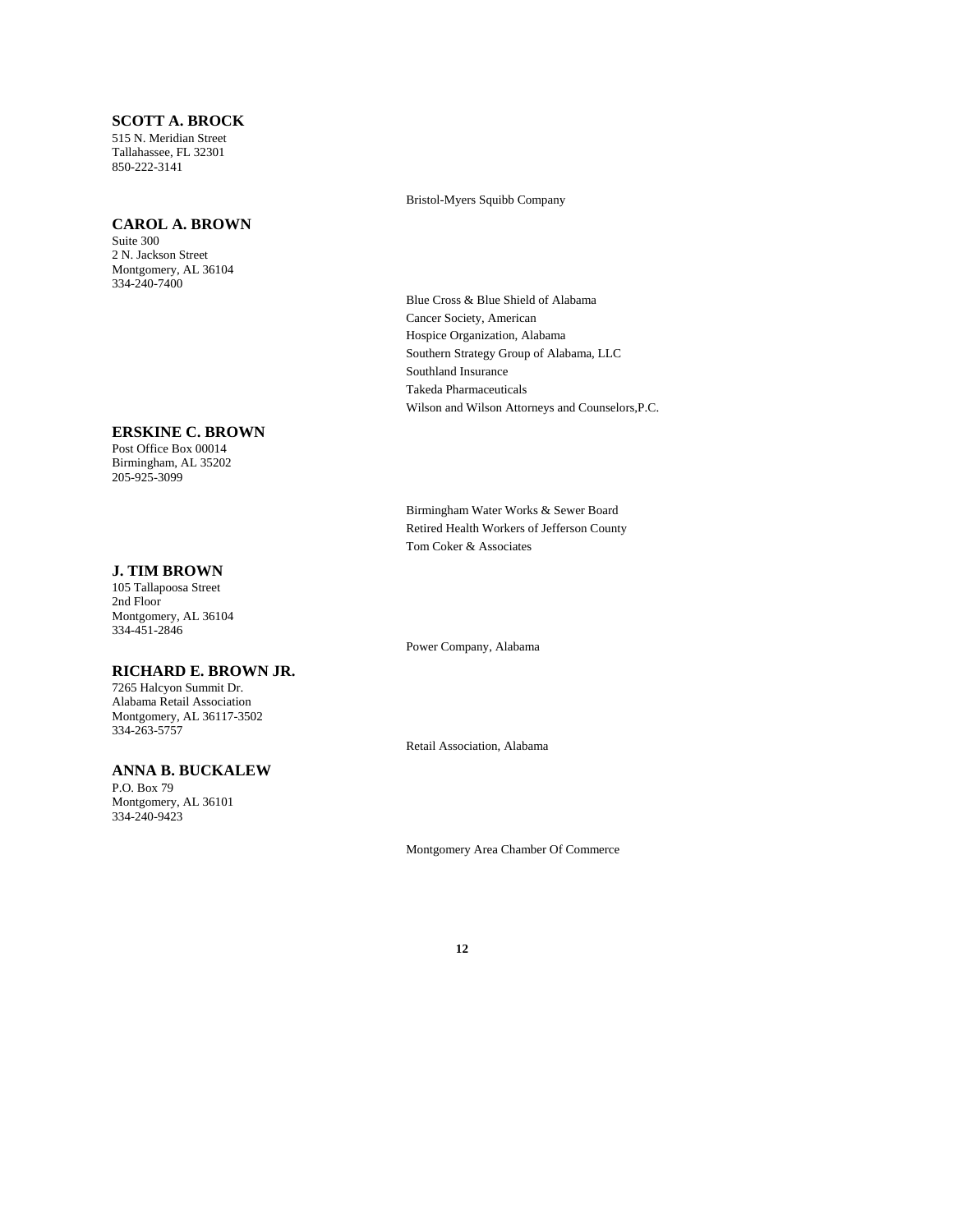### **RONALD E. BUFORD**

P. O. Box 2641 Birmingham, AL 35203 205-257-2433

Power Company, Alabama

### **BROOKLYN SHAYE BURGESS**

4200 Stone River Circle Birmingham, AL 35213 205-879-7096

Eagle Forum of Alabama

### **DOUGLAS STEWART BURKHALTER**

435 S McDonough St. Montgomery, AL 36104 334-834-1061

AFL-CIO , Alabama

### **PATRICK L. BURNS**

3379 Peachtree Road, N.E. Suite 350 Atlanta, GA 30326 404-266-2600

> Brick Industry Association, Inc. TNT Fireworks

# **CHRISTINA LEE BUTLER**

1900 Mulberry Street Montgomery, AL 36106 770-310-9461

Public Relations One

# **AMANDA G. BUTTENSHAW**

1043 Ambassador Court Montgomery, AL 36117 334-273-7895

Optometric Association, Alabama

### **BRADLEY R. BYRNE**

Alabama Department of Postsecondary Ed. 401 Adams Avenue, Suite 290 Montgomery, AL 36104 334-242-2927

> Postsecondary Education, Alabama Department of/Alabama Community College System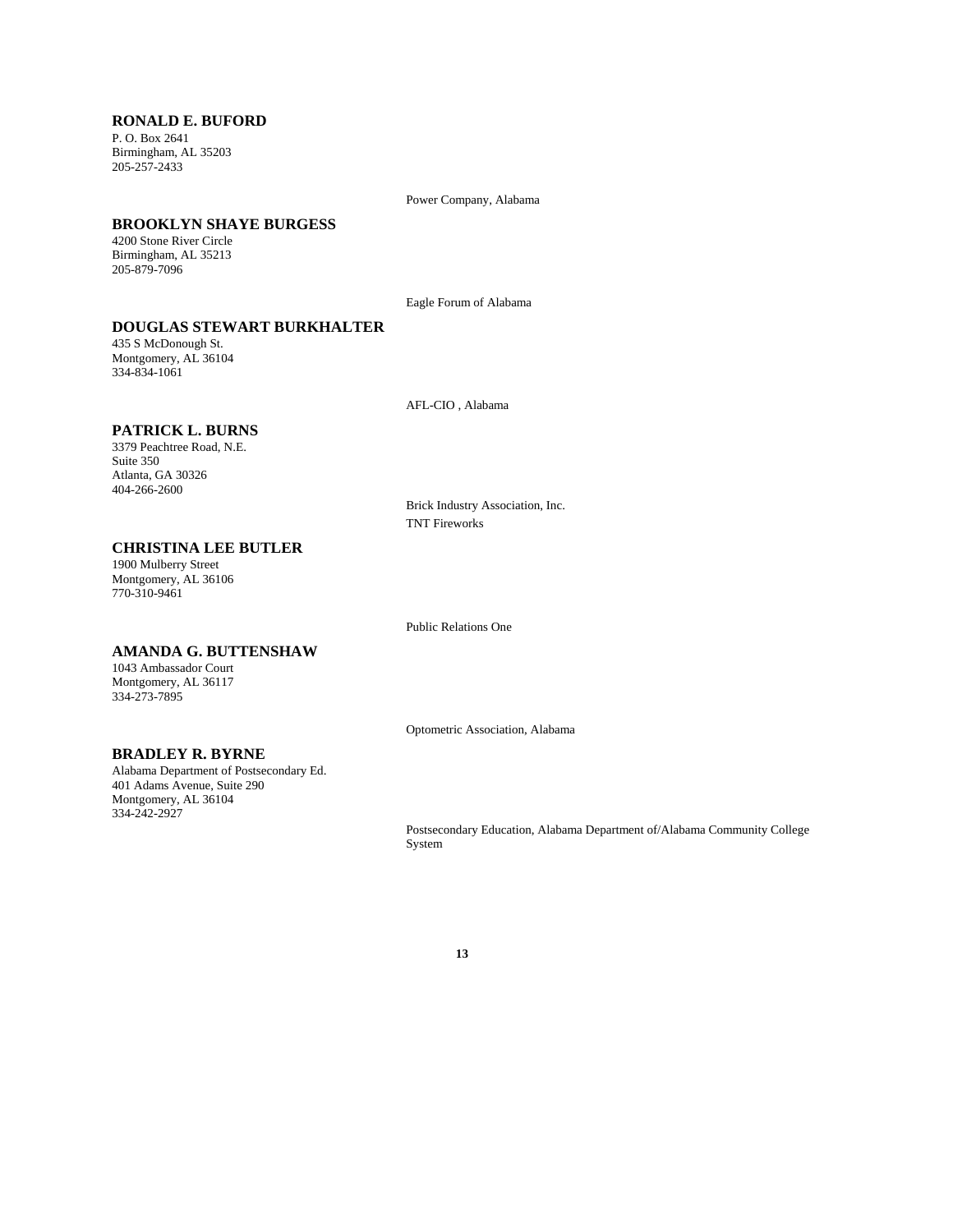## **H. L. (SONNY) CALLAHAN**

602-B Azalea Road P.O. Box 9699 Mobile, AL 36691 Mobile, AL 36609 251-602-4950

#### **REBECCA P. CAMERIO**

401 Adams Avenue Suite 710 Montgomery, AL 36104 334-386-3000

### **GINNY CAMPBELL**

3054 McGehee Road Montgomery, AL 36117 334-612-8167

**JAMES DAVID CAMPBELL**

Northeast Alabama Community College Post Office box 159 Rainsville, AL 35986-0159 256-638-7044

# **MAURICE WILLIAM CAMPBELL, JR.**

1500 First Avenue North Suite R-118 Birmingham, AL 35203 205-307-6510

#### **WILLIAM J. CANARY**

2 North Jackson Street Montgomery, AL 36104 334-843-6000

# **PASCAL BENOIT CAPUTO**

505 20th Street North Birmingham, AL 35203-2618 205-324-2100

Poarch Band of Creek Indians

Manufacture Alabama

Cancer Society, American

Postsecondary Education, Alabama Department of/Alabama Community College System

Small Business Development Consortium, Alabama

Business Council of Alabama

Birmingham Regional Chamber of Commerce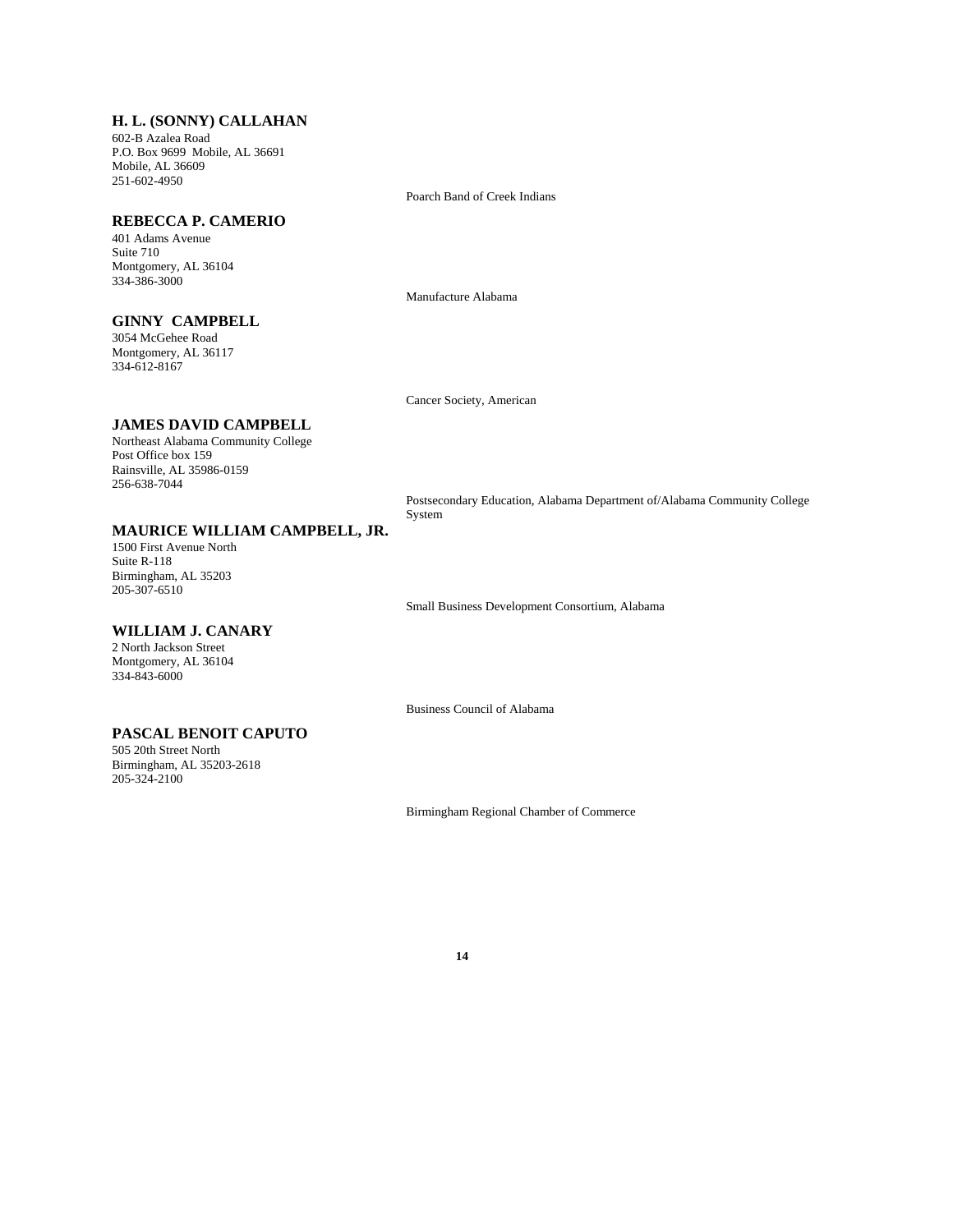# **DR. L. C. "BUD" CARDINAL**

3050 Lanark Road Millbrook, AL 36054 334-285-4550

Wildlife Federation, Alabama

# **SHAURICE CARR**

2857 Zelda Road Montgomery, AL 36106 334-356-9365

Cosby Company, The

# **RICHARD B. CARSON**

848 Washington Avenue Suite 200 Montgomery, AL 36104 334-954-2550

Medical Association of the State of Alabama

# **JOAN E. CARTER**

**LINDA S. CASEY** 513 Madison Avenue Montgomery, AL 36104 334-240-9304

201 Monroe Street, Suite 1880 RSA Tower Montgomery, AL 36104 334-954-3057

AARP Alabama

Forestry Association, Alabama

531 Herron Street

Montgomery, AL 36104 334-264-1500

**RENEE ANNE CASILLAS**

#### **ED B. CASTILE**

Alabama Industrial Dev. Training Institute One Technology Court Montgomery, AL 36116 334-242-4158

Joint Engineers Council of Alabama (JECA)

Postsecondary Education, Alabama Department of/Alabama Community College System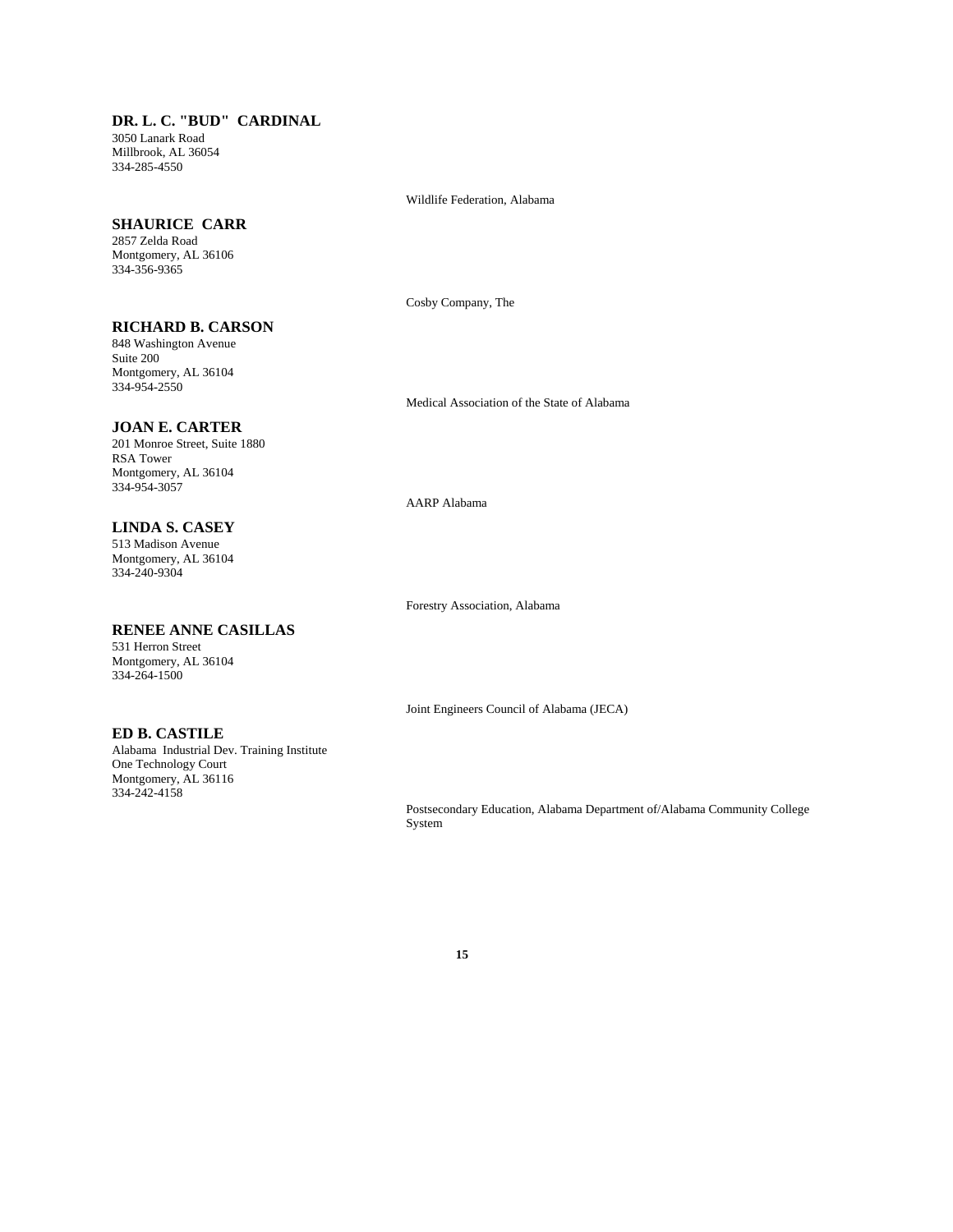### **LEIGHA MARIE CAUTHEN**

P.O. Box 3612 Montgomery, AL 36109 334-215-4442

#### **JOHN DOUGLAS CHAMBERS**

J. F. Ingram State Technical College 5375 Ingram Road Deatsville, AL 36022 334-290-3265

#### **AL S. CHAMLEE**

4756 Old Shell Road Mobile, AL 36608 251-343-0169

#### **GRAHAM L. CHAMPION**

Post Office Box 242217 Montgomery, AL 36124-2217 334-263-2584

# **LINDA M. CHAMPION**

Post Office Box 242217 Montgomery, AL 36124-2217 334-263-2584

### **BETH CHAPMAN**

Secretary of State's Office 600 Dexter Avenue, S-105 Montgomery, AL 36130 334-242-7200

Agribusiness Council, Alabama

Postsecondary Education, Alabama Department of/Alabama Community College System

Ciba Specialty Chemicals Corporation Holcim (US) Inc.

Bank of America, N.A. Counselman Automotive eBay, Inc. ISRI - New South Chapter LaserCraft, Inc. NAMI - Alabama Public Strategies, LLC Recycling Association, Alabama

Public Strategies, LLC

Secretary of State, Alabama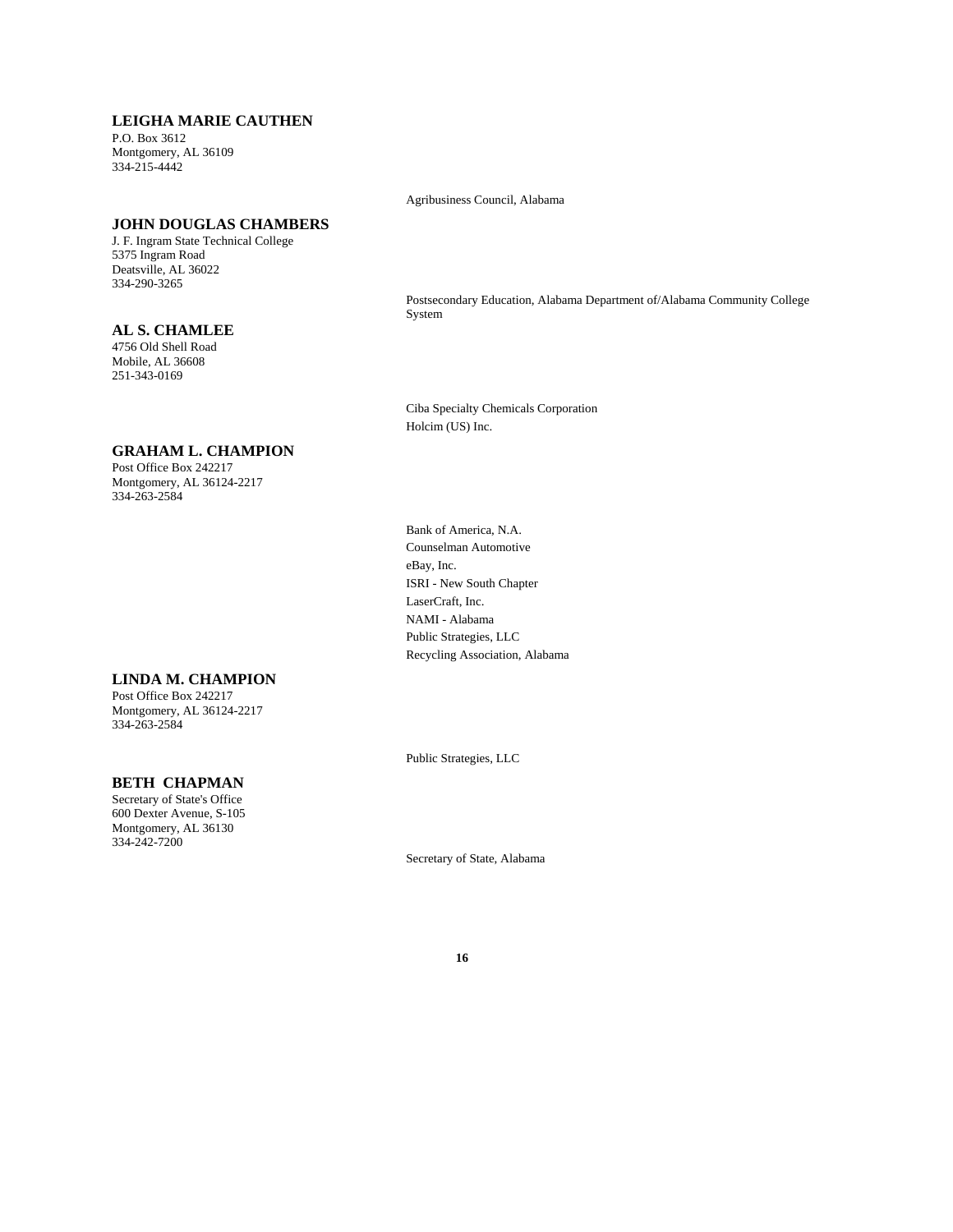### **STEVEN R. CHAPMAN**

605 Richard Arrington, Jr. Boulevard North Birmingham, AL 35203-2707 205-326-8181

Energen Corporation

#### **JANICE J. CHARLESWORTH**

828 Washington Avenue Montgomery, AL 36104 334-262-4177

Education Retirees Assn., Inc., Alabama

**MARION D. CHARTOFF** Southern Poverty Law Center, Inc.

400 Washington Avenue Montgomery, AL 36104 334-956-8200

### **MARTIN W. CHRISTIE**

Christie Strategy Group 400 South Union Street, Suite 477 Montgomery, AL 36104 334-264-0508

Southern Poverty Law Center, Inc.

Boeing Company, The Cable Telecommunications Association, Alabama Cash America International Inc. Channel One Network City of Orange Beach Gulf United Metro Business Organization (GUMBO) International Wines Incorporated JM Family Enterprises Inc. Legacy, Inc. Partners in Environmental Education MultiState Associates Inc. o/b/o Health Management Systems Rheem Manufacturing Company State Troopers Association, Alabama T-Mobile USA, Inc. World Trade Association, Alabama

**GEORGE N. CLARK**

401 Adams Ave. Suite 710 Montgomery, AL 36104 334-386-3000

Manufacture Alabama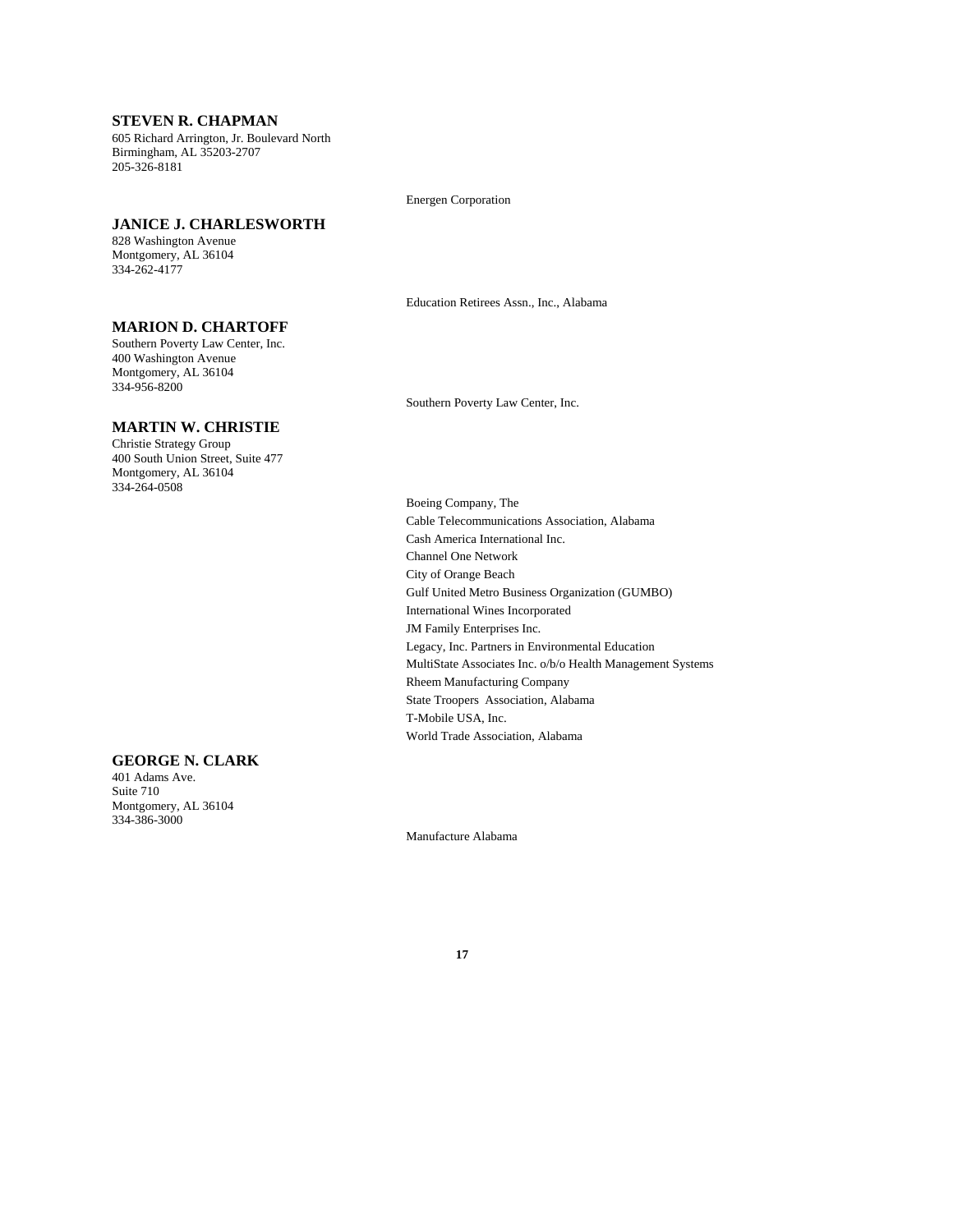#### **LISA CLARK** 715 Birdie Court Delray Beach, FL 33445 617-763-3585

#### **CARL L. CLARK, JR.**

Alabama Assn. of REALTORS 522 Washington Avenue Montgomery, AL 36104 334-262-3808

### **GEORGE H. CLAY**

120 South Main Street Post Office Box 830299 Tuskegee, AL 36083 334-727-6210

#### **RONALD RUEL CLEMENTS**

402-F South Decatur Street Montgomery, AL 36104 334-264-8758

#### **BILL COBB**

Bill Cobb & Associates, Inc. P.O. Box 640175 Montgomery, AL 36064 334-324-9050

#### **SUE BELL COBB**

300 Dexter Avenue Montgomery, AL 36104 334-229-0599

### **GREGORY D. COCHRAN**

535 Adams Avenue Montgomery, AL 36104 334-262-2566

Reckitt Benckiser Pharmaceuticals Inc.

Realtors, Alabama Association of

Jefferson County Racing Association Inc. Macon County Greyhound Park Inc. Utility Board of Tuskegee, The

United Transportation Union

AT&T Copart Auto Auctions

Supreme Court, Alabama

League of Municipalities, Alabama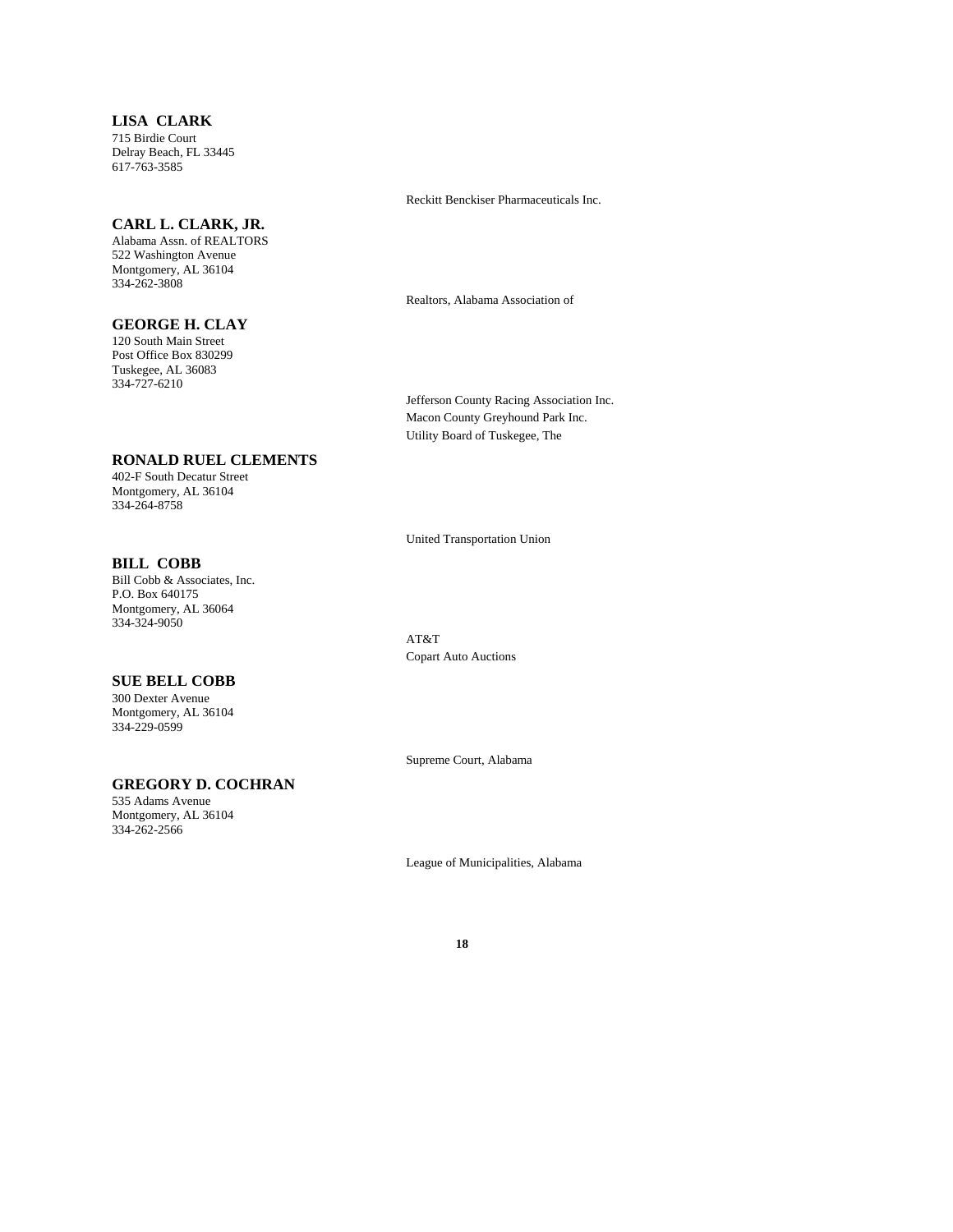### **JASON A. COCHRAN**

110 North Jackson Montgomery, AL 36104 334-834-6965

## **GENE CODY**

100 North Union Street Suite 600 Montgomery, AL 36130-0075 334-242-4045

# **LYNNE M. COKER**

2100 Columbiana Road Vestavia Hills, AL 35216 205-824-5550

Employee Association, Alabama State

Peace Officers Standards & Training Commission, Alabama

Charter Communications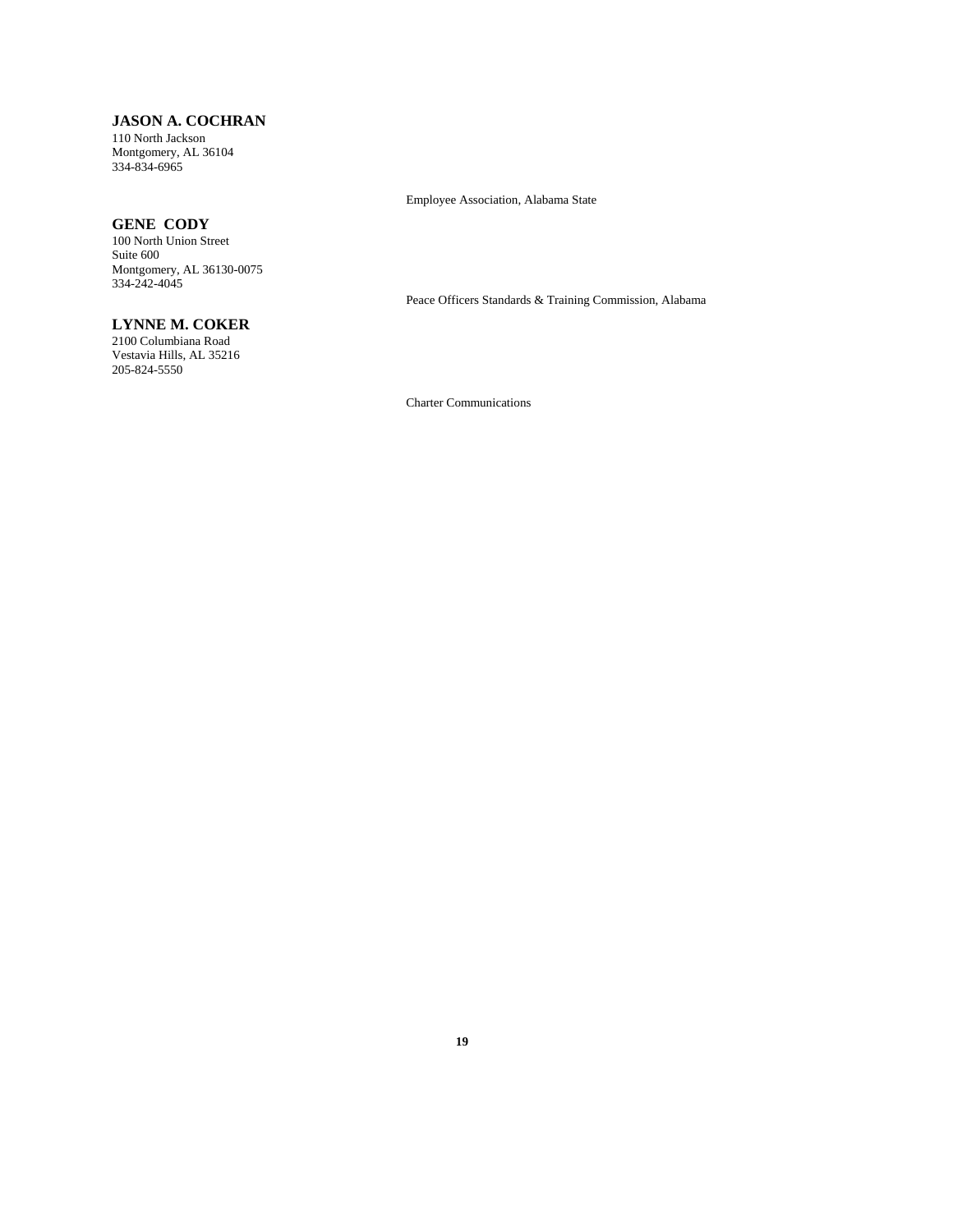## **THOMAS "TOM" E. COKER**

Tom Coker & Associates Post Office Box 3294 Montgomery, AL 36109 334-265-0024

> Alliance of Automobile Manufacturers Athletic Trainers Association, Alabama Beverage Association fka Alabama Soft Drink Association, Alabama Beverage Association, Alabama Certified Public Accountants, Alabama Society of Circuit Judges Association, Alabama City of Huntsville Coastal Conservation Association of Alabama Computer Sciences Corporation District Attorneys Association, Alabama District Judges Association, Alabama Employee Association, Alabama State Hospital Association, Alabama Huntsville-Madison County Airport Authority Institute for the Deaf & Blind, Alabama Interior Design Coalition, Alabama Jefferson County Racing Association Inc. Land Title Association,Alabama Macon County Greyhound Park Inc. Medical Association of the State of Alabama Petroleum and Convenience Marketers of Alabama Philip Morris USA Inc.,by its service company Altria Client Services, Inc. Power Company, Alabama Rogers Group, Inc. Sanders Lead Company, Inc. School of Fine Arts Foundation, Alabama Supernumerary Circuit Court Clerks & Registers Association Tenet HealthSystem TitleMax Tom Coker & Associates Troy University University of South Alabama Wine Institute, The

# **P. MICHAEL COLE**

Post Office Box 710 Athens, AL 35613 256-232-2010

P. Michael Cole, L.L.C.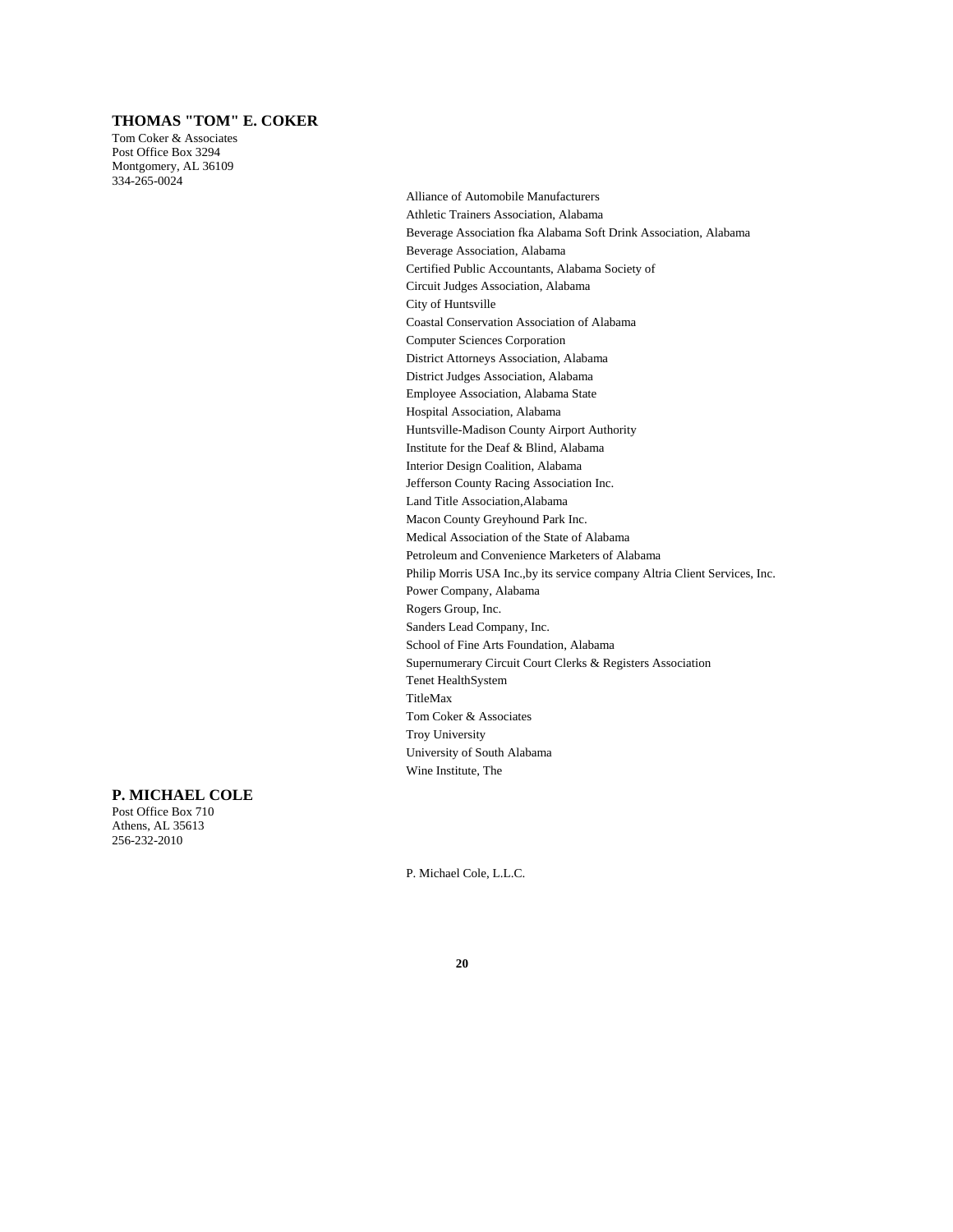## **ROBERT MICHAEL COLE**

1804 Alabama Avenue Jasper, AL 35502 205-390-1944

### **P. MICHAEL COLE, L.L.C.**

315 West Market Street Athens, AL 35611 256-232-2010

## **DARBY S. COLEMAN**

105 Tallapoosa Street Suite 103 Montgomery, AL 36104 334-230-9420

### **IRENE B. COLLINS**

770 Washington Avenue Montgomery, AL 36130 334-242-5743

### **BRANDON COLVIN**

2 North Jackson Street Montgomery, AL 36104 334-834-6000

Jefferson Security LLC

AT&T

City of Athens Energen Corporation Hudson-Alpha Institute for Biotechnology Huntsville Endoscopy Center, Inc. Limestone County Commission Limestone County Water & Sewer Authority Power Company, Alabama Rural Water Association, Alabama United Rentals, Inc. West Morgan-East Lawrence Water and Sewer Authority

Diversified Solutions, L.L.C. Independence Renewable Enery Corporation Parsons & Whittemore, Inc. River Pulp Company, Inc., Alabama

Senior Services, Alabama Department of

Business Council of Alabama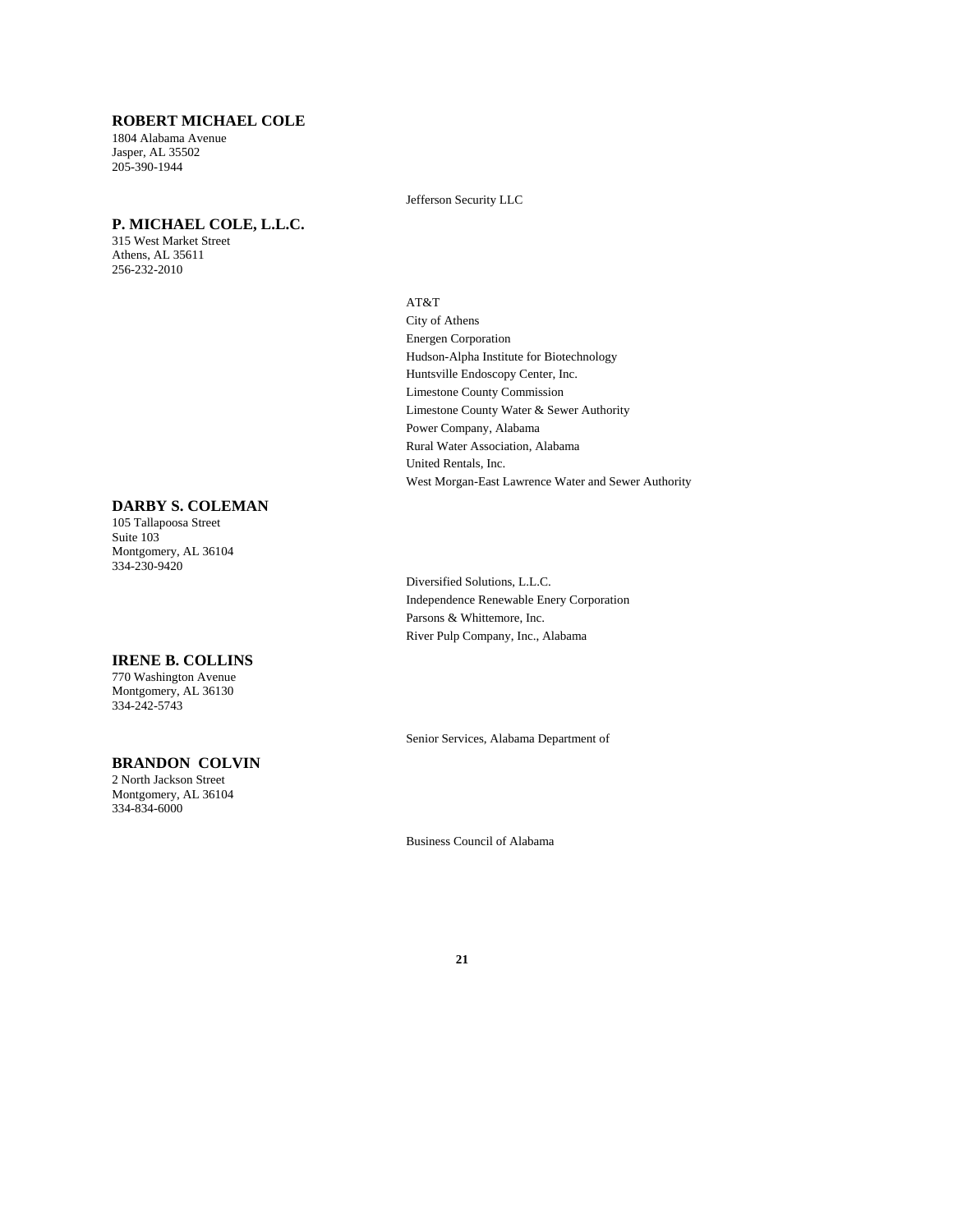### **DAVID JACKSON CONNER**

110 Courthouse Square Post Office Box  $4\overline{58}$ Bay Minette, AL 36578 251-937-1750

#### **CHARLES T. CONWAY**

605 Richard Arrington,Jr. Blvd.N. Birmingham, AL 35203-2707

513 Madison Avenue Montgomery, AL 36104 334-240-9342

**JOE E. COOK**

205-326-8129

Forestry Association, Alabama

Baldwin County Sewer Service, LLC

Energen Corporation

### **EDDIE COOK, JR.**

301 S. Ripley Street Montgomery, AL 36130 334-242-8702

**J. DANNY COOPER**

Alabama Association of REALTORS 522 Washington Avenue Montgomery, AL 36104 334-262-3808

#### **BARRY B. COPELAND**

Birmingham Regional Chamber of Commerce 505 North 20th Street Birmingham, AL 35203 205-324-2100

### **JEFF COPESKEY**

4045 Scenic Highway Baton Rouge, LA 70805 225-977-1158

Pardons & Paroles, Alabama Board of

Realtors, Alabama Association of

Birmingham Regional Chamber of Commerce

Exxon Mobil Corporation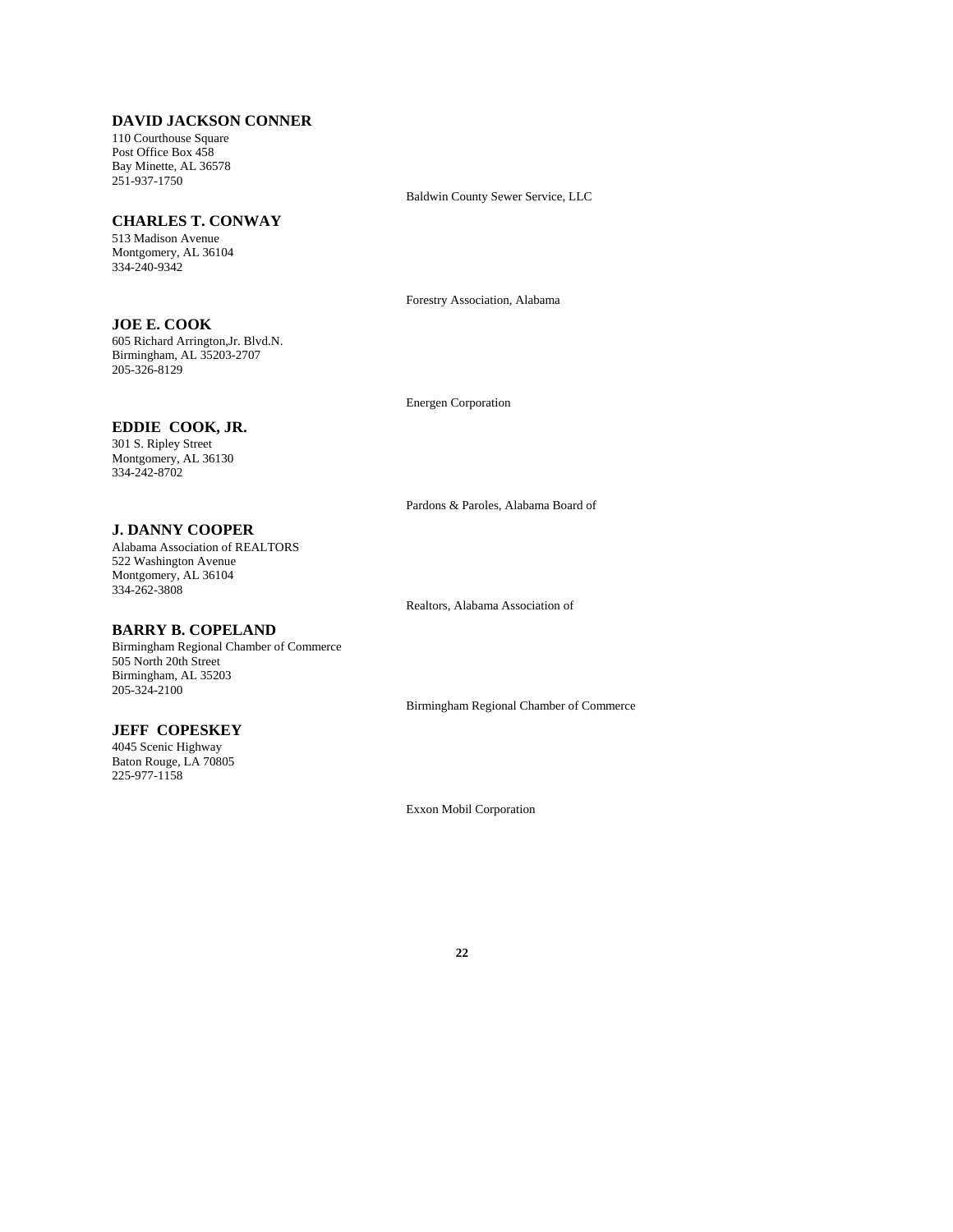## **CORPORATE GOV. RES., LLC**

Corporate Governmental Resources, LLC 441 High Street, Suite 107 Montgomery, AL 36104 334-263-9860

#### **DRAYTON H. COSBY**

2857 Zelda Road Montgomery, AL 36106 334-356-9365

### **WILLIAM F. "NOOPIE" COSBY, JR.**

The Cosby Company Post Office Box 683 Selma, AL 36702 334-412-1008

#### **JOE COTTLE**

Post Office Box 4177 Montgomery, AL 36103-4177 334-834-9790

#### **LOUIS E. COTTRELL,JR.**

Alabama Nursing Home Association 4156 Carmichael Road Montgomery, AL 36106 334-271-6214

Beasley, Allen, Crow, Methvin, Portis & Miles, P.C.

Cosby Company, The

Black Belt Treasures Cahawba Advisory Committee Conservation Districts, Alabama Association of Cosby Company, The Forestry Association, Alabama Jefferson County Commission Massey Development Group,Inc. Medimmune, Inc. National Center Sports Safety Nevada Coastal,LLC RCD Councils, Alabama Association Small Business Institute of Commerce, Alabama Southeastern Gaming Opportunities, LLC Sports Festival, Alabama Talton Communications Inc. Tax Administrators Association, Alabama Your Town Alabama

Education Association, Alabama

Nursing Home Association, Alabama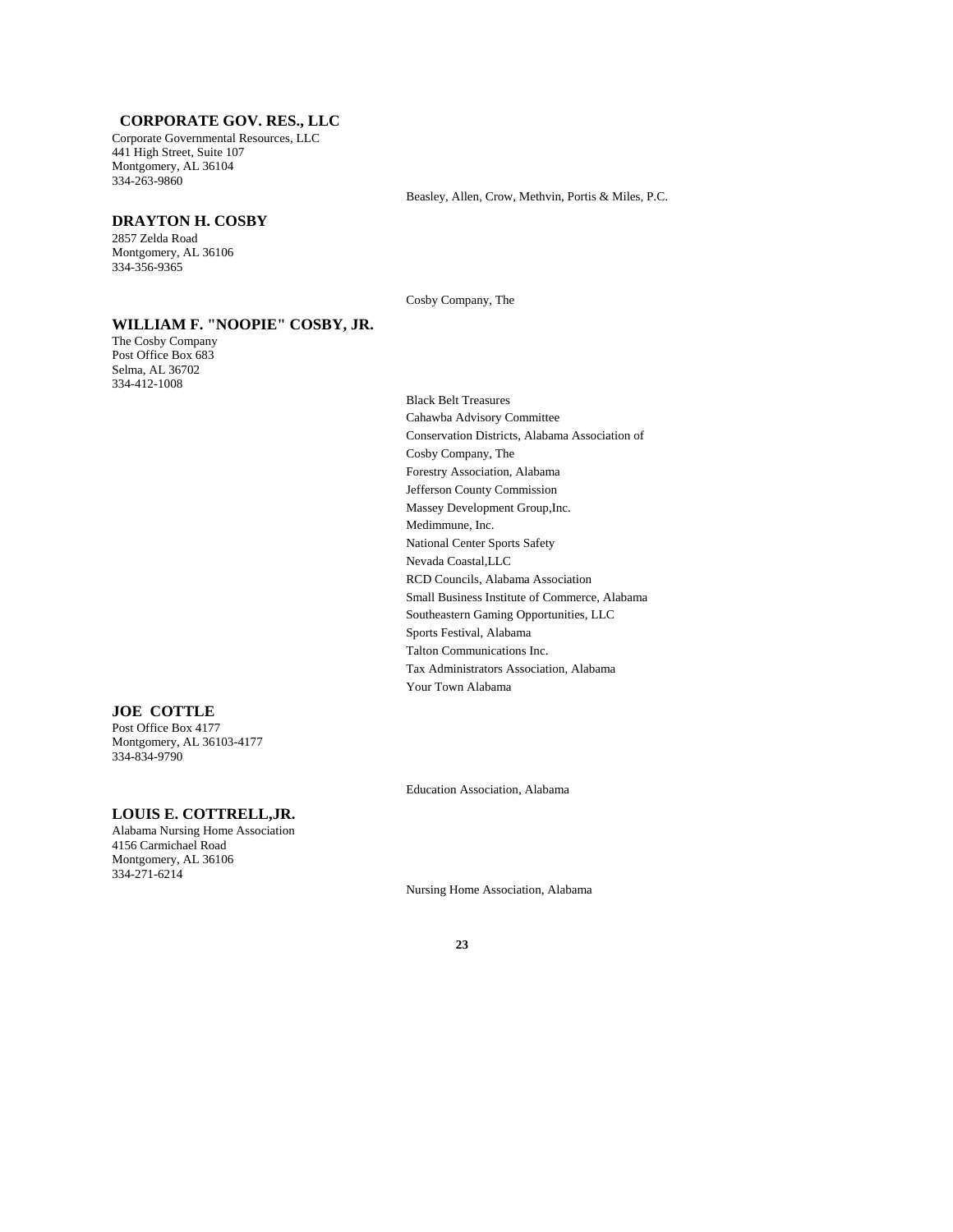# **BRAXTON COMER COUNTS, III**

74 Midtown Park West Suite 109 Mobile, AL 36606 251-476-9900

#### **JANE RHEA COVINGTON**

5200 Maryland Way Suite 350 Brentwood, TN 37027 615-371-6300

4266 Lomac Street

CSX Transportation

Poarch Band of Creek Indians

#### Montgomery, AL 36106 334-271-8820

**STEPHANIE B. CRAFT**

Air Med International Willford & Associates

### **FRED C. CRAWFORD**

**GLENN S. CRAWFORD** 450 Riverchase Parkway East Birmingham, AL 35244 205-220-2682

550 County Road 474 Clanton, AL 35046 205-280-1666

Children's Hospital of Alabama dba Children's Health System

Blue Cross & Blue Shield of Alabama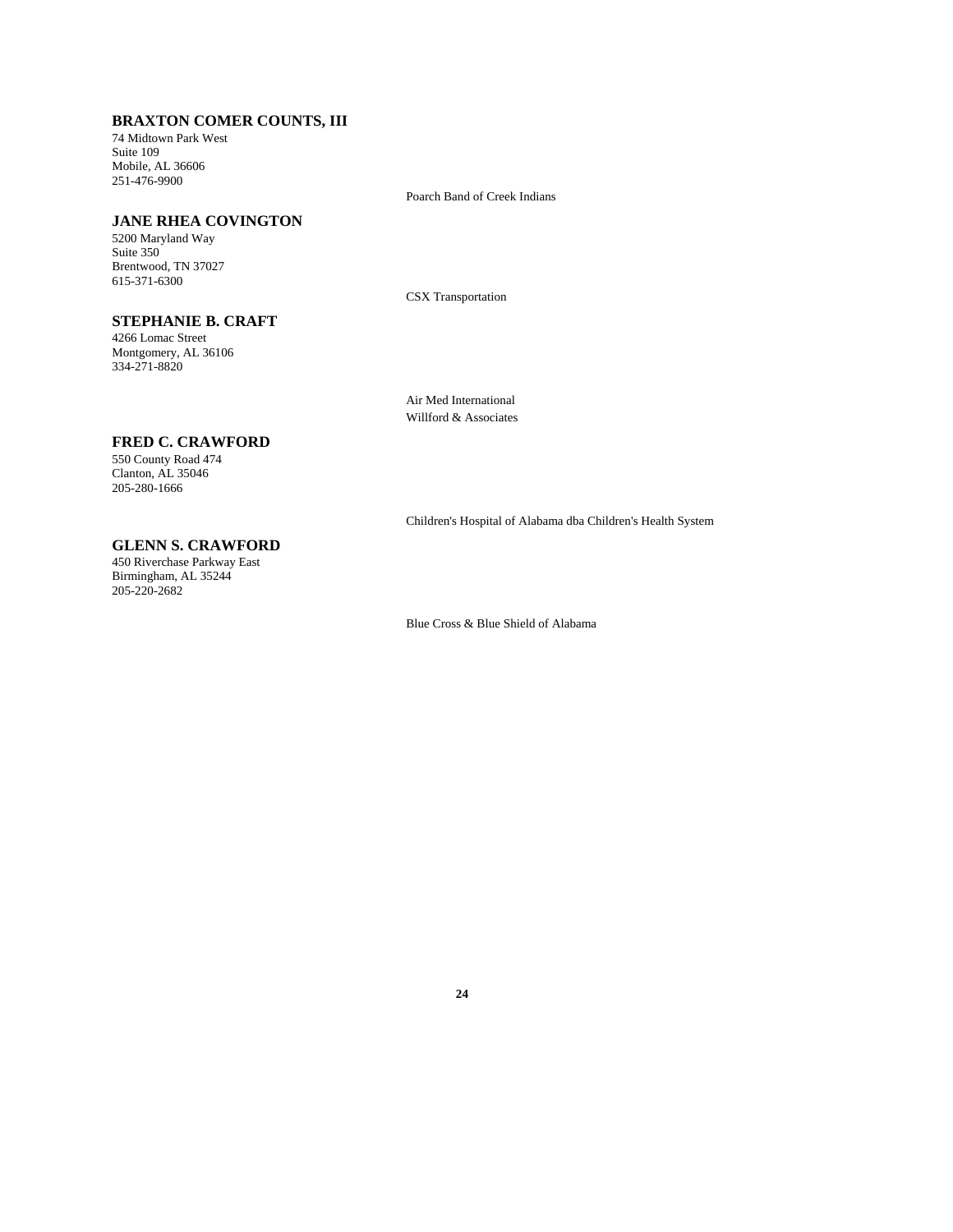### **JOHN D. CRAWFORD**

Franklin Resources Group, LLC 4120 Wall Street Montgomery, AL 36106 334-244-2187

# **MATTHEW M. CREGOR**

Southern Poverty Law Center,Inc. 400 Washington Avenue Montgomery, AL 36104 334-956-8200

### **CASSANDRA J. CROSBY**

Crosby and Associates, LLC 308 North Lawrence Street Montgomery, AL 36104 334-356-6467

#### **CROSBY DRINKARD GROUP**

100 North Union Street Suite 682 Montgomery, AL 36104 334-954-3111

3M Corporation Advanced Disposal AT&T Birmingham Jefferson Convention Complex Black Belt Eyecare Consortium Children First Foundation, Inc. City of Pike Road City of Thomasville, Alabama Economic Development Association of Alabama Inc. Franklin Resources Group, LLC General Retirement System for Employees of Jefferson County IGT - International Game Technology Nucor Alabama Steel Mills Nurse Anesthetists, Alabama Association of Omega Protein Corporation Private Colleges and Schools, Alabama Association Retired Senior Volunteer Programs, Inc., Alabama Association of Sight Savers of Alabama State Farm Insurance Companies, Inc. University of West Alabama Youth Villages

Southern Poverty Law Center, Inc.

Elmore County Commission Minority Business Group, LLC, Alabama Montgomery County Commission

Elmore County Commission Montgomery County Commission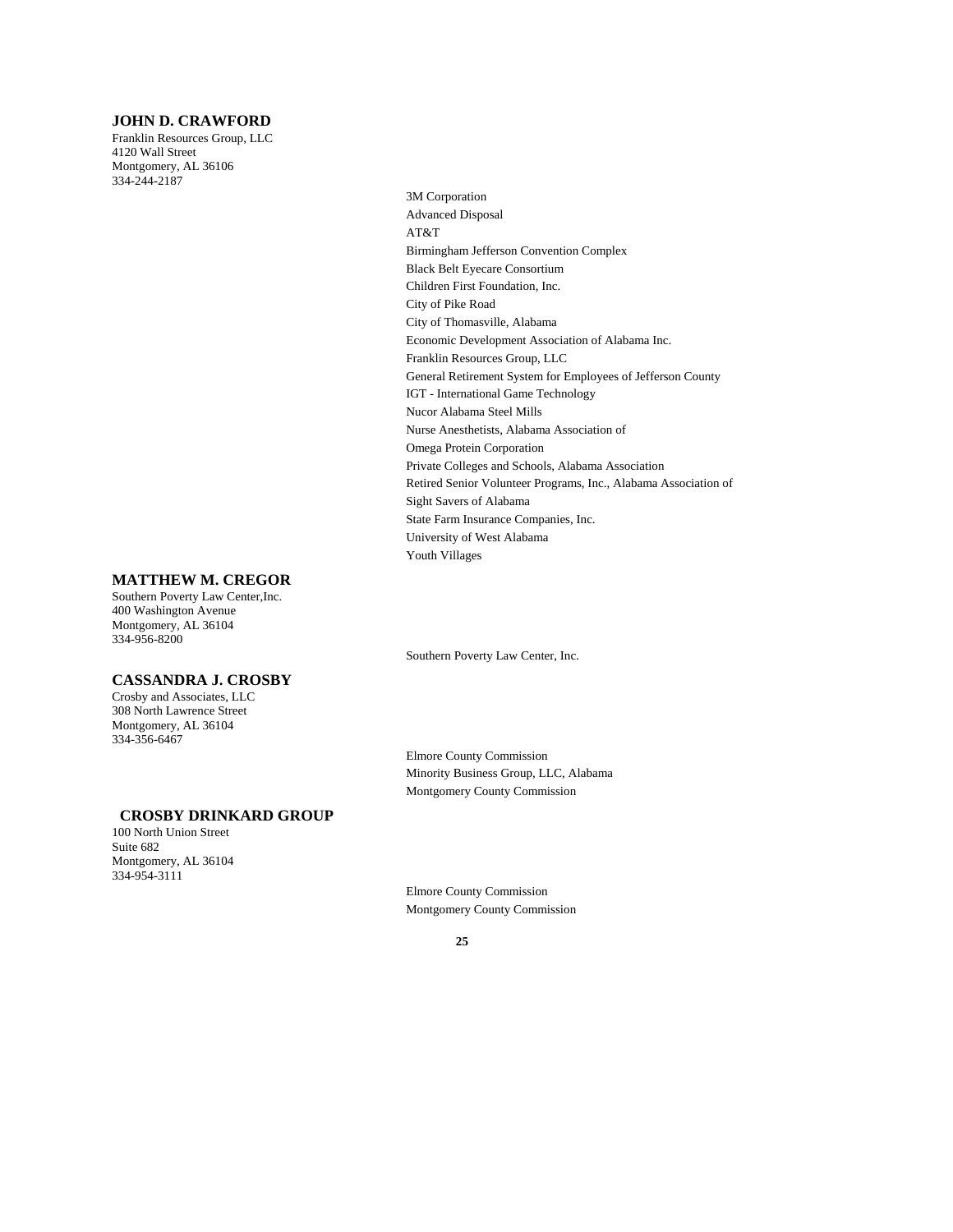### **ROBERT T. CROWE**

500 Crest Circle North Jasper, AL 35501 205-613-7345

> BNSF Railway Company Bond Industries Bond Street Station Green Mountain Management,LLC Pegasus National Tube Dogs United States Pipe and Foundry Company, LLC Universal Railway

#### **RENEE D. CULVERHOUSE**

Gadsden State Community College Post Office Box 227 Gadsden, AL 35902-0227 256-549-8221

#### **RUSSELL M. CUNNINGHAM, III**

Birmingham Regional Chamber of Commerce 505 North 20th Street, Suite 200 Birmingham, AL 35203 205-324-2100

## **DAN SARGENT CUSHING**

2653 B Old Shell Road Mobile, AL 36607 251-471-9885

### **BERT W. DANNER**

400 South Union Street Suite 405 Montgomery, AL 36104 334-265-1506

#### **THOMAS R. DART**

Post Office Box 231058 Montgomery, AL 36123-1058 334-271-4625

Postsecondary Education, Alabama Department of/Alabama Community College System

Birmingham Regional Chamber of Commerce

Poarch Band of Creek Indians

Jefferson County Racing Association Inc. Macon County Greyhound Park Inc.

Automobile Dealers Association of Alabama, Inc.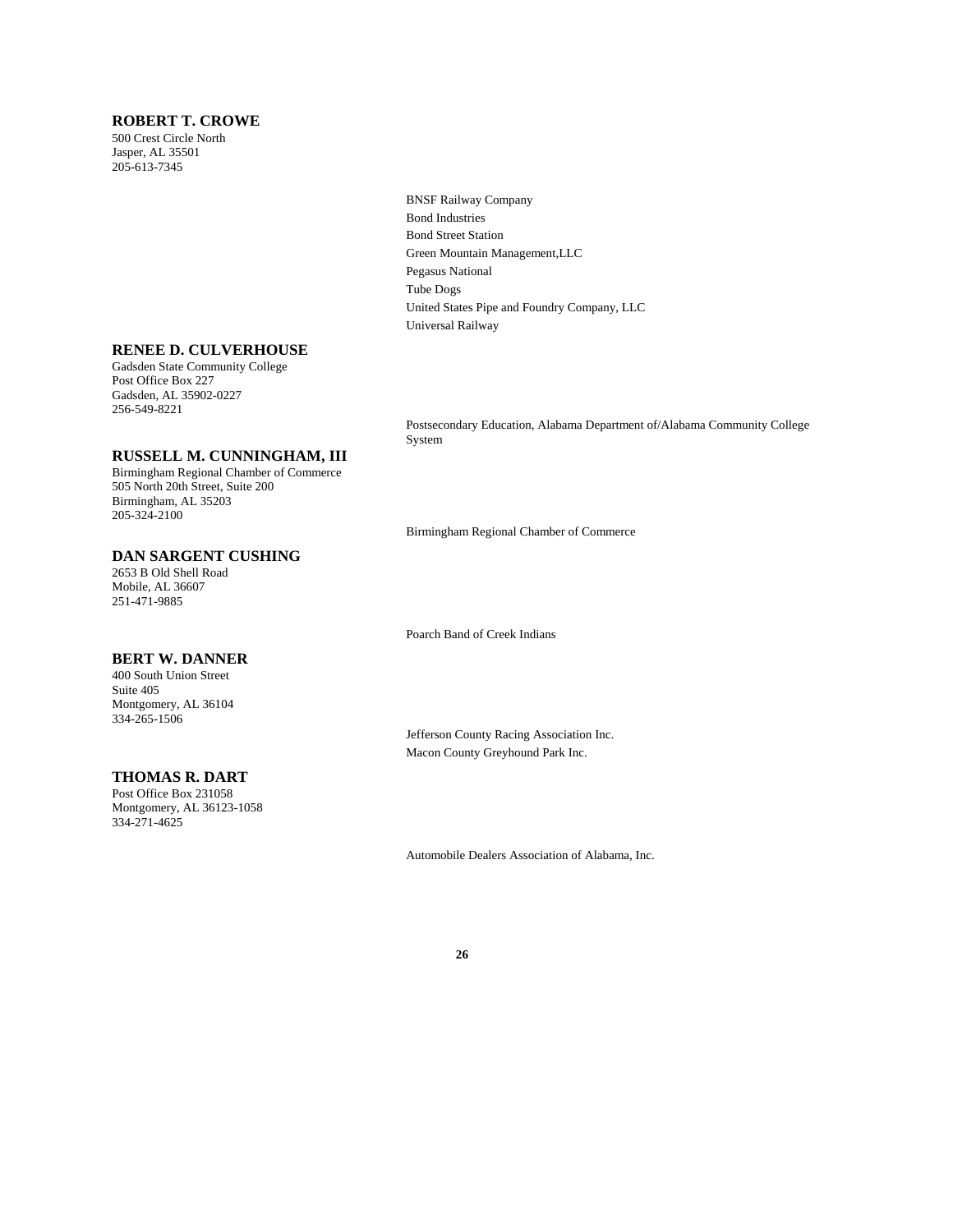# **BRANDI L. DAVIS**

Southern Poverty Law Center, Inc. 400 Washington Avenue Montgomery, AL 36104 334-956-8200

#### **HENRY WESLEY DAVIS**

501 Dexter Avenue Montgomery, AL 36103 334-242-5005

Medicaid Agency, Alabama

Southern Poverty Law Center, Inc.

# **KIM L. DAVIS** P.O. Box 230655

Montgomery, AL 36117 334-538-3427

> Bradford Health Services Farmers Federation-Alfa, Alabama

# **STEIL FRANKLIN DAVIS**

90 Broad Street Post Office Box 267 Gadsden, AL 35902 256-549-4646

City of Gadsden, AL

#### **WILLIAM JASON DAVIS**

P.O. Box 160 770 Washington Avenue, Suite 430 Montgomery, AL 36101 334-834-3886

## **WILLIAM RUSSELL DAVIS**

7515 Halcyon Summit Drive Suite 200 Montgomery, AL 36117 334-834-3006

### **DAVID J. DEAN**

64 N. Union St. Montgomery, AL 36130 334-242-3165

Power Company, Alabama

Home Builders Association of Alabama

Conservation and Natural Resources, Alabama Department of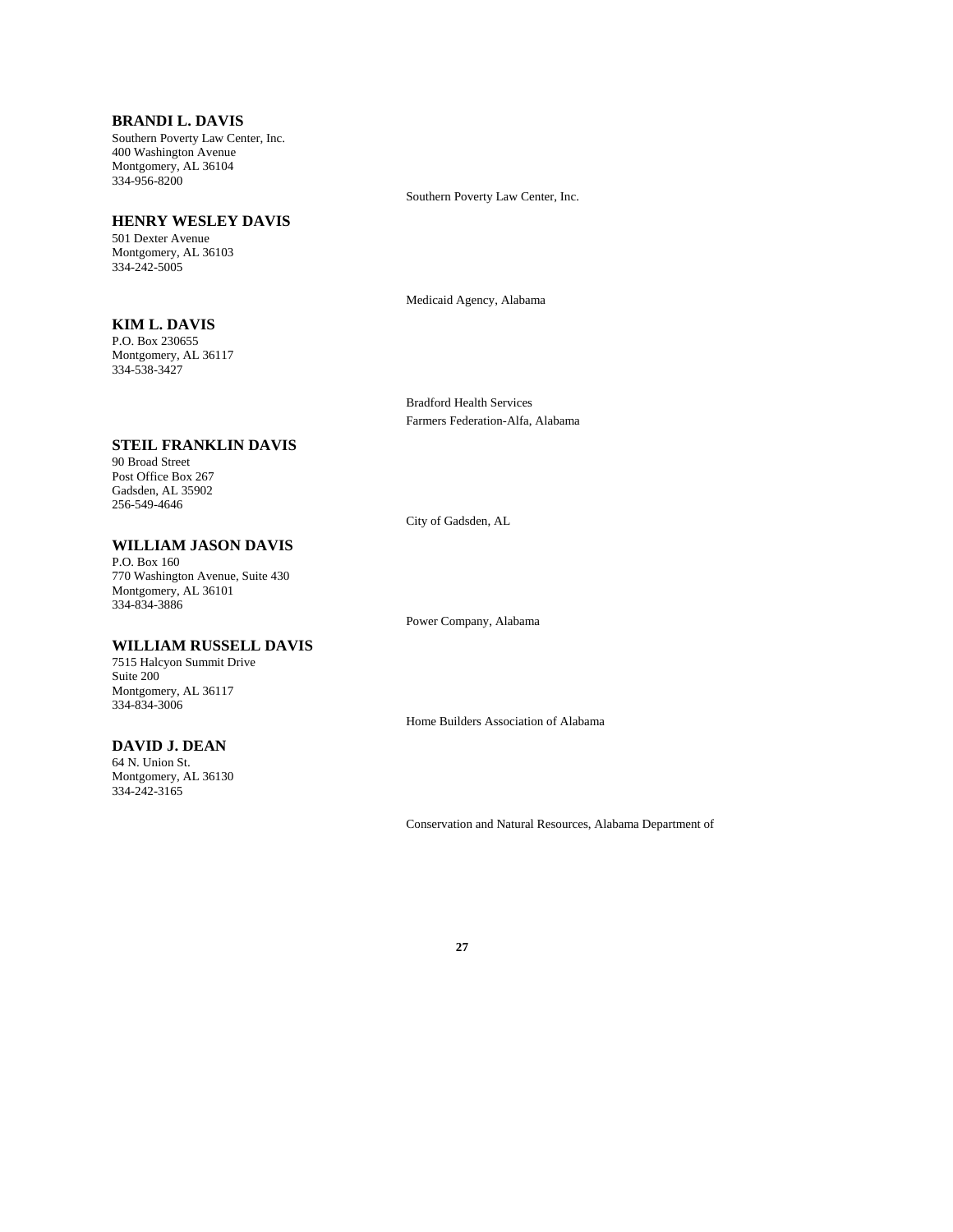### **JOSEPH F. DECKER, II**

Alabama State Nurses Association 360 North Hull Street Montgomery, AL 36104 334-262-8321

#### **RYAN deGRAFFENRIED,III**

1300 McFarland Blvd.N.E. Suite 350 Tuscaloosa, AL 35406 205-345-1314

### **JIM DELATTE**

Post Office Box 2226 Ponchatoula, LA 70454 985-370-4741

#### **DONALD D'ERRICO**

3175 Satellite Blvd. Suite 200 Duluth, GA 30096-9019 678-441-9786

### **PAUL A. DIEFFENTHALLER**

c/o Nielsen Merksamer et al 591 Redwood Hwy #400 Mill Valley, CA 94941 415-389-6800

### **CALLIE T. DIETZ**

Administrative Office of Courts 300 Dexter Avenue Montgomery, AL 36104-3741 334-954-5014

#### **JAMES LEE DILL**

160 Yeager Parkway Suite 103 Pelham, AL 35124 205-664-2114

Nurses Association, Alabama State

Children First Foundation, Inc.

Takeda Pharmaceuticals America, Inc.

FCCI Insurance Group Companies

Exxon Mobil Corporation

Administrative Office of Courts, Alabama

Council of Community Mental Health Boards, Alabama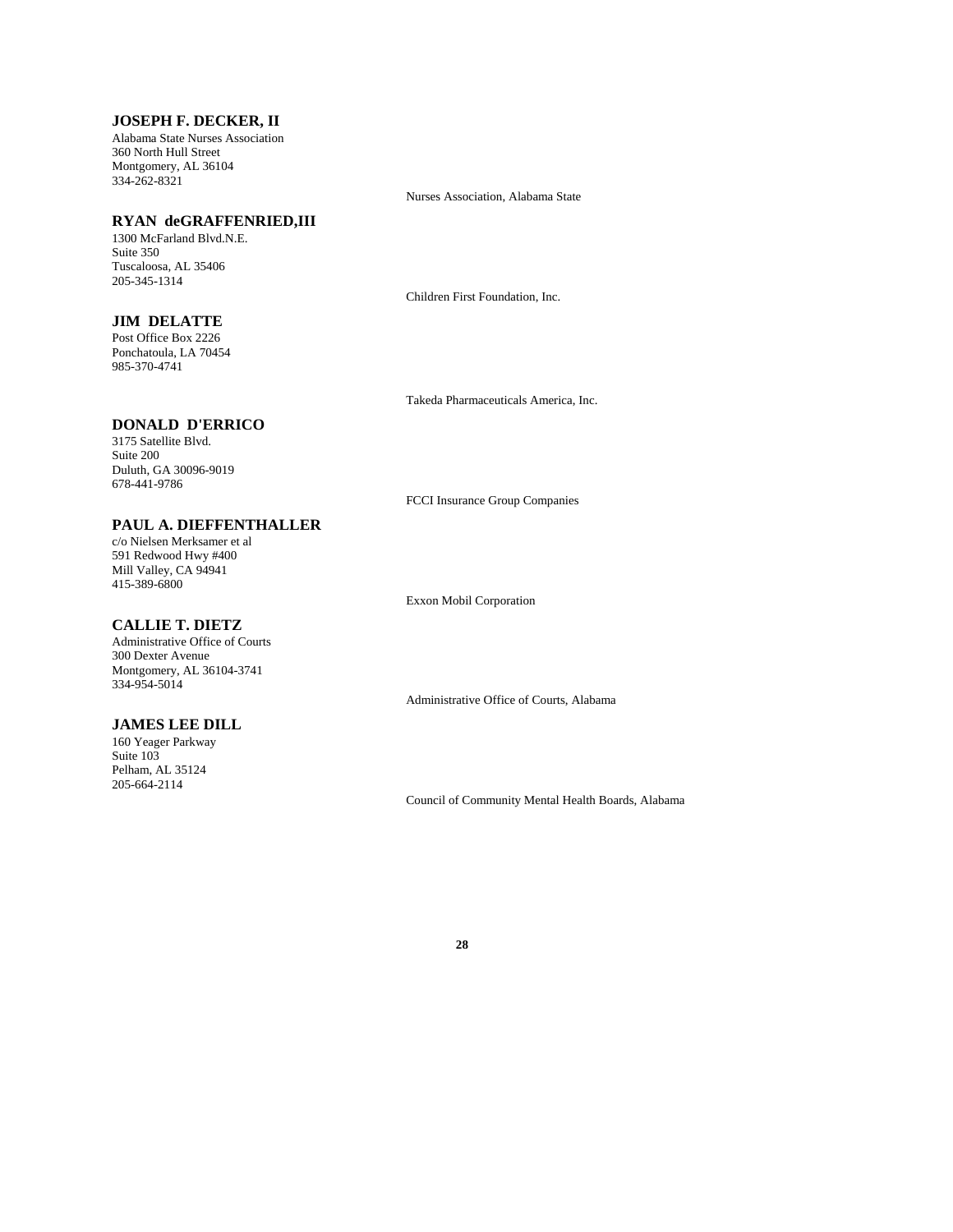# **REGINA A. DINGER**

100 North Union Street, Suite 382 Post Office Box 304451 Montgomery, AL 36130-4451 334-242-5568

**RYAN ANTHONY DONALDSON**

AL Dept. of Insurance P O Box 303351 Montgomery, AL 36130-3351 334-241-4142

Licensure for Professional Engineers & Land Surveyors, Alabama Board of

Insurance, Alabama Department of

# **RONALD H. DOUGHTY**

c/o Prudential Financial Inc. 8601 RR-2222, Building I-230 Austin, TX 78726 512-343-9932

Prudential Financial, Inc.

# **GEORGE EDGAR DOWNING, JR.**

2828 Dauphin Street Mobile, AL 36606 334-450-4772

Mobile Gas Service Corporation

# **J. L. "JACK" DRAPER**

1800 Alabama Avenue Jasper, AL 35501 205-384-0404

> Andrew Development Company, Inc. Wilson and Wilson Attorneys and Counselors,P.C.

# **JOHN C. DRAPER**

926 Pelham Street Montgomery, AL 36104 334-265-3610

**RON DRINKARD** 100 North Union Street

Montgomery, AL 36103 334-954-3111

Suite 682

Council for Leaders in Alabama Schools (CLAS)

Crosby Drinkard Group, LLC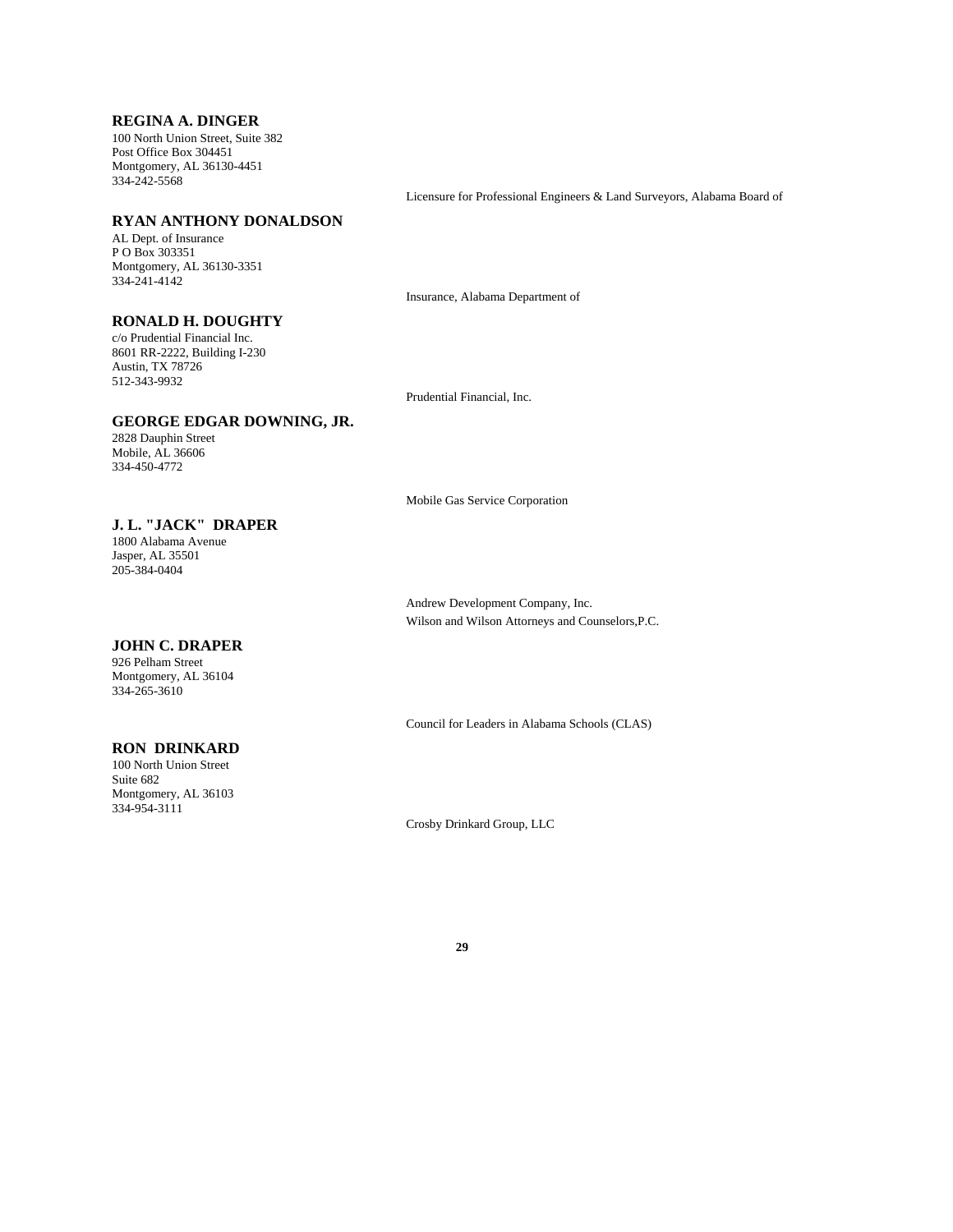### **JEFFERY DROZDA**

5901 Lincoln Drive Edina, MN 55436 952-992-4351

#### **BILLY L. DUCKETT**

100 Gamecock Drive Jacksonville State University Fort McClellan, AL 36205 256-782-5318

#### **LIBERTY S. DUKE**

Post Office Box 1151 Clanton, AL 35046 205-280-3058

P.O. Box 1151 Clanton, AL 35046 205-280-3058

#### UnitedHealth Group

Peace Officers Standards & Training Commission, Alabama

Advanced Technology Systems, Inc. Benjamin Gordon Main, Sr. ERIS,INC. Omnilink Sepracor Inc. Town of Dauphin Island

#### ERIS,INC.

### **JAMES DUPREE, JR.**

**WILLIAM JOSEPH DUKE**

401 Adams Ave. Suite 710 Montgomery, AL 36104 334-244-8498

### **MARCUS S. EASTERWOOD**

64 North Union Street Montgomery, AL 36130 334-242-3334

### **ROBERT WAYNE ECHOLS**

2513 Aspen Cove Circle Birmingham, AL 35243 205-482-1503

Bloom Group Inc., The

Conservation and Natural Resources, Alabama Department of

Greater Shelby County Chamber of Commerce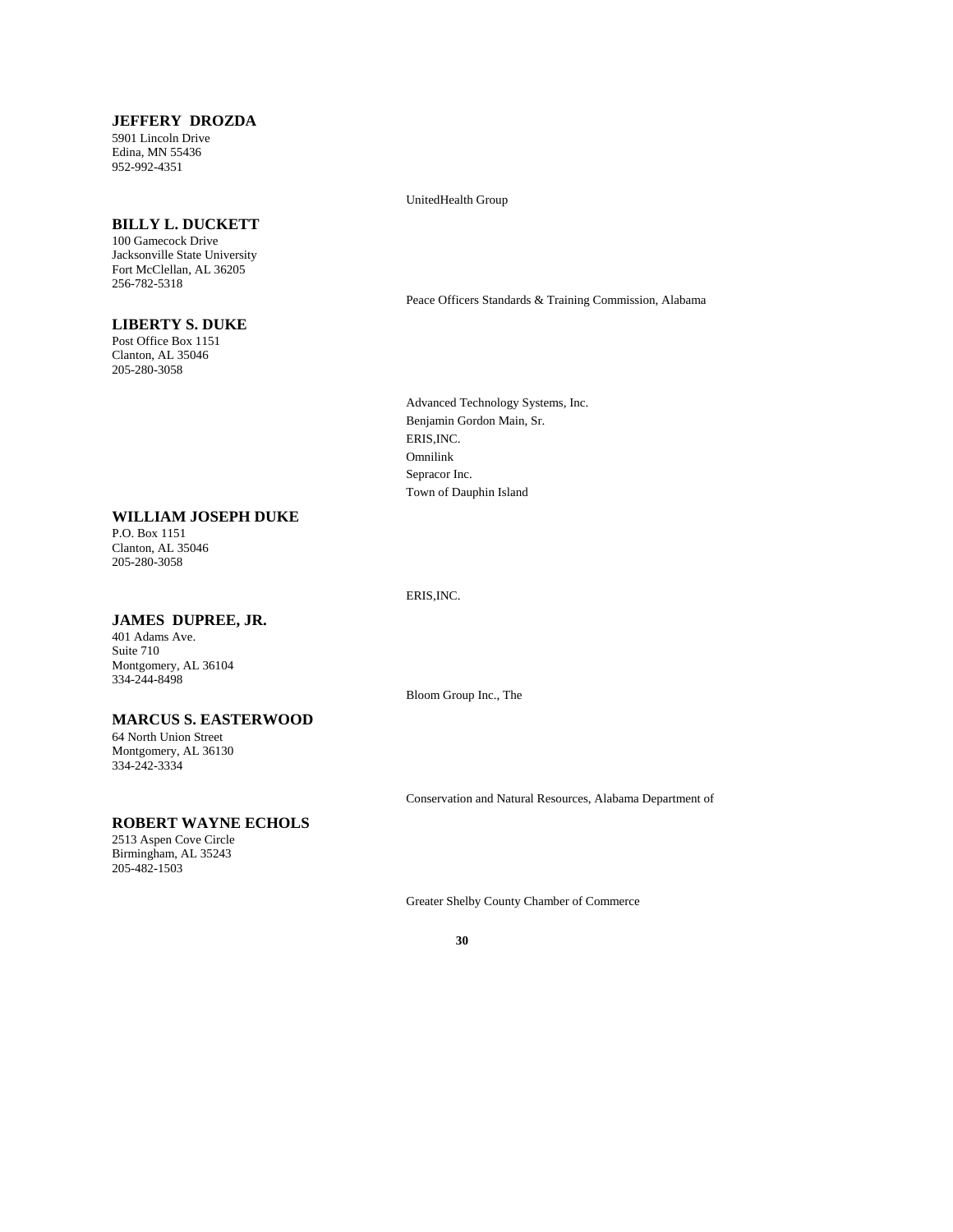# **EDGE GROUP, LLC, THE**

Post Office Box 240193 Montgomery, AL 36124 334-301-1201

#### **BETTY DENISE EDMISTEN**

660 Adams Avenue #394 Montgomery, AL 36104 334-956-8000

1116 Gregory Avenue Montgomery, AL 36111 334-549-2534

Funeral Directors Association, Alabama

Autism Society of Alabama, The Tom Coker & Associates

Wachovia Corp.

# **ROSEMARY W. ELEBASH**

**SUZANNE D. EDWARDS**

7550 Halycon Summit Drive Suite 115 Montgomery, AL 36117 334-264-2261

# **RAMA MAXWELL ELLIS**

142 Laurel Breeze Drive Enterprise, AL 36330 334-347-4980

## **BRUCE P. ELY**

One Federal Place 1819 5th Avenue North Birmingham, AL 35203-2104 205-521-8366

#### **BRAD ENGLISH**

3324 Independence Drive #200 Birmingham, AL 35209 205-871-7737

National Federation of Independent Business

First Church of Christ, Scientists

 Bradley Arant Rose & White LLP Business Council of Alabama Council on State Taxation Energen Corporation Society of Certified Public Accountants, Alabama Vulcan Materials Company

Press Association, Alabama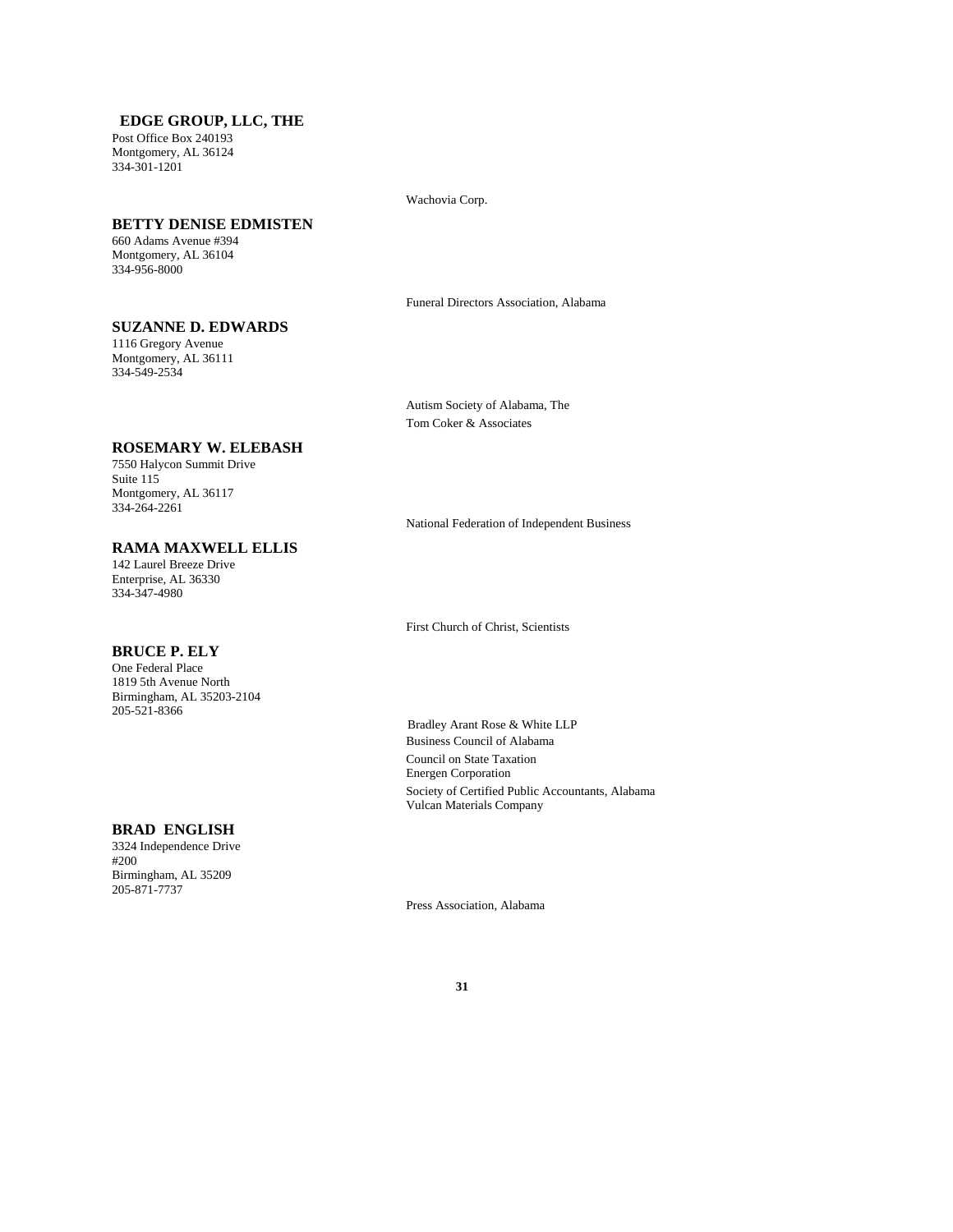# **GREG ERATH**

100 Colony Square 1175 Peachtree Street NE, Suite 1000 Atlanta, GA 30361-6227 404-249-1943

#### **DONALD L. ERWIN**

The Barber Companies, Inc. 27 Inverness Center Parkway Birmingham, AL 35242 205-795-4719

# **GREGG B. EVERETT**

500 North East Blvd. Montgomery, AL 36117 334-272-8781

### **ROBERT J. EXLEY**

Snead State Community College P.O. Box 734 Boaz, AL 35957 256-593-6521

### **RONALD E. EZELL**

441 High Street Suite 103 Montgomery, AL 36104 334-265-8086

# **SHERRI A. FALLIN**

3379 Peachtree Road N.E., Suite 350 Atlanta, GA 30326 404-266-2600

#### **JIMMY D FARRIS**

University of Montevallo UM Station 6006 Montevallo, AL 35115 205-665-1212

American International Group, Inc.

Barber Vintage Motorsports Museum

Hospital Association, Alabama

Postsecondary Education, Alabama Department of/Alabama Community College System

Government Affairs, Inc.

Brick Industry Association, Inc. TNT Fireworks

University of Montevallo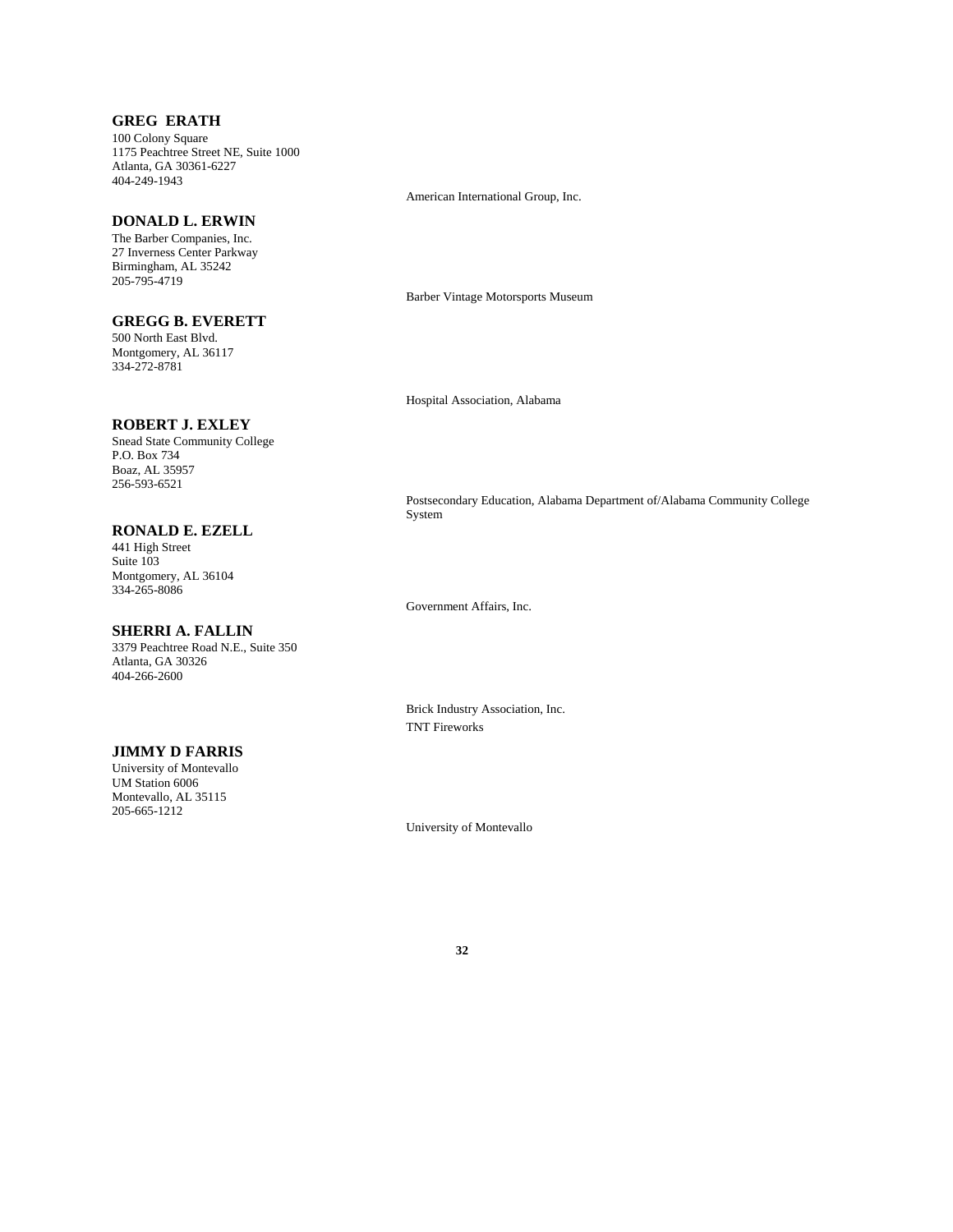### **RICHARD J. FEDERINKO**

Troy University 216 Adams Administration Bldg. Troy, AL 36082 334-670-3201

#### **SHANNON FERRARI**

887 South McDonough Street Montgomery, AL 36104 334-265-7609

### **EDWARD E. FIELDS**

Post Office Box 2248 Mobile, AL 36652 251-450-4753

### **JOHN FRANK FILGO**

Alabama Trucking Association 7550 Halcyon Pointe Drive Montgomery, AL 36117 334-834-3983

#### **MARY HAYES FINCH**

1345 Carmichael Way Montgomery, AL 36106

#### **CLARK D. FINE**

423 South Hull Street Montgomery, AL 36104 334-262-2577

Troy University

Anderson Nelms & Associates, LLC Legal-E Consulting,LLC

Mobile Gas Service Corporation

Trucking Association, Alabama

Primary Health Care Association, Alabama

A&M University, Alabama Distilled Spirits Council of United States (DISCUS) Fine, Geddie & Associates, LLC MultiState Associates, Inc. on behalf of Healthcare Distribution Mgmt. Assn.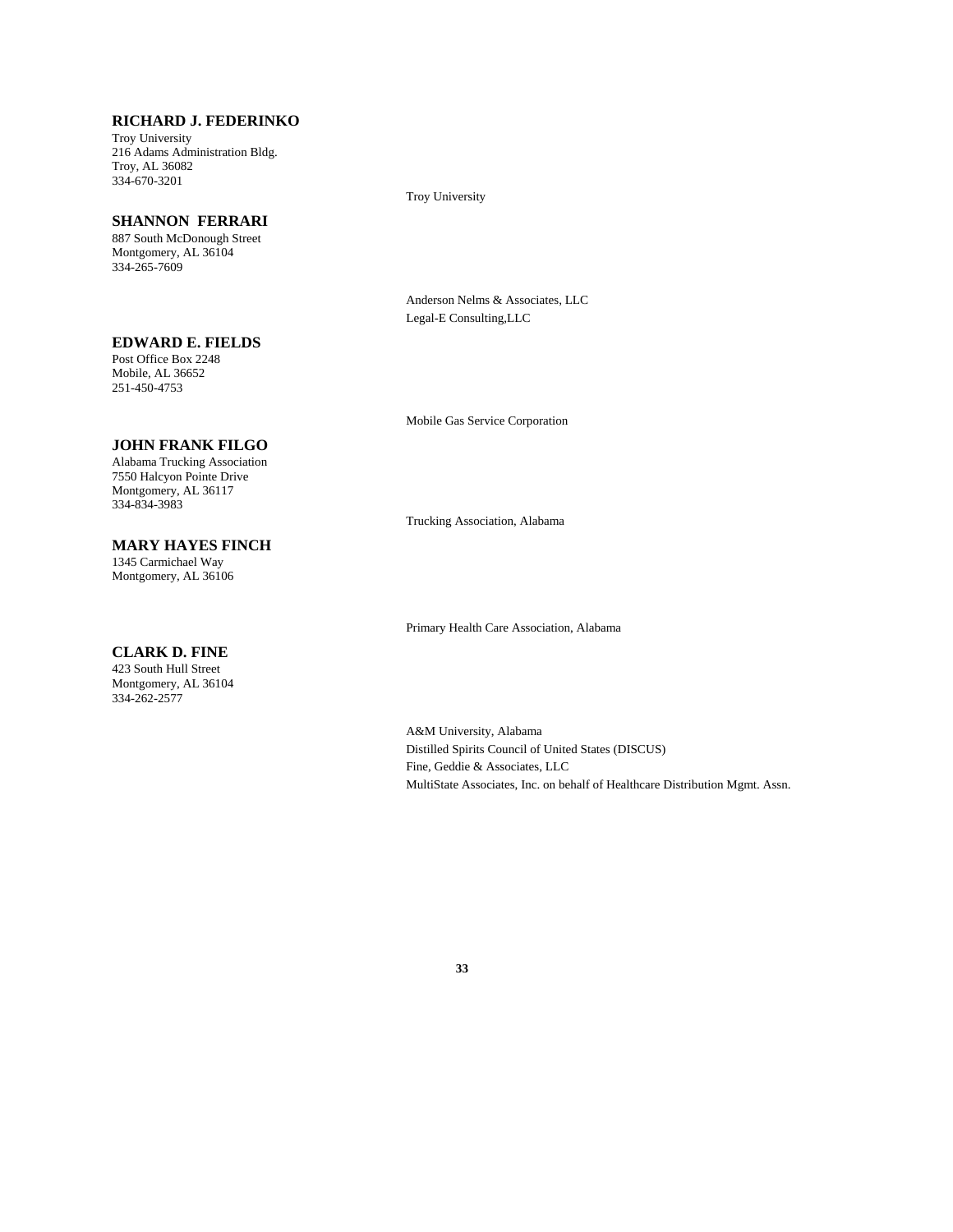## **FINE GEDDIE & ASSOCIATES, LLC**

423 S. Hull Street Montgomery, AL 36104 334-262-2577

> Adtran, Inc. Alfa Insurance Group and Affiliates American Family Life Assurance Company (AFLAC) Aronov Realty Management, Inc. AT&T SERVICES INC., ALABAMA Azalea City Racing Club Birmingham Airport Authority Birmingham Water Works & Sewer Board Blue Cross & Blue Shield of Alabama Business Council of Alabama Capstone Foundation Colonial Bancgroup, Inc. Colonial Pipeline Company Council of the American Institute of Architects, Alabama Credit Bureau Systems, Inc. (CBSi) CVS/Caremark Corporation Delta Air Lines, Inc. Enhanced Capital Partners,LLC Enterprise Rent-A-Car Exxon Mobil Corporation Genentech Incorporated General Electric Great Southern Wood Health Group of Alabama James L. North & Associates Macon County Greyhound Park Inc. Manufactured Housing Association, Alabama McWane, Inc. Merck & Company Incorporated Mobay Storage Hub LLC Motorola, Inc. Multistate Associates Inc. o/b/o The Goodyear Tire & Rubber Co. National Information Consortium (NIC) Northrop Grumman Corporation Nursing Home Association, Alabama Optometric Association, Alabama Oracle USA Inc. Outdoor Advertising Association of Alabama Power Company, Alabama Protective Life Corporation Regions Financial Corporation Retirement Systems of Alabama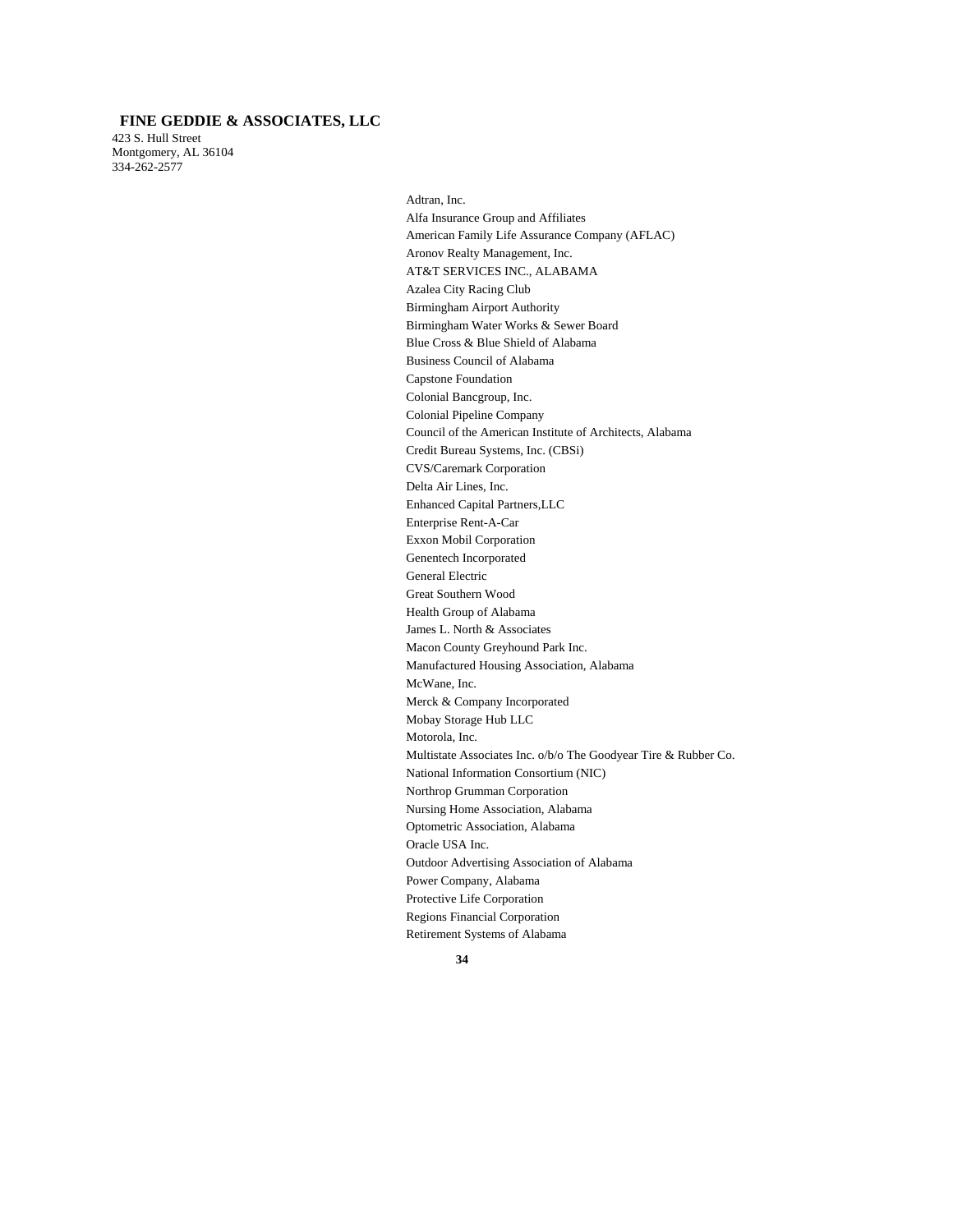Sabic Innovative Plastics US LLC Sterne Agee and Leach Group Incorporated Tennessee Valley Brac Committee Tigers Unlimited Foundation Toy Industry Association, Inc. UST Public Affairs Inc. Verizon Wireless, Incorporated Vulcan Materials Company

### **JOE L. FINE**

Fine, Geddie & Associates, LLC 423 South Hull Street Montgomery, AL 36104 334-262-2577

#### **HARVEY L. FISCHER**

#6 Cadillac Drive, Suite 250 Brentwood, TN 37027 615-661-4946

### **GREGORY G. FITCH**

100 North Union Street Montgomery, AL 36104 334-242-2123

### **NOAH H. FLANAGAN**

402-F South Decatur Street Montgomery, AL 36104 334-264-8758

### **JAMES B. FLETCHER**

100 Oslo Circle Birmingham, AL 35211 205-912-7000

#### **BILL A. FLOWERS**

AL Dept. of Transportation 1409 Coliseum Boulevard Montgomery, AL 36110 334-242-6362

Fine, Geddie & Associates, LLC

Farmers Group, Inc.

Commission on Higher Education, Alabama

United Transportation Union

Greater Birmingham Association of Home Builders

Transportation, Alabama Department of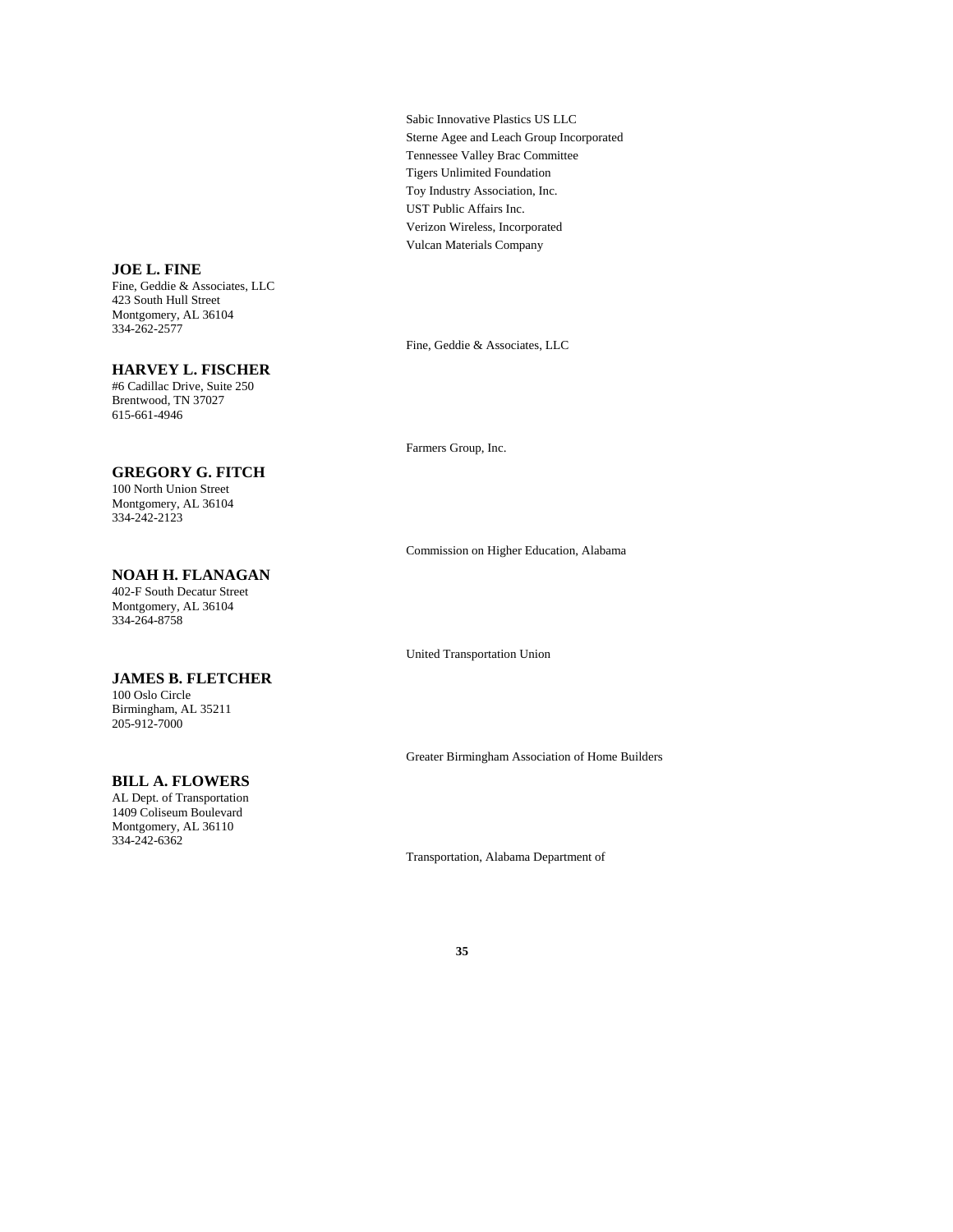### **JOHN W. FLOYD**

401 Adams Ave. Suite 710 Montgomery, AL 36104 334-244-8948

### **W. WARNER FLOYD**

450 South Union Street Montgomery, AL 36104 334-834-9116

# **J. TYLER FONDREN**

770 Washington Avenue Suite 164 Montgomery, AL 36104 334-834-1428

**KERON S. FORTE** 828 Washington Ave. Montgomery, AL 36104 334-262-4177

**E. CRUM FOSHEE** Crum Foshee & Associates Post Office Box 241827 Montgomery, AL 36124 334-546-8821

AT&T

# **VERNER KIMBLE FORRISTER**

Post Office Box 612 Suite 900, Bell Building 207 Montgomery St. Montgomery, AL 36101-0612 334-832-9060

ARISE, Alabama

Bloom Group Inc., The Delta Security Service, Inc.

Education Retirees Assn., Inc., Alabama

Retired State Employees Association, Alabama

American Roads,LLC Crum Foshee & Associates Government Affairs, Inc. Jefferson County Racing Association Inc. Macon County Greyhound Park Inc. Mobile Airport Authority Swisher International, Inc. Tom Coker & Associates Total Political Solutions, LLC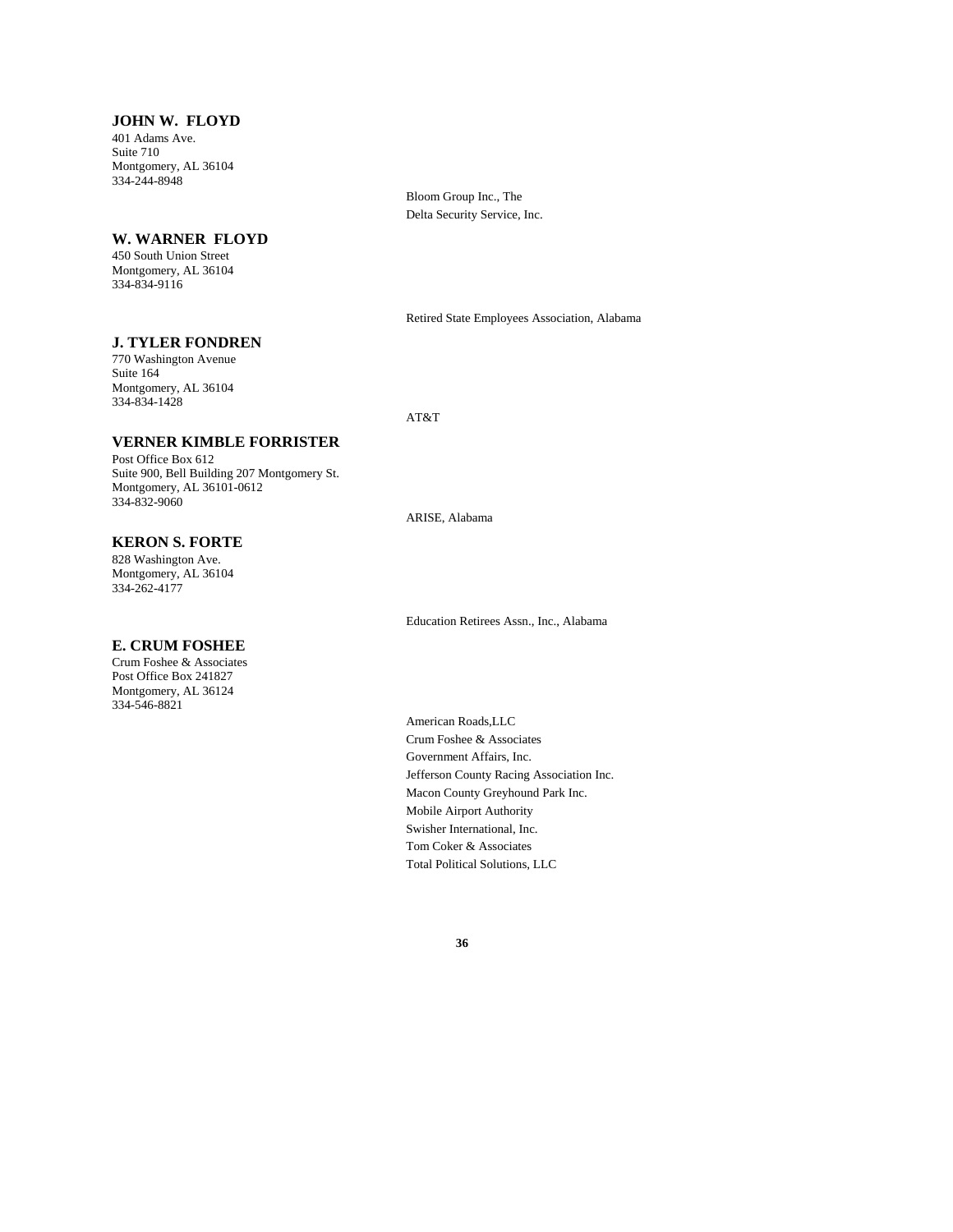# **LISA FRYE FOUNTAIN**

173 Medical Center Drive Prattville, AL 36066 334-358-9590

#### **MARK FOWLER**

Post Office Box 230666 Montgomery, AL 36123 334-271-2281

## **ROBERT PHILLIP FOWLER**

Balch & Bingham, LLP 1901 6th Avenue North, Suite 2700 Birmingham, AL 35203 205-251-8100

#### **PECK FOX**

Maynard, Cooper & Gale, P.C. 100 North Union Street, Suite 650 Montgomery, AL 36104-3719 334-262-2001

#### **STEPHEN B. FRANKS**

Central Alabama Community College P.O. Box 699 Alexander City, AL 35011 256-215-4300

#### **CHARLES F. FRANZ**

500 East Boulevard Suite 301 Montgomery, AL 36117 334-395-0086

Propane Gas Association, Alabama

Cable Telecommunications Association, Alabama

Business Alliance for Responsible Development (BARD)

American International Group, Inc. Baptist Health System Inc. Blount County Water Authority Blue Cross & Blue Shield of Alabama Children's Hospital of Alabama dba Children's Health System Regions Financial Corporation Synagro Technologies, Inc. Torchmark Corporation Waste Management

Postsecondary Education, Alabama Department of/Alabama Community College System

Veterinary Medical Association, Alabama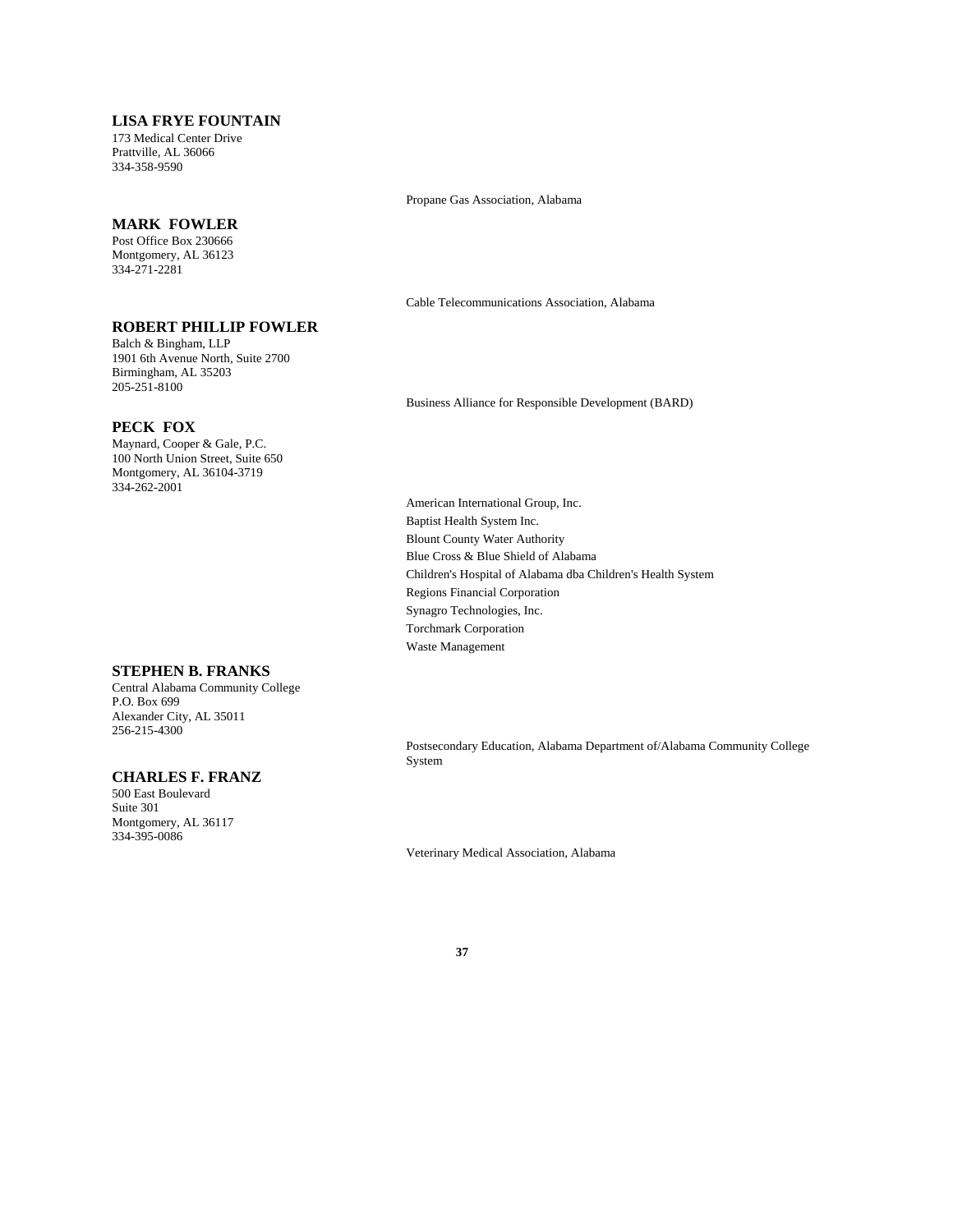# **LORI FRAZIER**

100 North Union Streert Suite 350 Montgomery, AL 36104 334-353-4570

#### **DEWAYNE FREEMAN**

801 Adams Avenue Montgomery, AL 36104 334-269-5450

Child Abuse and Neglect Prevention Board, Alabama

AstraZeneca Pharmaceuticals LP Dauphin Island Sea Lab High School Athletic Association, Alabama Port Authority, Alabama State Power Company, Alabama SouthEast Consultants Tom Coker & Associates University of West Alabama Wholesale Distributors Association, Alabama

## **SHERRI G. FULFORD**

AU Governmental Affairs 401 Adams Avenue, Suite 160 Montgomery, AL 36104 334-242-2688

Auburn University

# **WILLIAM JAMES FULFORD**

307 University Blvd. Mobile, AL 36688 251-460-7277

#### **BRYONY H. FULLER**

3379 Peachtree Road, N. E., Suite 350 Atlanta, GA 30326 404-266-2600

## **RALPH D. FULMER, II**

401 Adams Avenue Suite 758 Montgomery, AL 36104 334-242-0100

University of South Alabama

Brick Industry Association, Inc. TNT Fireworks

Supercomputer Authority, Alabama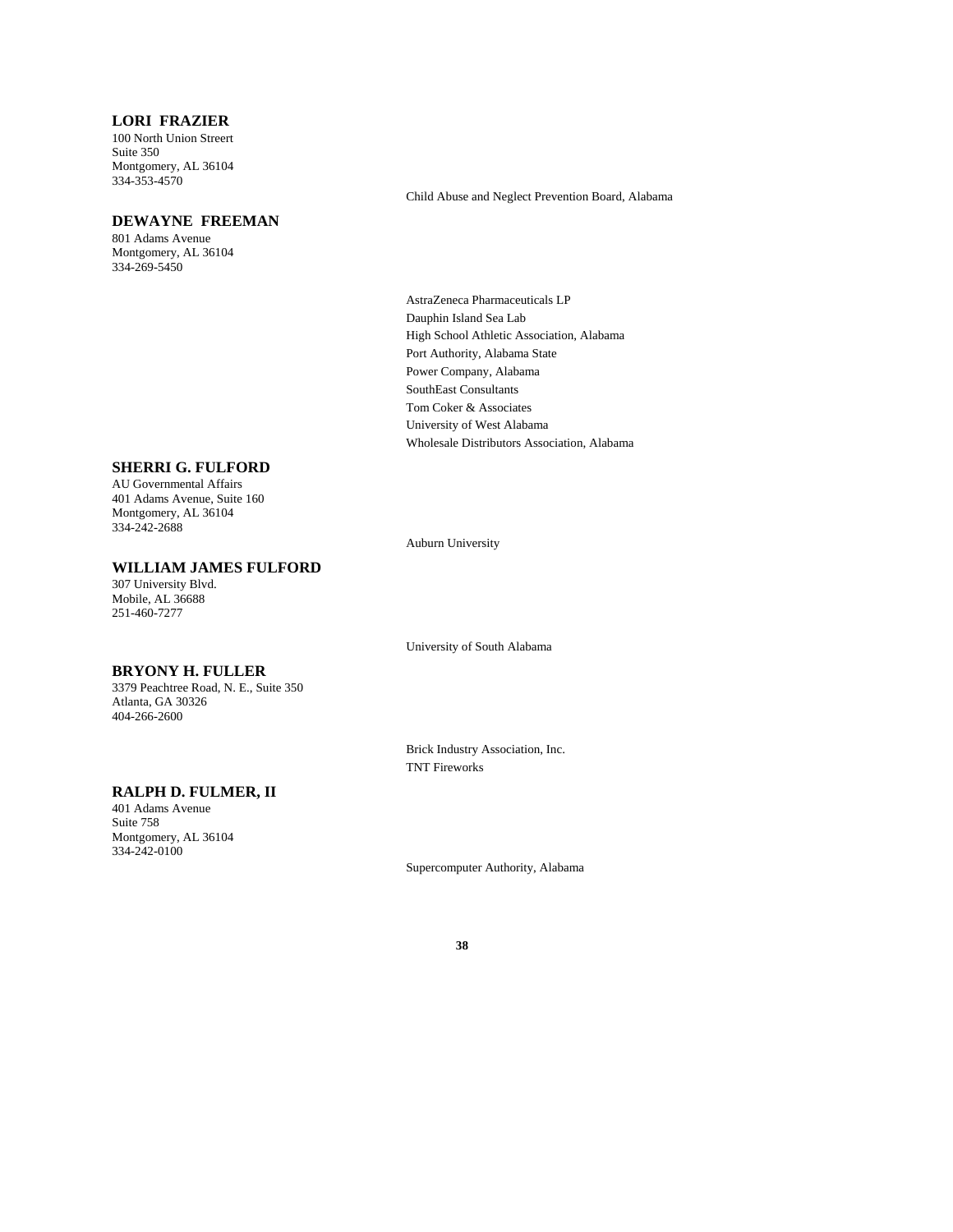## **ROBERT C. GAFFORD**

829 Zellmark Drive Birmingham, AL 35235 205-836-2721

#### **MARK LOUIS GAINES**

2100 3rd Avenue North, #1100 Birmingham, AL 35203 205-250-5000

Lenders Association, Alabama

Adams & Reese LLP Brookdale Senior Living, Inc. Financial Guaranty Insurance Company Kid One Transport, Inc. TechRadium, Inc. XL Capital Assurance Inc.

# **ANN M. GALLOWAY**

Post Office Box 241254 Montgomery, AL 36124-1254 334-279-7040

Society of Professional Land Surveyors, Alabama

#### **SHELIA A. GARRETT**

**KRISTIN BAILEY GARDNER**

P. O. Box 2641 600 N.18th Street Birmingham, AL 35173 205-257-3l43

P.O. Box 4576 Montgomery, AL 36103 334-213-2410

Power Company, Alabama

Voices for Alabama's Children

# **RONALD LeMAR GATHRIGHT**

10401 Linn Station Road Louisville, KY 40223 502-561-8463

Appriss, Inc.

# **ROBERT B. GEDDIE, JR.**

Fine, Geddie & Associates, LLC 423 South Hull Street Montgomery, AL 36104 334-262-2577

Fine, Geddie & Associates, LLC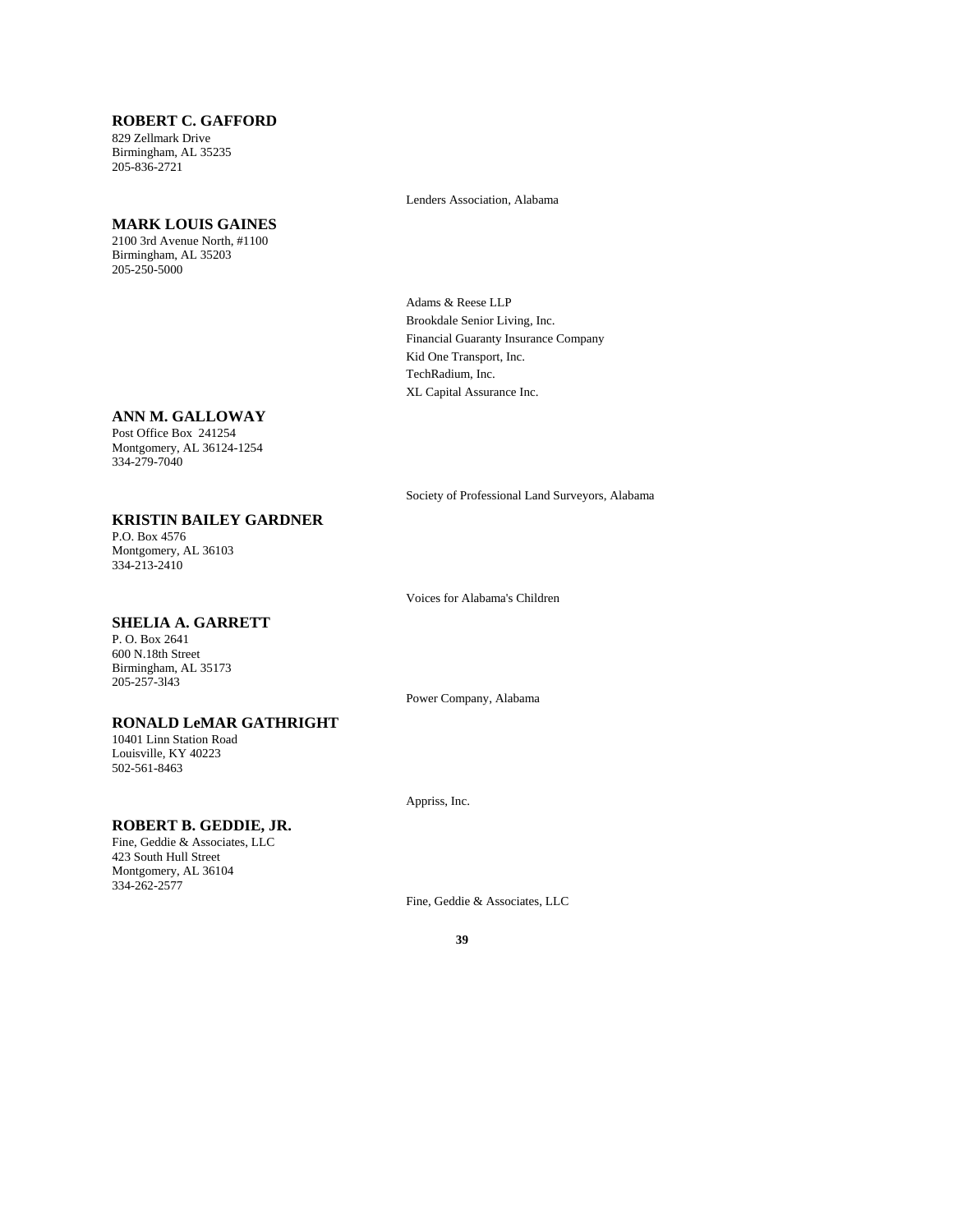# **RANDALL L. GEORGE**

P.O. Box 79 Montgomery, AL 36101 334-240-9423

#### **EDWARD MURFEE GEWIN**

Post Office Box 11565 Montgomery, AL 36111-0565 334-262-0350

Eagle Forum of Alabama

Montgomery Area Chamber Of Commerce

# **BARBARA POUNCEY GIBSON**

400 Pell Avenue Collegeview Building Troy, AL 36082 334-670-3780

#### **DON J. GILBERT**

Don Gilbert and Associates 441 High Street, Suite 102 Montgomery, AL 36104 334-263-9860

#### **JOEL IVERSON GILBERT**

Balch & Bingham, LLP 1901 6th Avenue North, Suite 2700 Birmingham, AL 35203 205-251-8100

#### **RONALD DAVID GILBERT**

6737 Pin Oak Drive Douglasville, GA 30135-4550 678-715-2815

Choctawatchee-Pea Rivers Watershed Management Authority

Consumer Lending Alliance Cornerstone Community Outreach, Inc. Corporate Govermental Resources, LLC Don Gilbert and Associates SkilStaff, Inc. TASER International Total Political Solutions, LLC

Business Alliance for Responsible Development (BARD)

ARISE, Alabama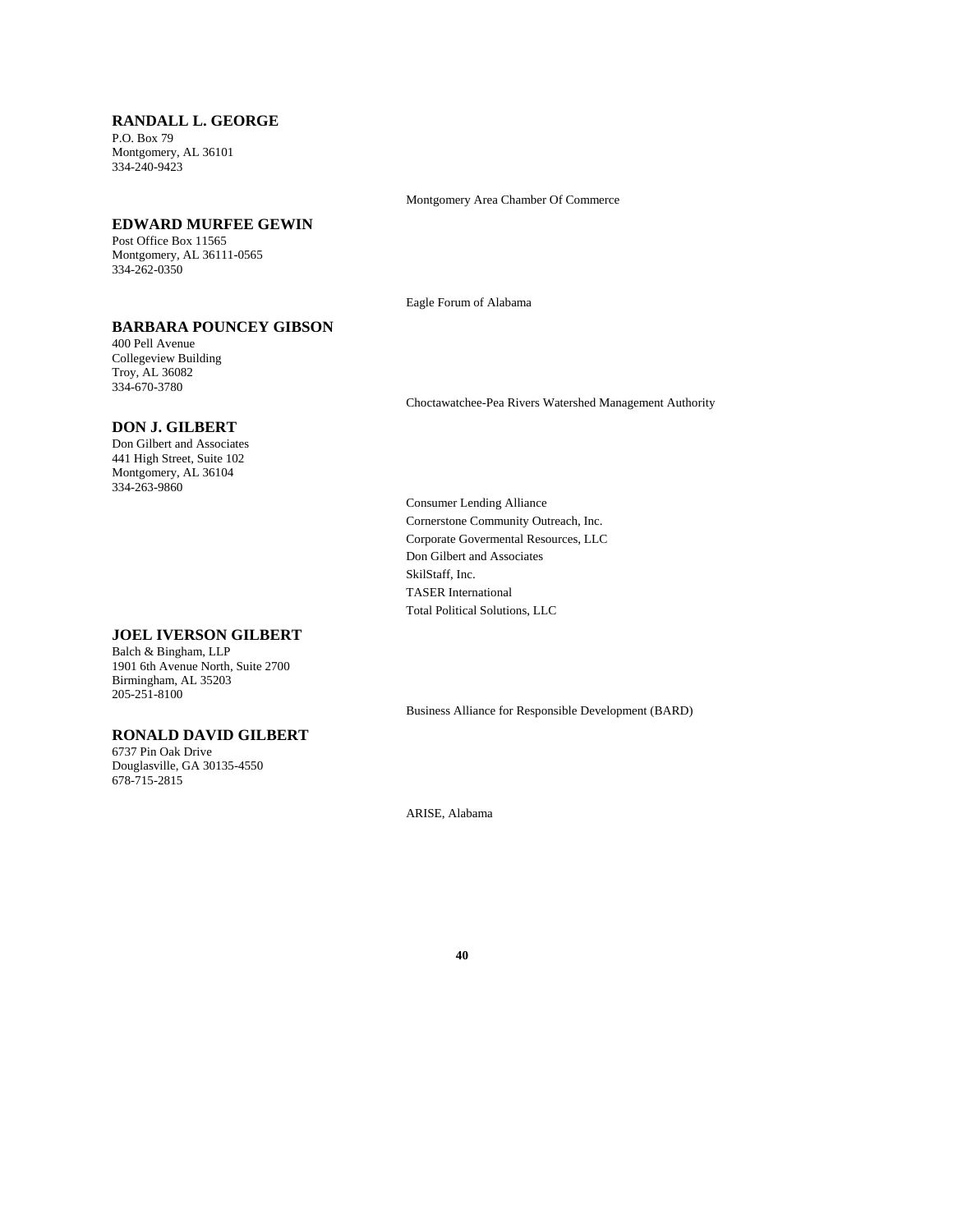# **CATHY GIVAN**

770 Washington Avenue Suite 170 Montgomery, AL 36104 334-262-4974

#### **REV. KENNETH C. GLASGOW**

403 W. Powell Street Dothan, AL 36303 334-685-7377

Fairfield, AL 35064 205-783-2166

T.O.P.S., The Ordinary People Society

United States Steel Corporation

Association for Justice, Alabama

#### **JOSEPH C. GODFREY**

**RICHARD ERNIE GLENN** 5700 Valley Road mail Station A-1

2376 Lakeside Drive Birmingham, AL 35244 205-985-9062

Citizens Action Program(ALCAP), Alabama

# **BECKI RUTH GOGGINS**

770 Washington Avenue Suite 350 Montgomery, AL 36130-0660 334-242-4937

#### **TIM L. GOTHARD**

3050 Lanark Road Millbrook, AL 36054 334-285-4550

Criminal Justice Information Center, Alabama

Wildlife Federation, Alabama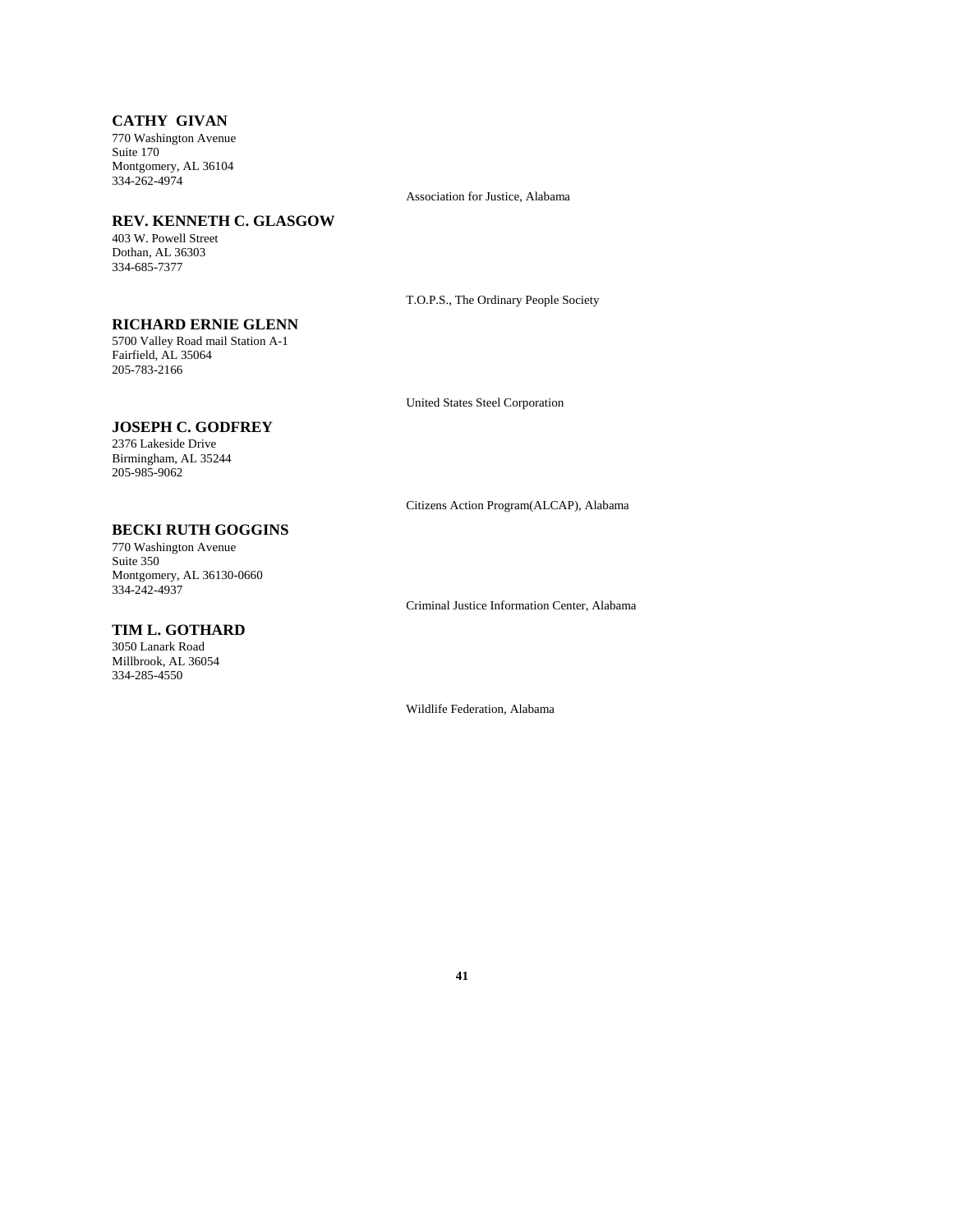# **GOVERNMENT AFFAIRS, INC.**

441 High Street Suite 103 Montgomery, AL 36104

> Baxley, Dillard, Dauphin and McKnight Bob Gafford & Associates Century Tel of Alabama, L. L. C. Consumer Lending Alliance Poarch Band of Creek Indians Southern LINC Tom Coker & Associates TOPE HR

# **GOVERNMENT STRATEGIES, LLC**

25 South Court Street Montgomery, AL 36104 334-834-4658

> Center for Municipal Solutions, The Coalition Against Rape, Alabama Coalition for Economic Progress National Association of Insurance and Financial Advisors-Alabama Realtors, Alabama Association of Self Storage Association, Alabama

## **JACKIE B. GRAHAM**

64 North Union Street Suite 300 Montgomery, AL 36130-4100 334-242-3709

## **JAMES A. GRAY**

441 High Street Montgomery, AL 36104 334-224-0242

Personnel Department, State of Alabama

El Paso Corporation/Southern Natural Gas Company Government Affairs, Inc. Tom Coker & Associates Total Political Solutions, LLC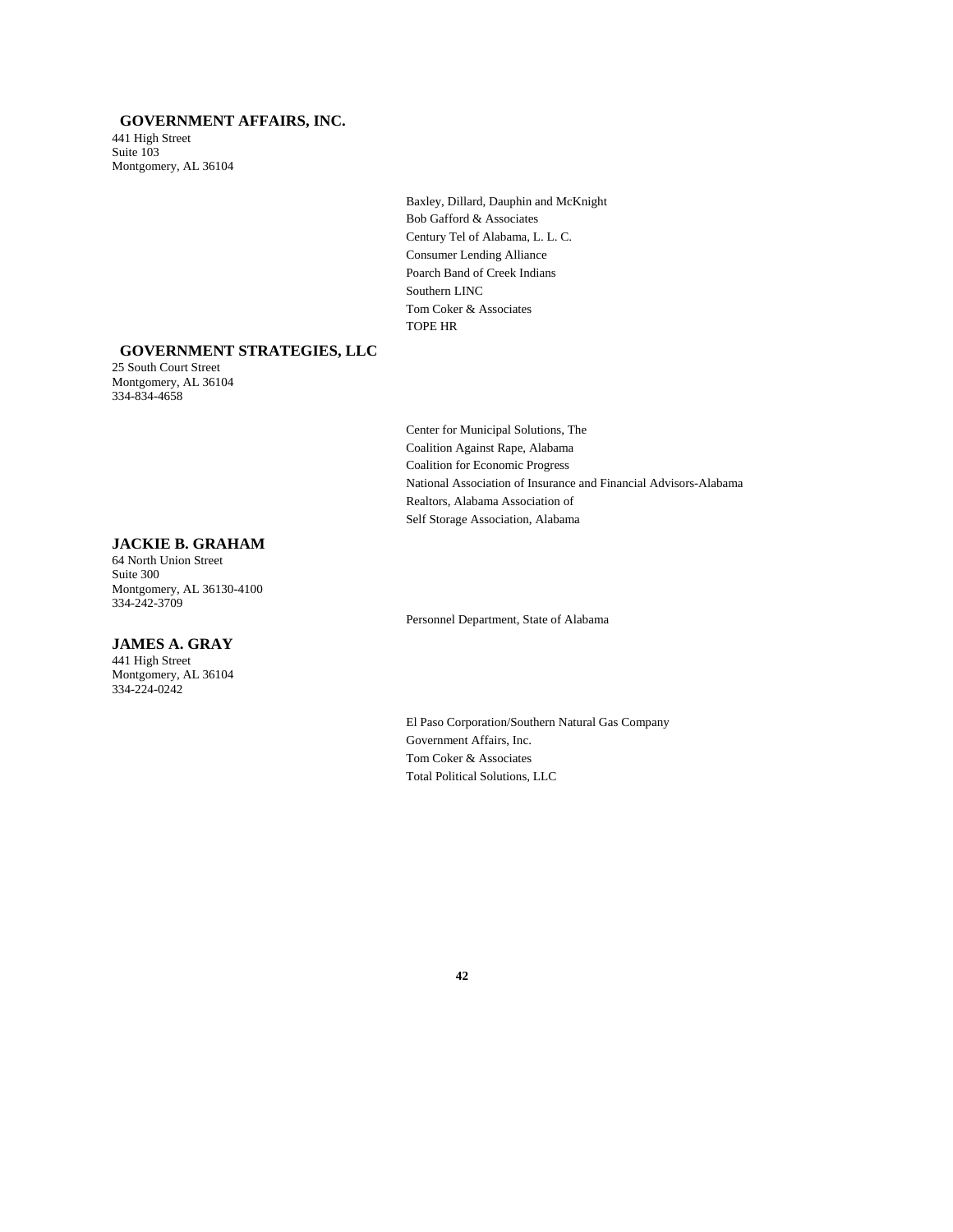# **LOGAN B. GRAY**

Suite 300 2 N. Jackson Street Montgomery, AL 36104 334-240-6900

#### **JOE T. GREENE**

Post Office Box 79 Montgomery, AL 36101 334-240-9299

#### **JAMES H. GRIGGS**

ADCNR-State Lands Division 64 North Union Street Montgomery, AL 36130-1454 334-242-3408

# **CHRISTOPHER R. GRISSOM**

One Federal Place 1819 Fifth Avenue North Birmingham, AL 35203-2104 205-521-8514

# **JOHN D. GROGAN**

Post Office Box 2641 Birmingham, AL 35205-2641 205-257-4140

## **SAYGE GRUBBS**

25 South Court Street Montgomery, AL 36104 334-834-4658

Blue Cross & Blue Shield of Alabama Cancer Society, American Hospice Organization, Alabama Southern Strategy Group of Alabama, LLC Southland Insurance Takeda Pharmaceuticals Wilson and Wilson Attorneys and Counselors,P.C.

Montgomery Area Chamber Of Commerce

Conservation and Natural Resources, Alabama Department of

Council on State Taxation Solutia Incorporated

Power Company, Alabama

Government Strategies, LLC Jefferson County Federation of Teachers Miller Development Group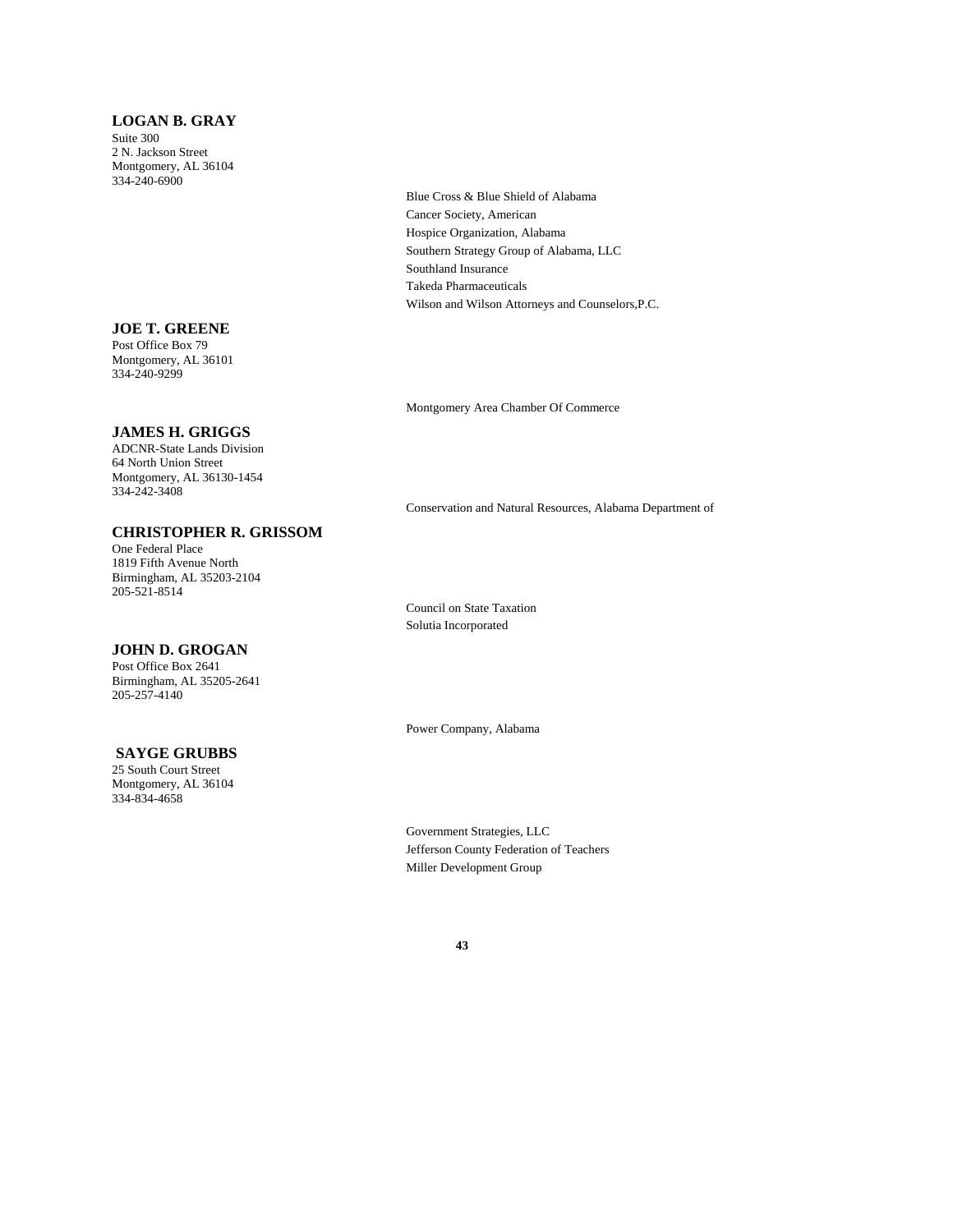#### **TERRI Q. GUALANO**

3196 Highway 280 Room 216S Birmingham, AL 35243 205-972-2983

AT&T

#### **CAROL M. GUNDLACH**

Post Office Box 4762 Montgomery, AL 36103 334-832-4842

#### **MARGARET M. GUNTER**

100 N. Union Street P.O. Box 302000 Montgomery, AL 36130-2000 334-242-2204

#### **JOHN J. GUTHRIE, JR.**

1806 Loch Avenue Cullman, AL 35055 205-908-3060

## **JOHN P. HAGOOD**

1400 Coliseum Blvd. Montgomery, AL 36130-1463 334-271-7710

# **JAMES HAMILTON**

P.O. Box 13326 Phoenix, AZ 85002 602-266-8339

Coalition Against Domestic Violence, Alabama

Commission on Higher Education, Alabama

City of Fultondale Fultondale Utilities Baord Greater Birmingham Association of Home Builders Jefferson County Mayors Association Malcolm Pirnie, Inc. Sheriffs Association, Alabama

Environmental Management, Alabama Department of

LifeLock, Inc.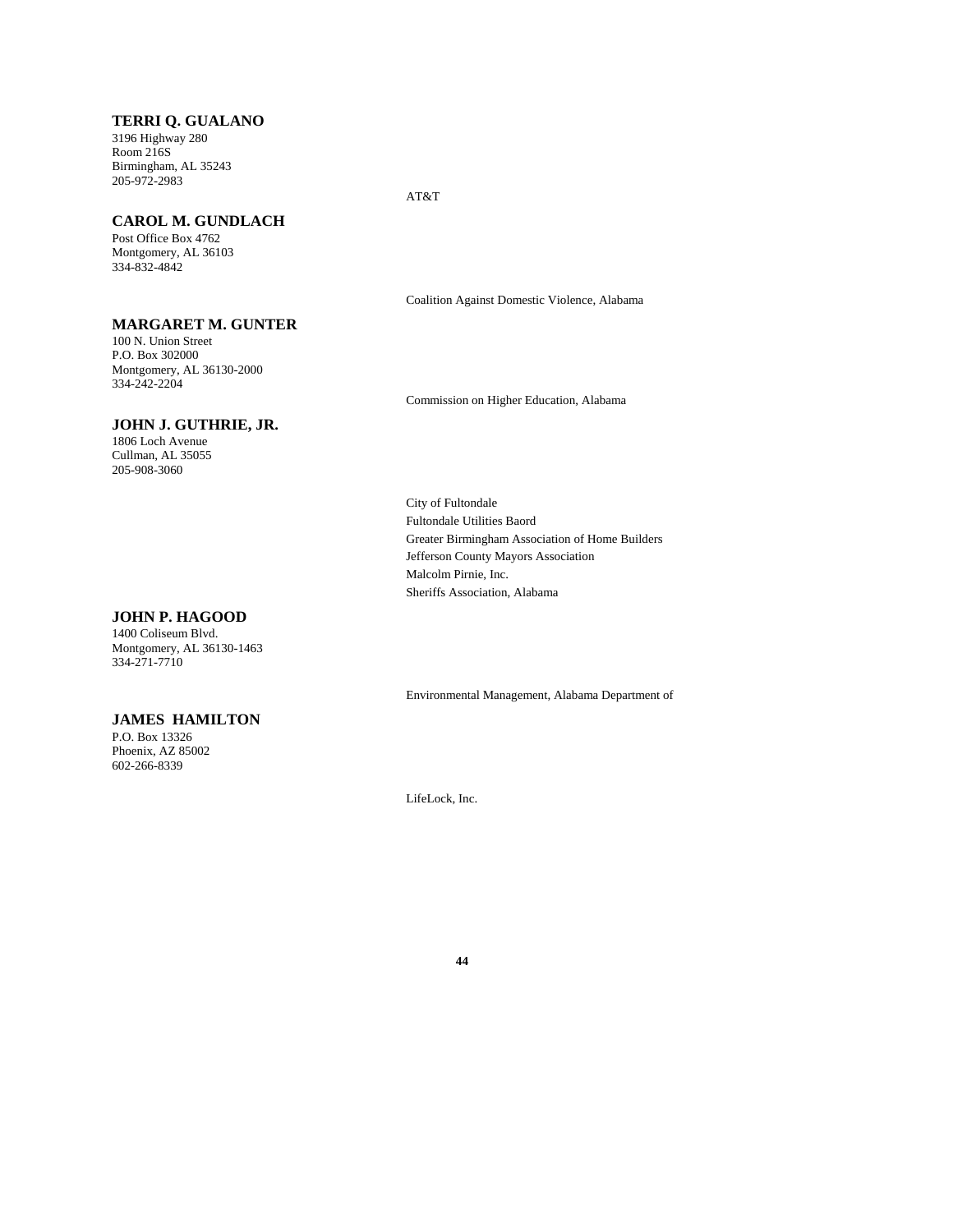## **JOHN Q. HAMM**

514 Washington Avenue Montgomery, AL 36104 334-264-7827

#### **MINDY B. HANAN**

534 Adams Avenue Montgomery, AL 36104 334-834-1890

# **PAUL M. HANKINS**

c/o Huntingdon College 1500 E. Fairview Avenue Montgomery, AL 36106 334-833-4070

# **JOHN ALLEN HANNAH**

2407 Hideaway Place, SE Decatur, AL 35603 256-301-0188

# **SUSAN R. HANSEN**

4120 Wall Street Montgomery, AL 36106 334-244-2187

#### **MICHAEL P. HARBIN**

600 19th Street North 28th Floor Birmingham, AL 35203 205-714-0523

#### **BRIAN HARDIN**

P.O. Box 11000 Montgomery, AL 36191 334-288-3900

Prison Oversight Commission Public Affairs Counsel, Inc. Sheriff's Association, Alabama

Bankers Association, Alabama

Independent Colleges & Universities, Alabama Association of

David Hammonds

Franklin Resources Group, LLC

AT&T

Farmers Federation-Alfa, Alabama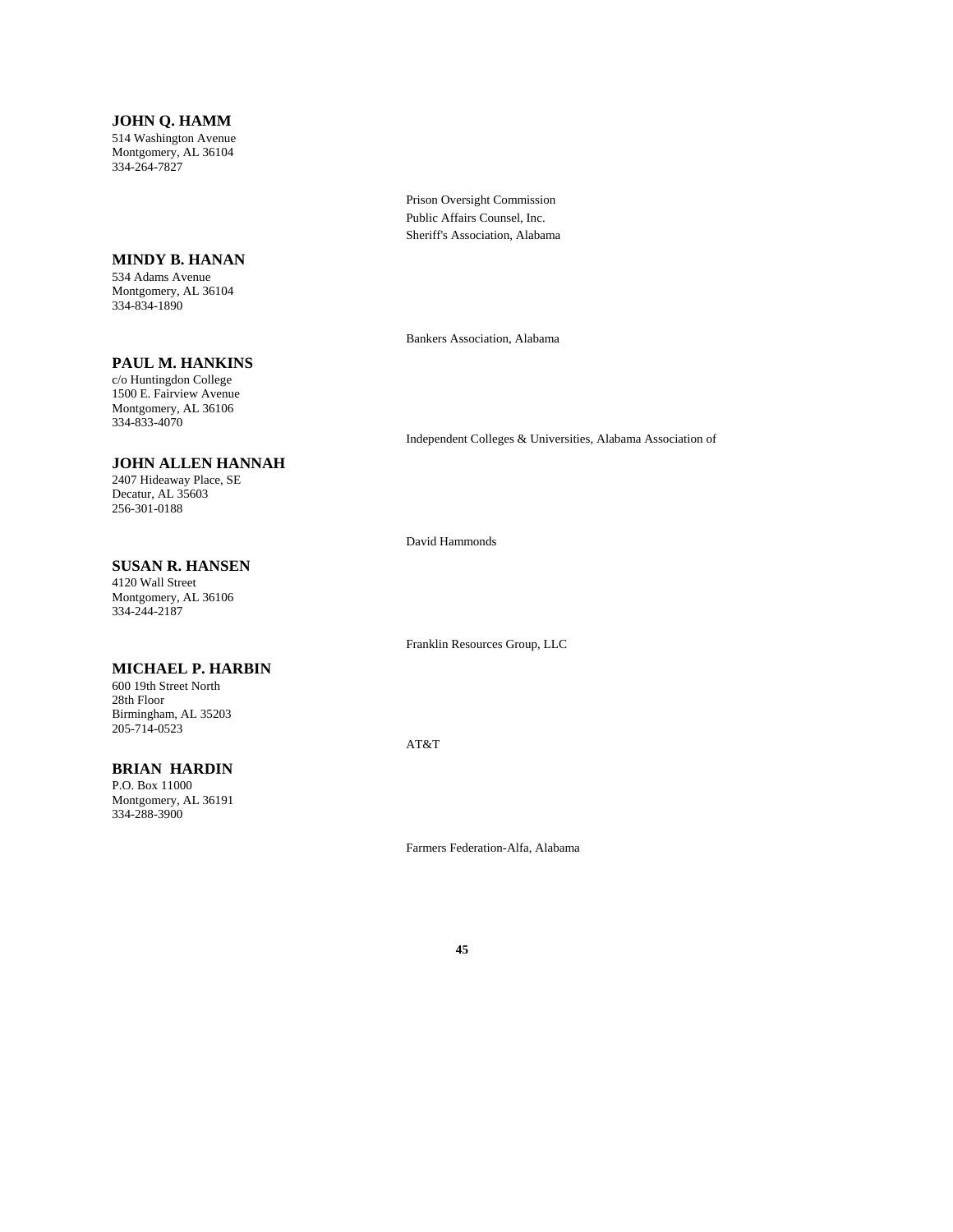# **BLAKE HARDWICH**

401 Adams Avenue Suite 710 Montgomery, AL 36104 334-386-3000

#### **JOHN L. HARDY**

Dept of Human Resources 50 Ripley Street Montgomery, AL 36104 334-242-1160

## **DAVID BRIAN HARGROVE**

**ELMER BESELER HARRIS**

1901 Sixth Avenue North Birmingham, AL 35203 205-488-5894

620 Discovery Drive N. W. Building 2, Suite 350 Huntsville, AL 35806 256-922-2713

#### **TAYLOR F. HARPER**

801 Adams Avenue Montgomery, AL 36104 334-269-5450

Manufacture Alabama

Human Resources, Alabama Department of

AT&T

Dauphin Island Sea Lab High School Athletic Association, Alabama Jacksonville State University Pharmaceutical Manufacturers and Researchers Association Port Authority, Alabama State Power Company, Alabama SouthEast Consultants Tom Coker & Associates Town of Dauphin Island Town of Shorter University of West Alabama Wholesale Distributors Association, Alabama

Public Policy Advocacy Group of Alabama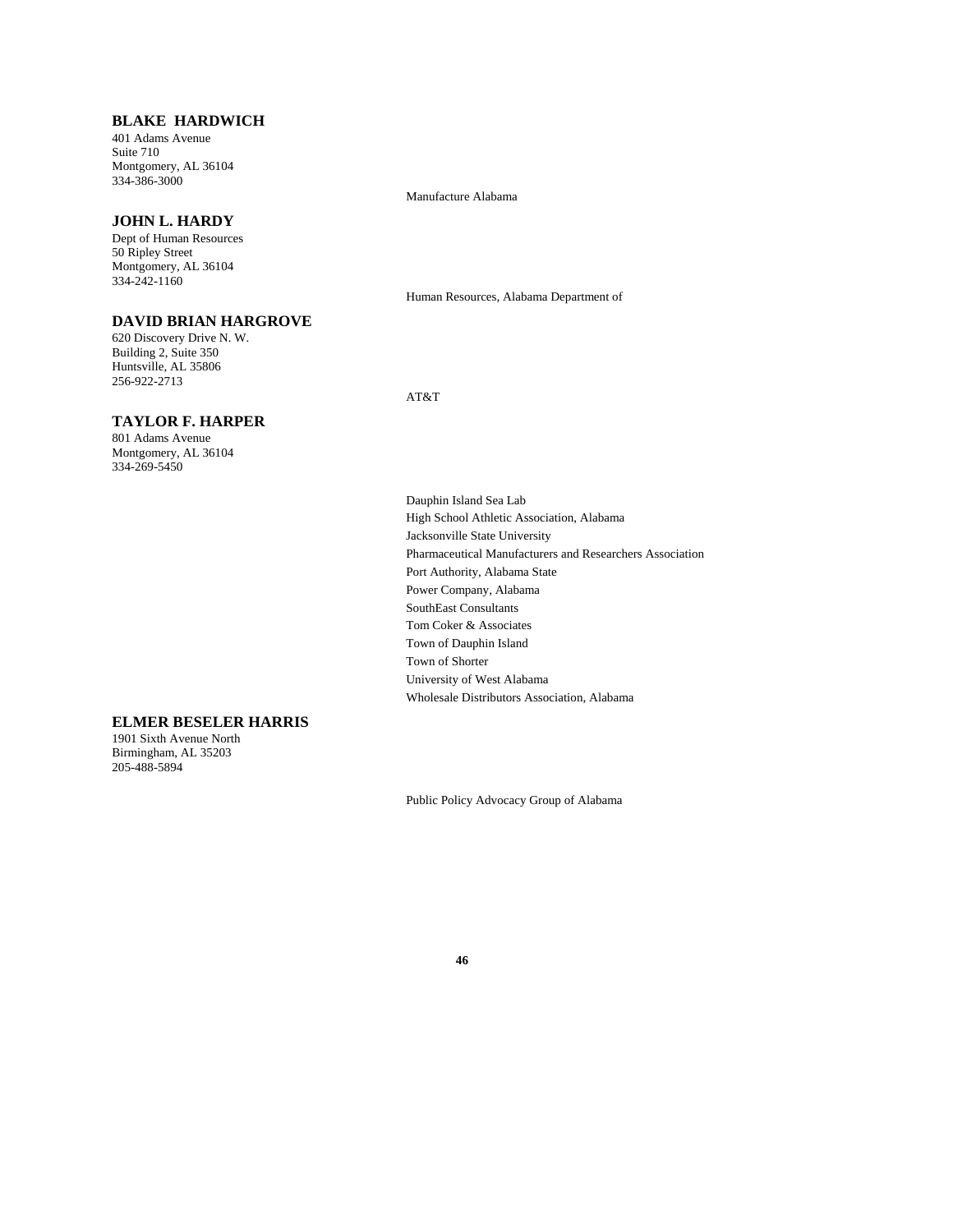# **GEORGE B. HARRIS**

401 Adams Avenue Suite 780 Montgomery, AL 36104 334-956-7700

# **TONY W. HARRIS**

Al. Dept. of Transportation 1409 Coliseum Boulevard Montgomery, AL 36110 334-242-6552

#### **DEAN HARTZOG**

300 Dexter Avenue Montgomery, AL 36104 334-954-5041

#### **BRYAN M. HASSLER**

3849 Llyde Lane Montgomery, AL 36106 334-546-9036

Biotechnology Association of Alabama Bradley Arant Rose & White LLP City of Atmore City of Brewton City of Center Point. Alabama City of Dothan City of Jackson, Alabama City of Jasper City of Thomasville, Alabama EBSCO Industries, Inc. Energen Corporation Health Management Resources -- Governmental Services, Inc. Russell Corporation Sprint Nextel Town of Pike Road, Alabama University of Montevallo Vulcan Materials Company

Transportation, Alabama Department of

Administrative Office of Courts, Alabama

Society of Certified Public Accountants, Alabama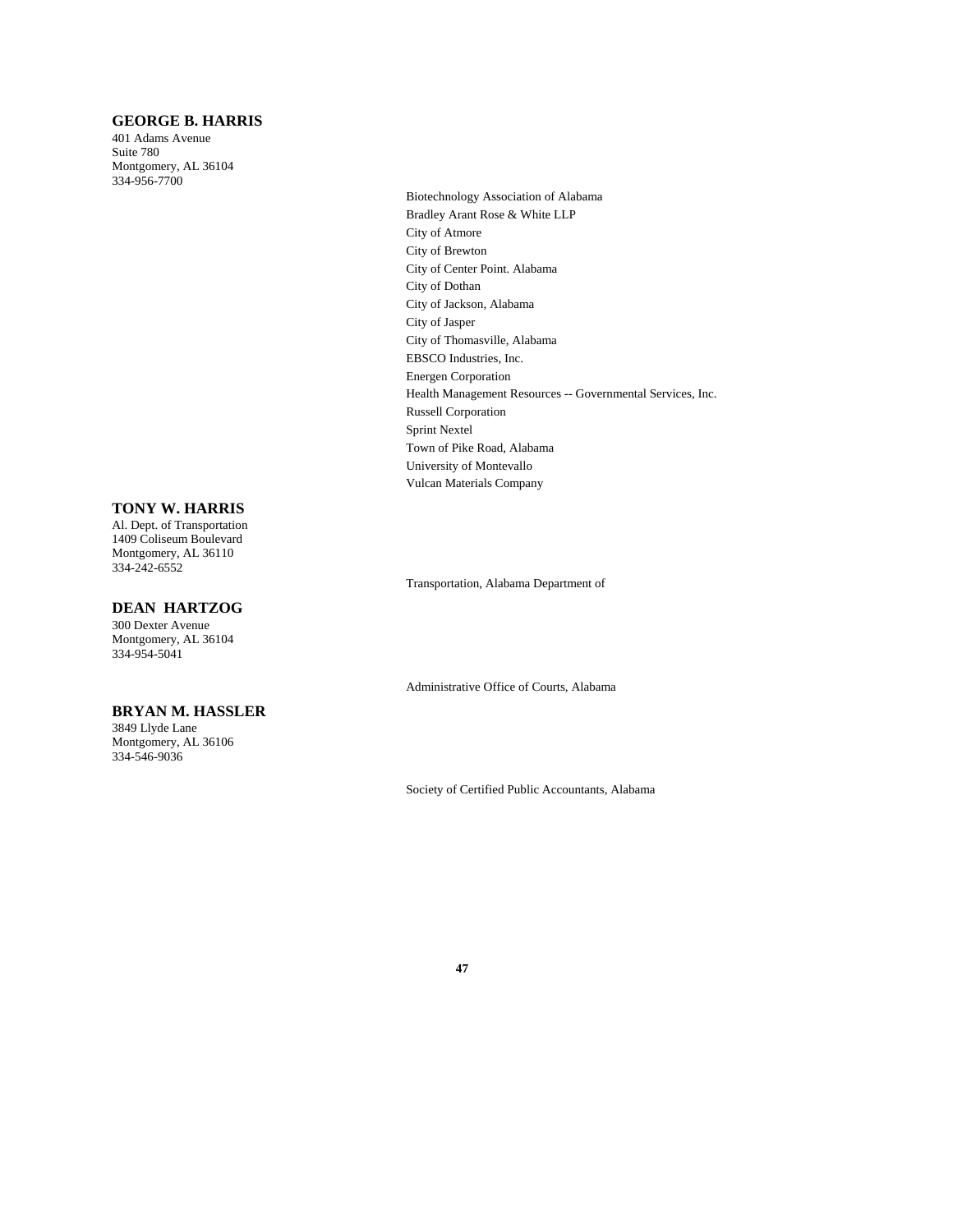# **QUINTIN HAWKINS**

Hawkins & Associates Post Office Box 241281 Montgomery, AL 36124 334-277-9565

#### **VICKI P. HAWSEY**

Wallace State Community College P. O. Box 2000 Hanceville, AL 35077-2000 256-352-8130

#### **CLAIRE HAYNES**

2 North Jackson Street Montgomery, AL 36104 334-834-6000

#### **MARK A. HEINRICH**

Shelton State Community College 9500 Old Greenboro Road Tuscaloosa, AL 35405 205-391-5880

#### **DIANNE BOUTWELL HELMS**

400 Pell Avenue Collegeview Building Troy, AL 36082 334-670-3780

#### **RANDY C. HELMS**

P.O. Box 640602 Pike Road, AL 36064 334-462-2653

Cadillac Jack Hawkins & Associates McWhorter Group, Inc., The Minority Business Group, LLC, Alabama Nursing Home Association, Alabama

Postsecondary Education, Alabama Department of/Alabama Community College System

Business Council of Alabama

Postsecondary Education, Alabama Department of/Alabama Community College System

Choctawatchee-Pea Rivers Watershed Management Authority

Circuit Clerks Association, Alabama Madison County Alternative Sentencing & Release Commission Tom Coker & Associates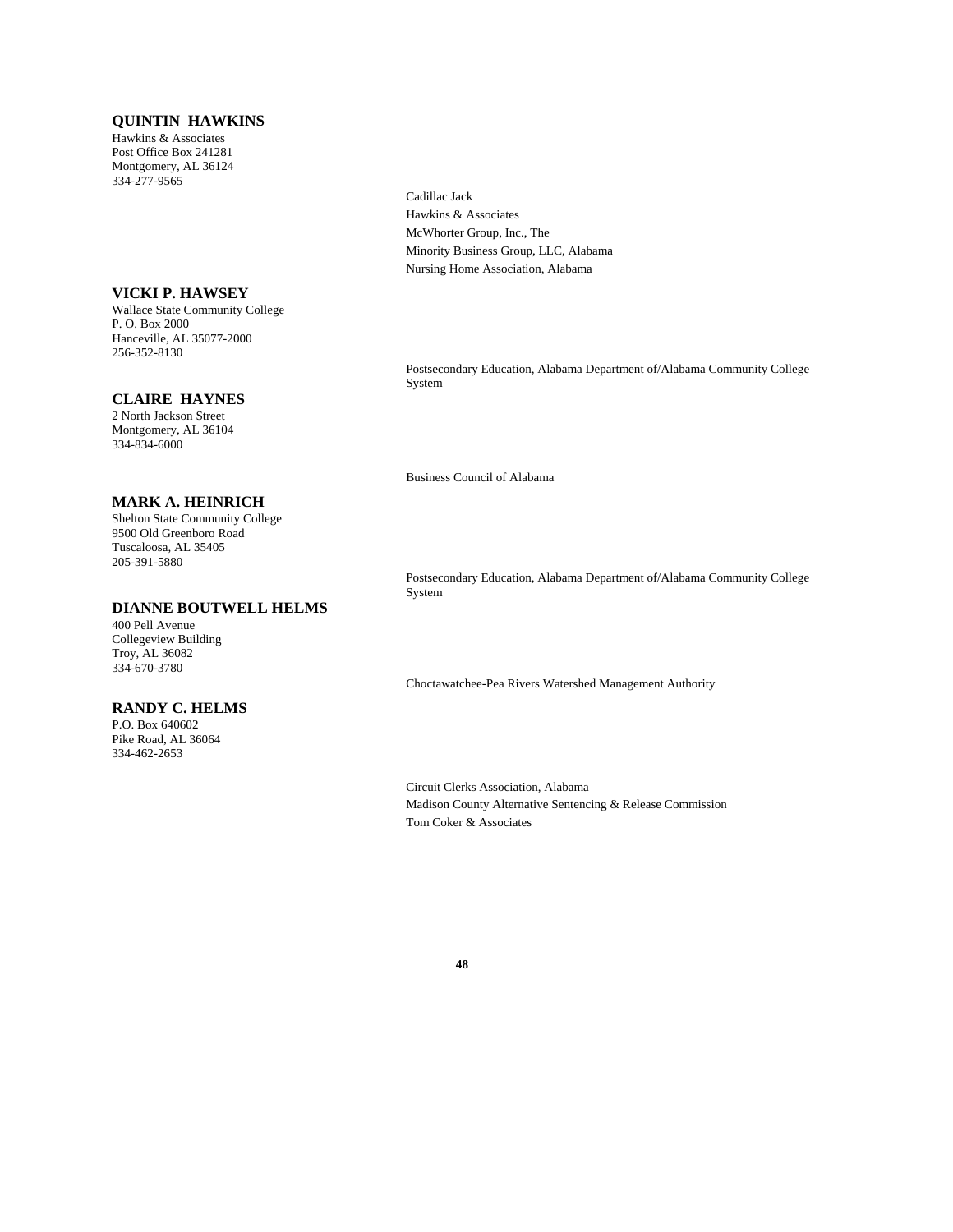#### **CURTIS A. HENLEY**

435 S. McDonough Street Montgomery, AL 36104 334-834-1061

#### **AMY B. HERRING**

1348 Magnolia Curve Montgomery, AL 36104 334-315-8003

#### **DANNY M. HESTER**

Post Office Box 241882 Montgomery, AL 36124 334-235-0306

## **LAMAR HIGGINS**

423 South Hull Street Montgomery, AL 36104 334-262-2577

AFL-CIO , Alabama

ALLTEL COMMUNICATIONS Association for Justice, Alabama Austin Group, The, LLC City of Florala Criminal Defense Lawyers Association, Alabama Florala Utilities Board Mortgage Brokers Association, Alabama Strategy Group, LLC, Alabama

Emerald Triangle Commission Integrity Group,The Randolph Properties Inc. State Troopers Association, Alabama

A&M University, Alabama Distilled Spirits Council of United States (DISCUS) Fine, Geddie & Associates, LLC MultiState Associates, Inc. on behalf of Healthcare Distribution Mgmt. Assn. YMCA's of Alabama

# **ROBERT M. HILL, JR.**

20 Hightower Place Florence, AL 35630 256-764-4661

Shoals Chamber of Commerce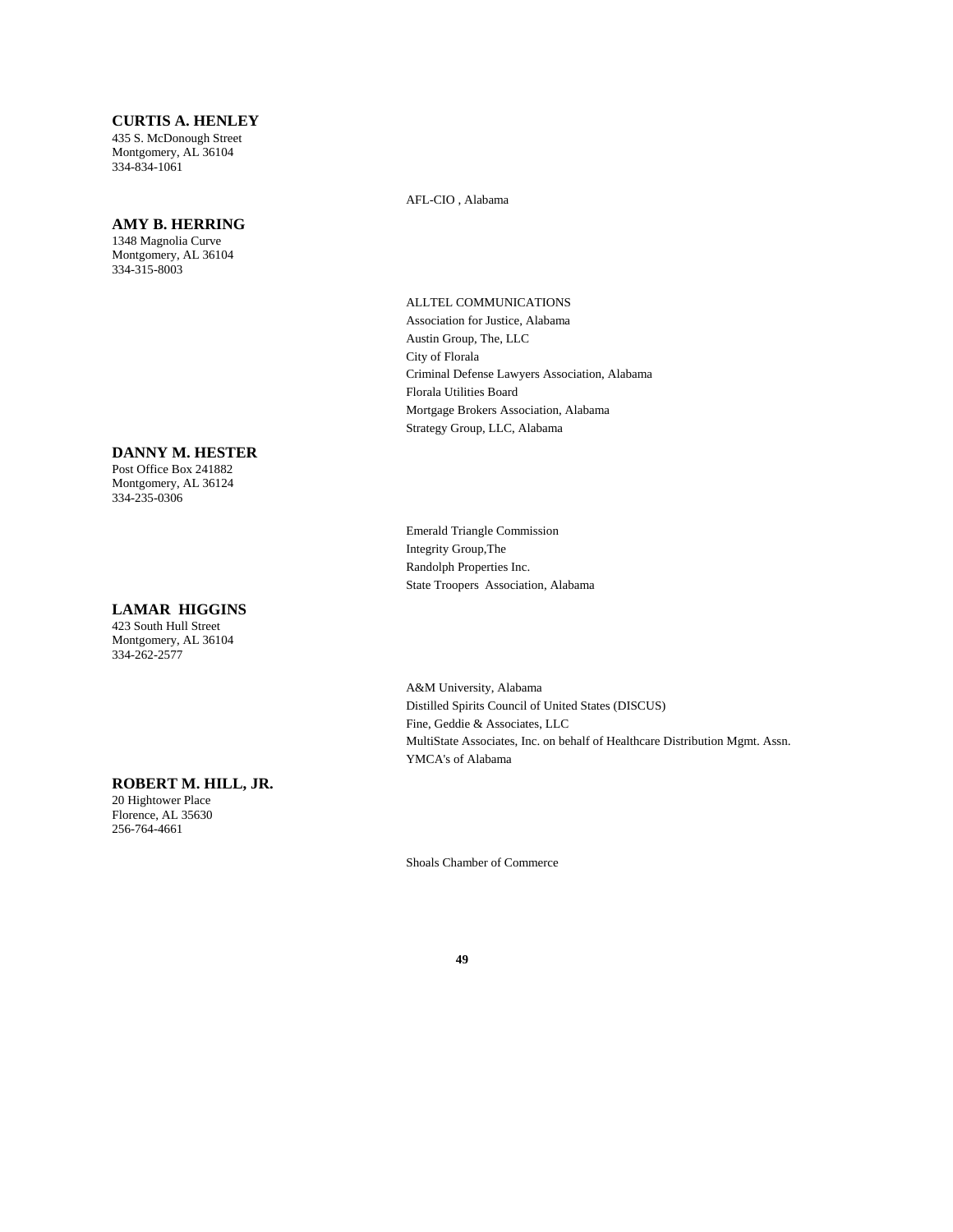## **EARL F. HILLIARD**

228 18th Street No. Birmingham, AL 35203 205-326-8844

> Hilliard, Smith & Hunt Trust Corporation,American

# **JOHN RANDALL HILLIARD**

1800 Alabama Avenue Jasper, AL 35501 205-249-3180

## **RANDALL IAN HILLMAN**

515 South Perry St. Montgomery, AL 36104 334-242-4191

District Attorneys Association, Alabama

Andrew Development Company, Inc. Trust Corporation,American

# **CHARLES JASON HINCY**

Massey Development Group, Inc. 166 Commerce Street, Suite 300 Montgomery, AL 36104 334-386-2740

# **AMY FORMBY HINTON**

817 South Court Street Suite 301 Montgomery, AL 36104 334-834-3468

# **JOHN E. HIXON, JR.**

514 South McDonough Street Montgomery, AL 36104 334-242-4079

# **J. D. HOBBIE**

280 Corporate Center Drive McDonough, GA 30253 7700-389-5391

Massey Development Group,Inc.

Network of Children's Advocacy Centers, Alabama

Peace Officers Annuity & Benefit Fund, Alabama

Southern States Police Benevolent Association, Inc.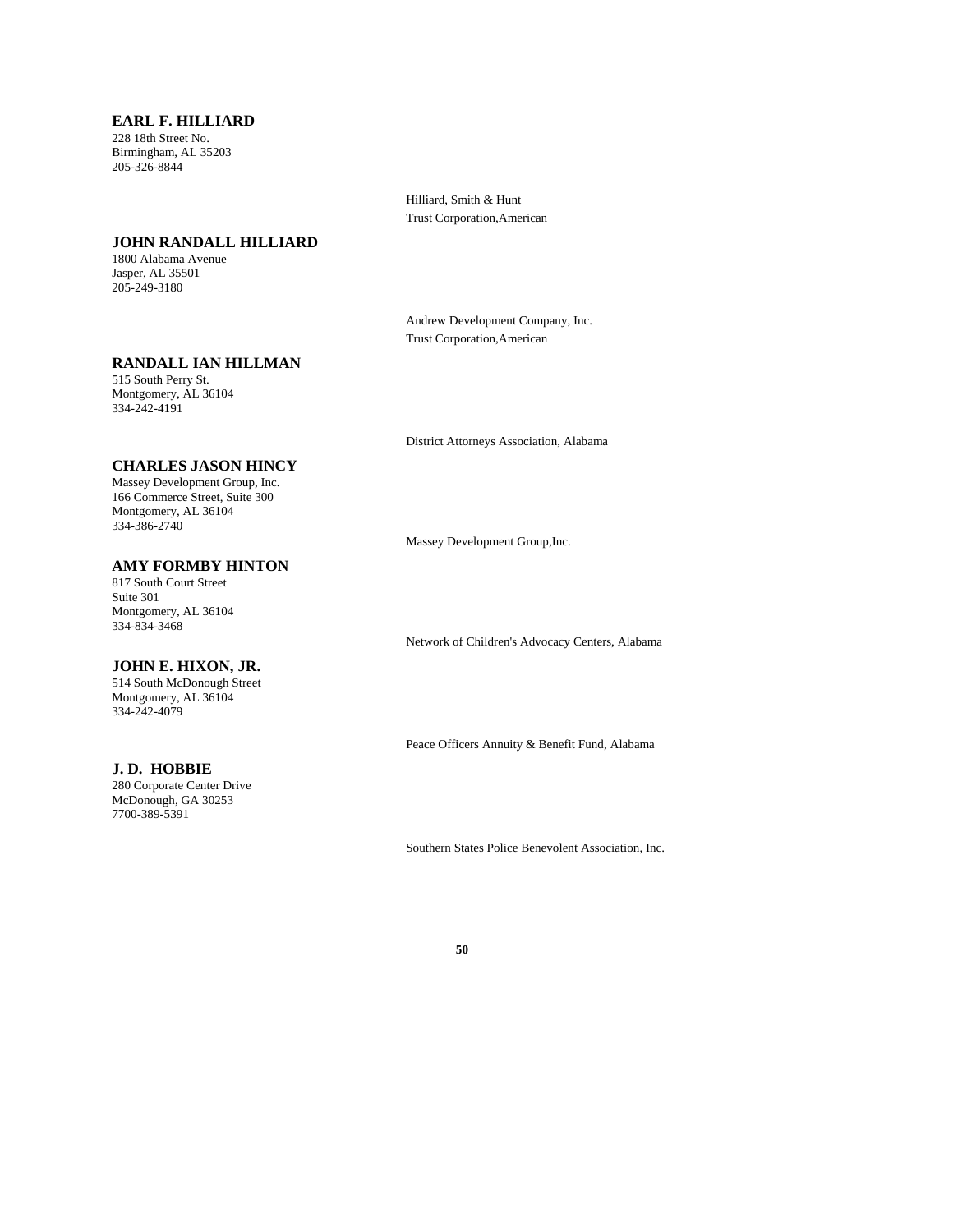# **BRENDA WRIGHT HOLDEN**

100 North Union Street Suite 736 Montgomery, AL 36130 334-242-5860

#### **FRANK D. HOLDEN**

5921 Carmichael Road Montgmery, AL 36117 334-262-5523

Board of Social Work Examiners, Alabama

Assisted Living Association of Alabama

# **GORDON THOMAS HONEYWELL**

Governmental Affairs 1201 Pacific Avenue, Suite 2100 Tacoma, WA 98401 253-620-6639

Ammunition Coding Systems Applied Biosystems

AARP Alabama Abbott Laboratories, Inc. Conwell Hooper & Associates Kimberly-Clark Corporation

LKQ Corporation

Securities Industry and Financial Markets Association

## **CONWELL E. HOOPER**

Post Office Box 242 Montgomery, AL 36101 334-262-9920

**PERRY OLIVER HOOPER, JR**

HMC Group LLC P.O. Box 4097 Montgomery, AL 36103 334-868-3723

> Buckmasters Inc. John Jordan Companies

# **HORACE H. HORN, JR.**

400 S. Union Street Suite 295 Montgomery, AL 36104 334-269-2793

Power South Energy

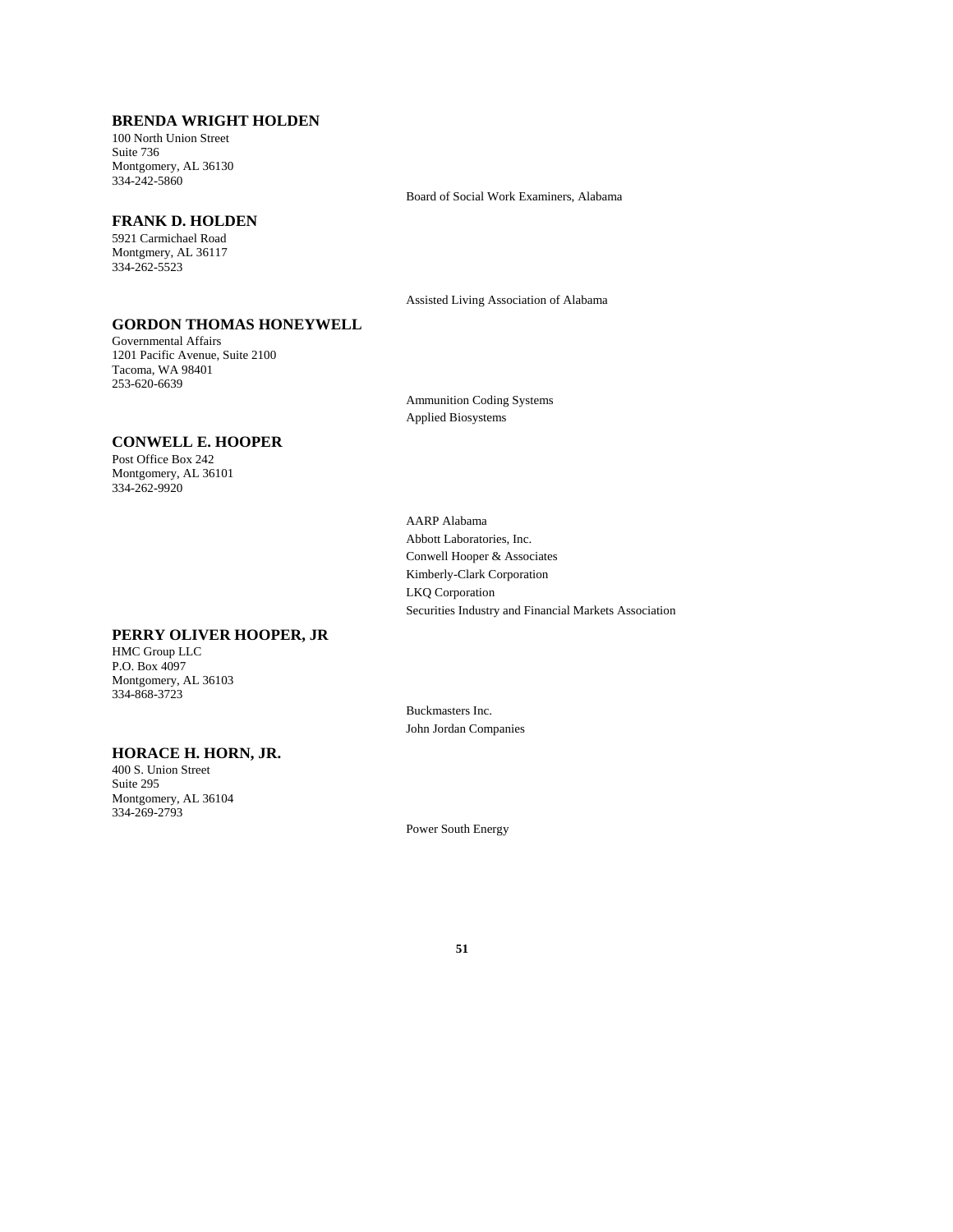# **NETTIE KATHARIN HORNER**

100 North Union Street Suite 724 Montgomery, AL 36130-5040 334-242-4064

**JAMES DAVID HORNSBY**

1111 John Overton Drive Montgomery, AL 36110 334-272-8830

Electrical Workers Association,Alabama

Board of Physical Therapy, Alabama

# **ANDREW P. (PRESTON) HORNSBY, III**

AL Dept. of Human Resources Post Office Box 304000 Montgomery, AL 36130-4000 334-242-1160

Human Resources, Alabama Department of

# **J. MICHAEL HORSLEY**

500 North East Boulevard Montgomery, AL 36117 334-272-8781

Hospital Association, Alabama

# **EDWARD A. HOSP**

Maynard, Cooper & Gale, P.C. 1901 Sixth Avenue North, Suite 2400 Birmingham, AL 35203-2618 205-254-1000

**BILLY V. HOUSTON**

630 East Broad Street Eufaula, AL 36027-1711 334-688-1000

#### **DANNE J. HOWARD**

770 Washington Avenue Suite 290 Montgomery, AL 36104 334-834-3477

American International Group, Inc. Baptist Health System Inc. Blount County Water Authority Regions Financial Corporation Torchmark Corporation

Tri Rivers Waterway Development Association

Hospital Association, Alabama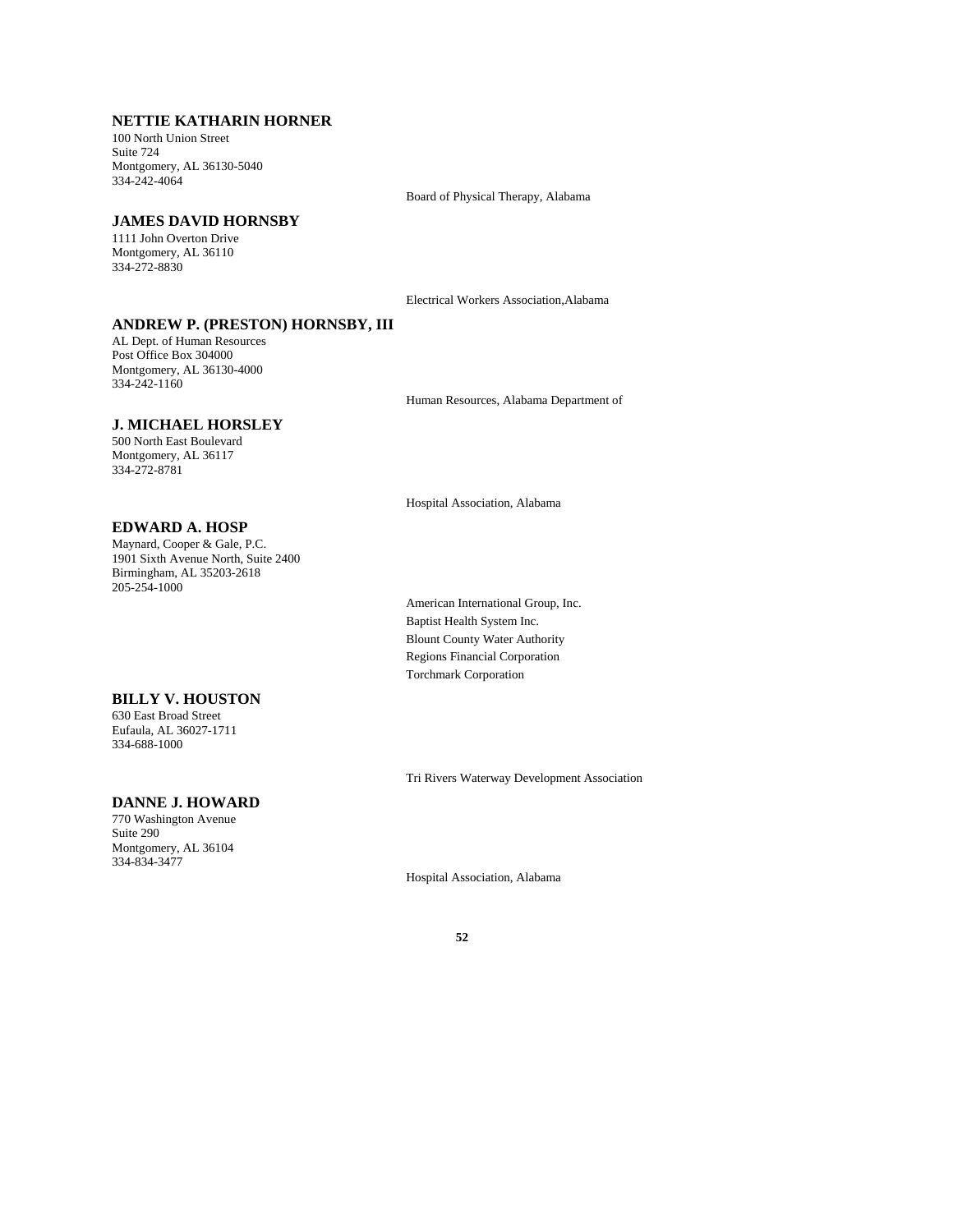## **ALISON DYAN HOWELL**

505 North 20th Street Suite 200 Birmingham, AL 35203 205-324-2100

#### **SALLY B. HOWELL**

Post Office Box 230488 Montgomery, AL 36123-0488 334-277-9700

# **PAUL R. HUBBERT**

Post Office Box 4177 Montgomery, AL 36103-4177 334-834-9790

Birmingham Regional Chamber of Commerce

School Boards, Alabama Association of

Education Association, Alabama

# **THOMAS E. HUDSON**

2919 Pine Mountain Road Remlap, AL 35133 205-681-4880

**JOHN HUDSON,III** 1900 5th Avenue North ALBH 11601B Birmingham, AL 35203 205-326-5157

Brotherhood of Locomotive Engineers & Trainmen

Regions Financial Corporation

**C. WAYNE HUTCHENS** 28A1 - 600 North 19th Street Birmingham, AL 35203 205-714-0717

## **RICHARD O. HUTTO**

Post Office Box 2641 Birmingham, AL 35205-2641 205-257-2925

AT&T

Power Company, Alabama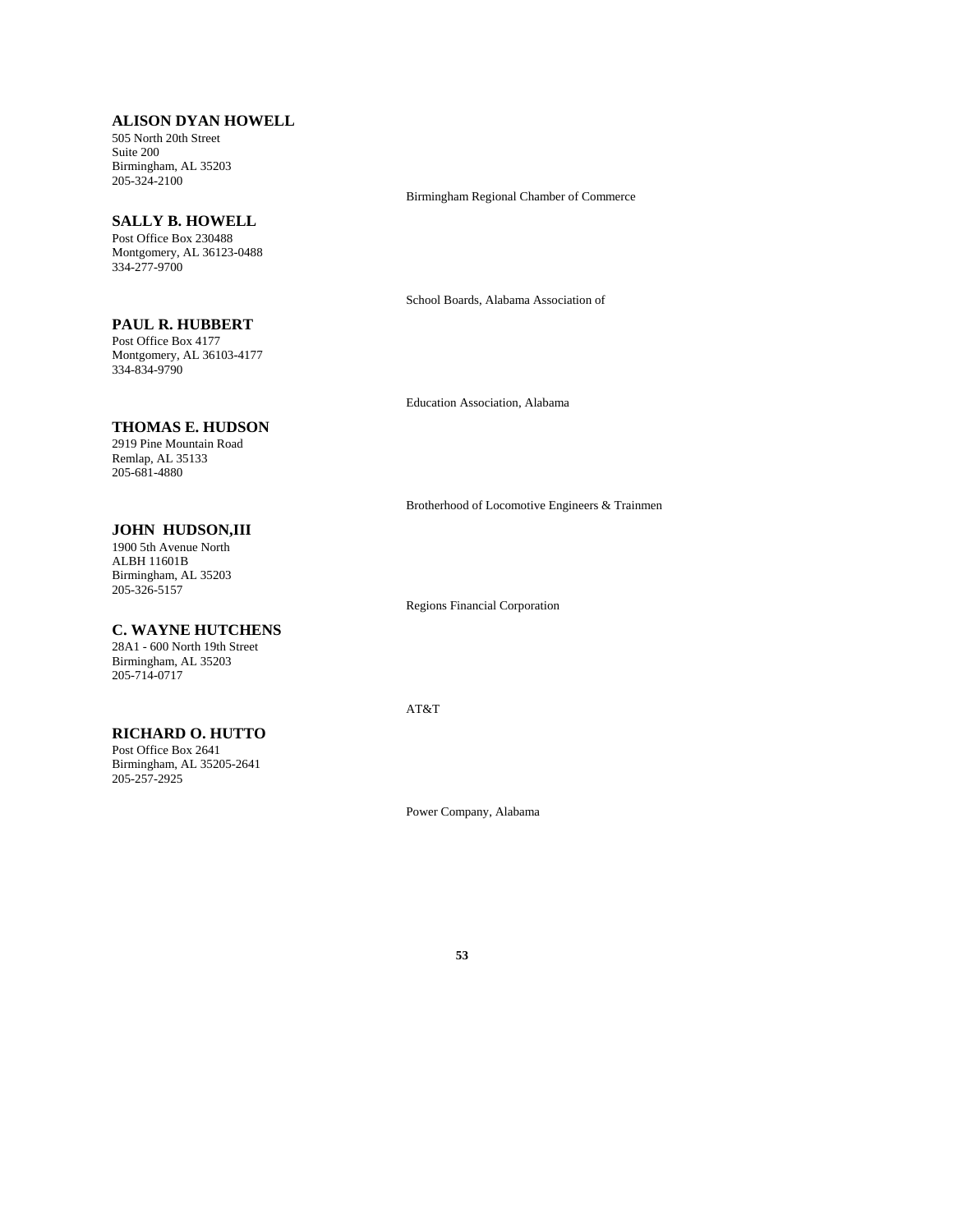# **DORIS HYDRICK**

Post Office Box 241607 Montgomery, AL 36124-1607 334-244-7828

#### **ORVILLE ERIC IFILL**

StormWater Management Authority 218 Summit Parkway Birmingham, AL 35209 205-942-6454

## **GEORGE RAGAN INGRAM**

AL Dept. of Insurance 201 Monroe Street, Suite 1700 Montgomery, AL 36130-3351 334-241-4146

#### **DENNIS L. IRELAND**

2376 Lakeside Drive Birmingham, AL 35244 205-985-9062

# **CHRIS V. ISAACSON**

Alabama Forestry Association 555 Alabama Street Montgomery, AL 36104-4395 334-265-8733

**MICAELA ANN ISLER** 980 Los Angeles Avenue, NE Atlanta, GA 30306

#### **KAY E. IVEY**

State Capitol 600 Dexter Ave., Suite S-106 Montgomery, AL 36104 334-242-7500

Manufactured Housing Association, Alabama

StormWater Management Authority, Inc.

Insurance, Alabama Department of

Citizens Action Program(ALCAP), Alabama

Forestry Association, Alabama

HSBC-GR Corp.

State Treasurer's Office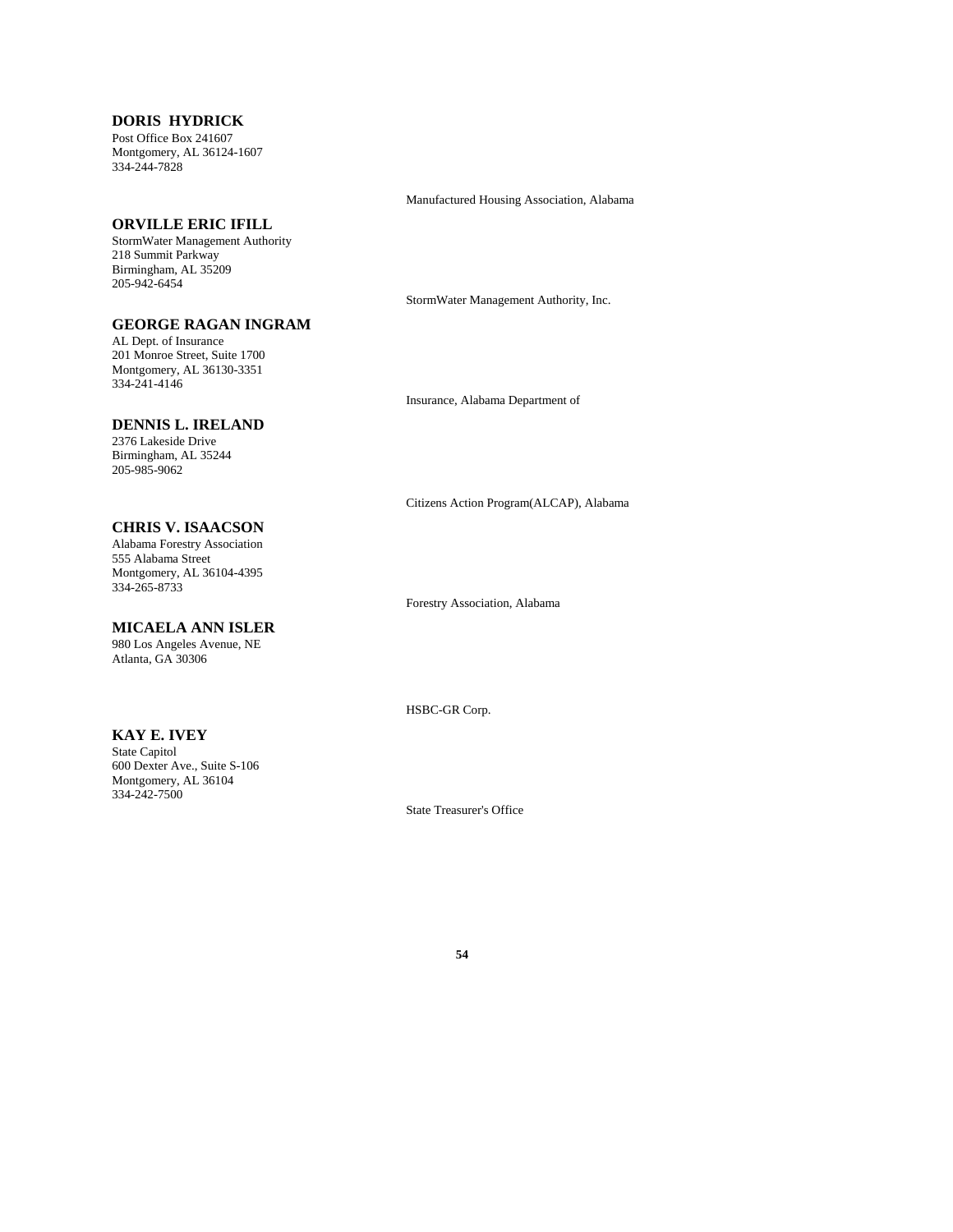# **MILTON BRYAN JACKSON**

100 North Union Street Suite 350 Montgomery, AL 36104 334-353-4931

#### **ROBERT MARK JACKSON**

848 Washington Avenue Suite 200 Montgomery, AL 36104 334-261-2000

#### **NANCY S. JINRIGHT**

Dept of Human Resources Post Office Box 304000 Montgomery, AL 36130-4000 334-242-1160

#### **BILL JOHNSON**

401 Adams Avenue Montgomery, AL 36104 334-242-5040

### **DARIS JEAN JOHNSON**

403 West Powell Street Dothan, AL 36303 334-685-7377

#### **JAMES ROBERT JOHNSON**

5007 George Green Drive West Montgomery, AL 36109 334-271-0603

#### **JOHN A. JOHNSON**

Alabama Southern Community College Post Office Box 2000 Monroeville, AL 36461 251-575-8223

Child Abuse and Neglect Prevention, Alabama Dept. of

Medical Association of the State of Alabama

Human Resources, Alabama Department of

Economic and Community Affairs, Alabama Department of (ADECA)

T.O.P.S., The Ordinary People Society

C. D. Norberg & Associates

Postsecondary Education, Alabama Department of/Alabama Community College System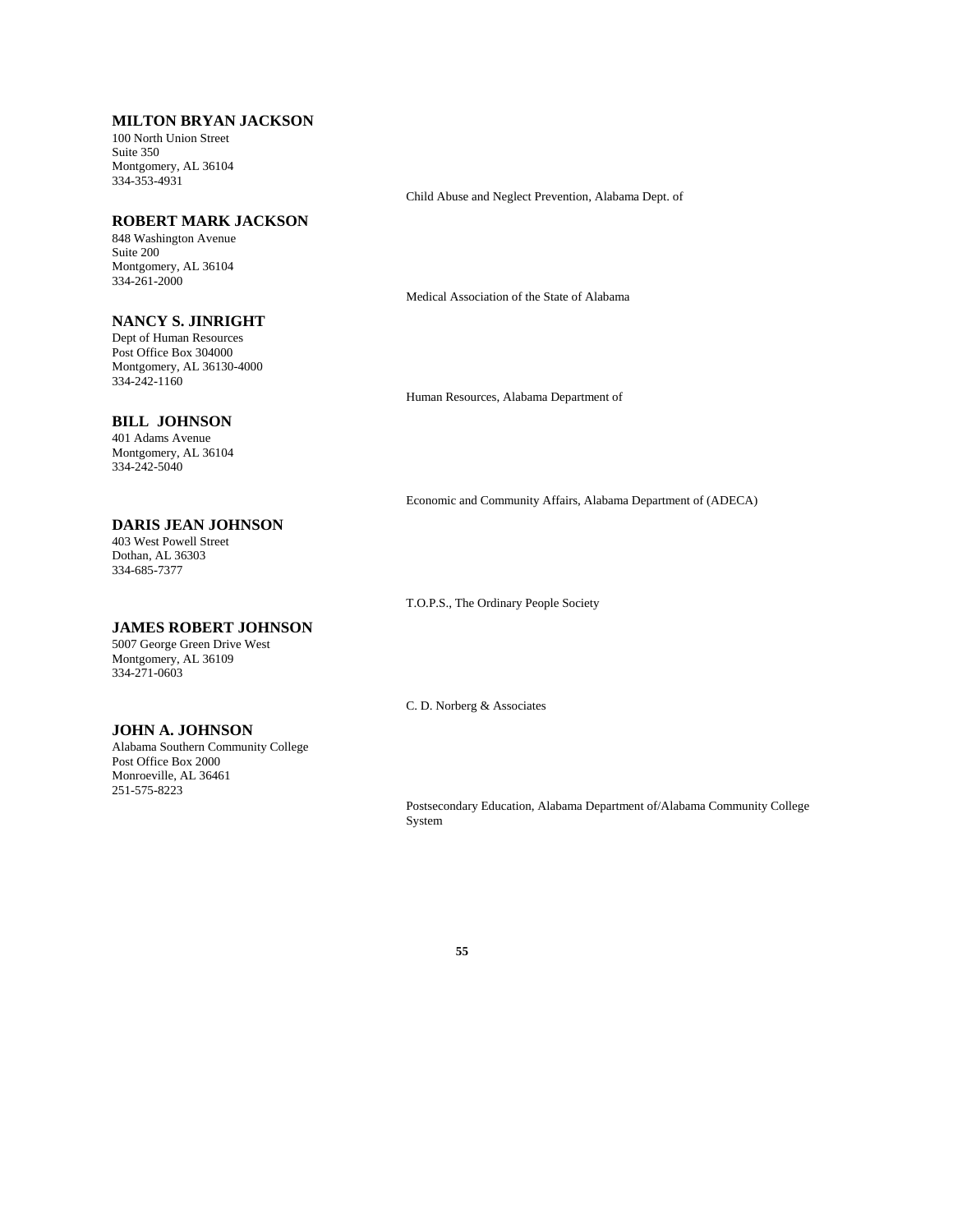# **LONNIE L JOHNSON**

c/o 591 Redwood Hwy.,#4000 Mill Valley, CA 94941 415-389-6800

#### **TARA D. JOHNSON**

513 Madison Avenue Montgomery, AL 36104 334-240-9320

**H. ROBERT JOHNSTON**

Office of the Secretary of State 600 Dexter Avenue, S-105 Montgomery, AL 36130 334-242-7200

**THOMAS J. JOINER**

8006 Mountbatten Road, N.E. Tuscaloosa, AL 35406 205-758-8298

# **CASSIE T. JONES**

2400 Presidents Drive Suite 300 Montgomery, AL 36116 334-290-4420

## **GREGORY JONES**

The Jones Group, LLC P. O. Box 5278 Montgomery, AL 36103 334-294-2636

Exxon Mobil Corporation

Forestry Association, Alabama

Secretary of State, Alabama

ExxonMobil Production Company

Crime Victims Compensation Commission, Alabama

Jones Group, LLC, The

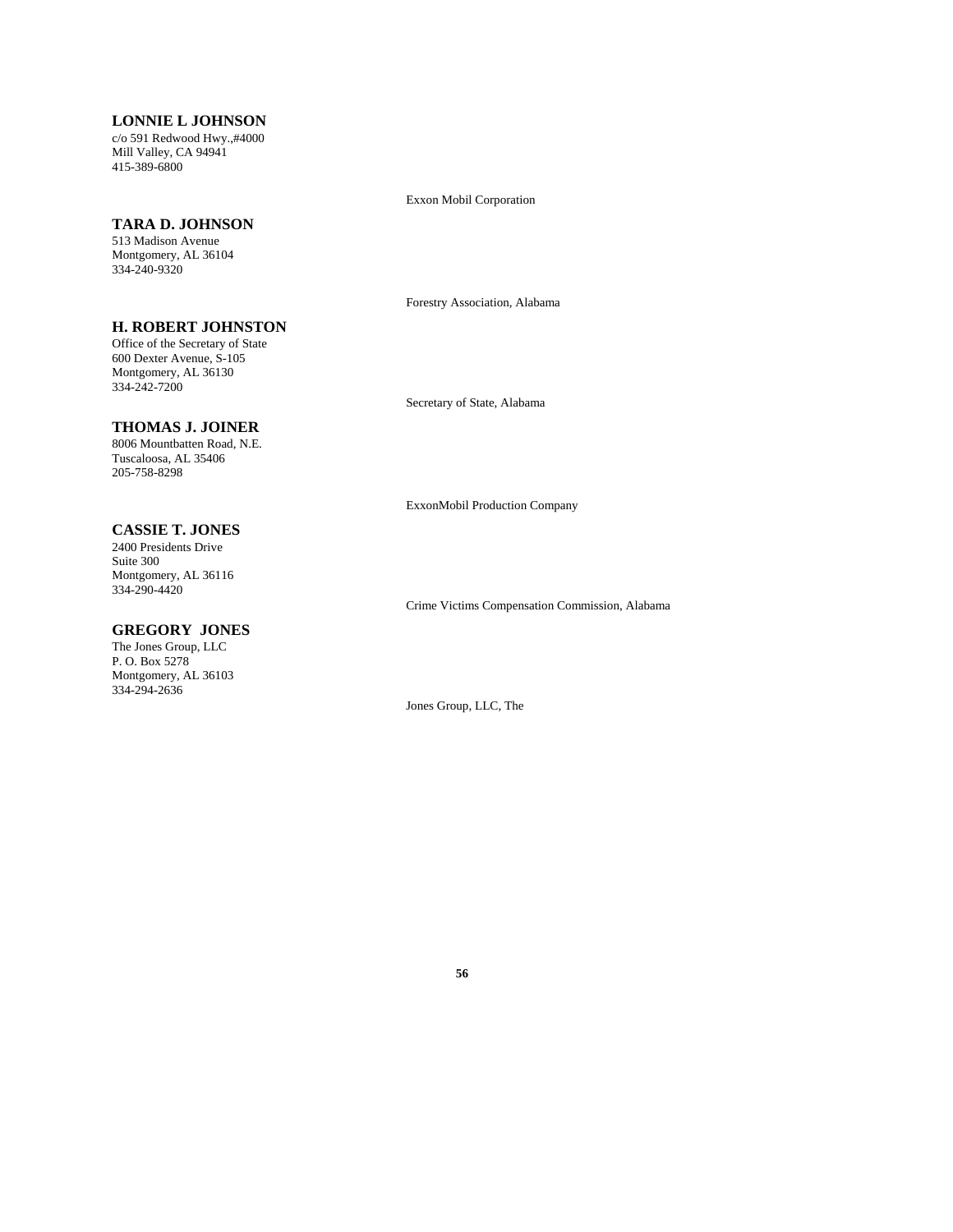# **JONES GROUP, LLC, THE**

111 Washington Avenue Suite 201 Montgomery, AL 36104 334-832-7334

# **WILLIAM R. JONES**

401 Adams Avenue Suite 160 Montgomery, AL 36104 334-242-2262

**WILLIE R. JONES** 441 High Street Suite 102

Montgomery, AL 36104 334-263-9860

University of Alabama System

Alabama State University

Community Care Network, Inc. Conwell Hooper & Associates Employee Association, Alabama State Epilepsy Foundation of Alabama, The

Greene Track Incorporated

P. Michael Cole, L.L.C. Patrick Company, The South University Tuskegee University

Boys & Girls Clubs, Inc., Alabama Alliance of Cable Telecommunications Association, Alabama

Minority Business Group, LLC, Alabama

Don Gilbert and Associates

**MICHAEL JORDAN** P.O. B ox 160 Montgomery, AL 36101 334-832-3880

#### **HEIDI KEESLING**

11250 Waples Mill Road Attn: NRA Office of General Counsel Fairfax, VA 22030 703-267-1250

Power Company, Alabama

National Rifle Association of America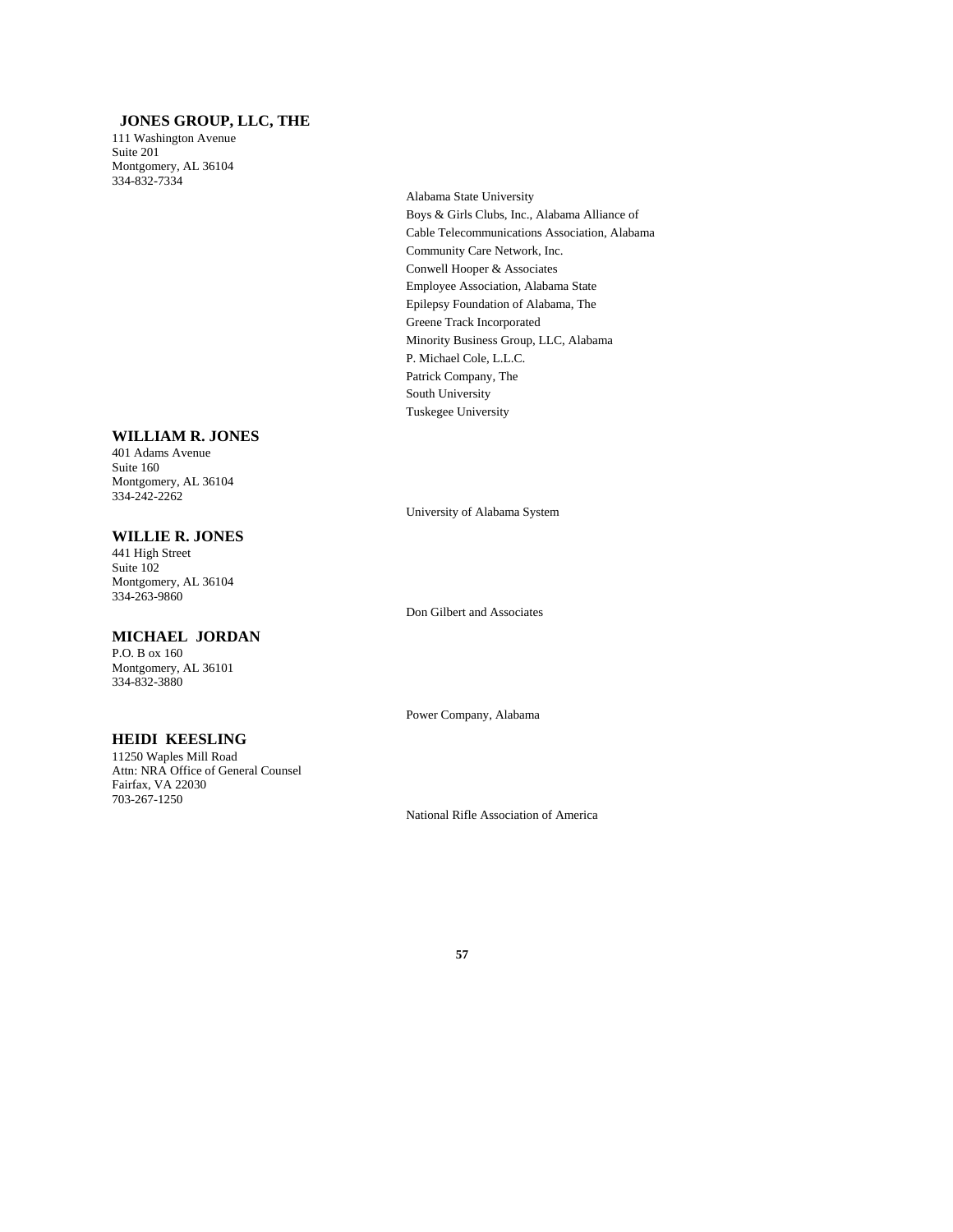#### **WILLIAM F. KELLEY, JR.**

135 South Union Street Montgomery, AL 36104 334-832-4140

Retirement Systems of Alabama

# **LIANE KELLY**

450 South Union Street Montgomery, AL 36104 334-834-9116

Retired State Employees Association, Alabama

Forestry Association, Alabama

#### **SUSAN E. KENNEDY** Post Office Box 388

**H. BOYD KELLY, JR.** Alabama Forestry Association 555 Alabama Street Montgomery, AL 36104-4395

Montgomery, AL 36101 334-262-3300

334-265-8733

# **JEAN ELLEN KEY**

Office of the State Auditor State Capitol, 600 Dexter Avenue Montgomery, AL 36130 334-242-7010

## **JOHN CURRY KEY**

Post Office Box 3336 1445 Federal Drive 36107 Montgomery, AL 36109 334-240-7224

#### **MIKE KILGORE**

Post Office Box 11000 Montgomery, AL 36191-0001 334-288-3900

Education Association, Alabama

Auditors Office, Alabama State

Agriculture & Industries, Alabama Department of

Farmers Federation-Alfa, Alabama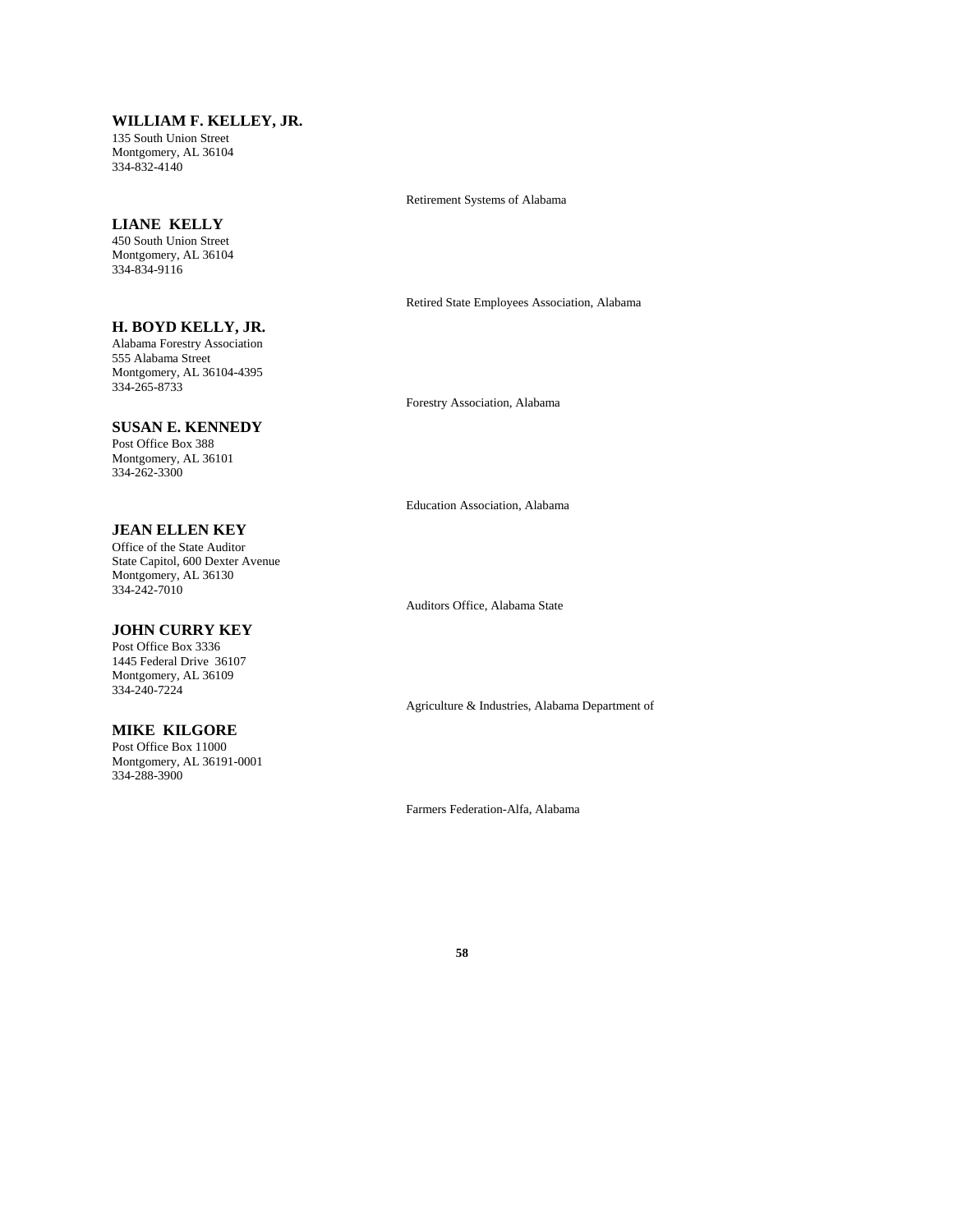# **DON KILLINGSWORTH**

Jacksonville State University 125 So. Ripley Street Montgomery, AL 36104 334-242-5645

#### **PHILLIP E. KINNEY**

644 S. Perry Street Montgomery, AL 36104 334-262-5478

## **TAMMY KNIGHT FLEMING**

Post Office Box 6185 Montgomery, AL 36106 334-819-7888

Jacksonville State University

Matrix L.L.C.

Knight McClammy Group, LLC, The Knight-Fleming & Associates, LLC Tom Coker & Associates

#### **PHILIP M. KNIGHT**

2218 Ray Thorington Road Montgomery, AL 36064 334-215-1582

Eli Lilly & Company

# **JENNIFER OREN KRUGMAN**

3700 Crestwood Parkway Suite 700 Duluth, GA 30096 770-225-4076

College Board, The

#### **MICHAEL M. KUMPF**

3369 Woodington Court Marietta, GA 30067 770-850-0969

# **STANLEY WAYNE LANDERS**

100 North Union Street Suite 350 Montgomery, AL 36104 334-242-5107

BP America Inc.

Child Abuse and Neglect Prevention, Alabama Dept. of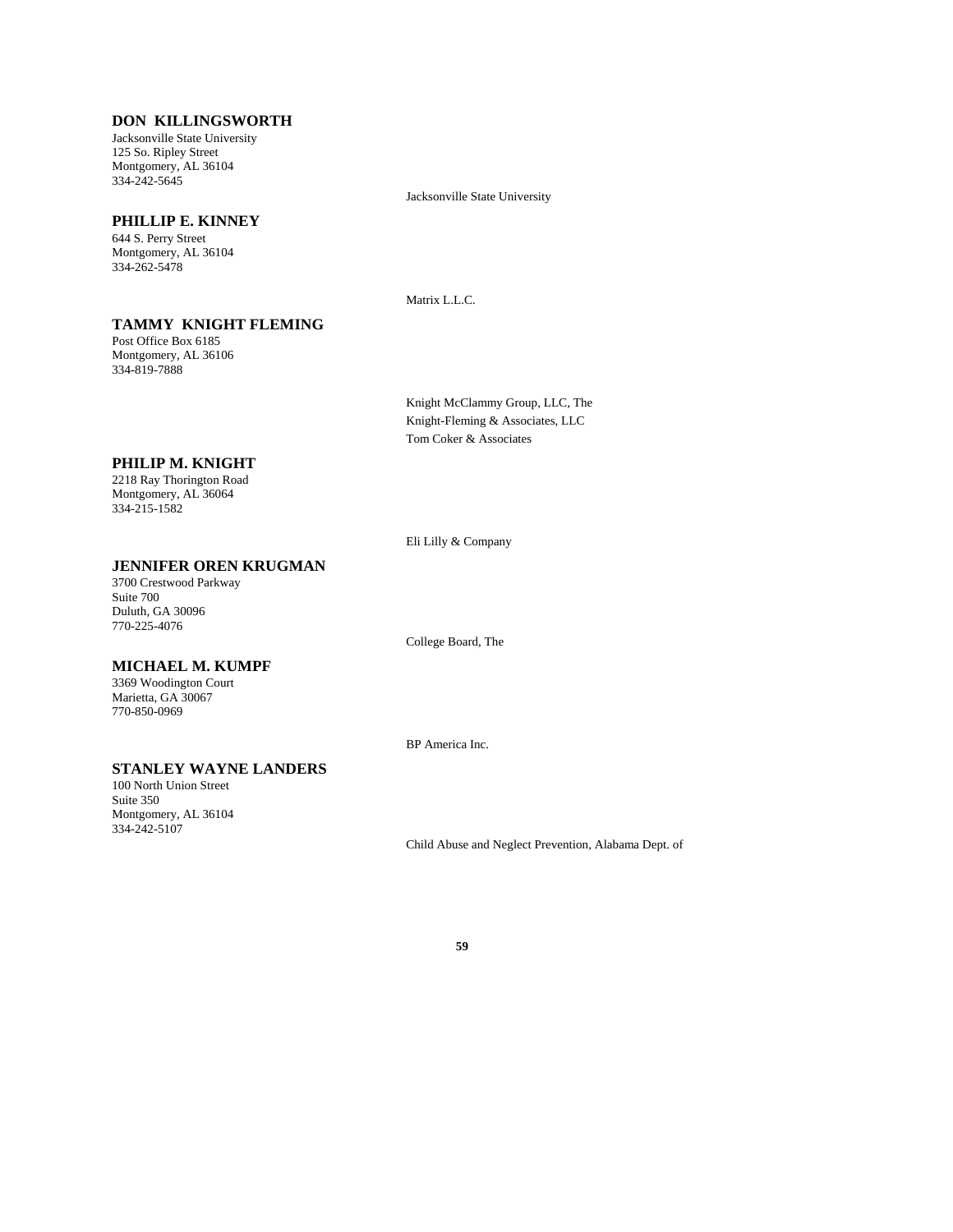# **TARA ANNE LANIER**

Alabama Historical Commission 468 South Perry Street Montgomery, AL 36130-0900 334-230-2680

### **AL LAPIERRE**

207 Massey Building 290 21st Street North Birmingham, AL 35203 205-320-0590

# **D. PHILIP LASATER**

1201 Carmichael Way Montgomery, AL 36106-3672 334-242-5544, Ext. 402

# **SCOTT E. LATHAM**

4001 Carmichael Road Suite 240 Montgomery, AL 36106 334-244-9456

# **C. DENNIS LATHEM**

3829 Lorna Road Suite #306 Birmingham, AL 35244 205-733-8087

#### **M. BARNETT LAWLEY**

64 North Union Montgomery, AL 36130 334-242-3486

#### **ELIZABETH K. LAWLOR**

2 North Jackson Street Montgomery, AL 36104 334-834-6000

Historical Commission, Alabama

James L. North & Associates Jefferson County Racing Association Inc. LaPierre Governmental Relations Macon County Greyhound Park Inc. Retail Association, Alabama South Pace Properties

Real Estate Commission, Alabama

Community Bankers Association of Alabama

Coalbed Methane Association of Alabama

Conservation and Natural Resources, Alabama Department of

Business Council of Alabama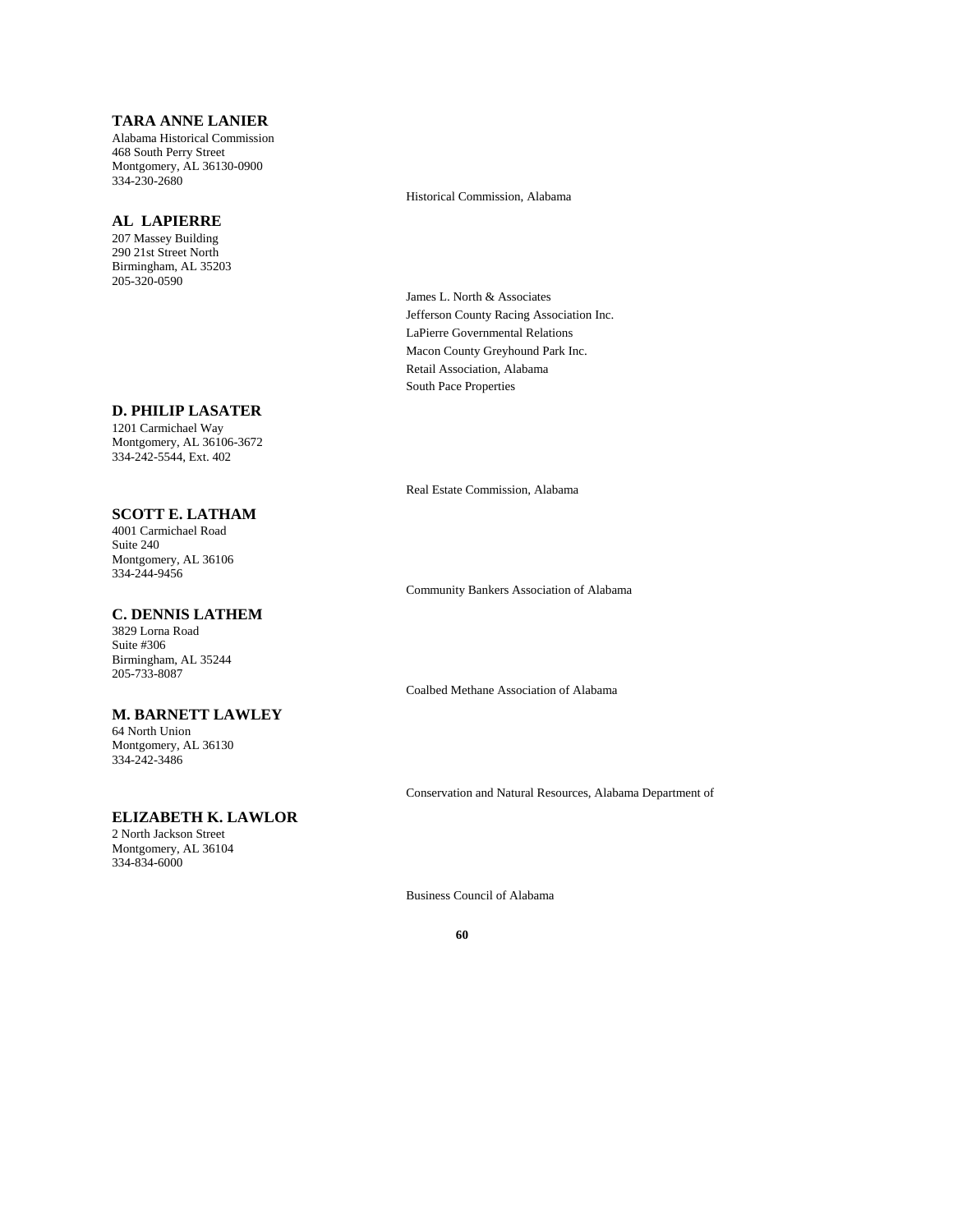# **THOMAS E. LAYFIELD**

534 Adams Avenue Montgomery, AL 36104 334-834-1890

## **ALEX B. LEATH, III**

Balch & Bingham 1901 Sixth Avenue North~Suite 2900 Birmingham, AL 35203-2206 205-226-3445

## **WINSTON J. LEAVELL**

1348 Magnolia Curve Montgomery, AL 36106 334-328-6063

# **ARCH MCDOWELL LEE**

Post Office Box 11563 Montgomery, AL 36111-0563 334-300-4034

#### **HUMPHREY LEE**

Northwest-Shoals Community College 800 George Wallace Blvd. Muscle Shoals, AL 35661 256-331-5214

#### **ANTHONY J. LEIGH**

State Capitol 600 Dexter Ave., Suite 106 Montgomery, AL 36104 334-242-7500

## **GREGORY M LEIN**

64 N. Union St. Room 64 Montgomery, AL 36130 334-242-3484

Bankers Association, Alabama

Power Company, Alabama

Lorillard Tobacco Company National Popular Vote

Express Scripts, Inc. Motorists Association, Inc., Alabama (AAA-Alabama) Tom Coker & Associates

Postsecondary Education, Alabama Department of/Alabama Community College System

State Treasurer's Office

Conservation and Natural Resources, Alabama Department of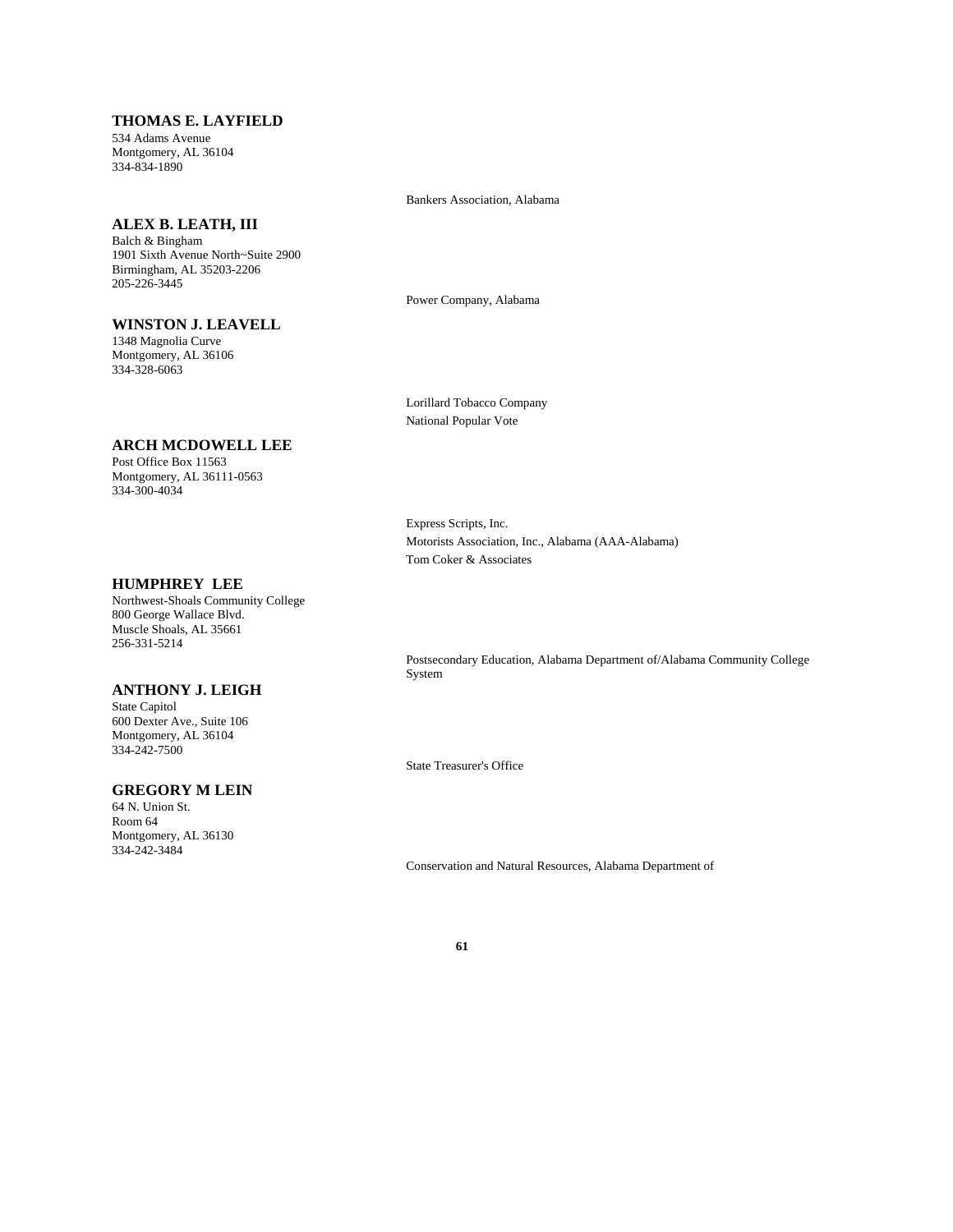# **LORELEI A. LEIN**

535 Adams Avenue Montgomery, AL 36104 334-262-2566

#### **LORI LINDSEY**

1860 Graham Street Montgomery, AL 36106 334-549-5580

## **PATRICK C. LINDSEY**

3239 Audubon Road Montgomery, AL 36106 334-850-2348

#### **DANIELLE J. LIPOW**

Southern Poverty Law Center 400 Washington Avenue Montgomery, AL 36104 334-956-8200

**DOUGLAS M. LITTLES** Reid State Technical College Post Office Box 588 Evergreen, AL 36401 251-578-1313

**LANEITA MOORE LITTLETON**

Southern Poverty Law Center, Inc.

Postsecondary Education, Alabama Department of/Alabama Community College System

Supercomputer Authority, Alabama

 **LOBBYIST GROUP, LLC, THE** 2229 1st Avenue North Birmingham, AL 35203 205-241-9607

401 Adams Avenue Suite 758

Montgomery, AL 36104 334-242-0100

**62**

#### League of Municipalities, Alabama

Government Affairs, Inc.

Tom Coker & Associates

Free The Hops

Multistate Associates Inc. on behalf of Community Financial Services Association National Rifle Association Institute for Legislative Action Nova Gaming, LLC Title Pawn Council of Alabama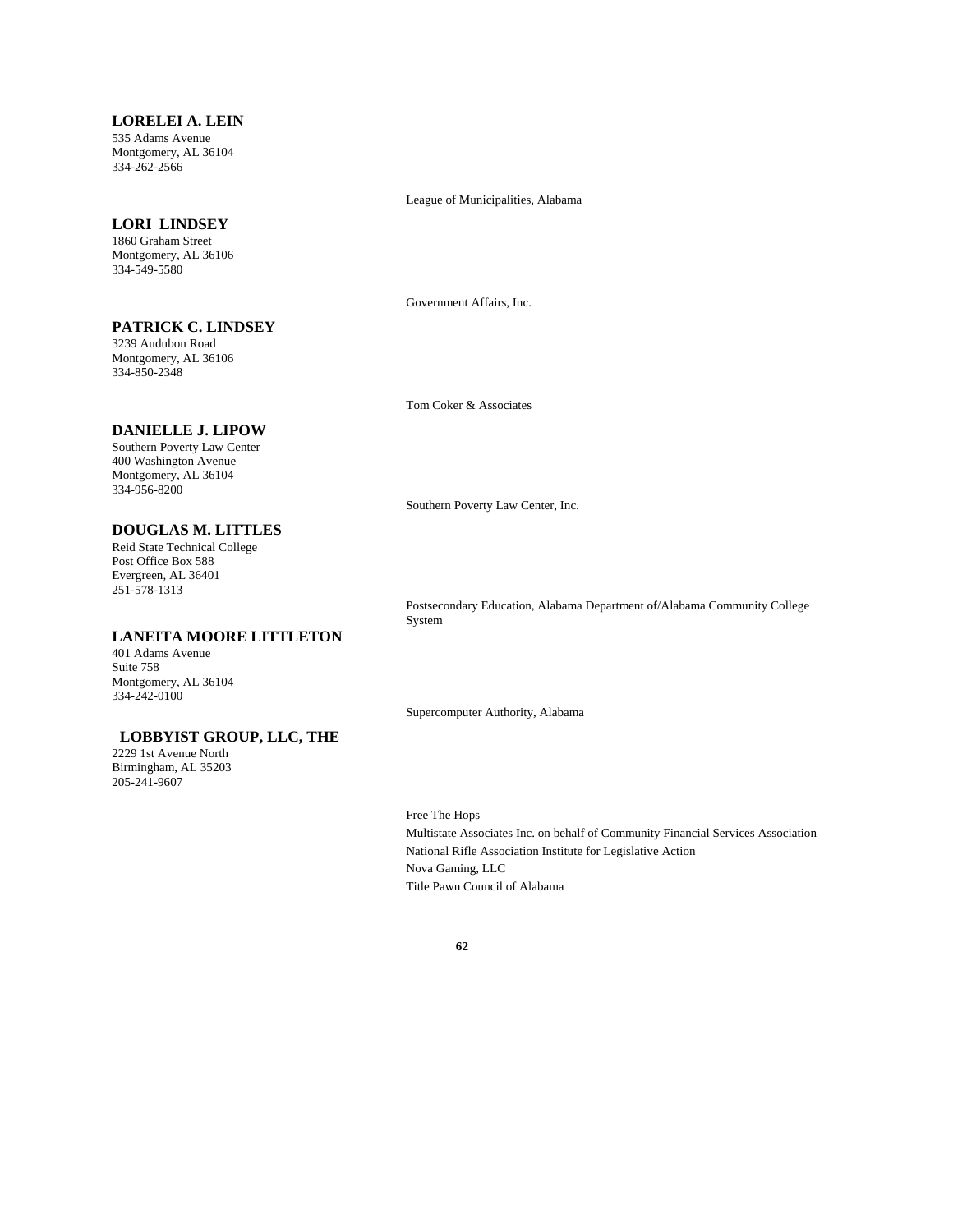# **GREG LOCKLIER**

201 Monroe Street Suite 1540 Montgomery, AL 36104 334-206-5209

#### **SUSAN L. LOCKWOOD**

400 South Union Street Suite 495 Montgomery, AL 36104 334-262-0014

# **KIZZIE LONG**

P.O. Box 4574 Montgomery, AL 36103 334-265-1300

# **DR. JAMES LOWE, JR.**

Bishop State Community College 351 North Broad Street Mobile, AL 36603-5898 251-405-7130

#### **DAVID W. LOWERY**

**SCOTT E. LUDWIG** 200 Clinton Avenue, West

Huntsville, AL 35801 256-517-5149

Suite 900

P.O. Box 1381 Gardendale, AL 35071

#### Public Health , Alabama Department of

School Superintendents of Alabama (SSA)

City of Birmingham

Postsecondary Education, Alabama Department of/Alabama Community College System

Birmingham Association of Realtors Franklin Resources Group, LLC Fraternal Order of Police Lodge #1, Birmingham Kidney Foundation, Alabama Southeastern Health Policy & Analysis Towing Association, Alabama United Cerebral Palsy of Greater Birmingham, Inc.

Goodyear Tire & Rubber Company, The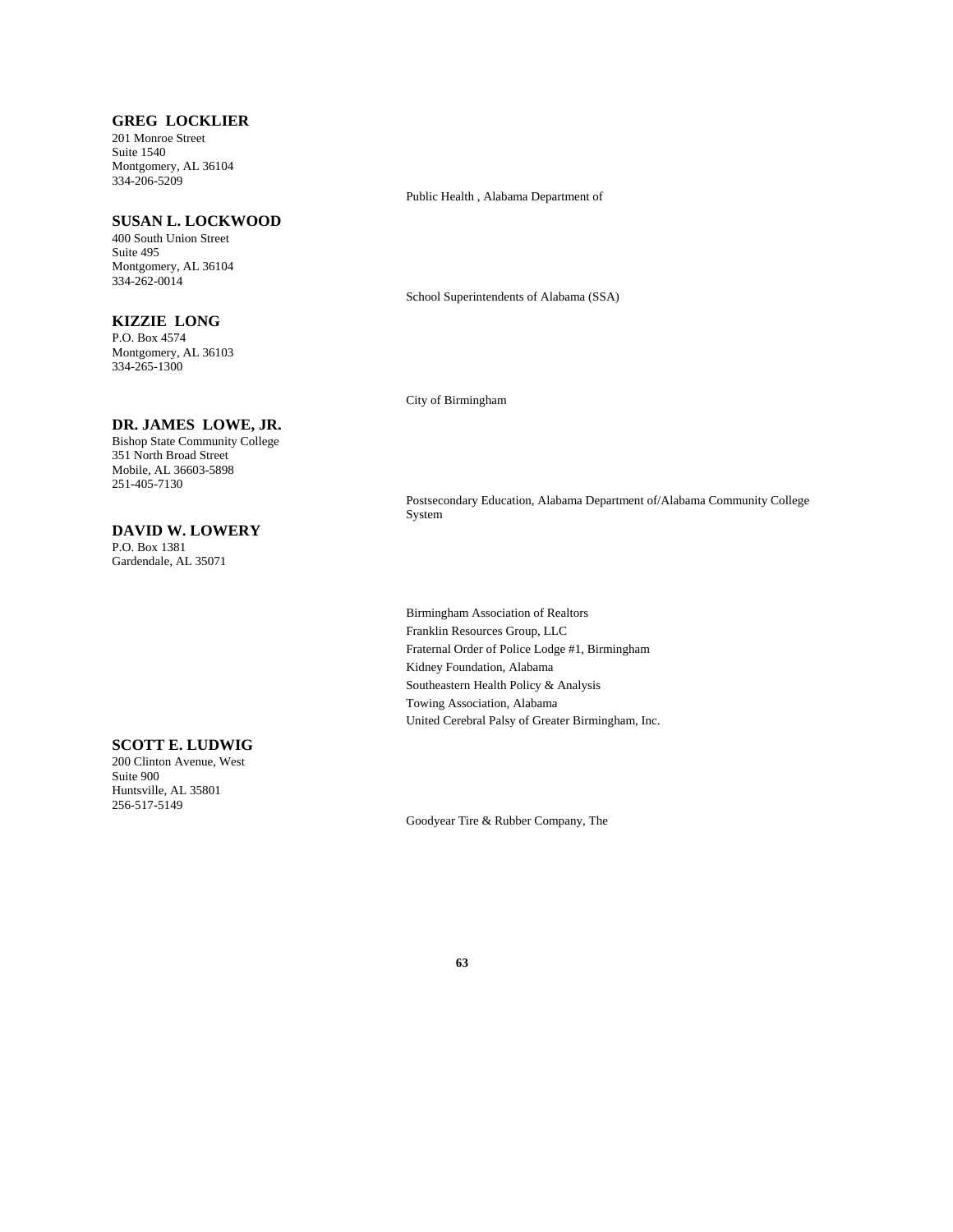# **KATHIE F. LYNCH**

State Capitol 600 Dexter Avenue, Suite S-101 Montgomery, AL 36130 334-242-7010

#### **KATHERINE C. LYNN**

770 Washington Avenue Suite 444 Montgomery, AL 36130 334-242-4082

#### **BETH MARIETTA LYONS**

Lyons & Crane, Attorneys at Law 56 St. Joseph St., Suite 711 Mobile, AL 36602 251-690-9111

### **JAMES K. LYONS**

250 N. Water Street Suite 300 Mobile, AL 36602 251-441-7200

#### **HENRY C. MABRY,III**

1851 Graham Street Montgomery, AL 36106 334-834-9790

#### **STEVEN D MAHAFFEY**

34091 US Highway 280 Childersburg, AL 35044 256-378-5576

Auditors Office, Alabama State

Building Commission, Alabama

Budweiser-Busch City of Mobile Mobile Area Chamber of Commerce Mobile Bar Pilots Association Mobile County Commission Mobile County Racing Commission Mobile New Car & Truck Dealers Association Probate Court of Mobile County Revenue Commissioner of Mobile County School of Mathematics & Science Foundation, Alabama Seafood Association, Inc., Alabama

Port Authority, Alabama State

Education Association, Alabama Employees Association, Alabama State

Central Alabama Community College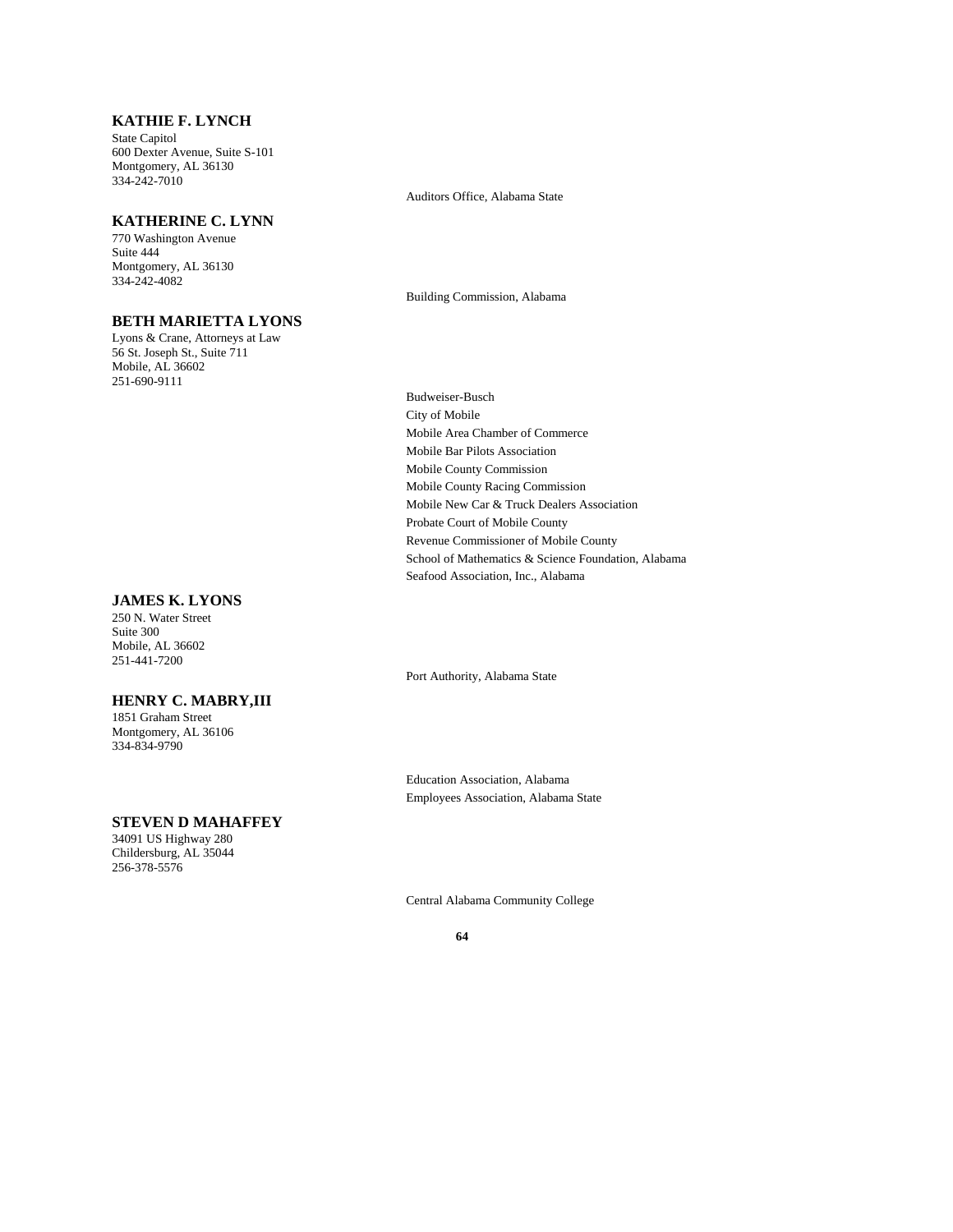# **MELVIN L. MARAMAN**

453 South Hull Street Montgomery, AL 36104 334-303-6458

> Epilepsy Foundation of Alabama, The Franklin Resources Group, LLC Melvin Maraman & Associates Public Health Care Authority, Alabama Tom Coker & Associates Wastewater Utility Management Association, Alabama Wyeth

# **AMY H. MARLOWE**

Post Office Box 4177 Montgomery, AL 36103-4177 334-834-9790

Education Association, Alabama

# **WILLIAM D. MARSHALL**

605 Richard Arrington, Jr. Blvd., North Birmingham, AL 35203-2707 205-326-2612

Energen Corporation

# **CINDI MARSIGLIO**

3551 Blairstone Road Suite 128-148 Tallassee, FL 32301 850-671-2709

# **ROCHELLE H. MARTE**

1355 Peachtree Street Suite 1250 Atlanta, GA 30309 404-892-3230

## **DAN M. MARTIN**

HMC Group LLC P.O. Box 4097 Montgomery, AL 36103 334-868-3723

Wal-Mart Stores, Inc.

Miller Brewing Company

Buckmasters Inc. John Jordan Companies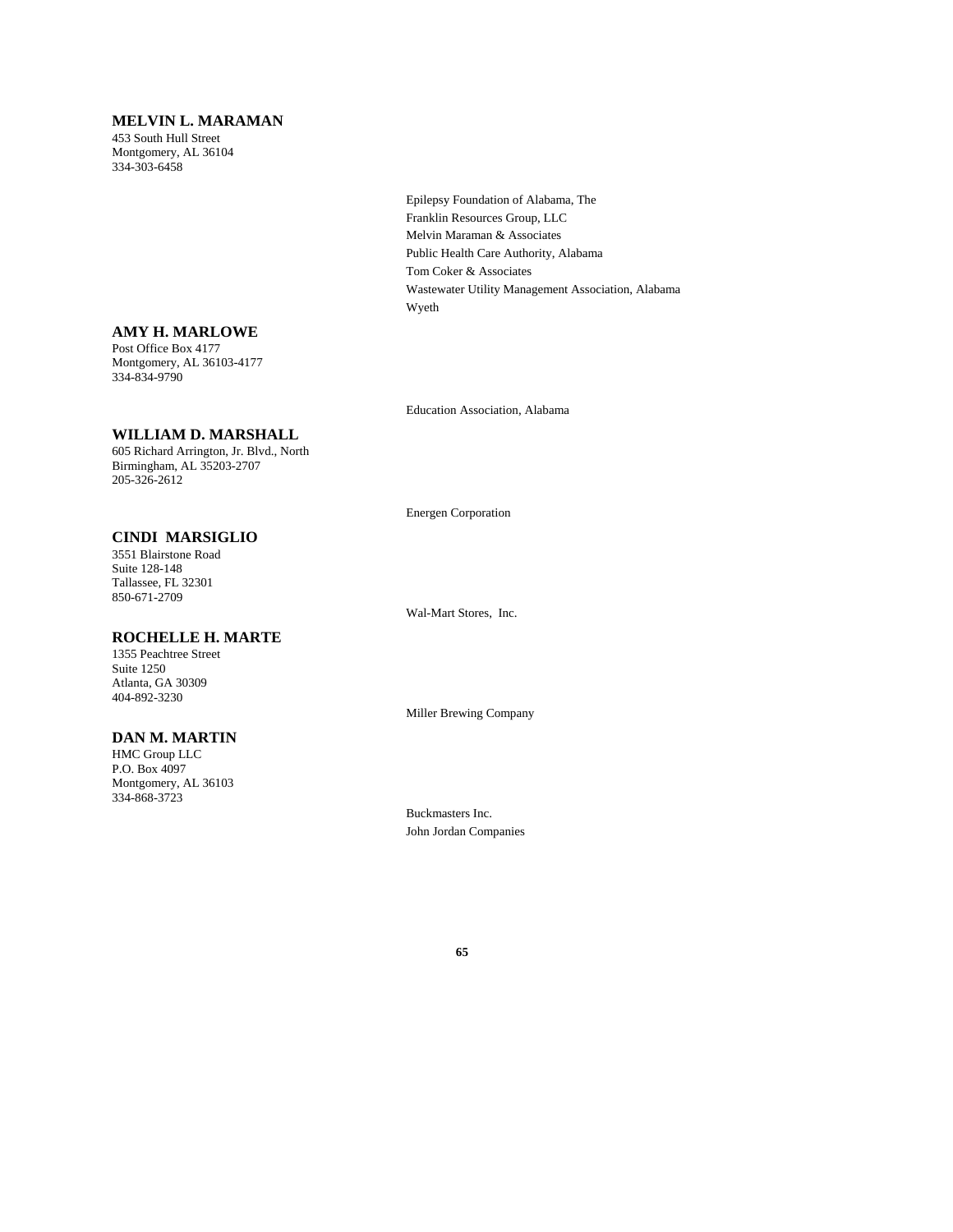# **JEFF ARCHER MARTIN**

613 Ridge Park Drive Montgomery, AL 36117 334-221-5882

#### **STEPHEN MARTIN**

Post Office Box 4177 Montgomery, AL 36103-4177 334-834-9790

# **FELICIA MASON**

3324 Independence Drive Suite 200 Birmingham, AL 35209 205-871-7737

# **GREG MASOOD**

26 South Court Street Montgomery, AL 36104 334-834-4658

## **DANNY JOE MASSEY**

402-F South Decatur Street Montgomery, AL 36104 334-264-8758

Conservation Alabama Humane Federation, Alabama Veterinary Medical Association, Alabama

Education Association, Alabama

Press Association, Alabama

Government Strategies, LLC

United Transportation Union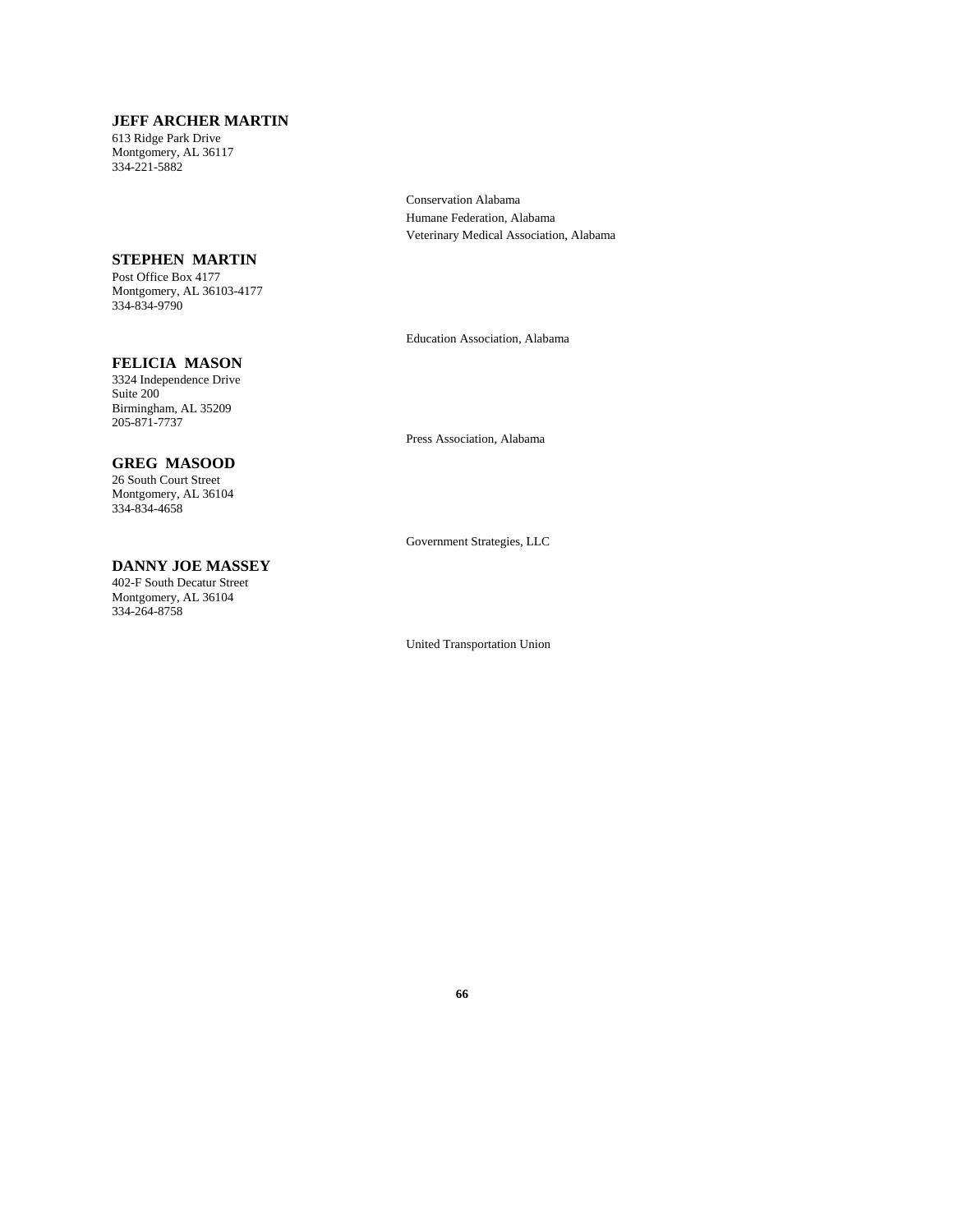## **JARROD D. MASSEY**

Massey Development Group, Inc. 166 Commerce Street, Suite 300 Montgomery, AL 36104 334-386-2740

# 2WR/HolmesWilkins Architects, Inc. American Sweeping, Inc. Better Basics, INC. City of Brundidge, Alabama Community Education Centers, Inc. Correctional Organization, Alabama Humana, Inc. I 4 Learning, Inc. Impact Management Group, Inc. Integrated Computer Solutions, Inc. Interactive Speech Solutions, Inc. Learning Through Sports, LLC Massey Development Group,Inc. Products & Learning Solutions, Inc. Ronnie Gilley Properties, Inc. Sarrell Regional Dental Center for Public Health, Inc. Sports Triangle, LLC Strategic Consulting Group, Inc., The Vista Holdings, Inc.

#### **DENNIS ANTHONY MASTANDO, JR.**

7037 Old Madison Pike Suite 400 Huntsville, AL 35806 256-382-3856

#### **JOHN MATSON**

4156 Carmichael Road Montgomery, AL 36106 334-271-6214

#### **STEPHEN W. MAY, III**

513 Madison Avenue Montgomery, AL 36104 334-240-9335

DeltaCom, Inc.

Nursing Home Association, Alabama

Forestry Commission, Alabama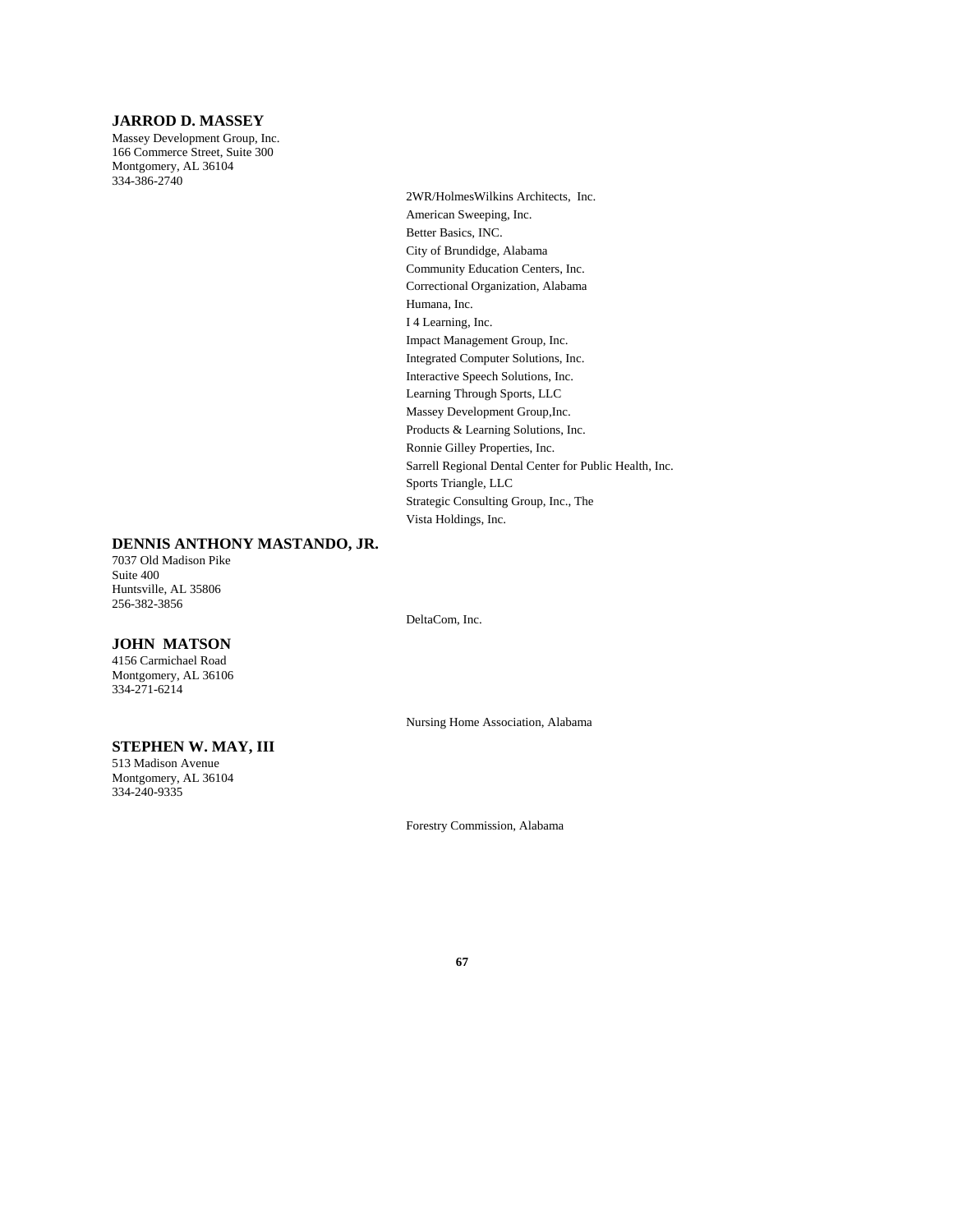# **JAMES E. MAZE**

125 South Ripley Street Suite 1 Montgomery, AL 36104 334-834-8622

#### **HELEN T. McALPINE**

J. F. Drake State Technical College 3421 Meridian Street North Huntsville, AL 35811 256-551-3117

#### **SID McANNALLY**

1901 Sixth Avenue North Suite 2400 Birmingham, AL 35203 205-254-1000

#### **EDWIN J. McARTHUR**

110 North Jackson Street Montgomery, AL 36104 334-834-6965

#### **SUSAN A. McBRIDE**

Jefferson Davis Community College 220 Alco Drive, P. O. Box 958 Brewton, AL 36427-0958 251-809-1551

#### **VICTOR DAVID McCARLEY**

141 London Parkway Birmingham, AL 35211 205-326-4129

Southern States Police Benevolent Association, Inc.

Postsecondary Education, Alabama Department of/Alabama Community College System

American International Group, Inc. Baptist Health System Inc. Blue Cross & Blue Shield of Alabama Children's Hospital of Alabama dba Children's Health System Economic Development Partnership of Alabama Electric Cooperative Inc., Alabama Energen Corporation Regions Financial Corporation Synagro Technologies, Inc. Torchmark Corporation United States Steel Corporation

Employee Association, Alabama State

Postsecondary Education, Alabama Department of/Alabama Community College System

Independent Insurance Agents Inc., Alabama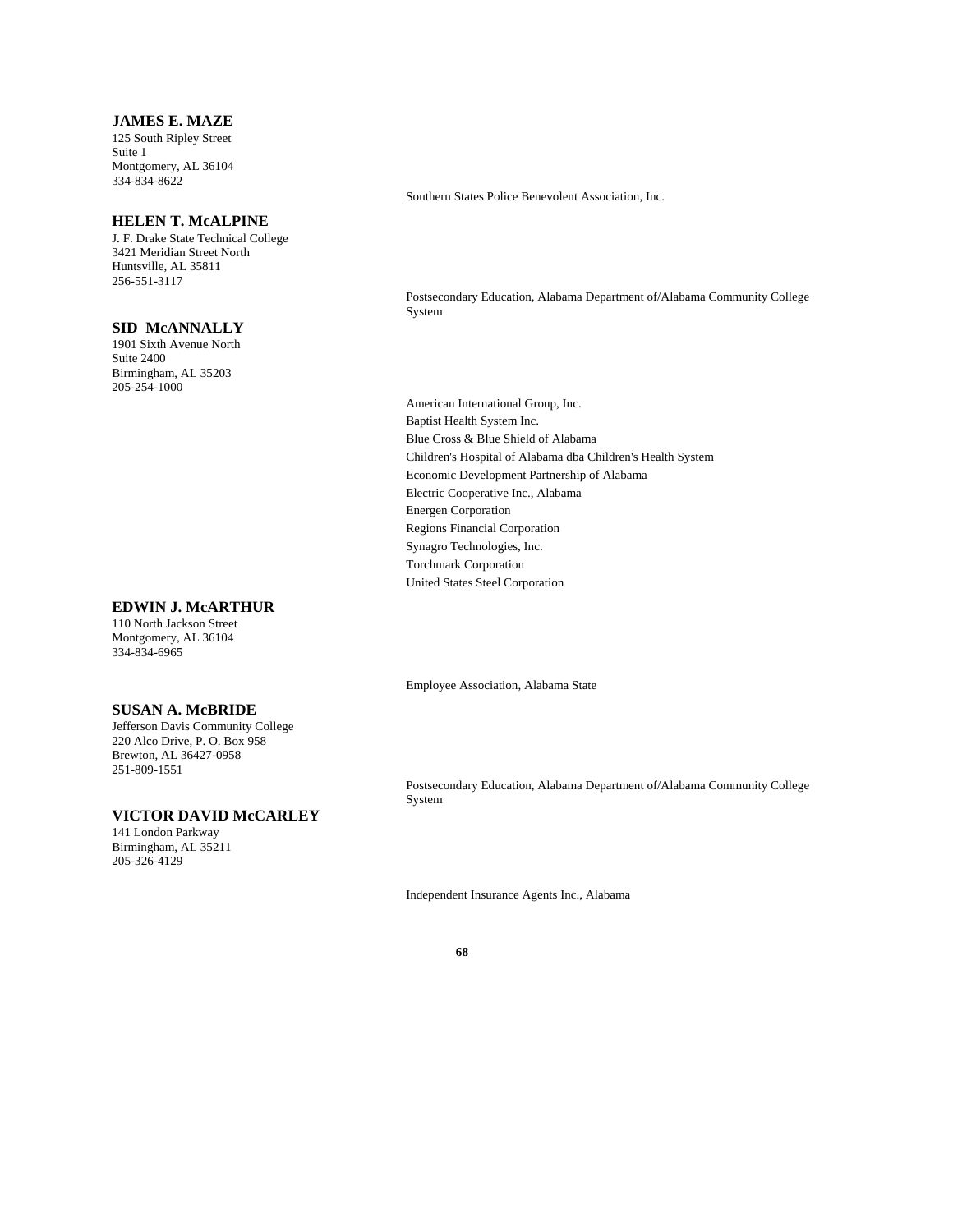# **WILL LORING McCARTY**

22 Inverness Center Parkway Suite 200 Birmingham, AL 35242 205-437-2137

#### **SHERRY E. McCLAIN**

228 18th Street North Birmingham, AL 35202 205-305-0271

Credit Union League, Alabama

American Trust Corporation Andrew Development Company, Inc. Hilliard, Smith & Hunt

# **PATRICE "PENNI" E. McCLAMMY**

P. O. Box 6185 Montgomery, AL 36106 334-819-7477

Knight McClammy Group, LLC, The

# **DAN HARDY McCRARY**

Post Office Box 306 Birmingham, AL 35201 205-251-8100

## **CHARLES R. McDONALD**

4252 Carmichael Road Montgomery, AL 36106 334-386-0393

> Explore Center, Inc., The Retail Association, Alabama Solutia Incorporated

Business Council of Alabama

Power Company, Alabama

# **MATT McDONALD**

Post Office Box 240757 Montgomery, AL 36124 334-260-7970

Civil Justice Reform Committee, Alabama

# **MATTHEW C. McDONALD**

254 State Street Mobile, AL 36603 251-439-7563

Macon County Greyhound Park Inc.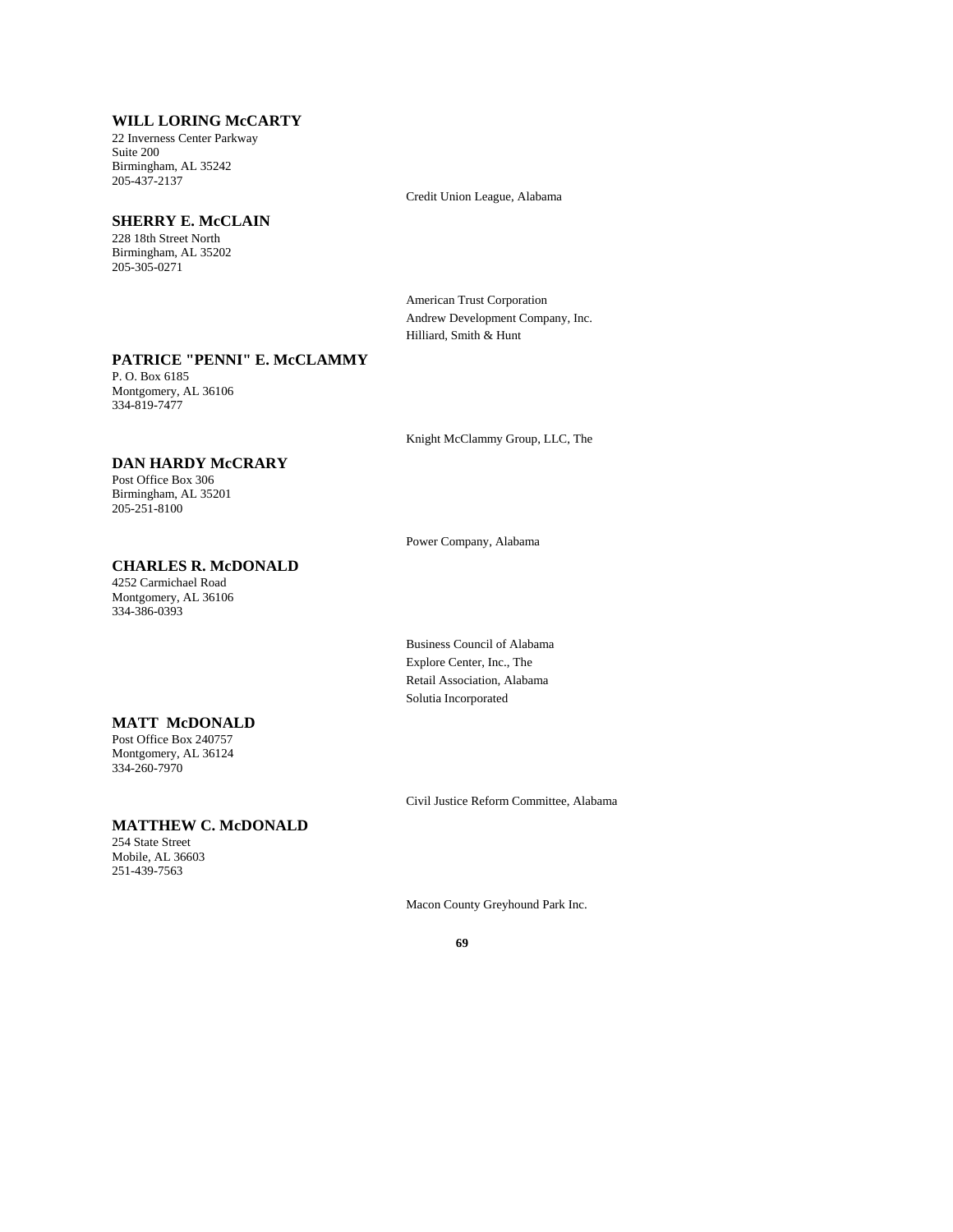## **MILTON E. McGREGOR**

400 South Union Street Suite 405 Montgomery, AL 36104 334-265-1506

#### **TOM McGREGOR**

Post Office Box 11092 Montgomery, AL 36111 334-356-6092

> Gas Corporation, Alabama State Bar, Alabama

Dental Association, Alabama

# **CYNTHIA JEFFERSON McKIM**

State of Alabama Board for Registration of Architects, 770 Washington Avenue Montgomery, AL 36130-4450 334-242-4179

Registration of Architects, Alabama Board of

Jefferson County Racing Association Inc. Macon County Greyhound Park Inc.

# **WAYNE McMAHAN**

836 Washington Avenue Montgomery, AL 36104 334-265-1684

#### **McMILLAN & ASSOCIATES**

P.O. Box 241651 Montgomery, AL 36124-1651 334-244-9119

> Carmeuse Lime & Stone Corporation Compass Bank Dentists of Alabama Onsite Wastewater Association, Alabama School Boards, Alabama Association of School Superintendents of Alabama (SSA) Water & Waste Water Institute, Alabama

## **HARRY M. McMILLAN**

McMillan & Associates Post Office Box 241651 Montgomery, AL 36124-1651 334-244-9119

> Bloom Group Inc., The McMillan & Associates LLC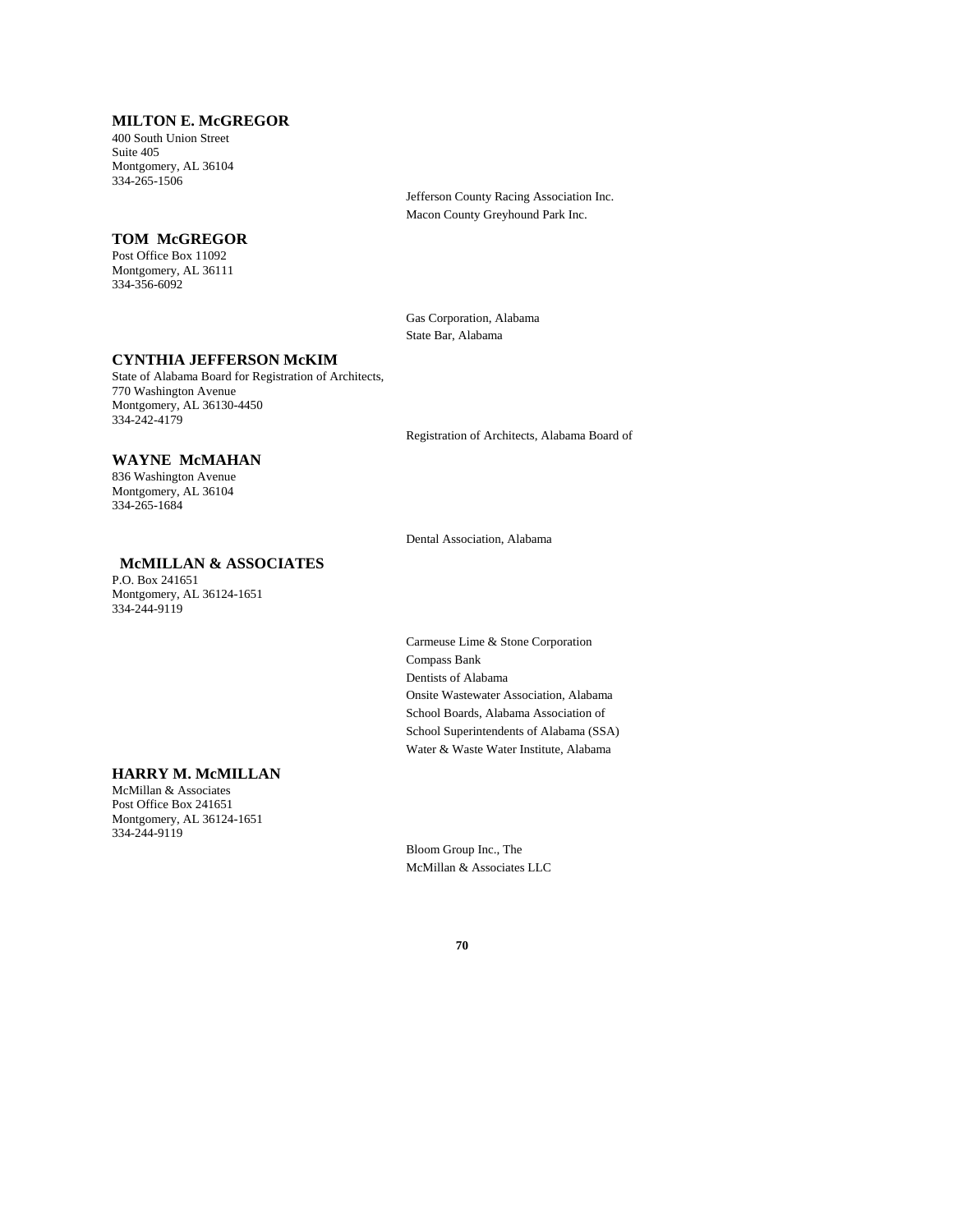## **JOHN M. McMILLAN**

2031 Hazel Hedge Lane Montgomery, AL 36106 334-239-7203

#### **EDGAR RANDALL McRAE, JR.**

4770A Woodmere Blvd. Montgomery, AL 36106 334-272-8780

# **PATRICK D. McWHORTER**

Post Office Box 241281 Montgomery, AL 36124 334-277-9565

#### International Paper Company

Legislative Leadership Initiative,Alabama (ALLI

Anheuser-Busch Companies, Inc. Assurant Group, Inc. Avis Budget Group, Inc. Coventry First Grocers Association, Alabama Gulfstream Natural Gas System, L. L. C. Property Casualty Insurers Association of America Resurrection Catholic Missions of the South, Inc. Shelton Fireworks Town of Hayneville UnitedHealth Group Valley Services, Inc. Williams Companies, The

#### **CHARLES EDWARD MEADOWS**

Lurleen B. Wallace Community College 1000 Dannelly Blvd., Post Office Box 1418 Andalusia, AL 36420 334-881-2212

#### **J. ROBIN MEARS**

1810 Decatur Hwy Suite 204 Fultondale, AL 35068 205-849-7902

Postsecondary Education, Alabama Department of/Alabama Community College System

Christian Education Association, Alabama

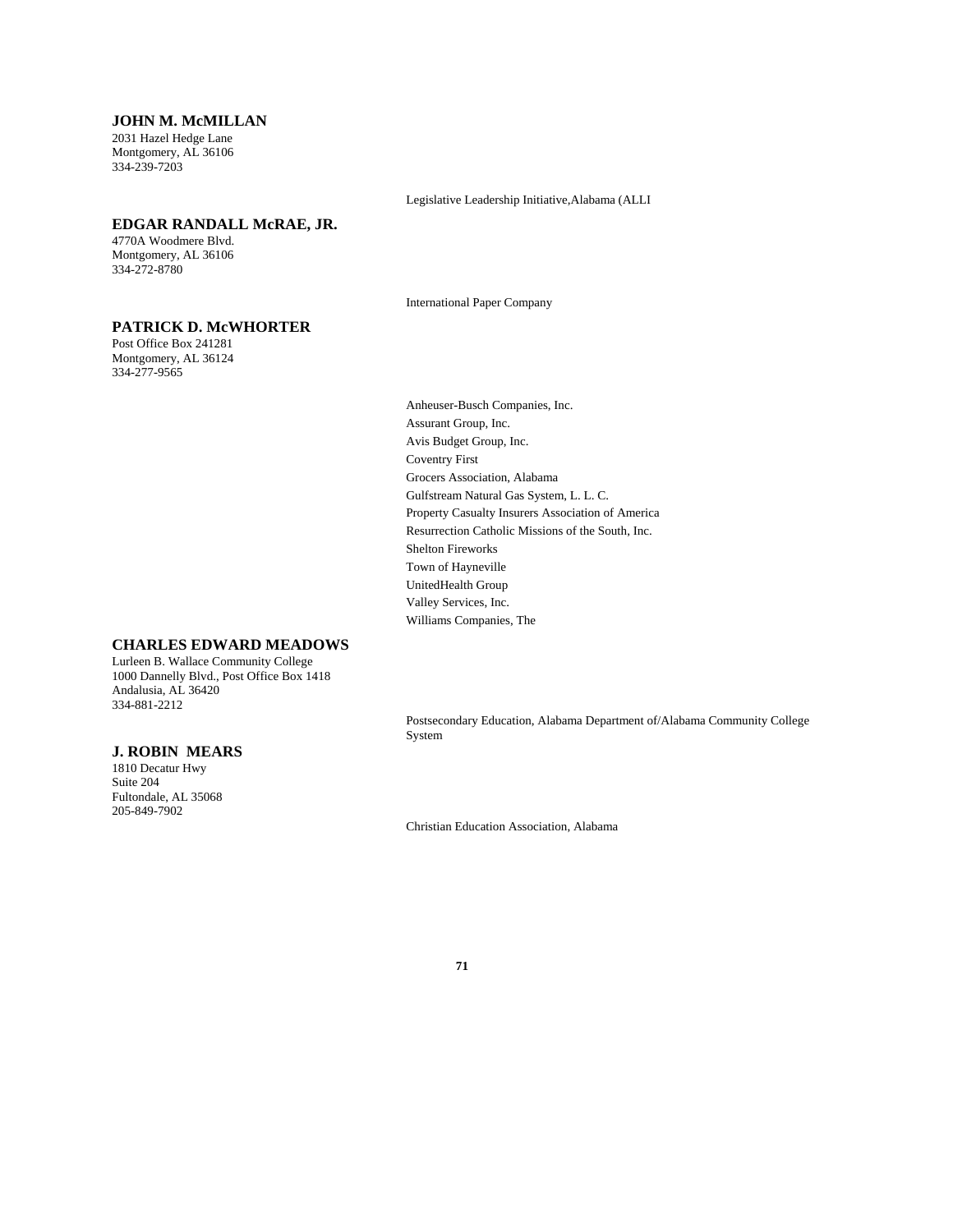# **WILLIAM A. MEEHAN**

Jacksonville State University 125 So. Ripley Street Montgomery, AL 36104 334-242-5645

#### **JIM S. MERCER**

466 Marywood Lane Hoover, AL 25116 205-979-9532

#### **JAMES MIKE MERRILL**

2012 Seaton Park Sturbridge Commons Montgomery, AL 36116 334-279-9755

#### **JUDY M. MERRITT**

Jefferson State Community College 2601 Carson Road Birmingham, AL 35215 205-520-5919

# **TRACEY A. MEYER**

50 North Ripley Street Gordon Persons Bldg., Room 5146 Montgomery, AL 36104 334-353-1600

#### **AUDREY D. MIDDLETON**

509 Dexter Avenue Montgomery, AL 36103 334-242-5019

## **DEBORAH K. MILLER**

Miller Development Group 3 South Jackson Street Montgomery, AL 36104 334-264-5537

Jacksonville State University

GlaxoSmithKline

Academy of Ophthalmology, Alabama

Postsecondary Education, Alabama Department of/Alabama Community College System

Education, Alabama Department of

Medicaid Agency, Alabama

Business Council of Alabama Chiropractic Association, Alabama State Miller Development Group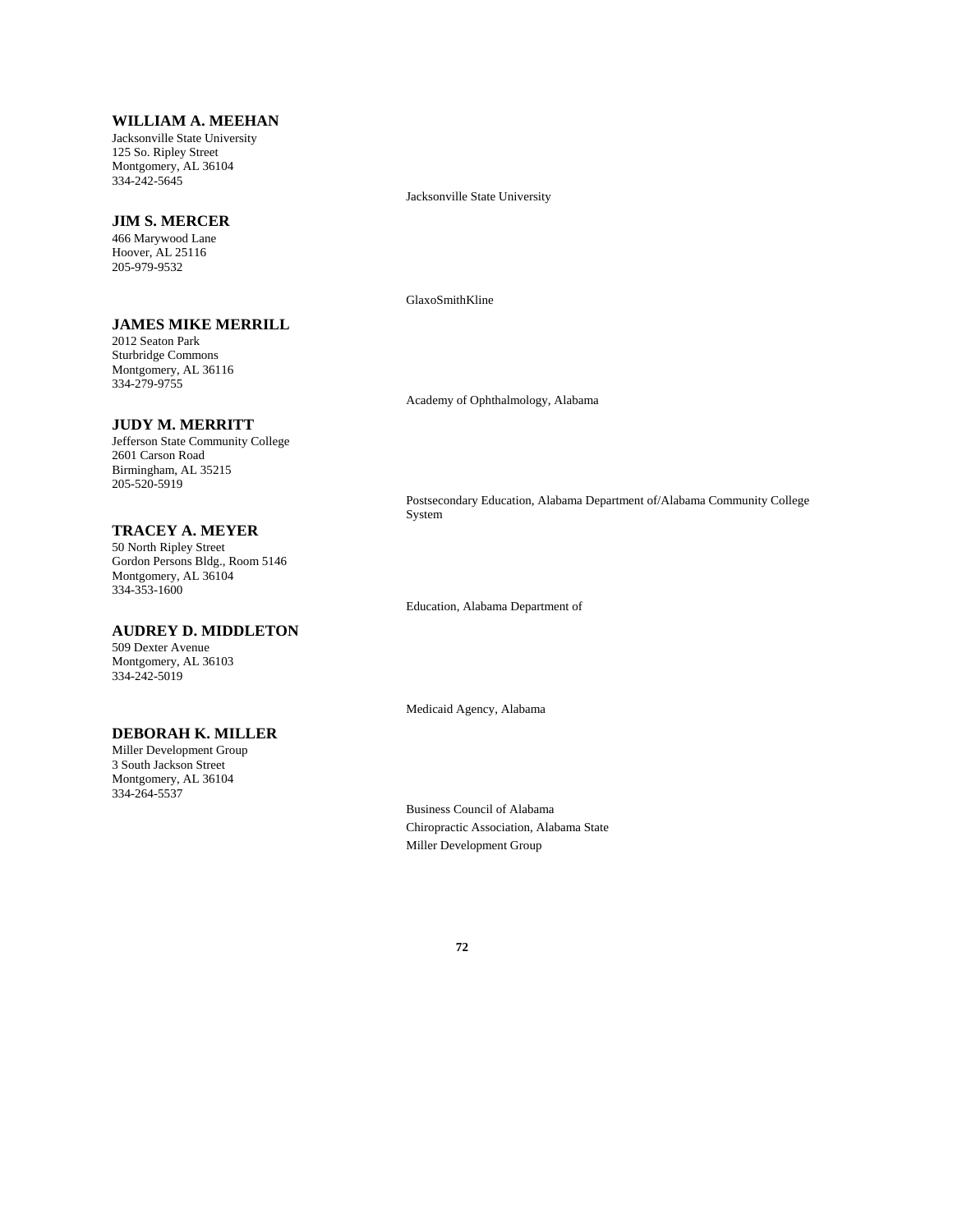## **MILLER DEVELOPMENT GROUP**

3 South Jackson Street Montgomery, AL 36104 334-264-5537

**JEFF M. MILLER** Miller Development Group 3 South Jackson Street Montgomery, AL 36104 334-264-5537

**PAUL D. MILLER** 5003 Blarney Court Spring Hill, TN 37174 615-302-4411

## Chiropractic Association, Alabama State City of Troy Civil Air Patrol Alabama Wing GlaxoSmithKline Home Health Services,Inc. Alabama Hospitality Association, Alabama M/A-Com, Inc. Massey Development Group,Inc. Professional Services Group Railway Association, Alabama Realtors, Alabama Association of Recreation Vehicle Industry Association Restaurant Association, Alabama Southeast Cancer Network Specialty Vehicle Institute of America Sports Foundation, Alabama State Board of Prosthetists & Orthotists, Alabama Subcontractors Association, American United Healthcare Vision Research Corporation Wholesale Beer Association, Alabama

Ameronc

Ascent Intergrated Medical Solutions

Behavorial Health Systems Business Council of Alabama

Automobile Dealers Association of Alabama, Inc.

Business Council of Alabama Chiropractic Association, Alabama State Miller Development Group

TAP Pharmaceuticals, Inc.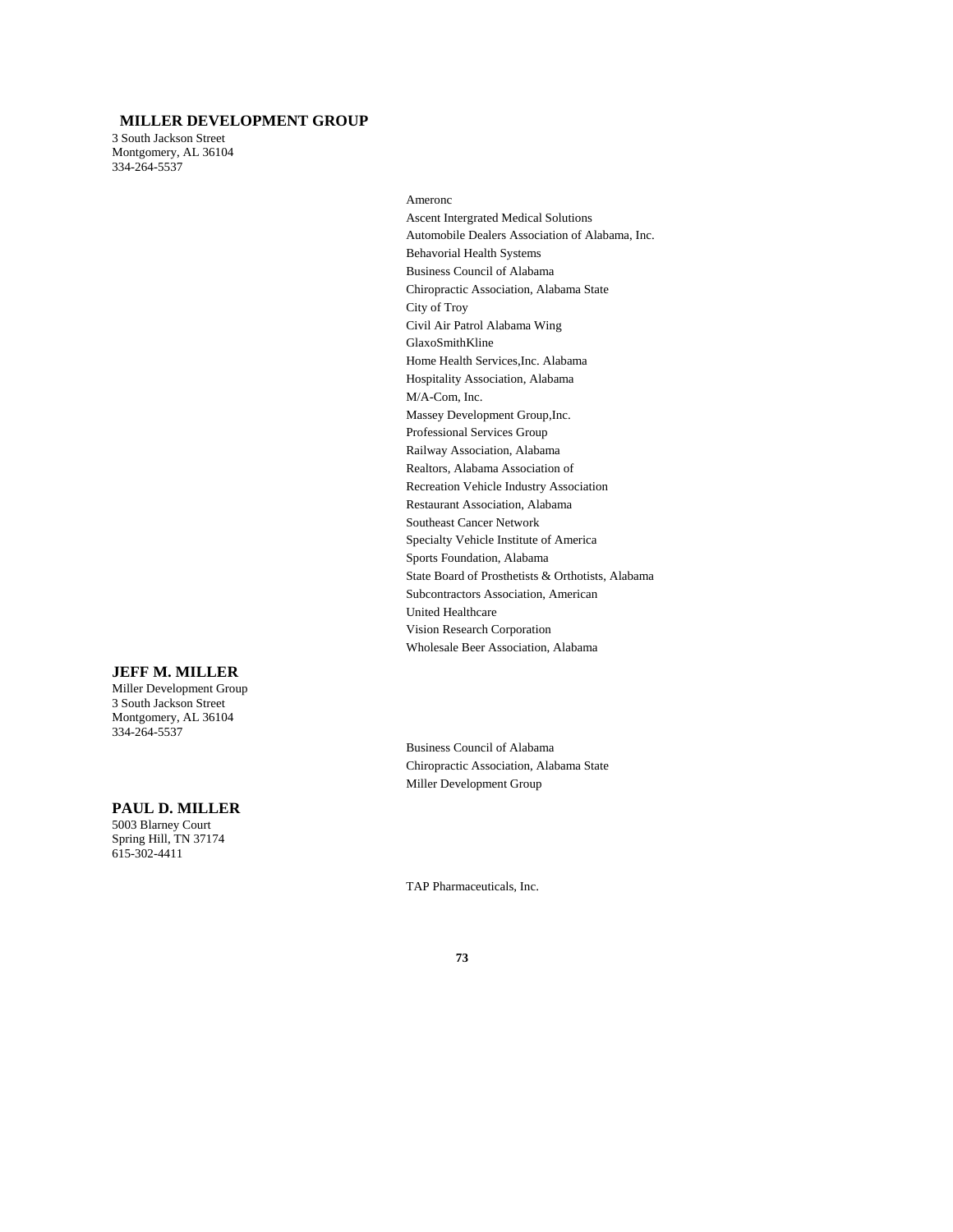#### **TONYA R. MILLER**

4110 H Canoochee Drive Montgomery, AL 36110 334-356-5826

#### **R. VERNON MINTON**

64 North Union Street Montgomery, AL 36130 251-861-2882

#### **JAMES M. MITCHELL**

George Corley Wallace State Community College 3000 Earl Goodwin Parkway Selma, AL 36703-2808 334-876-9230

#### **PETER MAURY MITCHELL**

770 Washington Avenue Suite 350 Montgomery, AL 36130-0660 334-242-4960

Tom Coker & Associates

Conservation and Natural Resources, Alabama Department of

Postsecondary Education, Alabama Department of/Alabama Community College System

Criminal Justice Information Center, Alabama

## **JESSICA WOODMAN MONROE**

10046 Chestnut Oak Drive Baton Rouge, LA 70809 225-205-3503

Johnson & Johnson

## **DOUGLAS MOORE**

4040 Valencia Drive Montgomery, AL 36116 334-546-5221

Medical Place, Inc.

## **JERRY MOORE**

444 North Capitol St., N. W. Suite 722 Washington, DC 20001 202-220-1380

TEVA Pharmaceuticals USA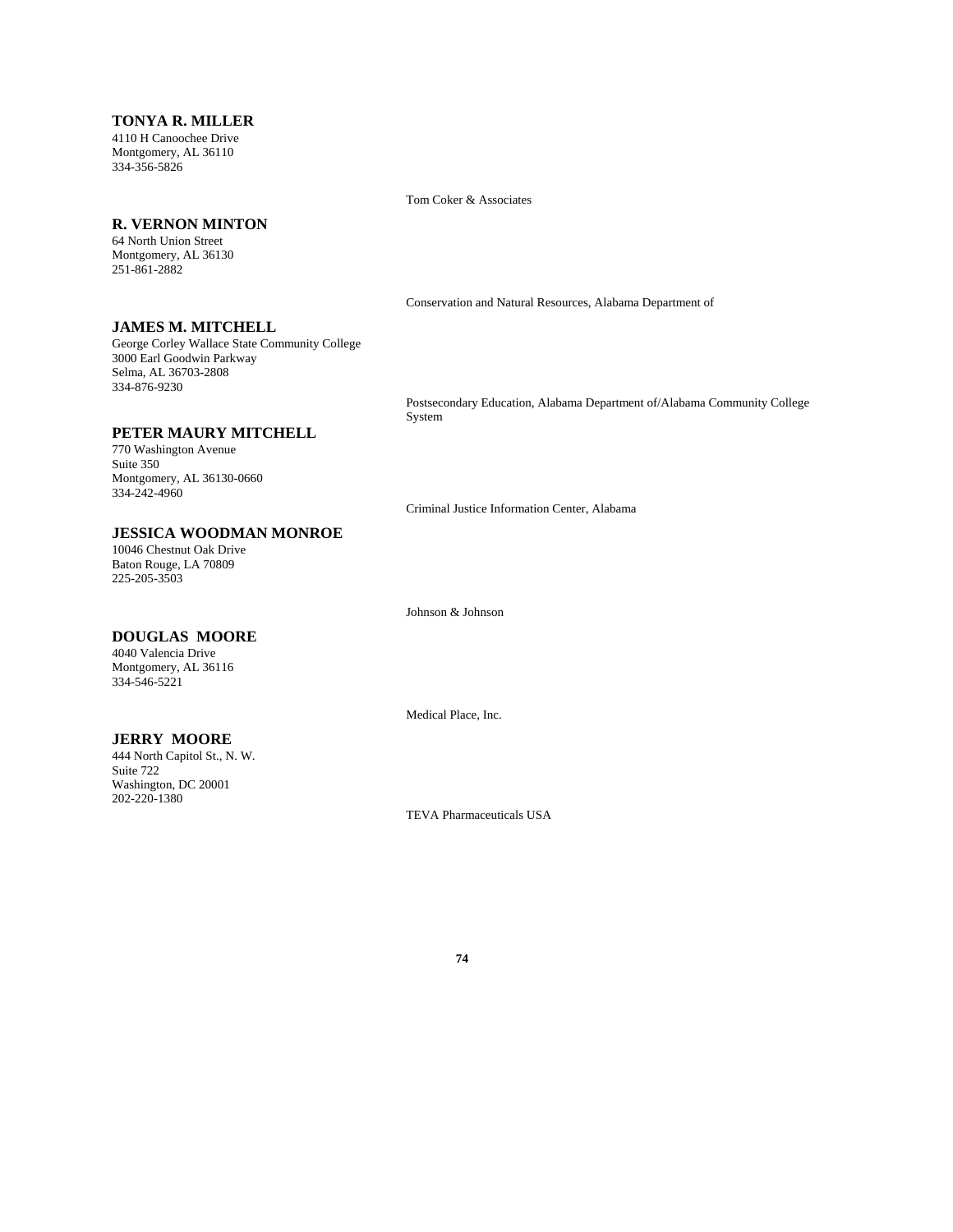## **JOHNNY MOORE**

801 Adams Avenue Montgomery, AL 36104 334-269-5450

**TONY MOORE**

801 Adams Avenue Montgomery, AL 36104 334-269-5450

## **HAROLD DEAN MOOTY, JR.**

600 Clay Street Montgomery, AL 36104 334-264-0400

Norvardis SouthEast Consultants

Southeast Alabama Gas District SouthEast Consultants

Hospital Association, Alabama

Petroleum and Convenience Marketers of Alabama Propane Gas Association, Alabama

## **KIM SWINNEY MORGAN**

770 Washington Ave. Suite 290 Montgomery, AL 36104 334-834-3477

#### **NEAL G. MORRISON**

Bevill State Community College P.O.Box 800 Sumiton, AL 35148 205-648-8883

#### **ROBERT "BOB" P. MOSCA**

2017 Lakemoor Drive Hoover, AL 35244 205-985-9488

#### **DAVID L. MOWERY**

3413 Drexel Road Montgomery, AL 36106 334-207-9906

Postsecondary Education, Alabama Department of/Alabama Community College System

Plumbing-Heating-Cooling Contractors of Alabama

Educational Technology Association, Alabama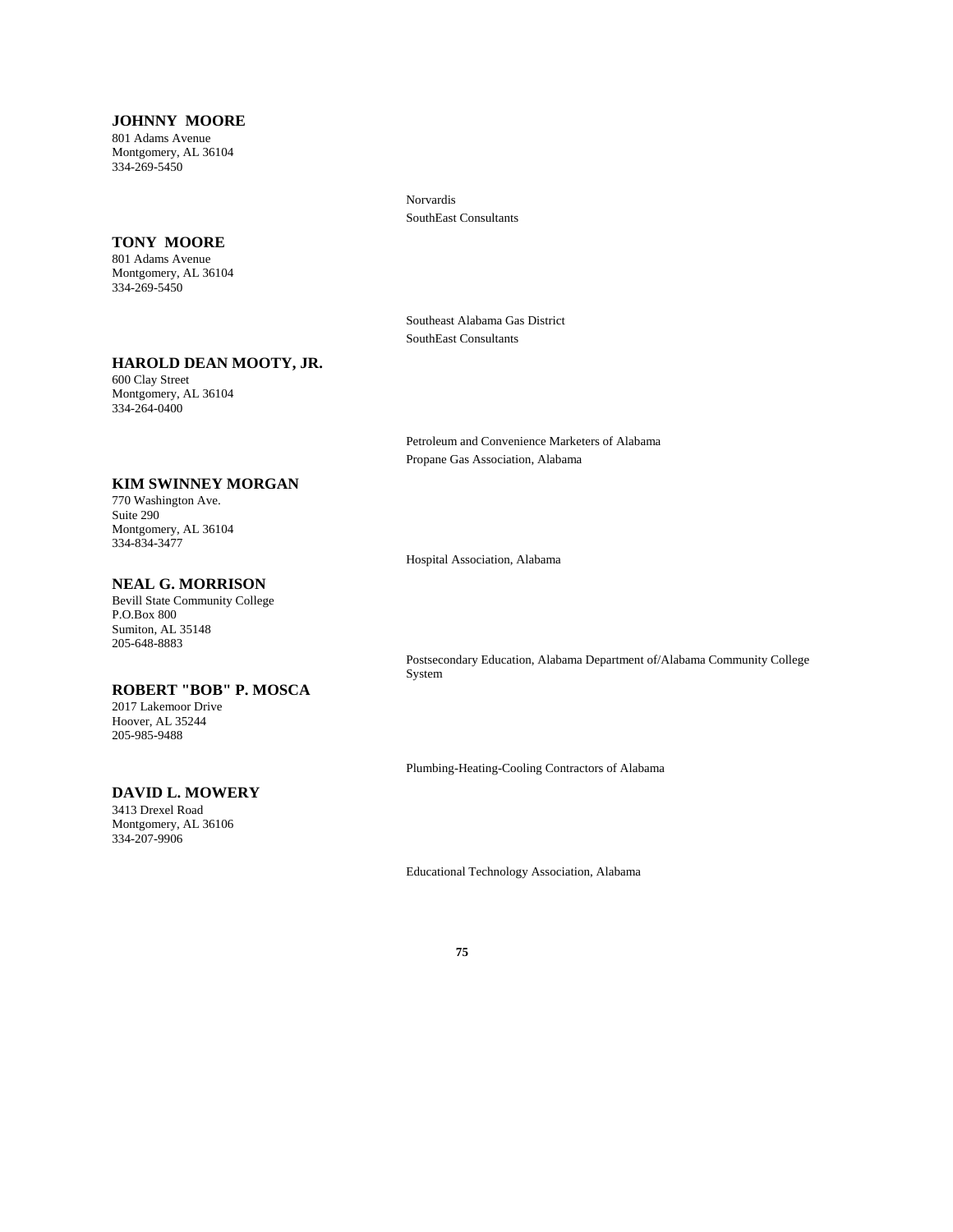## **SAMUEL MUNNERLYN**

H. Councill Trenholm State Technical College 1225 Air Base Blvd. Montgomery, AL 36108 334-420-4216

#### **GENE MURPHREE**

AL Dept. of Postsecondary Education 401 Adams Avenue, Suite 290 Montgomery, AL 36104 334-242-2927

#### **COURTNEY PARKER MURPHY**

401 Adams Avenue 6th Floor Montgomery, AL 36130 334-242-3989

#### **JAY MURRILL**

104 23rd Street South Ste. 100 Birmingham, AL 35233 205-327-8188

#### **ALGIE H. NEILL**

3 South Jackson Street Montgomery, AL 36104 334-262-2228

#### **CLARA M. NOBLES**

Alabama Historic Commission 468 South Perry Street Montgomery, AL 36130-0900 334-242-3184

#### **ED NOONAN**

1 Research Drive Shelton, CT 06484 203-402-5911

Postsecondary Education, Alabama Department of/Alabama Community College System

Postsecondary Education, Alabama Department of/Alabama Community College System

Development Office, Alabama Film Office, Alabama

AIDS Alabama, Inc. Occupational Therapy Association, Alabama Southern Poverty Law Center, Inc.

Chiropractic Association, Alabama State

Historical Commission, Alabama

United Rentals, Inc.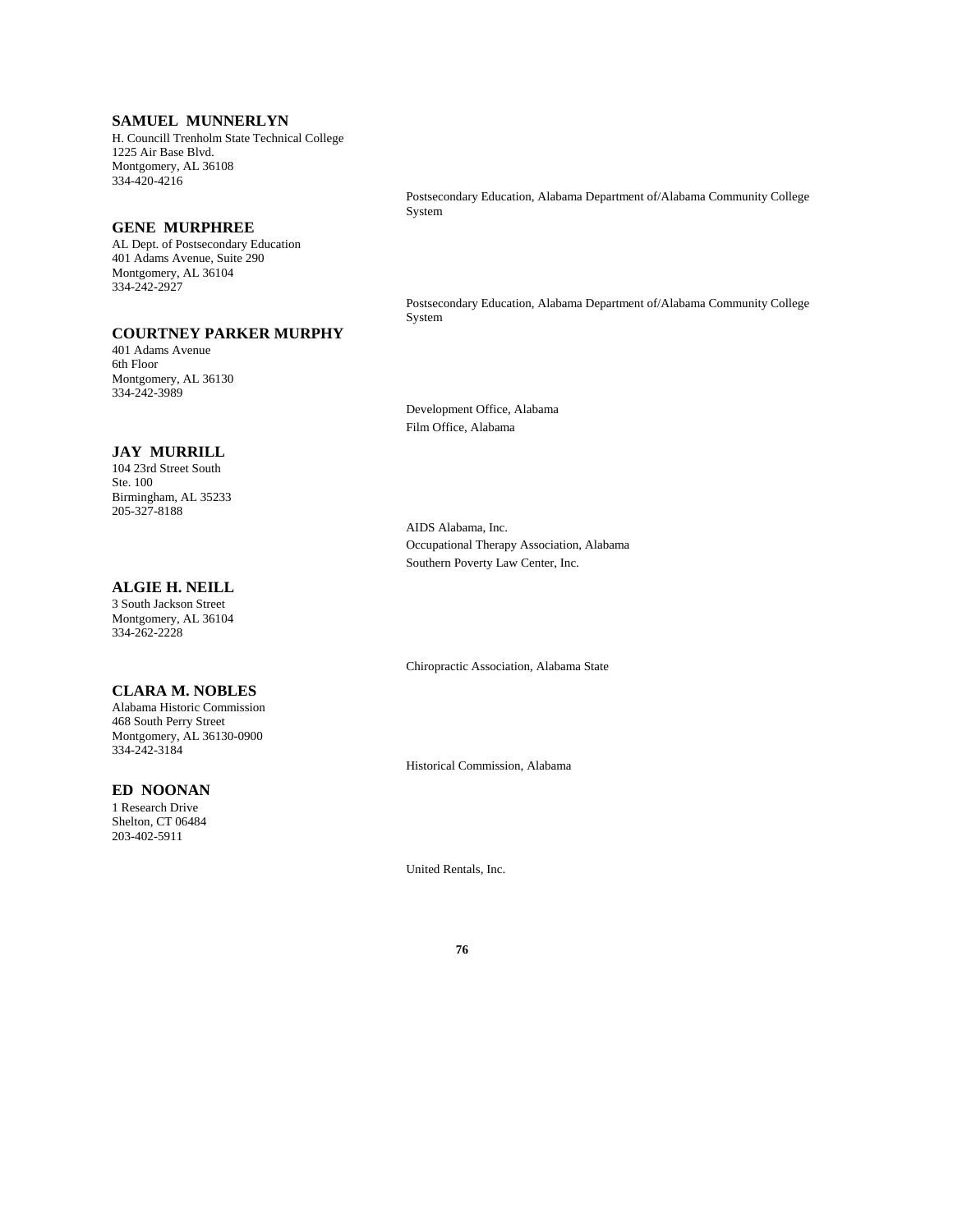# **RALPH REYNARD NORMAN, III**

AL Dept. of Insurance Post Office Box 303351 Montgomery, AL 36130-3351 334-241-4119

## **GEORGE W. "BILLY' NORRELL**

630 Adams Avenue Montgomery, AL 36104 334-832-4331

Road Builders Association, Alabama

Insurance, Alabama Department of

#### **STEPHANIE B. NORRELL**

Post Office Box 241651 Montgomery, AL 36124-1651 334-244-9119

McMillan & Associates LLC

## **SHERRY NORRIS**

P O Box 241607 Montgomery, AL 36124-1607 334-244-7828

Manufactured Housing Association, Alabama

# **CAROLINE B. NOVAK**

Post Office Box 4433 Montgomery, AL 36103 334-279-1886

A Plus Education Foundation

## **ROBERT OAKES**

301 S. Ripley Street Montgomery, AL 36130-2405 334-353-7806

#### **RICHARD J. OATES**

Alabama Pulp & Paper Council 555 Alabama Street Montgomery, AL 36104-4309 334-265-8733

Pardons & Paroles, Alabama Board of

Pulp and Paper Council, Alabama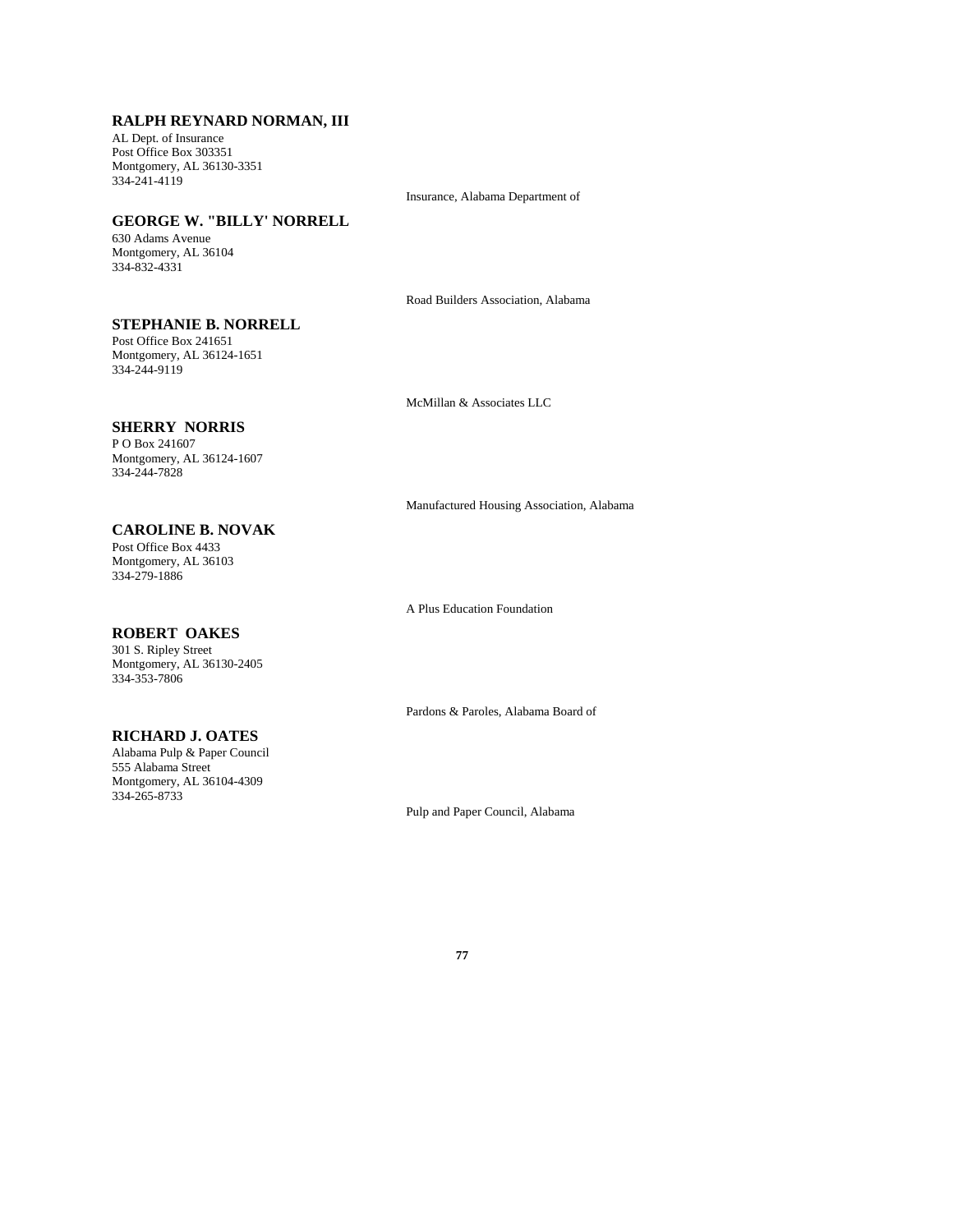## **BARBARA S. O'BRIEN**

1600 West 7th Street Fort Worth, TX 76102-2599 817-570-1616

Cash America International Inc.

Supercomputer Authority, Alabama

## **WILLIAM F. O'CONNOR, JR.**

2 North Jackson Street Suite 705B Montgomery, AL 36104 334-265-5422

Results, LLC

# **DENISE OLIVER**

400 South Union Street Suite 337 Montgomery, AL 36104 334-832-2405

#### **MELISSA V. OLIVER**

129 West Columbus Street Dadeville, AL 36853 256-825-9296

ARISE, Alabama

# **MICHAEL O'MALLEY**

3 South Jackson Street Montgomery, AL 36104 334-223-6272

Health Plans, Alabama Association of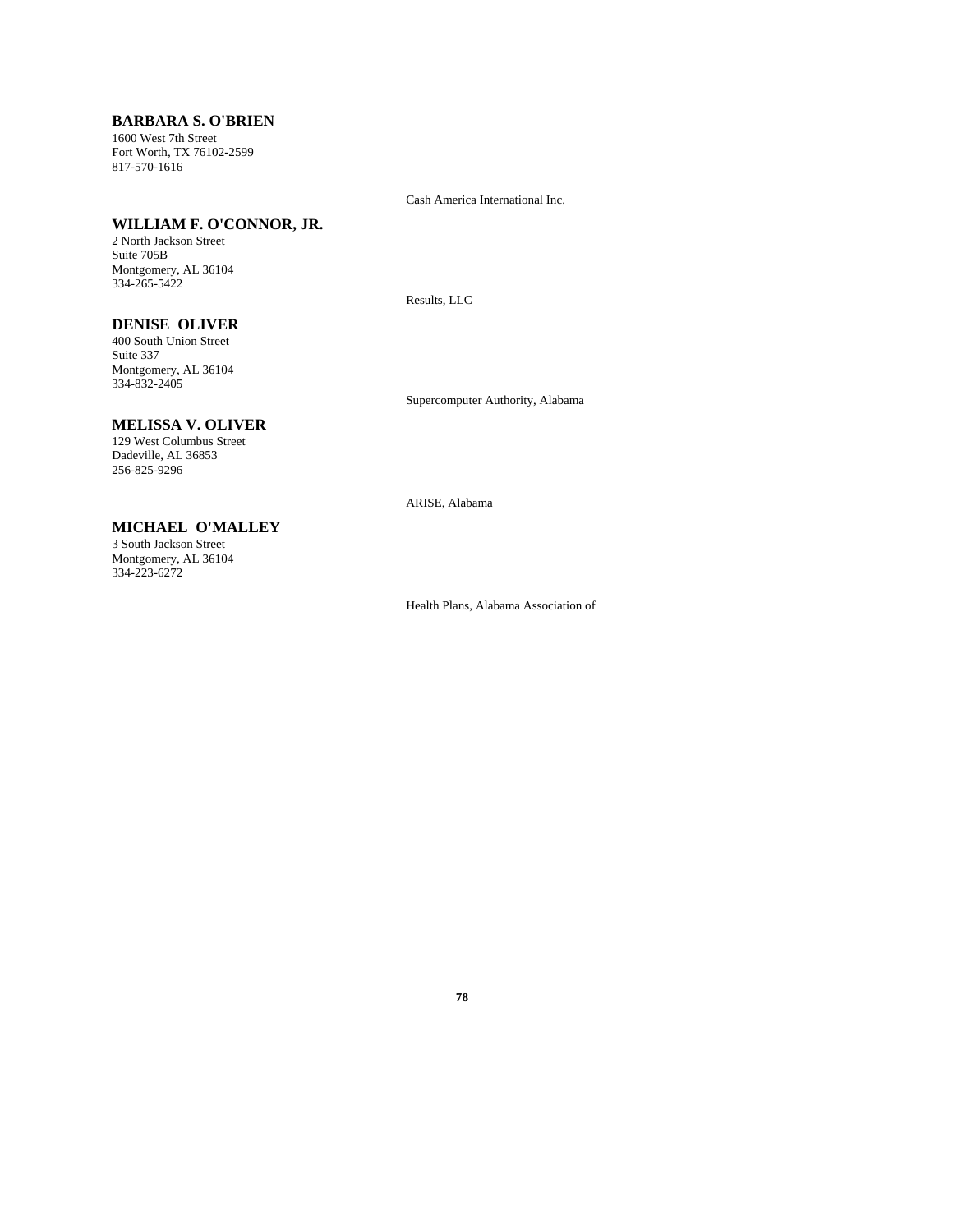## **ORTHOPAEDIC PROVIDER**

305 Paul W. Bryant Drive East Tuscaloosa, AL 35401-2055 205-247-2120

> Alabama Orthopaedic Specialists PA Anniston Orthopaedic Associates, PA Baldwin Bone and Joint, P.C. CMS-Orthopaedics, Inc. Orthopaedic Center, PC, The Orthopaedic Clinic, PC, The Orthopaedic Group, PC, The Orthopaedic Specialists of Alabama, PC Shoals Orthopaedics, P.C. Southern Bone and Joint Specialists, PC Southern Orthopaedic Surgeons, LLC Sportsmed Orthopaedic Specialists, PC University Orthopaedic Clinic, PC

#### **JOHN F. OSTRONIC**

333 N. Point Center East Suite 615 Alpharetta, GA 30022 678-297-9365

# **ALLEN EARLE OWEN**

Mead Westvaco Corporation P.O. Box 940 Phenix City, AL 36868 334-855-5377

#### **WALTER OWENS**

67 Pine Avenue Centreville, AL 35042 205-926-9943

#### **CARY PAGE**

12009 Defender Drive Huntsville, AL 35803 706-669-7458

Philip Morris USA Inc.,by its service company Altria Client Services, Inc.

MeadWestvaco Corporation

State Farm Insurance Companies, Inc.

Citizens for Constitutional Reform, Inc., Alabama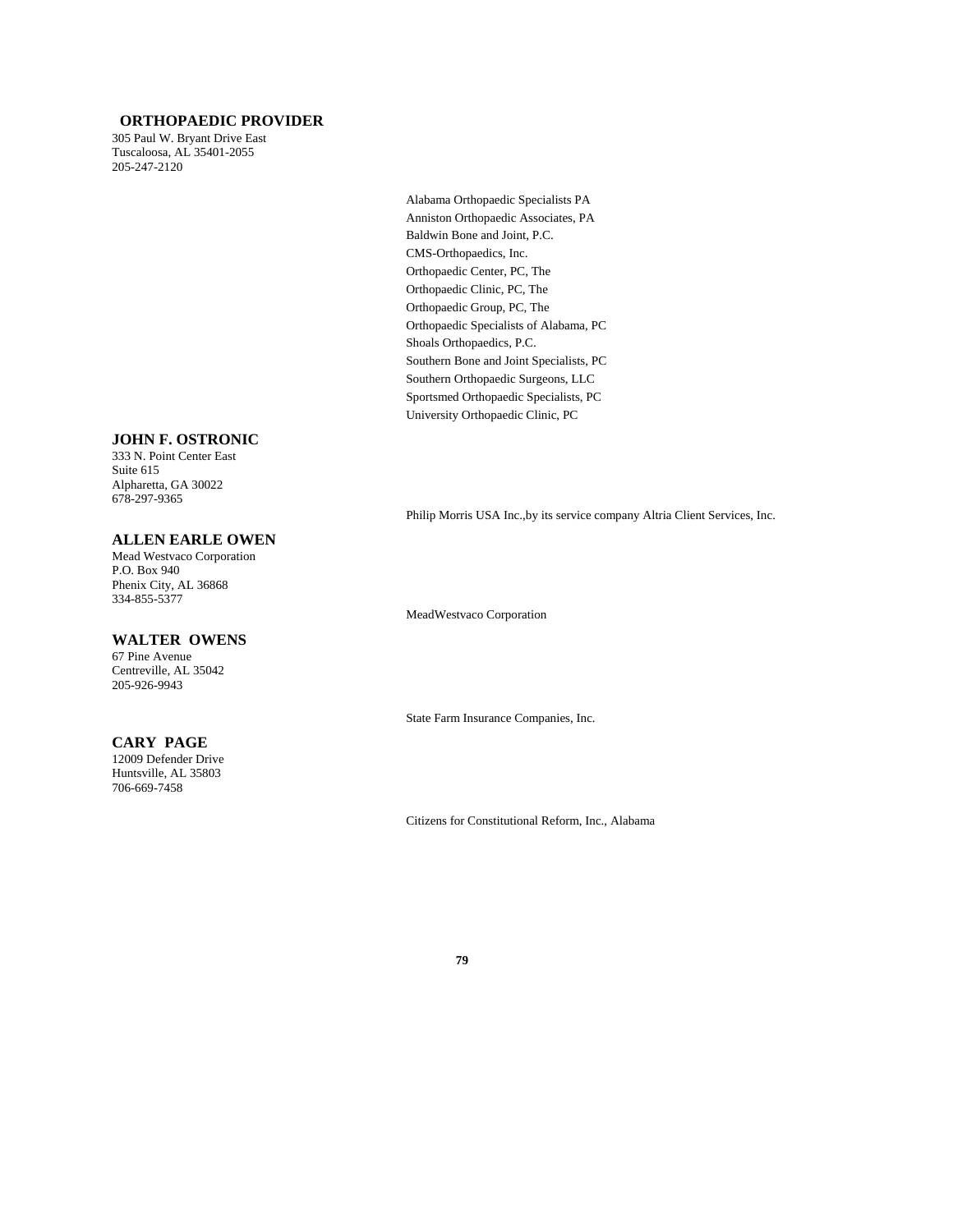**JIM M. PAGE** Post Office Box 2003 Decatur, AL 35602-2003 256-353-5312

#### **RUSSELL PALK**

1105 David Drive Franklin, TN 37069 615-373-7105

Medimmune, Inc.

#### Environmental Litigation Group, P.C. Legal Reform Foundation, Alabama

Decatur-Morgan County Chamber of Commerce

## **MARCUS B. PARAMORE**

**ROBERT LESLIE PALMER**

3529 Seventh Avenue South Birmingham, AL 35222 205-328-9200

Troy University Post Office Drawer 4419 Montgomery, AL 36103-4419 334-241-8623

Troy University

## **RICHARD MICHAEL PAREDES**

1730 Vineyard Way Tallahassee, FL 32317 850-877-9553

HLR Service Corporation

# **GLENN A. PARKER**

**JOHN PAUL PARKER**

110 North Jackson Street Montgomery, AL 36104 334-834-6965

655 York Drive Rogersville, AL 35652 256-278-0670

Employee Association, Alabama State

Education Retirees Assn., Inc., Alabama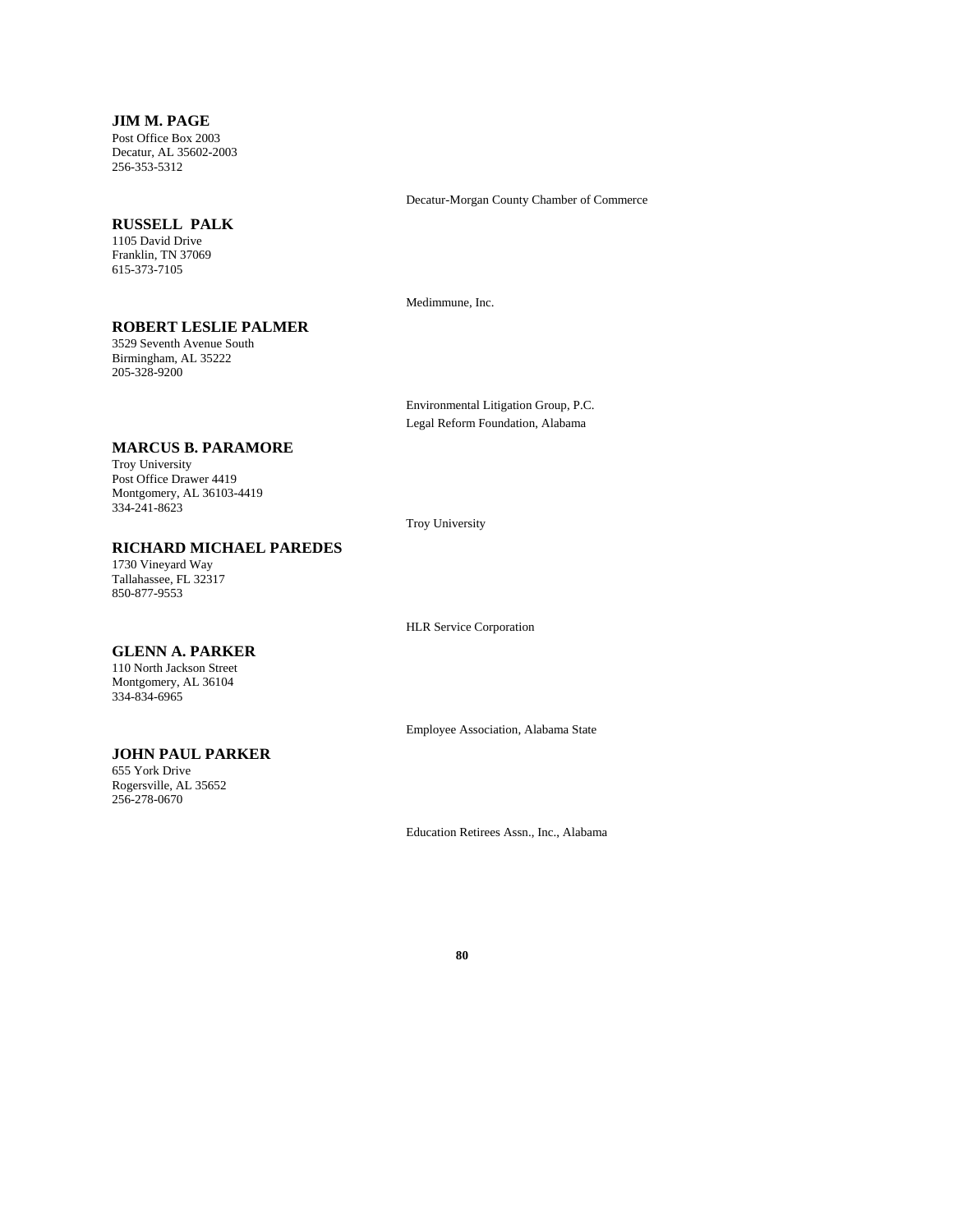## **MARTY L. PARKER**

4585 Industrial Road Jackson, AL 36545 251-246-8238

#### **MILTON K. PARSONS**

PO Box 11248 Montgomery, AL 36111 334-221-2405

## **G. FERRELL PATRICK**

6251 Kathmoor Drive Montgomery, AL 36117 334-244-0095

#### Boise Paper

Organized Seafood Association of Alabama, Inc.

Accenture Clark Richardson & Associates, Inc. Community Healthcare Systems, Inc. CompassLearning EDS Corporation InsureNet, Inc. ITEACH US Mayor, City of Birmingham Pharmaceutical Cooperative,Inc. American Pharmacy Association, Alabama Reynolds American, Inc. Small Business Institute of Commerce, Alabama

#### **BENJAMIN W. PATTERSON**

423 S. Hull Street Montgomery, AL 36104 334-262-2577

> Distilled Spirits Council of United States (DISCUS) Fine, Geddie & Associates, LLC MultiState Associates, Inc. on behalf of Healthcare Distribution Mgmt. Assn.

#### **FREDDIE PATTERSON**

2 North Jackson Street Suite 705 Montgomery, AL 36104 334-262-1800

> Capitol Resources of Alabama, LLC CSX Corporation and it subsidiary, CSX Transportation, Inc. JP Morgan - Chase Bank Miller Development Group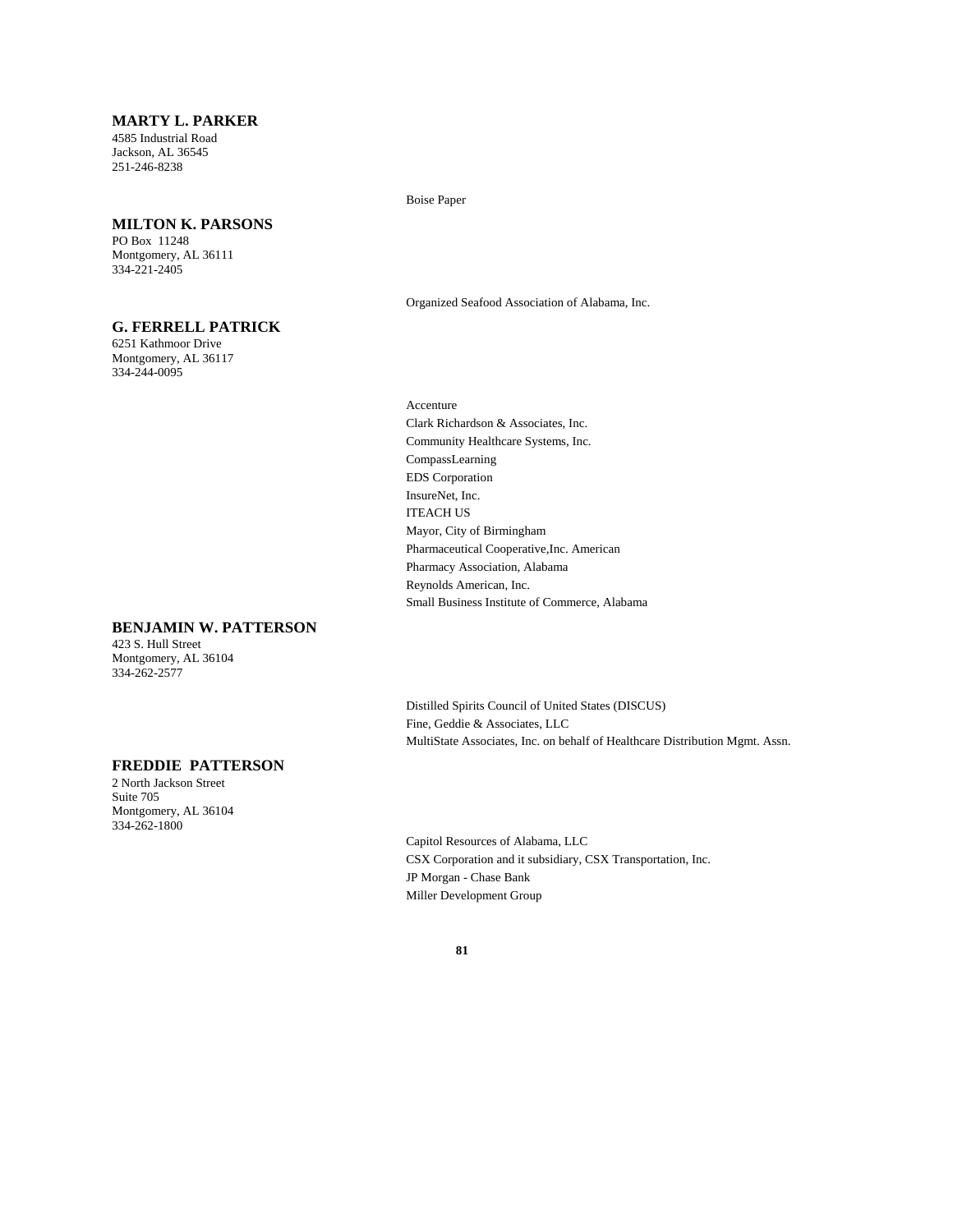## **AMELIA PEARSON**

Southern Union Community College P.O. Box 1000 Wadley, AL 36276 256-395-2211

#### **DEAN R. PEELER**

462 South Union Street Montgomery, AL 36104 334-834-9707

#### **PATRICK JOHN PENDERGAST**

Alabama Department of Youth Services Post Office Box 66 Mt. Meigs, AL 36057 334-215-3820

Youth Services, Alabama Department of

Petroleum Council, A Div. of API, Alabama

Postsecondary Education, Alabama Department of/Alabama Community College

#### **GILES PERKINS**

104 23rd Street,South Suite 100 Birmingham, AL 35233 205-327-8188

#### **JOSEPH W. PERKINS**

644 South Perry Street Montgomery, AL 36104 334-262-5478

## **CURTIS C. PICKENS**

600 N. 19th Street, Room 28B1 Birmingham, AL 35203 205-714-0722

## **JOHN A. PICKENS**

309 N. Hull Street Montgomery, AL 36104 334-263-0086

Southern Poverty Law Center, Inc.

Nursing Home Association, Alabama

AT&T

System

Appleseed Center for Law & Justice, Inc., Alabama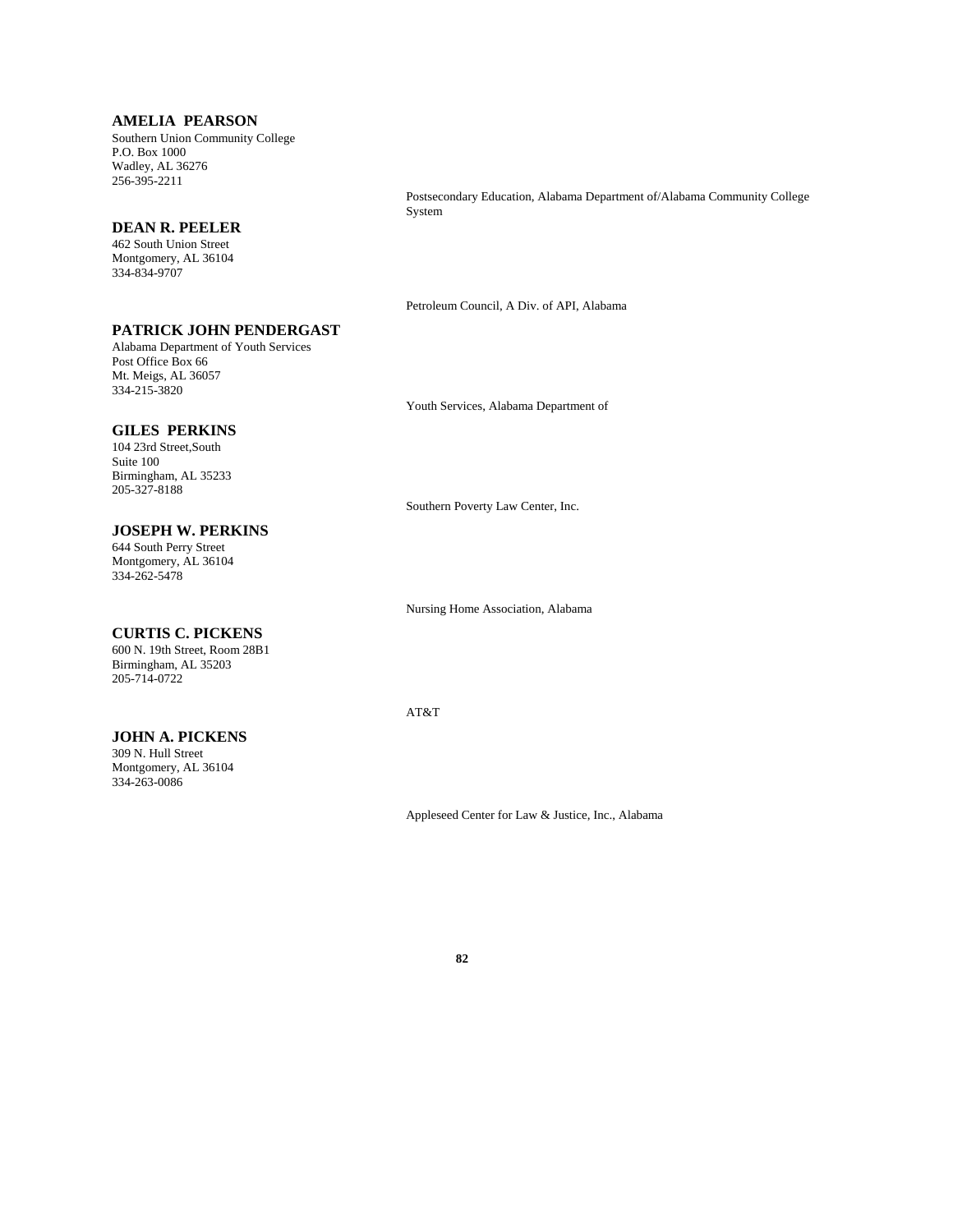**PAUL PINYAN** Post Office Box 11000 Montgomery, AL 36191-0001 334-288-3900

#### **LINDA S. PITTMAN**

400 South Union Street Suite 405 Montgomery, AL 36104 334-265-1506

## **ALLAN A. PIZZATO**

Alabama Public Television, Suite 400 2112 11th Avenue South Birmingham, AL 35205 205-451-0138

#### **GARY L. PLEDGER**

600 North 19th Street 28th Floor Birmingham, AL 35203 205-714-0222

# **FRANCESCA PLENDL**

4398 Cool View Drive Tallahassee, FL 32303 850-728-2762

#### **MARY E. PONS**

Association of County Commissions of Alabama 100 North Jackson Street Montgomery, AL 36104 334-263-7594

#### **DAVID H. POPE**

127 Peachtree Street, Suite 605 Atlanta, GA 30303 404-521-9900

Farmers Federation-Alfa, Alabama

Jefferson County Racing Association Inc. Macon County Greyhound Park Inc.

Public Television (APT), Alabama

AT&T

Astra Pharmaceuticals

Association of County Commissions of Alabama

Southern Environmental Law Center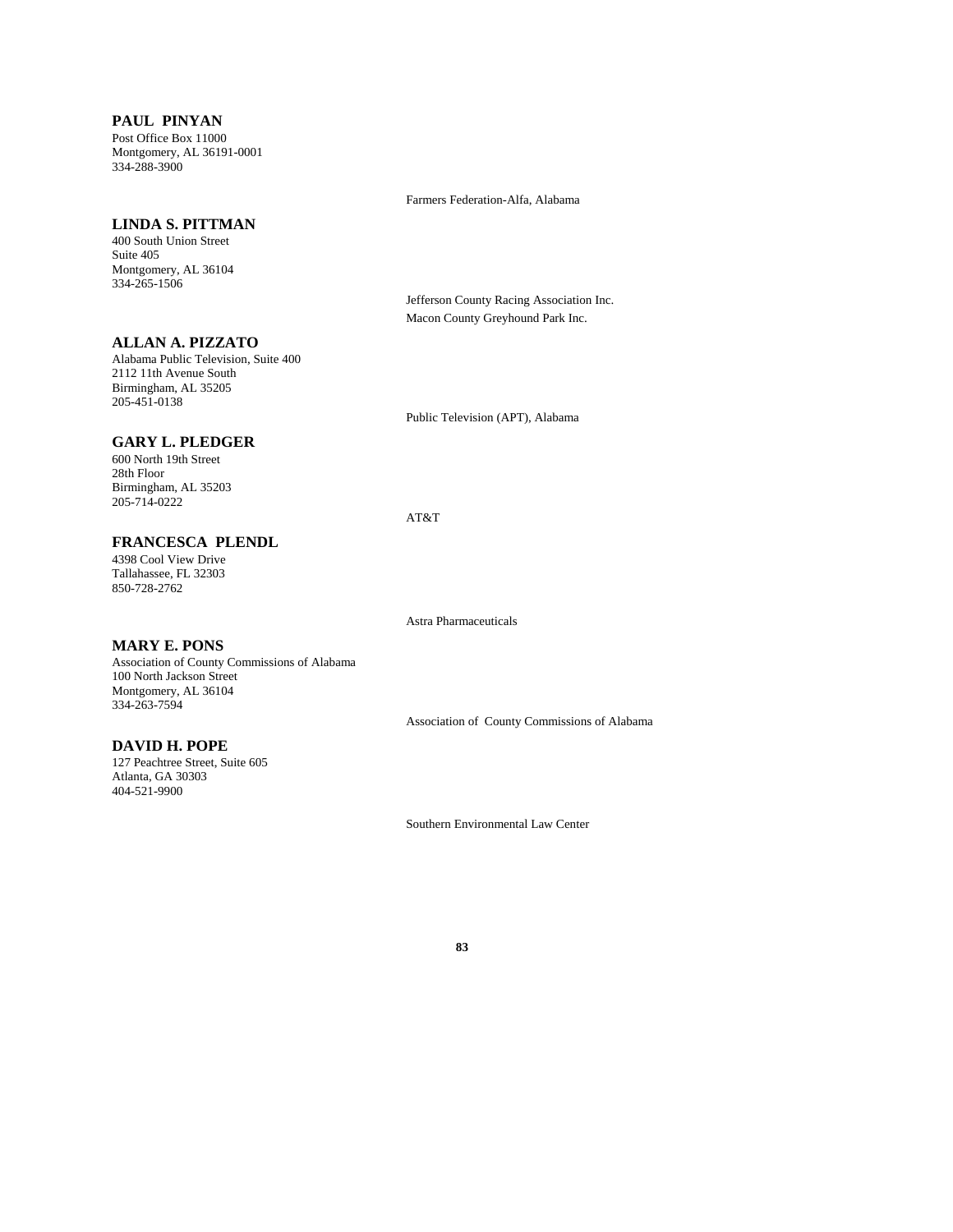## **MALCOLM PORTERA**

401 Queen City Avenue Tuscaloosa, AL 35401 205-348-9731

University of Alabama System

#### **D. SCOTT POSEY**

1087 Downtowner Blvd. Mobile, AL 36609 251-544-3000

Thyssenkrupp Steel USA, LLC

# **JENNIFER DOUGHERTY POUNCY**

166 Commerce Street, Suite 300 Montgomery, AL 36104 334-386-2740

> Massey Development Group,Inc. Strategic Consulting Group, Inc., The

# **WILLIAM E. POWELL, III**

201 South Bainbridge Street Montgomery, AL 36104 334-265-1867

Cattlemen's Association, Alabama

# **NANETTE K. PREGNO**

600 Interstate Park Drive Suite 609 Montgomery, AL 36109-5423 334-213-2432

Franklin Resources Group, LLC Independent Drugstore Association (AIDA), Alabama

# **ANNA MERRILL PRITCHETT**

201 Monroe Street, Suite 1880 RSA Tower Montgomery, AL 36104 334-954-3065

## **JOHN PUDNER**

Post Office Box 11000 Montgomery, AL 36191-0001 334-288-3900

AARP Alabama

Farmers Federation-Alfa, Alabama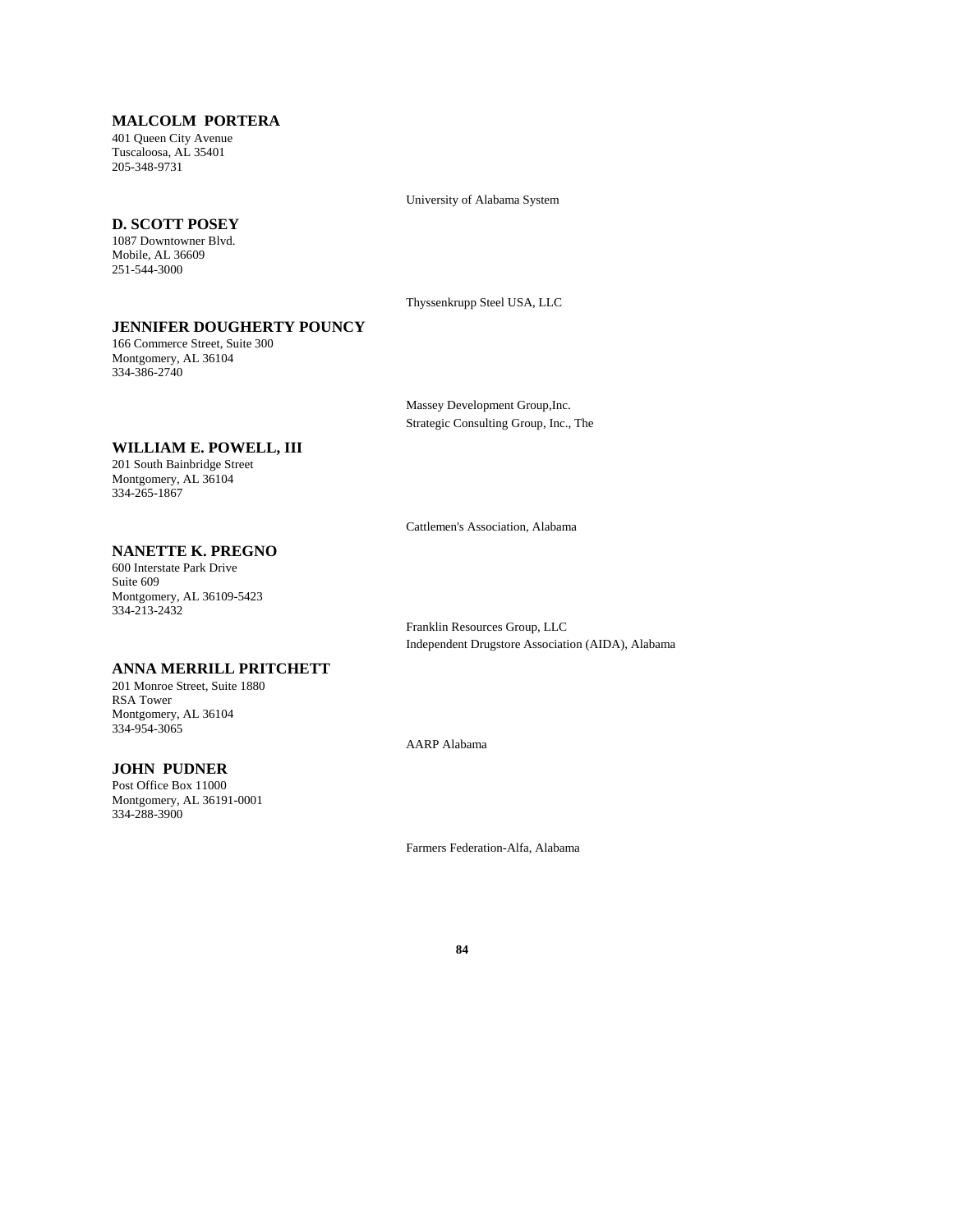## **M. N. PUGH**

64 North Union Street Suite 567 Montgomery, AL 36104 334-242-3849

#### **WILLIAM B. RABY**

116 Jefferson Street Huntsville, AL 35801 256-564-9967

#### **CHARLIE J. REED**

1830 28th Avenue South Birmingham, AL 35209 205-870-9768

## **JOE L. REED**

Post Office Box 4177 Montgomery, AL 36103-4177 334-834-9790

## **STEVEN LOUIS REED**

524 South Union Street Montgomery, AL 36104 334-590-5992

#### **DONALD W. REESE**

423 South Hull Street Montgomery, AL 36104 334-262-2577

Conservation and Natural Resources, Alabama Department of

Direct Communications Southern Poverty Law Center, Inc.

Associated Builders & Contractors of Alabama

Education Association, Alabama

American Trust Corporation Andrew Development Company, Inc. Hilliard, Smith & Hunt Perry Reed and Associates Wilson and Wilson Attorneys and Counselors,P.C.

Fine, Geddie & Associates, LLC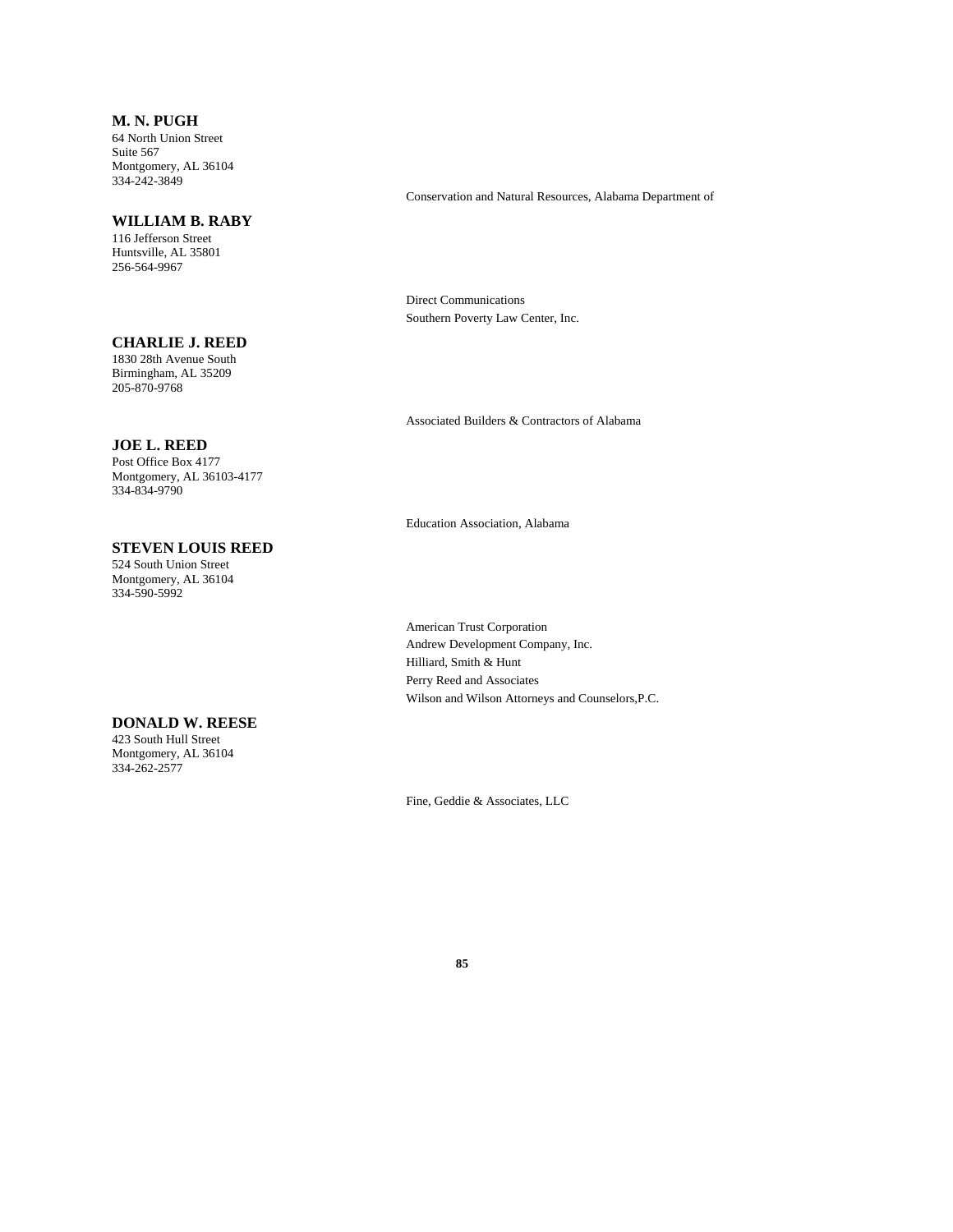## **ANDRE L. REID**

4346 Forrest Park Drive Eight Mile, AL 36613 334-324-4270

## AT&T

Austin Group, The, LLC City of Pritchard Integrity Group,The Mobile County Commission Mobile County Law Enforcement & Firefighters Pension Fund Board of Trustees Steve Windom, LLC Town of Mt. Vernon

#### **JASON TODD REID**

7515 Halycon Summit Dr., Suite 200 Montgomery, AL 36117 334-834-3006

#### **JERRY A. RENFROE**

100 North Union Street Suite 826 Montgomery, AL 36104 334-265-1660

#### **MICHAEL VAN RENTIERS**

Suite 4700 100 Tryon Street Charlotte, NC 28202-4003 704-331-1193

#### **M. SUZANNE RESPESS**

1600 7th Avenue South Birmingham, AL 35233 205-939-9652

#### **ELIZABETH REYNOLDS**

3933 Victoria Lakes Drive South Jacksonville, FL 32226 317-417-5618

Home Builders Association of Alabama

Telecommunications Association, Alabama-Mississippi

Nucor Corporation

Children's Hospital of Alabama dba Children's Health System

National Association of Mutual Insurance Companies (NAMIC)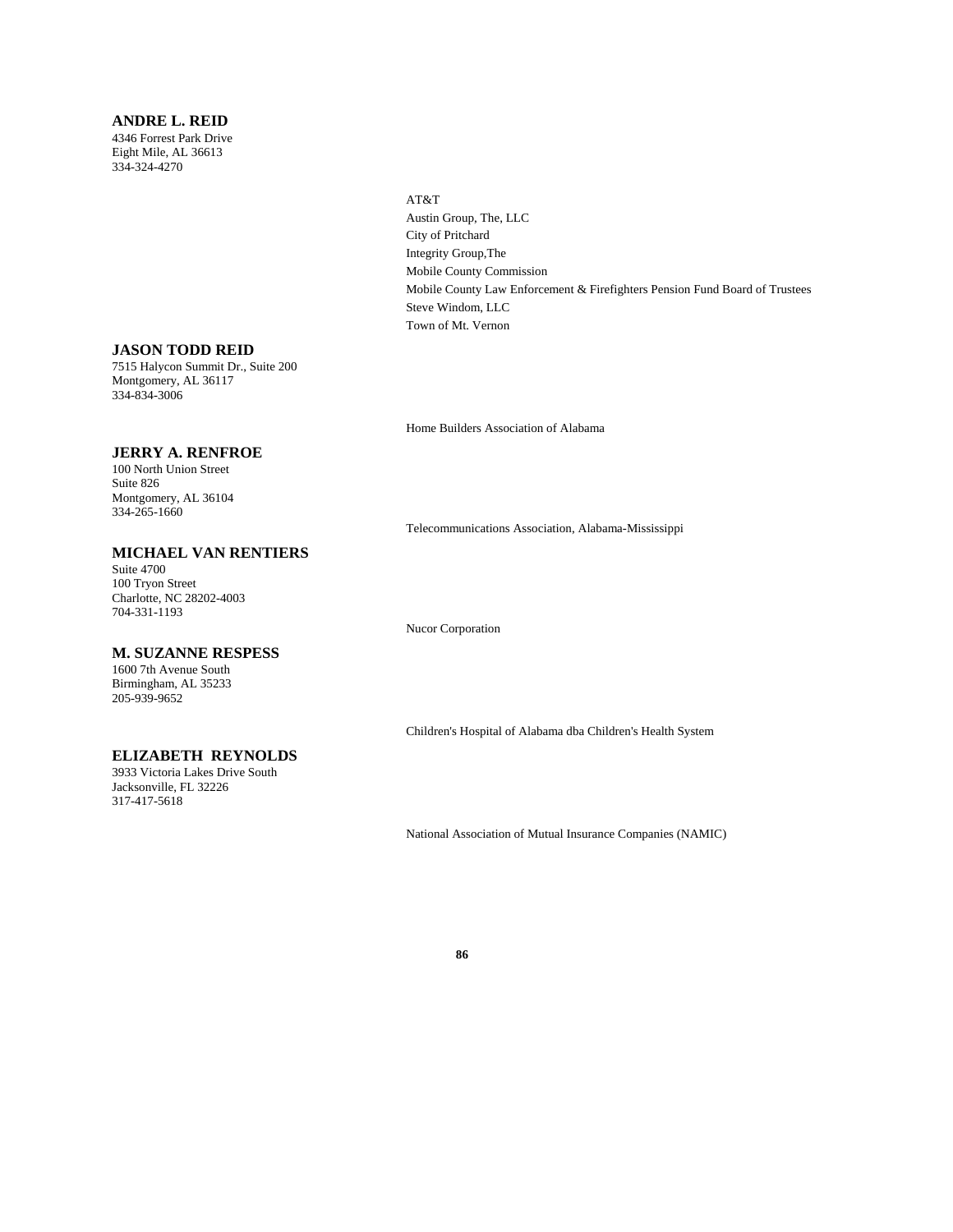## **MARCUS H. REYNOLDS, JR.**

135 South Union Street Montgomery, AL 36104 334-832-4140

#### **E. CLARK RICHARDSON**

Clark Richardson & Associates Post Office Box 230035 Montgomery, AL 36123-0035 334-269-4501

**EUGENE ALLEN RICHARDSON**

133 Peachtree Street, NE Atlanta, GA 30303 404-652-5349

Georgia-Pacific LLC

Retirement Systems of Alabama

Sheriff of Jefferson County

Tenaska, Inc.

Community Bankers Association of Alabama

Alcoholic Beverage Control Board, Alabama

# **JOHN ELIJAH RICHARDSON**

2715 Gunter Park Drive West Montgomery, AL 36109 334-271-3840

## **VALERIE A. RICHARDSON**

P.O. Box 227 Gadsden State Community College Gadsden, AL 35902-0227 256-549-8221

#### **QUENTIN P. RIGGINS**

2 North Jackson St., 5th Floor Montgomery, AL 36104 334-834-6000

Postsecondary Education, Alabama Department of/Alabama Community College System

Business Council of Alabama Minority Business Group, LLC, Alabama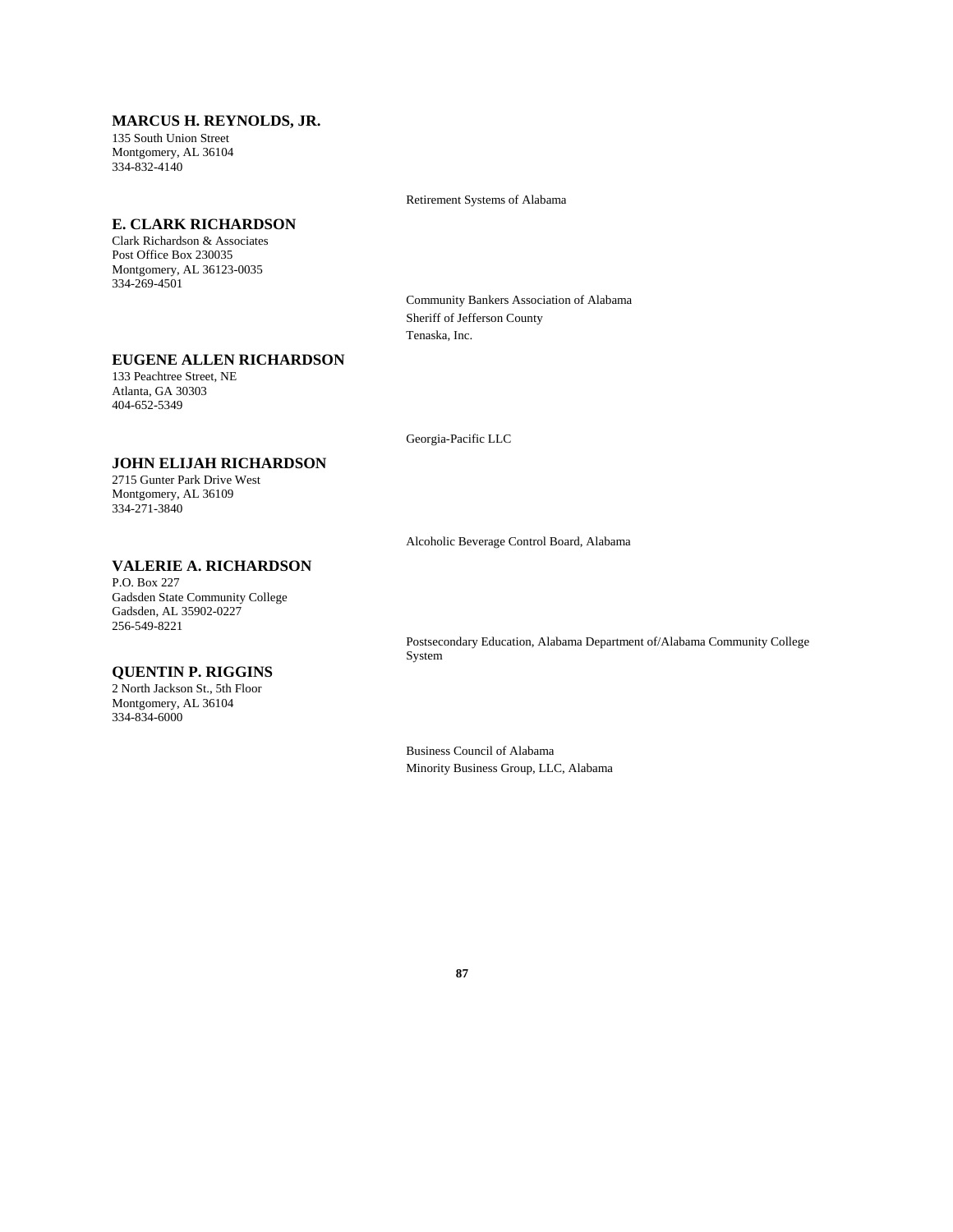## **DAVID LYNN ROBERSON**

Post Office Box 530965 Birmingham, AL 35253 205-871-3734

> Business Council of Alabama Coal Association, Alabama Environmental Guidance Corporation FM Services Inc. (Formerly Freeport-McMoran Energy LLC) IPSCO Steel (Alabama) Inc. Rubber Manufacturers Association Veolia Environmental Services (Formerly ONYX Waste Services of Alabama, Inc.) Vulcan Materials Company

#### **KEN C. ROBERTS, JR.**

P.O. Drawer 230488 Montgomery, AL 36123-0488 334-277-9700

#### **PAUL RODNEY**

100 North Tryon Street, Suite 4700 Charlotte, NC 28202-4003 704-331-2499

# **GILBERT BROUGHTON ROGERS**

127 Peachtree Street Suite 605 Atlanta, GA 30303 404-521-9900

## **PERRY C. ROQUEMORE**

535 Adams Avenue Montgomery, AL 36104 334-262-2566

## **TOBIN ROTH**

2 North Jackson Street Suite 705 Montgomery, AL 36104 334-262-1800

School Boards, Alabama Association of

Nucor Corporation

Southern Environmental Law Center

League of Municipalities, Alabama

Capitol Resources of Alabama, LLC CSX Corporation and it subsidiary, CSX Transportation, Inc. Huntsville-Madison County Chamber of Commerce JP Morgan - Chase Bank Miller Development Group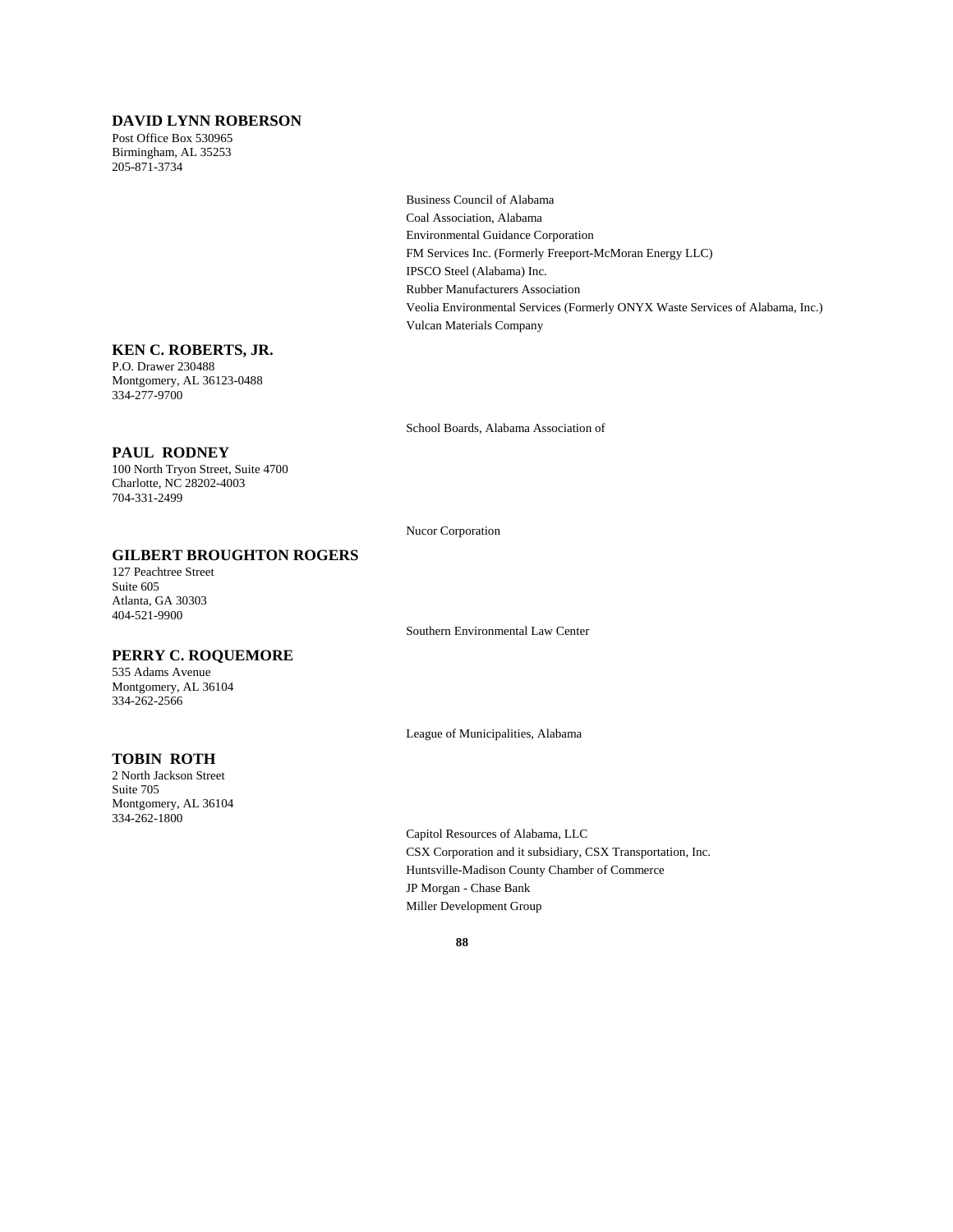## **CHARLES C. ROWE**

4120 Wall Street Montgomery, AL 36106 334-244-2187

#### **TODD RUSSELL**

770 Washingon Avenue Suite 470 Montgomery, AL 36130-1851 334-353-9394

#### **CLAY RYAN**

Maynard, Cooper & Gale, P.C. 1901 Sixth Avenue North, Suite 2400 Birmingham, AL 35203-2618 205-254-1000

#### Franklin Resources Group, LLC

Senior Services, Alabama Department of

American International Group, Inc. Baptist Health System Inc. Blount County Water Authority Regions Financial Corporation Torchmark Corporation Waste Management

Coosa-Alabama River Improvement Association, Inc.

**LESLIE L. SANDERS** Post Office Box 160 Montgomery, AL 36101 334-832-3881

**JERRY L. SAILORS** 300A Water Street Suite 307

Montgomery, AL 36104-2558

334-265-5744

#### **MARLENE LOUISE SANDERS**

304 Mossy Oak Court Antioch, TN 37013 615-804-3918

**ALLEN SANDERSON**

401 Adams Avenue, Suite 710 Montgomery, AL 36104 334-244-8948

Power Company, Alabama

Merck & Company Incorporated

Bloom Group Inc., The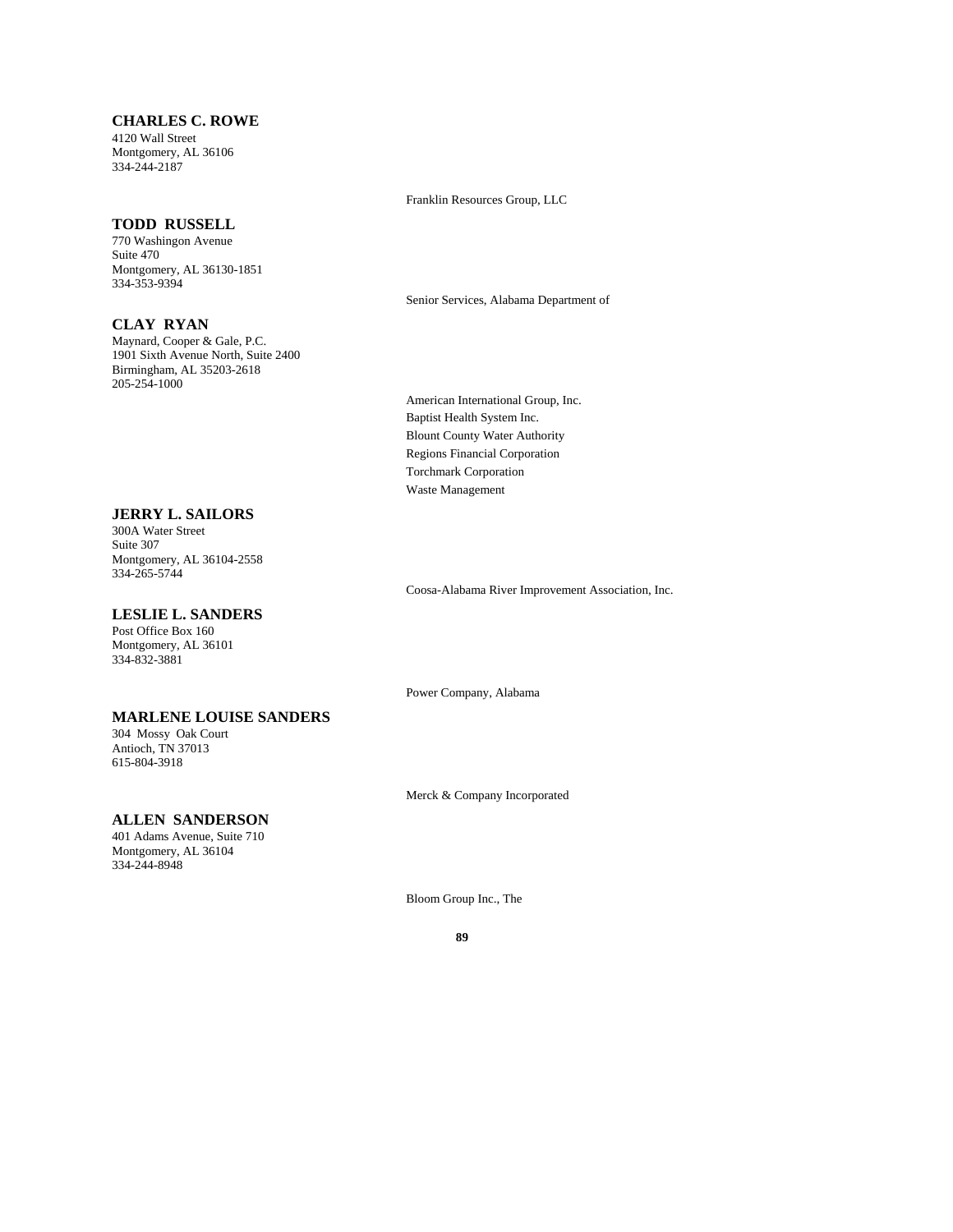#### **WILLIAM W. SAPP**

127 Peachtree Street, Suite 605 Atlanta, GA 30303 404-521-9900

#### **ROBERT C. SCHMIEDT**

3259 Eagle Watch Drive Woodstock, GA 30189 770-591-4460

## **TODD R. SCHULTZ**

c/o Nielsen Merksamer et al 591 Redwood Hwy #4000 Mill Valley, CA 94941 415-389-6800

#### **RONALD GUY SCOTT**

2005 Cobbs Ford Road Ste 401A Prattville, AL 36066 334-358-7401

## **HOBBIE SEALY**

64 North Union Street Montgomery, AL 36130 334-242-3486

#### **DANIEL M. SECKERS**

c/o Nielsen Merksamer et al, 591 Redwood Hwy. #4000 Mill Valley, CA 94941 415-389-6800

#### **WILLIAM B. SELLERS**

105 Tallapoosa Street Suite 200 Montgomery, AL 36104 334-269-3147

Southern Environmental Law Center

UCB, Inc.

Exxon Mobil Corporation

Economic Development Association of Alabama Inc.

Conservation and Natural Resources, Alabama Department of

Exxon Mobil Corporation

Railway Supply Institute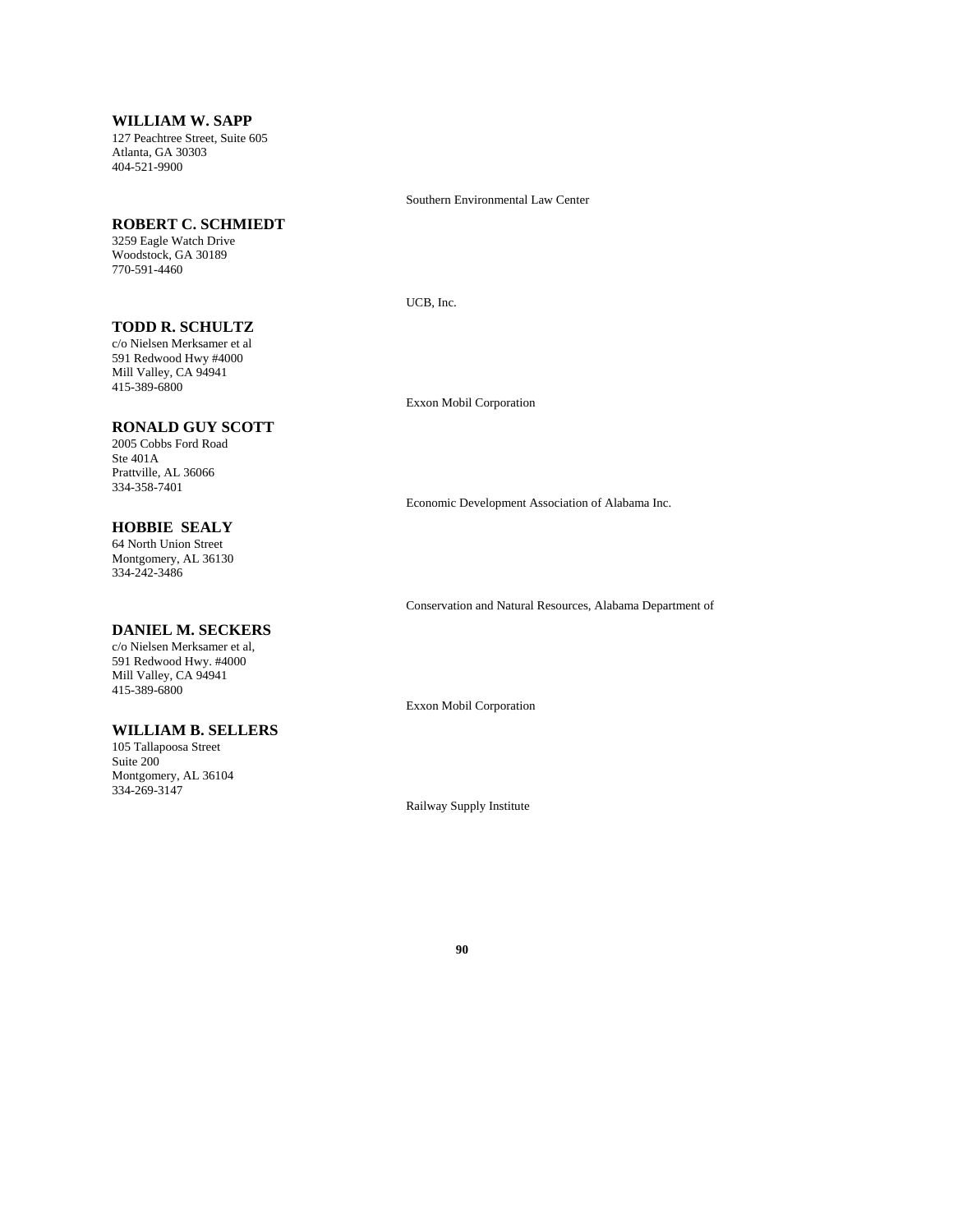## **C. WAYNE SHADDIX**

Jefferson State Community College 2601 Carson Road Birmingham, AL 35215 205-856-8540

#### **O.H. "BUDDY" SHARPLESS**

Association of County Commissions of Alabama 100 North Jackson Street Montgomery, AL 36104 334-263-7594

#### **KELLY STEVENS SHASKY**

1755 South Benson Frankfort, KY 40601 502-395-1661

Jefferson State Community College

Association of County Commissions of Alabama

Washington Center for Internships and Academic Seminars, The

## **SHIRLEY-ANN SAMANTHA SHAW**

State Capitol, Room S-101 600 Dexter Avenue Montgomery, AL 36130 334-242-7010

Auditors Office, Alabama State

## **KAYE SHIPLEY**

3650 Rogers Road, #333 Wake Forest, NC 27587 919-453-0537

Schering Corporation

# **KATHLEEN MEGAN SHUEY**

State of Alabama Personnel Dept. 64 North Union Street, Suite 300 Montgomery, Al 36130-1400 334-353-3747

**JOSEPH S. SHULER** 1020 E. Lafayette St.

Tallahassee, FL 32301 850-379-8484

Suite 107

Personnel Department, State of Alabama

HSBC-GR Corp.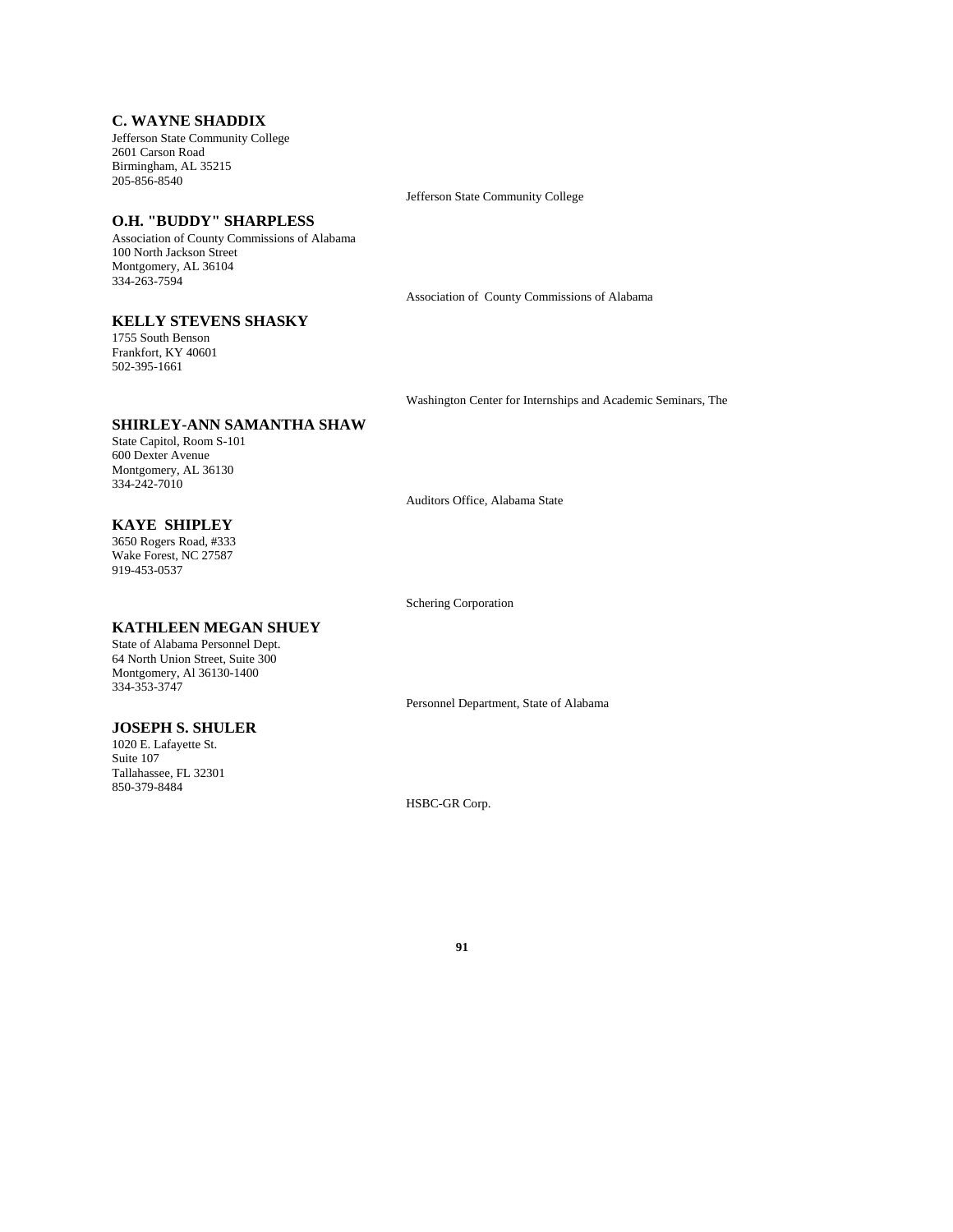## **GRIFFIN SIKES**

300 Dexter Avenue Montgomery, AL 36104 334-954-5052

# Administrative Office of Courts, Alabama

#### **SANDRA SIMS-deGRAFFENRIED**

4156 Carmichael Road Montgomery, AL 36106 334-271-6214

Nursing Home Association, Alabama

#### **ASHANTI G. SLONE**

605 Richard Arrington, Jr. Blvd. North Birmingham, AL 35203-2707 205-326-1835

Energen Corporation

# **WOODFORD PAUL SMELLEY**

100 N. Union Street Suite 350 Montgomery, AL 36104 334-353-5644

**EUNICE W. SMITH** 4200 Stone River Circle Birmingham, AL 35213 205-879-7096

Child Abuse and Neglect Prevention, Alabama Dept. of

#### **GARY D. SMITH**

401 Adams Avenue Montgomery, AL 36104 334-242-2262

University of Alabama System

Eagle Forum of Alabama

# **GORDON LAMAR SMITH**

605 Richard Arrington Jr. Boulevard North Birmingham, AL 35203-2707 205-326-2796

Energen Corporation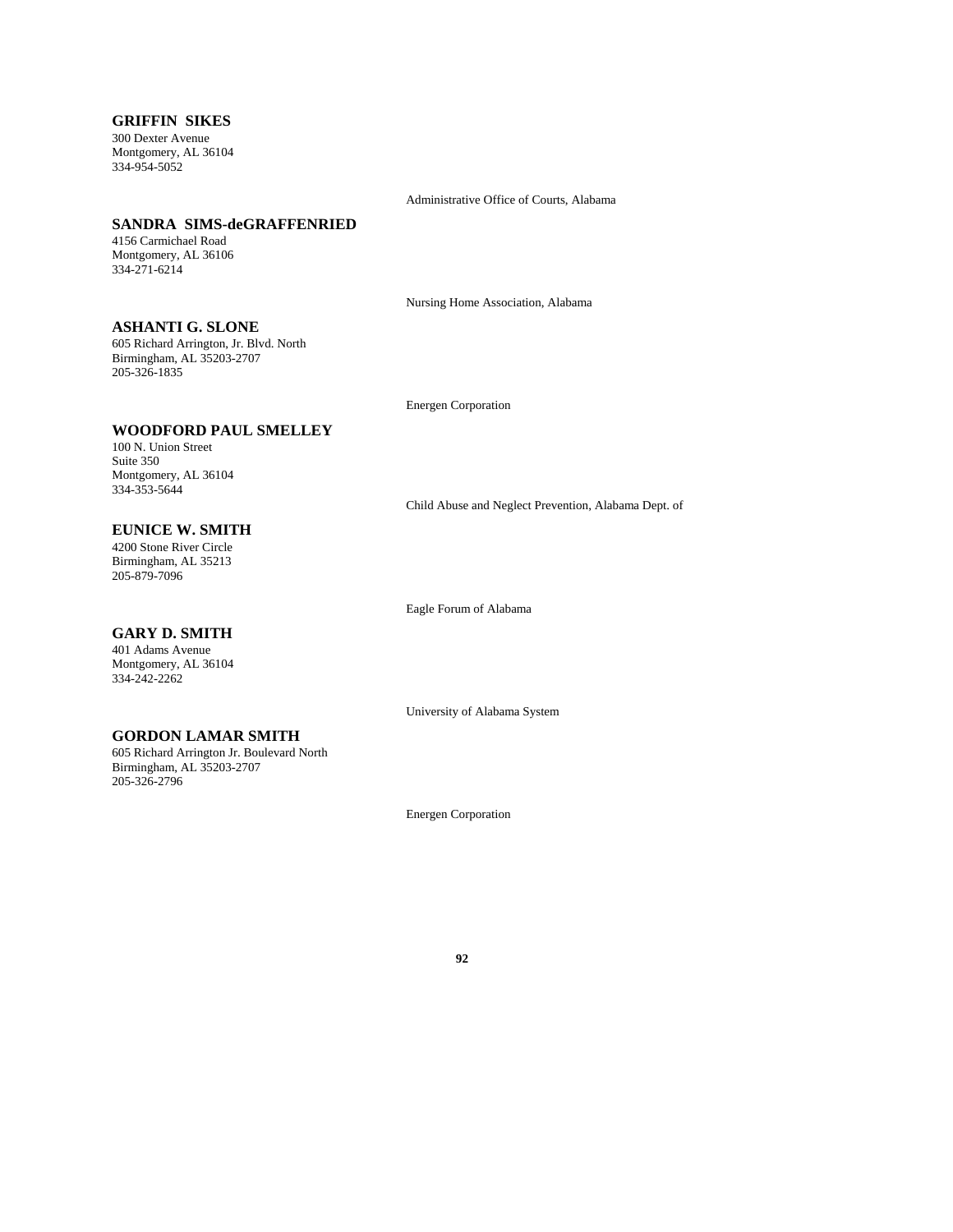## **GREGORY RAY SMITH**

100 North Union Street Suite 350 Montgomery, AL 36104 334-242-5108

#### **DANIEL EDWARD SMITH III**

605 Richard Arrington Jr. Boulevard North Birmingham, AL 35203-2707 205-326-2606

Energen Corporation

## **JOHN KENNETH SMITH**

535 Adams Avenue Montgomery, AL 36104 334-262-2566

League of Municipalities, Alabama

## **ZEKE W. SMITH**

Post Office Box 2641 Birmingham, AL 35205-2641 205-257-2167

Power Company, Alabama

# **LEIGH MAPLES SNODSMITH**

64 n. Union Street Suite 300 Montgomery, AL 36130 334-353-3747

Personnel Department, State of Alabama

## **ADAM ROBERT SNYDER**

**ROBERT GEORGE SNYDER**

Post Office Box 130656 Birmingham, AL 35213 205-533-6178

35 Glenlake Parkway

Suite 400 Atlanta, GA 30328 404-828-3680

Conservation Alabama

UPS

**93**

## Child Abuse and Neglect Prevention, Alabama Dept. of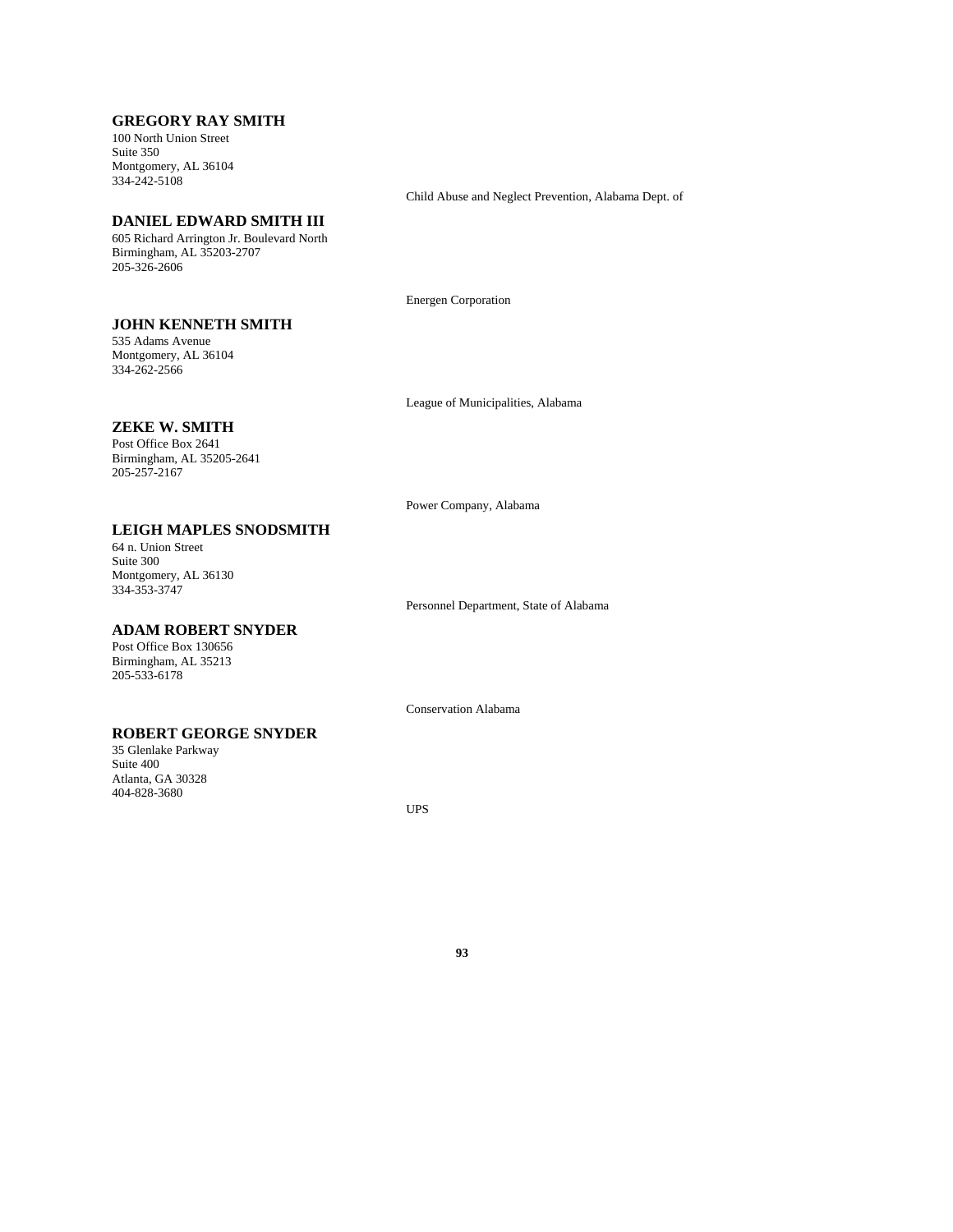# **SOUTHEAST CONSULTANTS**

801 Adams Avenue Montgomery, AL 36104 334-269-5450

Government Affairs, Inc.

#### **SOUTHERN STRATEGY GRofAL LLC**

Southern Strategy Group of Alabama, LLC 2 N. Jackson Street, Suite 300 Montgomery, AL 36104 334-240-6900

Blue Cross & Blue Shield of Alabama Cancer Society, American Hospice Organization, Alabama Southland Insurance Takeda Pharmaceuticals Wilson and Wilson Attorneys and Counselors,P.C.

# **SANDRA INGRAM SPEAKMAN**

P.O. Box 1509 Montgomery, AL 36102-1509 334-353-5033

> Personnel Department, State of Alabama Veterans Affairs,State Department of,Veterans Affairs,State Board of

## **JERRY W. SPENCER**

The Spencer Group, LLC 2266 Pike Road Pike Road, AL 36064 334-354-3220

#### **CLEMIT W. SPRUIELL**

University of West Alabama Station 6 Livingston, AL 35470 205-652-3532

## **KENNETH SCOTT STEELY**

254 State Street Mobile, AL 36603 251-439-7535

Greene Track Incorporated Money Group, Inc. The Total Political Solutions, LLC

University of West Alabama

Macon County Greyhound Park Inc.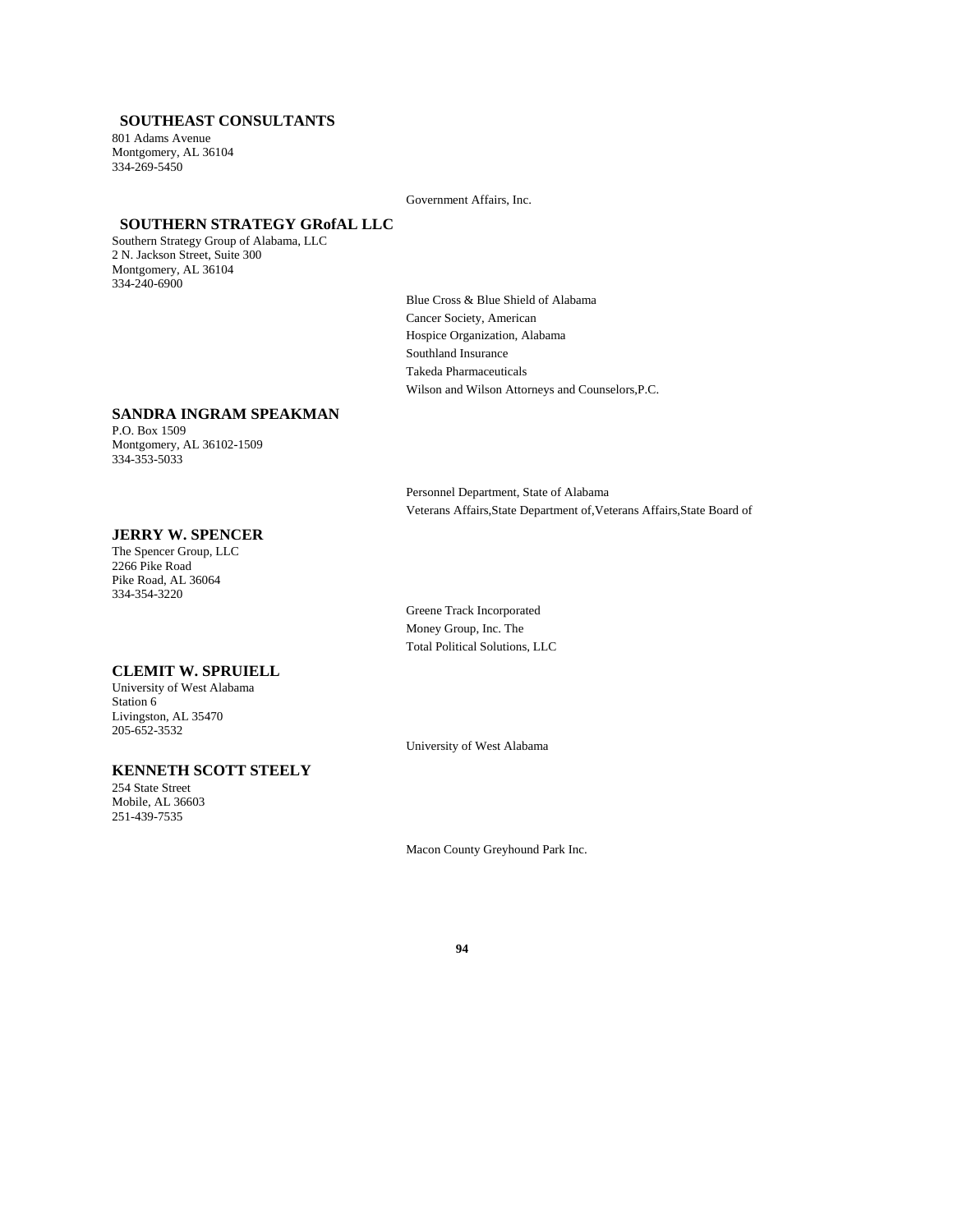## **AMY WATSON STEWART**

605 Richard Arrington Jr. Boulevard North Birmingham, AL 35203-2707 205-326-8100

## **JAMES DAVID STEWART**

One Federal Place 1819 North 5th Avenue Birmingham, AL 35213

**STEPHEN W. STILL**

Maynard, Cooper & Gale, P.C. 1901 Sixth Avenue North Birmingham, AL 35203-2618 205-254-1000

## **A. GORDON STONE**

2 North Jackson Street Montgomery, AL 36104 334-832-9911

#### **ELLEN M. STONE**

19 South Jackson Street Montgomery, AL 36104 334-954-2576

#### **J. ROBIN STONE**

2 North Jackson Street Suite 202 Montgomery, AL 36104 334-262-4657

Energen Corporation

Bradley Arant Rose & White LLP Employers for Immigration Reform Energen Corporation Vulcan Materials Company

American International Group, Inc. Baptist Health System Inc. Blount County Water Authority Regions Financial Corporation Torchmark Corporation

Higher Education Partnership

Family Practice Rural Health Board, Alabama

Blue Cross & Blue Shield of Alabama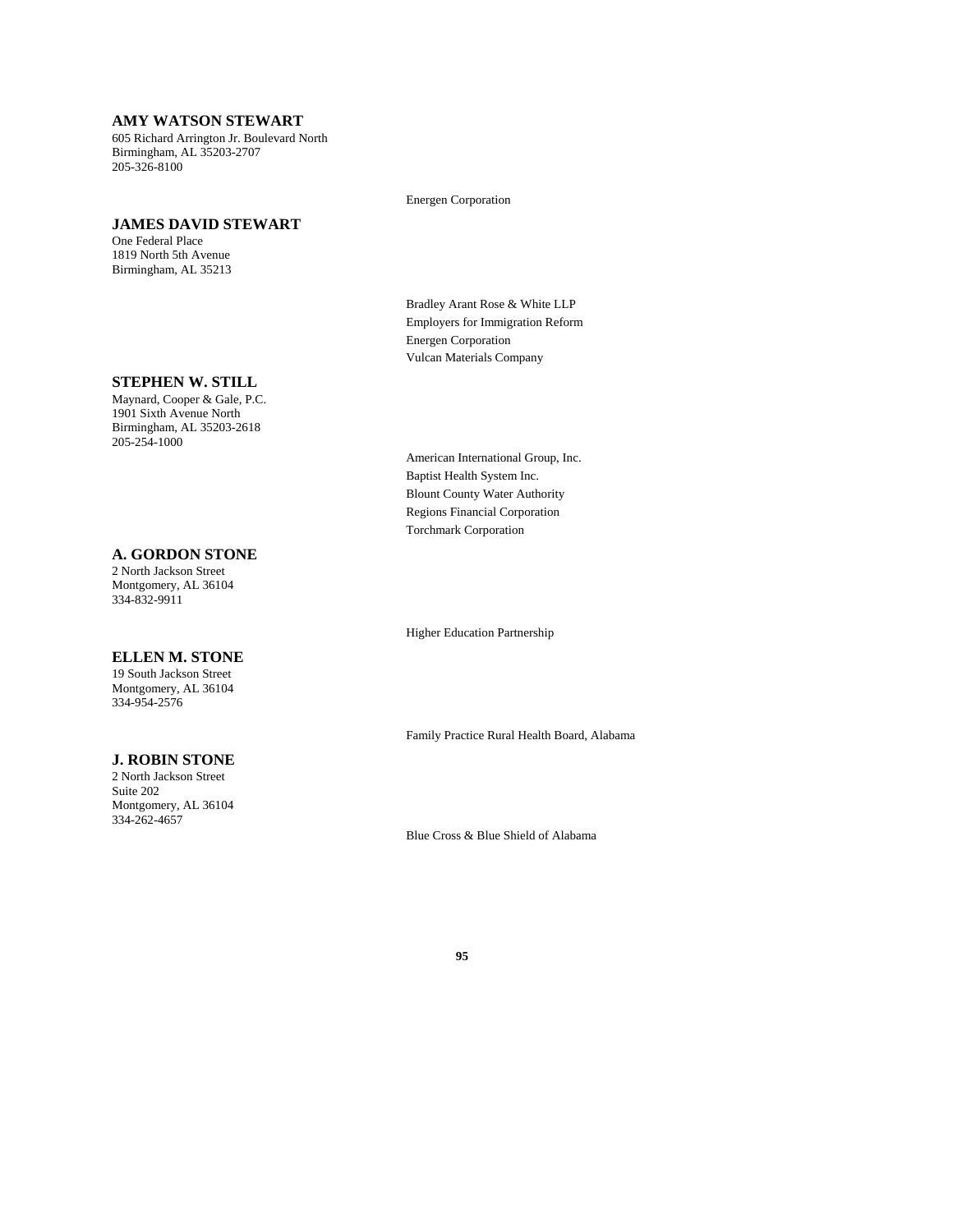## **DAVID STOUT**

P.O. Box 4177 Montgomery, AL 36103-4177 334-834-9790

#### **ROBERT L. STRICKLAND, JR.**

2000 Interstate Park Drive Suite 408 Montgomery, AL 36109 334-244-9200

#### **ALISON M. STRICKLER**

400 S. Union St. Suite 477 Montgomery, AL 36104 334-264-0598

## Christie Strategy Group

# **SEAN S. STRICKLER**

PO Box 244014 Montgomery, AL 36124 334-215-2732

#### **MARTY SULLIVAN**

2 North Jackson Street, 5th Floor Montgomery, AL 36104 334-834-6000

Business Council of Alabama

#### **MICHAEL B. SULLIVAN** 4120 Wall Street

**MICHAEL W. SULLIVAN**

Montgomery, AL 36106 334-244-2187

2229 1st Avenue North Birmingham, AL 35203 205-241-9607

Franklin Resources Group, LLC

Lobbyist Group, LLC, The

**96**

#### Education Association, Alabama

Housing Finance Authority, Alabama

Rural Electric Association of Cooperatives, Alabama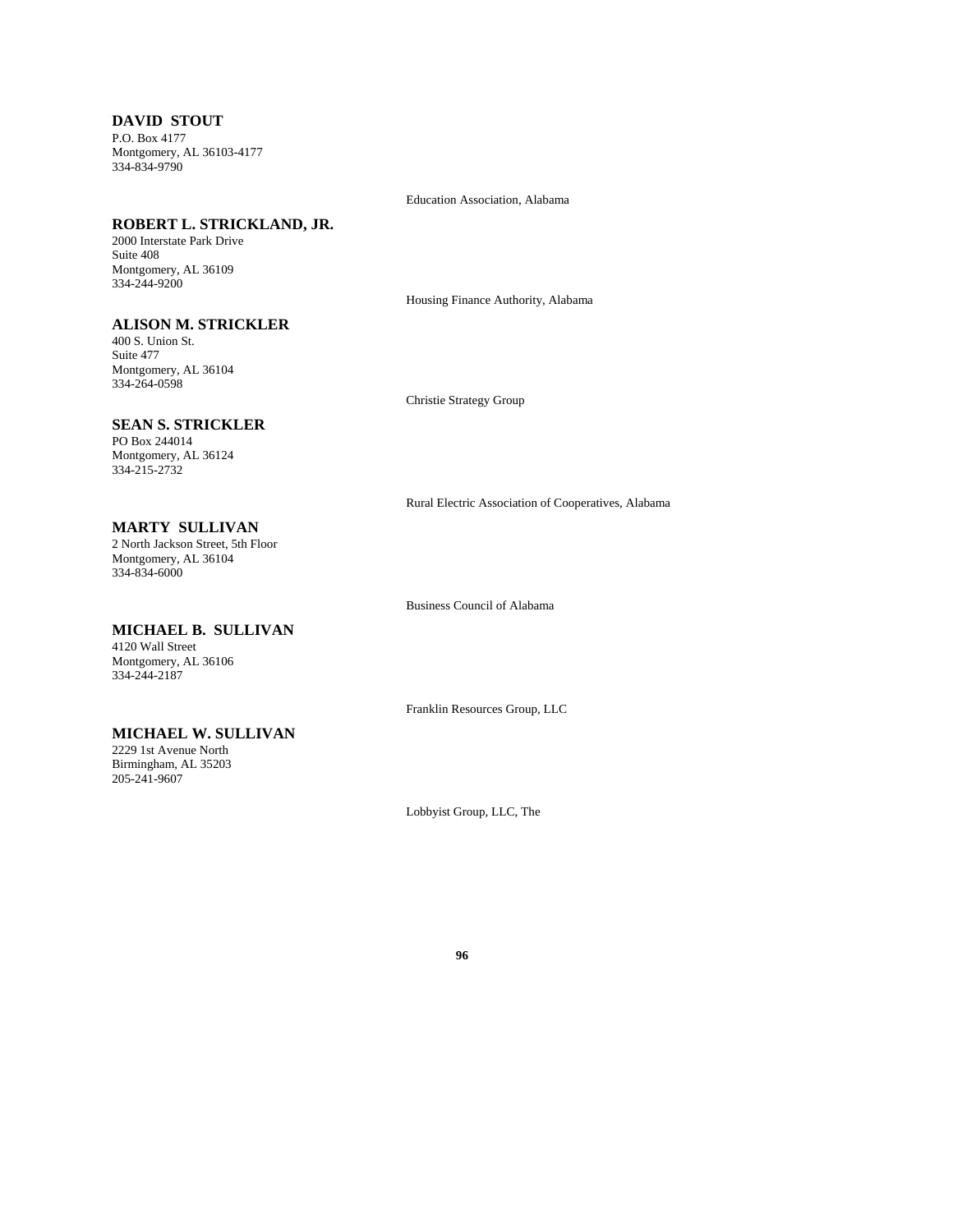#### **JAMES L. SUMNER, JR.**

100 North Union Street Suite 104 Montgomery, AL 36104 334-242-2997

#### **LINDA POSEY SWANN**

Alabama Development Office 401 Adams Avenue, 6th Floor Montgomery, AL 36130 334-353-0221

#### **DAX R. SWATEK**

111 Washington Avenue Suite 300 Montgomery, AL 36104 334-262-5200

#### **JOHN F. TANNER**

100 Cahaba Farms Drive Indian Springs, AL 35124 205-403-9905

#### **SHARON T. TAYLOR**

600 Interstate Park Drive Suite 609 Montgomery, AL 36109-5423 334-213-2432

## **THOMAS GLENN TAYLOR,SR.**

101 Beechnut Drive New Market, AL 35761 256-829-1156

Ethics Commission, Alabama

Development Office, Alabama

Dax R. Swatek & Associates, L.L.C. Jones Group, LLC, The Southern LINC

Alabama Crown Distributing Co. Georgia Crown Distributing Company Republic National Distributing Company

Independent Drugstore Association (AIDA), Alabama

Integrity Group,The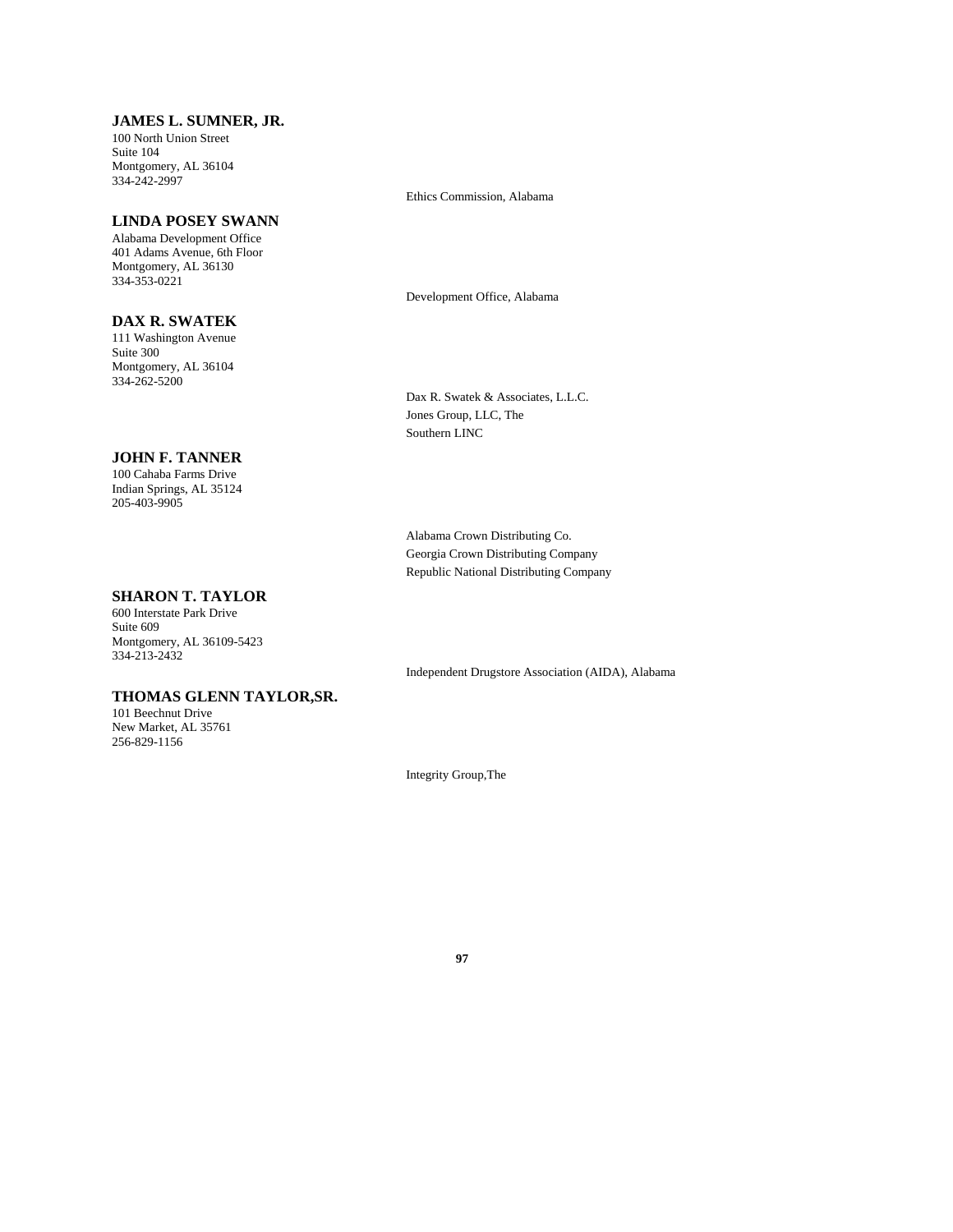## **JOHN A. TEAGUE**

Government Affairs, Inc. 441 High Street, Suite 103 Montgomery, AL 36104 334-265-8086

#### **TAMI EZELL TEAGUE**

Government Affairs, Inc. 441 High Street, Suite 103 Montgomery, AL 36104 334-265-8086

#### **E. ADAM THOMPSON**

Secretary of State's Office 600 Dexter Avenue, S-105 Montgomery, AL 36130 334-242-7200

#### **EMILY P. THOMPSON**

Secretary of State's Office 600 Dexter Avenue, S-105 Montgomery, AL 36130 334-242-7200

#### **STAFFORD L. THOMPSON**

Enterprise Ozark Community College Post Office Box 1300 Enterprise, AL 36331 334-347-1157

#### **LYNNE R. THROWER**

P.O. Box 302130 Montgomery, AL 36130-2130 334-242-2982

#### **LINDA O. TILLY**

Post Office Box 4576 Montgomery, AL 36103-4576 334-213-2410

Corporate Govermental Resources, LLC Government Affairs, Inc. Total Political Solutions, LLC

Government Affairs, Inc. Power Company, Alabama Total Political Solutions, LLC

Secretary of State, Alabama

Secretary of State, Alabama

Postsecondary Education, Alabama Department of/Alabama Community College System

Postsecondary Education, Alabama Department of/Alabama Community College System

Voices for Alabama's Children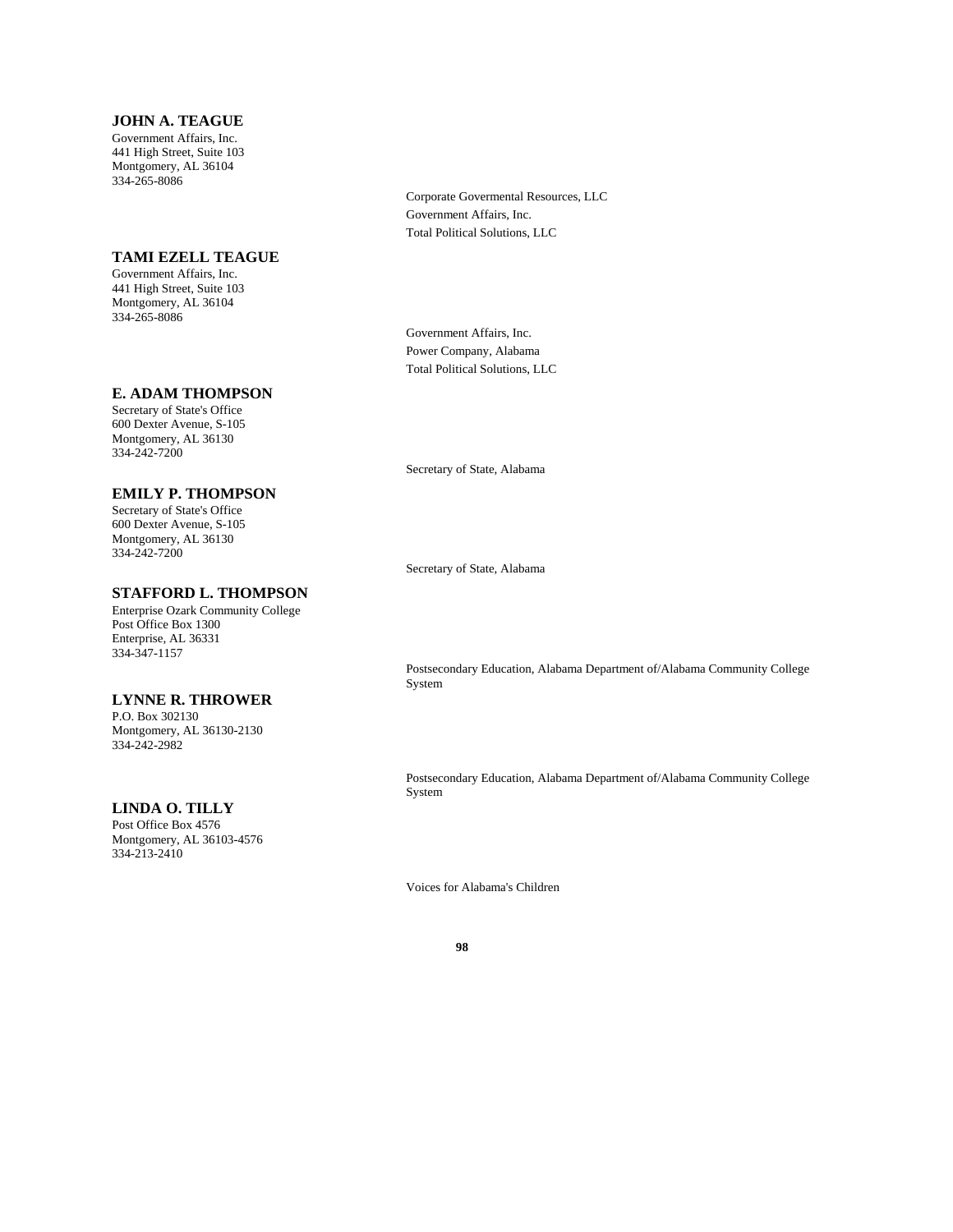## **TOTAL POLITICAL SOLUTIONS, LLC**

441 High Street Montgomery, AL 36104 334-590-5455

> Baxley, Dillard, Dauphin and McKnight DCH Health Systems e-Rate Consulting Services Mobile County Emergency Management Agency

## **DUPLE JANTELLE TRAVILLION**

942 South Shady Grove Road Memphis, TN 38120 901-818-7558

FedEx Corporation

## **DANIEL BROCK TUBBS**

1804 Alabama Avenue Jasper, AL 35501 205-544-0945

**CLAUDIA D. TUCKER**

713 Indian Creek Road Amherst, VA 24521 434-277-9212

#### **GINA TUCKER**

Tucker Consulting 7030 Fain Park Drive, Suite 10 Montgomery, AL 36117 334-265-4929

Medco Health Solutions, Inc.

Andrew Development Company, Inc.

Wilson and Wilson Attorneys and Counselors,P.C.

Home Depot, The Medco Health Solutions, Inc. NeuroMetrix Podiatric Medical Association, Alabama Tom Coker & Associates Toyota, Inc.

## **KENNETH J. TUCKER**

Post Office Box 240002 Huntsville, AL 35813-6402 256-461-2802

Boeing Company, The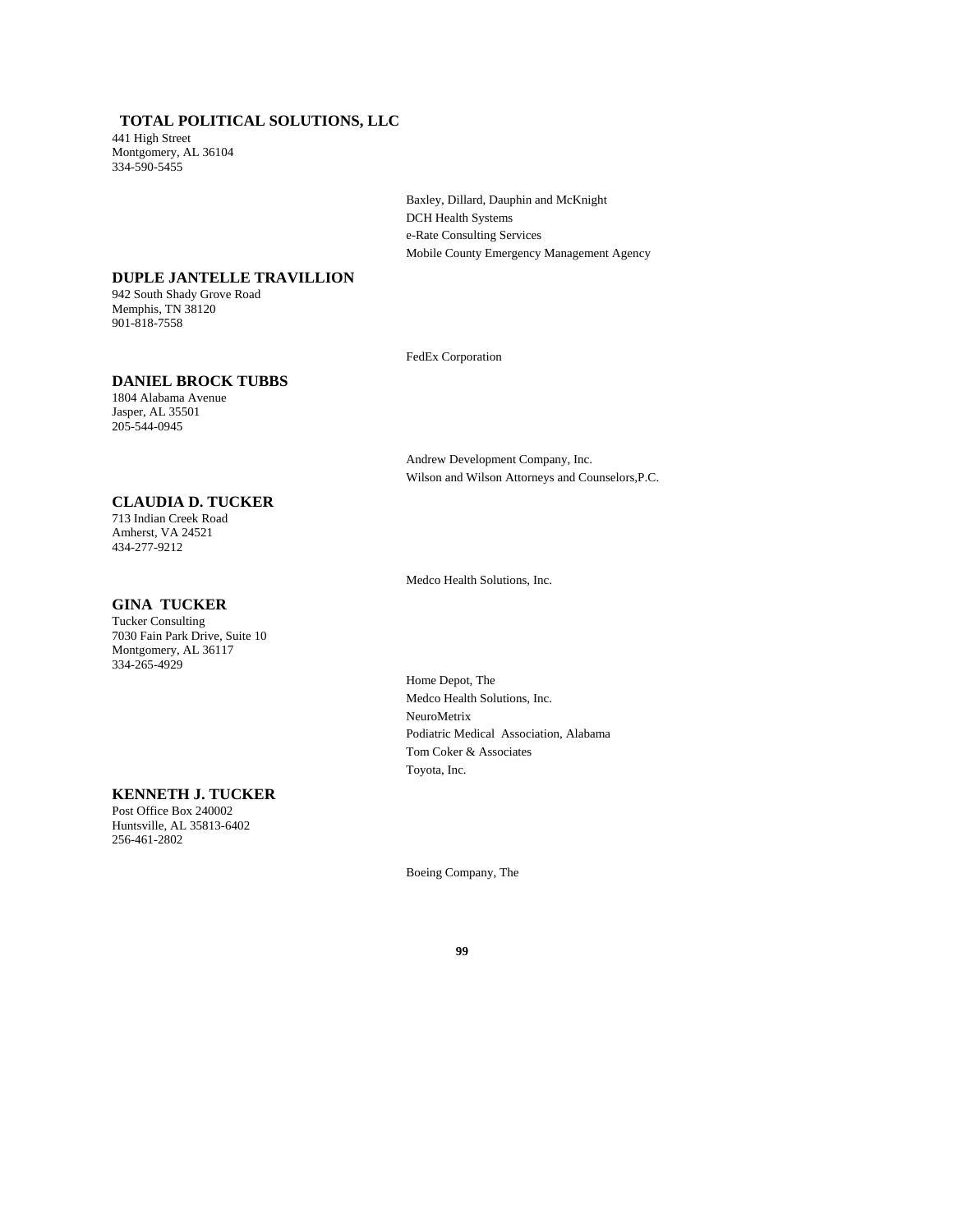## **LISSA A. TUCKER**

P.O. Drawer 230488 Montgomery, AL 36123-0488 334-277-9700

#### **ALBERT F. TURNER**

The Emerson Company P. O. Box 685 Marion, AL 36756 334-683-8748

#### **LAURA B. TURNER**

2100 Columbiana Road Vestavia Hills, AL 35216 205-824-5549

School Boards, Alabama Association of

Emerson Company Incorporated

Charter Communications

## **JOSEPH RICE TURNHAM**

P. O. Box 928 Auburn, AL 36831 334-826-0020

Democratic Party, Alabama

# **THOMAS EUGENE UMPHREY**

22145 Bucksville Road McCalla, AL 35111 205-477-4321

> South University SouthEast Consultants Southland International Truck, Inc.

NorthRiver Surgicial Center

## **JOHN JOSEPH VALLELY**

308 Fountain Circle Huntsville, AL 35801 256-427-5182

## **PAUL E. VERCHER**

6200 E.J. Oliver Blvd. Suite 181 Fairfield, AL 35064 205-783-2166

City of Huntsville

United States Steel Corporation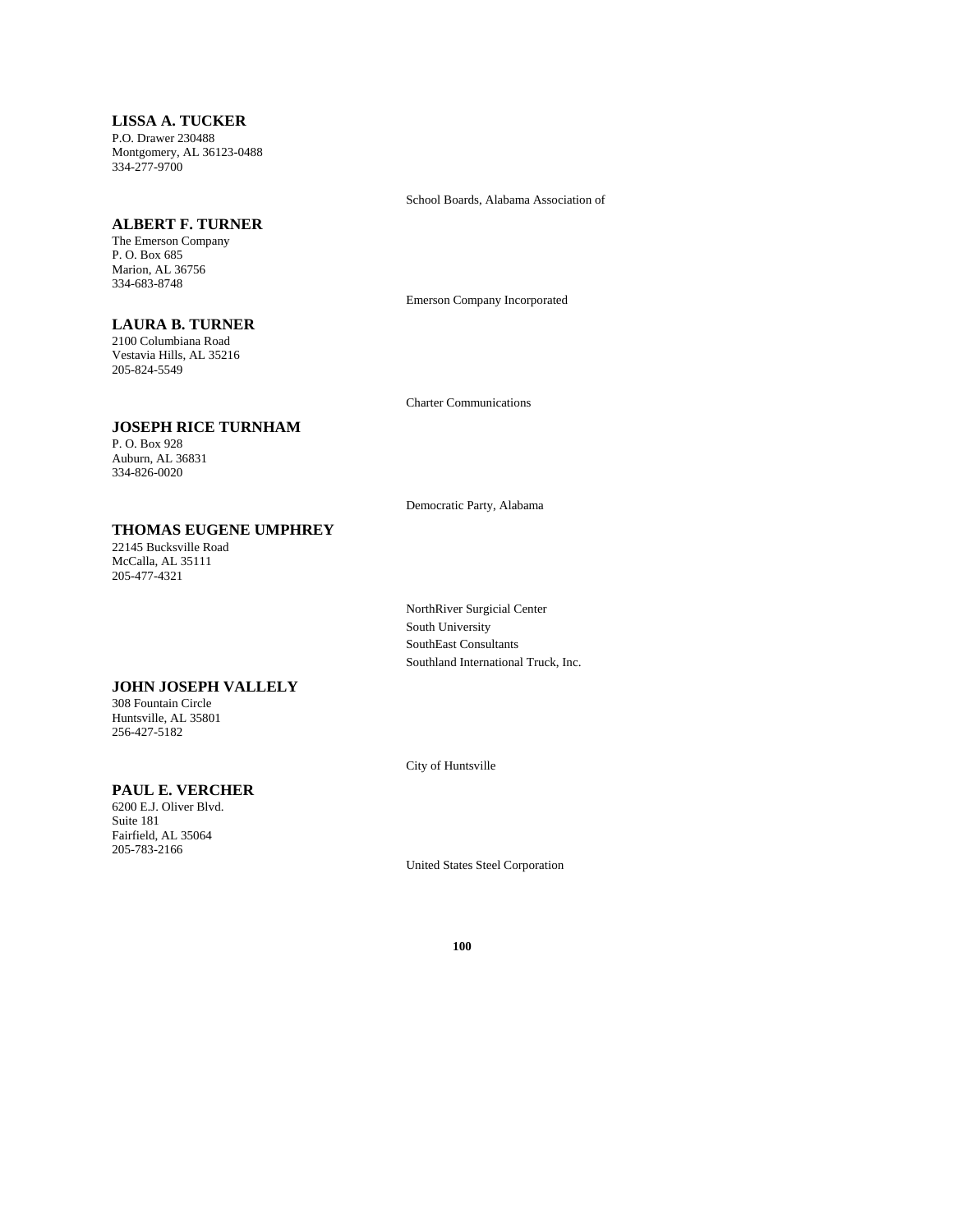## **VICTOR VERNON**

2 North Jackson Street Montgomery, AL 36104 334-834-6000

#### **KATHY VINCENT**

201 Monroe Street, Suite 1552 Montgomery, AL 36104 334-206-5200

# **LARRY A. VINSON**

P.O. Box 240757 Montgomery, AL 36124 334-260-7970

#### Business Council of Alabama

Public Health , Alabama Department of

Civil Justice Reform Committee, Alabama Self-Insurers Association, Alabama

#### **JULIE VOJTECH**

110 Paces Run Atlanta, GA 30339 770-818-9653

Daiichi Sankyo, Inc.

## **JOHN CHESTER VROCHER**

4585 Industrial Road Jackson, AL 36545 251-246-8261

Boise Paper

# **FOREST NEAL WADE**

Alabama Development Office 401 Adams Avenue Montgomery, AL 36130 334-242-0400

Development Office, Alabama

# **JACQUELINE ROMINE WALBURN**

2400 Crestdale Circle Birmingham, AL 35216 205-987-3299

Weyerhaeuser Company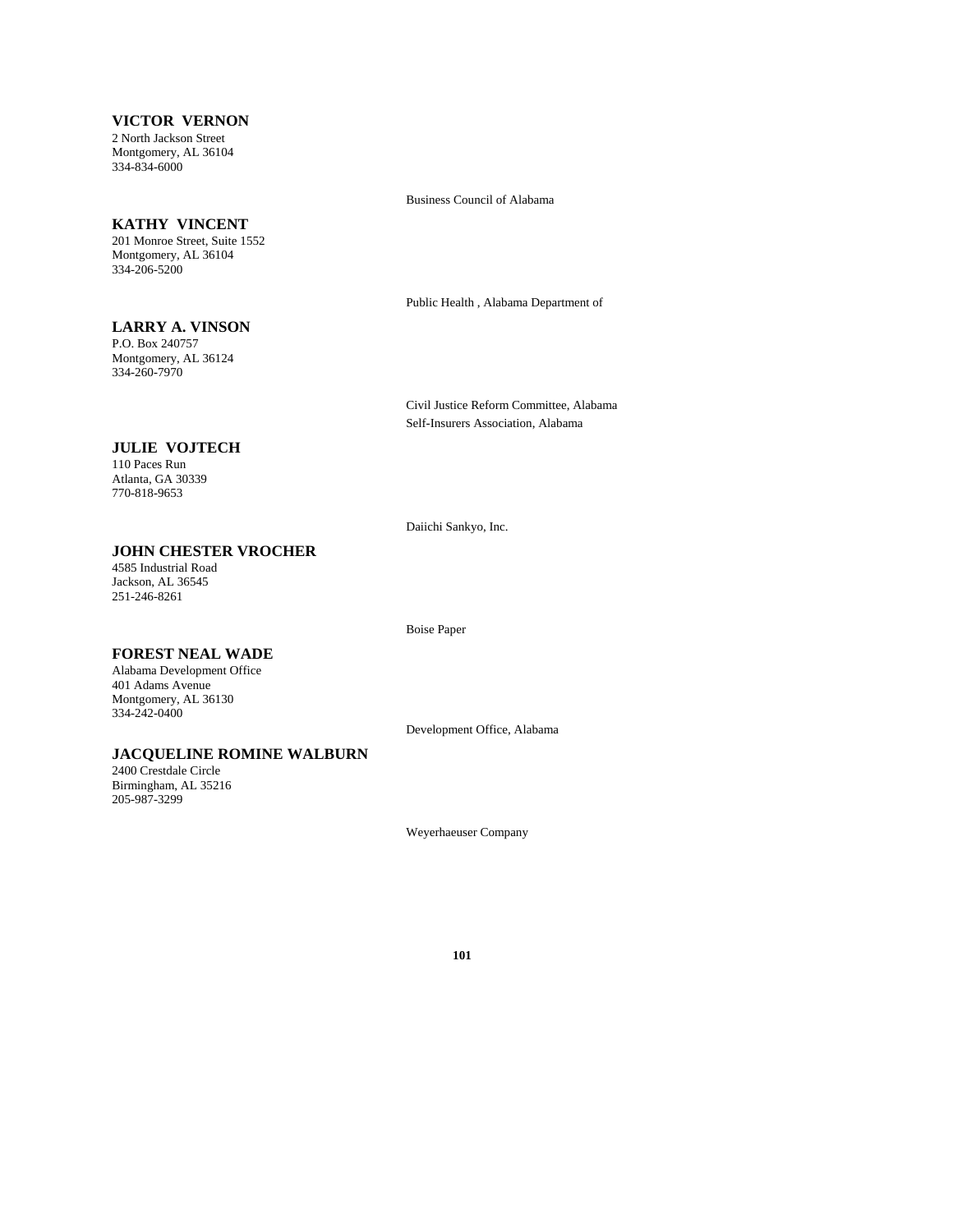## **JEFFREY C. WALKER**

3379 Peachtree Road, N.E. Suite 350 Atlanta, GA 30326 404-266-2600

# **THOMAS G. WALKER, JR.**

Post Office Box 6 Montevallo, AL 35115 205-665-3535

**PAGE B. WALLEY**

Alabama Dept. of Human Resources Post Offfice Box 304000 Montgomery, AL 36130-4000 334-242-1160

**DON WAMBLES**

RSA Plaza, Suite 330 770 Washington Avenue Montgomery, AL 36130 334-242-2618

Farmers Market Authority, Alabama

Human Resources, Alabama Department of

Citizenship Trust & The American Village, The

Brick Industry Association, Inc.

TNT Fireworks

#### **CATHERINE MOORE WANNAMAKER**

127 Peachtree Street Suite 605 Atlanta, GA 30303 404-521-9900

Southern Environmental Law Center

# **KIM B. WANOUS**

AL Dept. of Rehabilitation Services 2129 East South Blvd. Montgomery, AL 36116 334-281-8780

Rehabilitation Services, Alabama Department of

## **MICHAEL D. WARD**

225 Church Street Huntsville, AL 35801 256-535-2030

Huntsville-Madison County Chamber of Commerce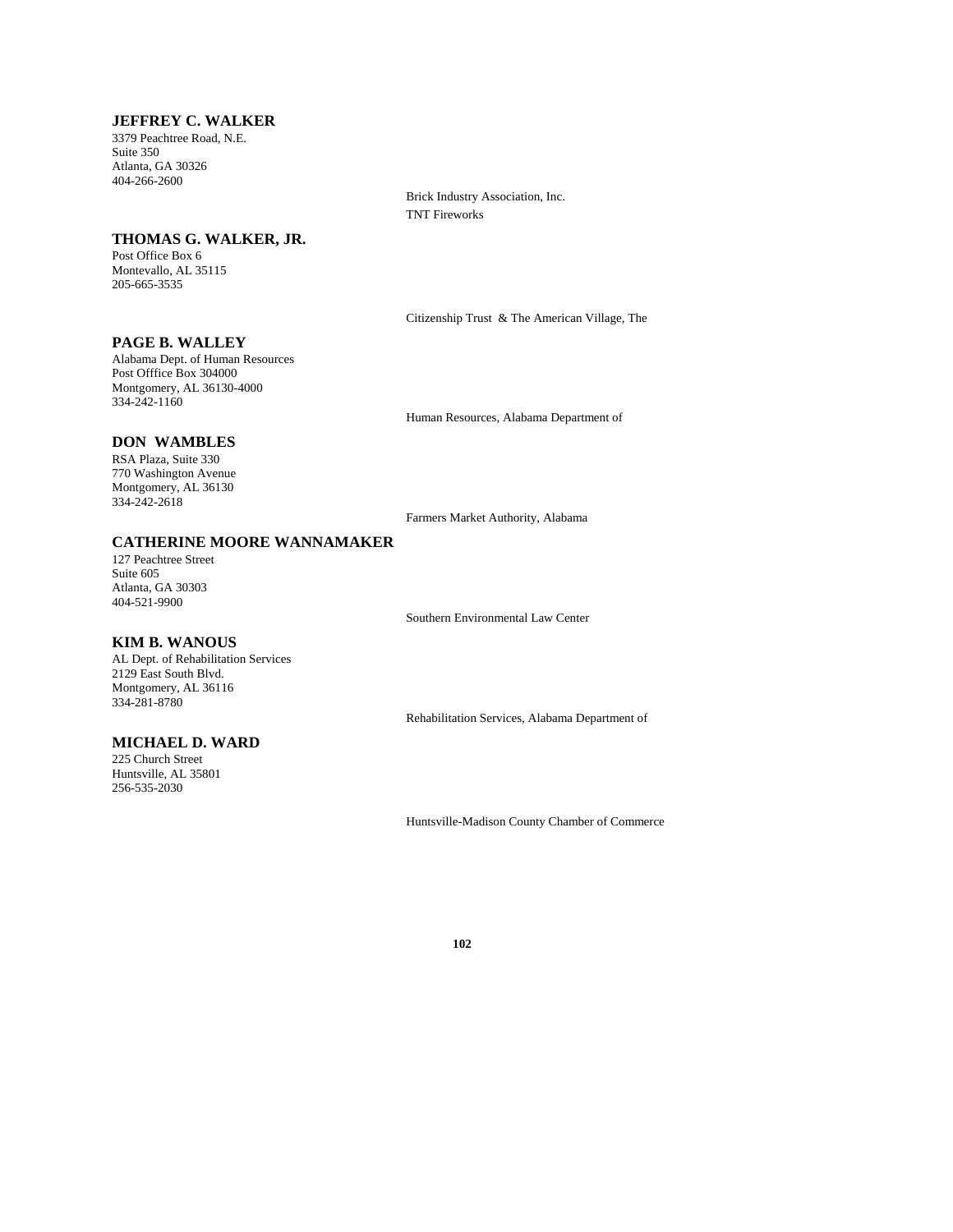**PERRY W. WARD** T. A. Lawson State Community College 3060 Wilson Road S. W. Birmingham, AL 35221 205-929-6300

#### **RANDAL H. WARD**

11245 Chantilly Parkway Court Montgomery, AL 36117 334-834-1848

**PAMELA WARE** 2 North Jackson Street, 5th Floor Montgomery, AL 36104 334-834-6000

# **JAMES E. WARREN**

Post Office Box 207 Castleberry, AL 36432 251-212-1128

## **KEITH E. WARREN**

Warren & Company, Inc. 610 South McDonough Street Montgomery, AL 36104 334-269-9990

**JERRY W. WATTS** 7037 Old Madison Pike, Suite 400 Huntsville, AL 35806 256-382-3942

#### **JEFFREY TODD WEBB**

1445 Federal Drive Richard Beard Building Montgomery, AL 36107 334-240-7107

Postsecondary Education, Alabama Department of/Alabama Community College System

Automotive Aftermarket Association Southeast

Business Council of Alabama

Tom Coker & Associates

Warren & Company Inc.

DeltaCom, Inc.

Agriculture & Industries, Alabama Department of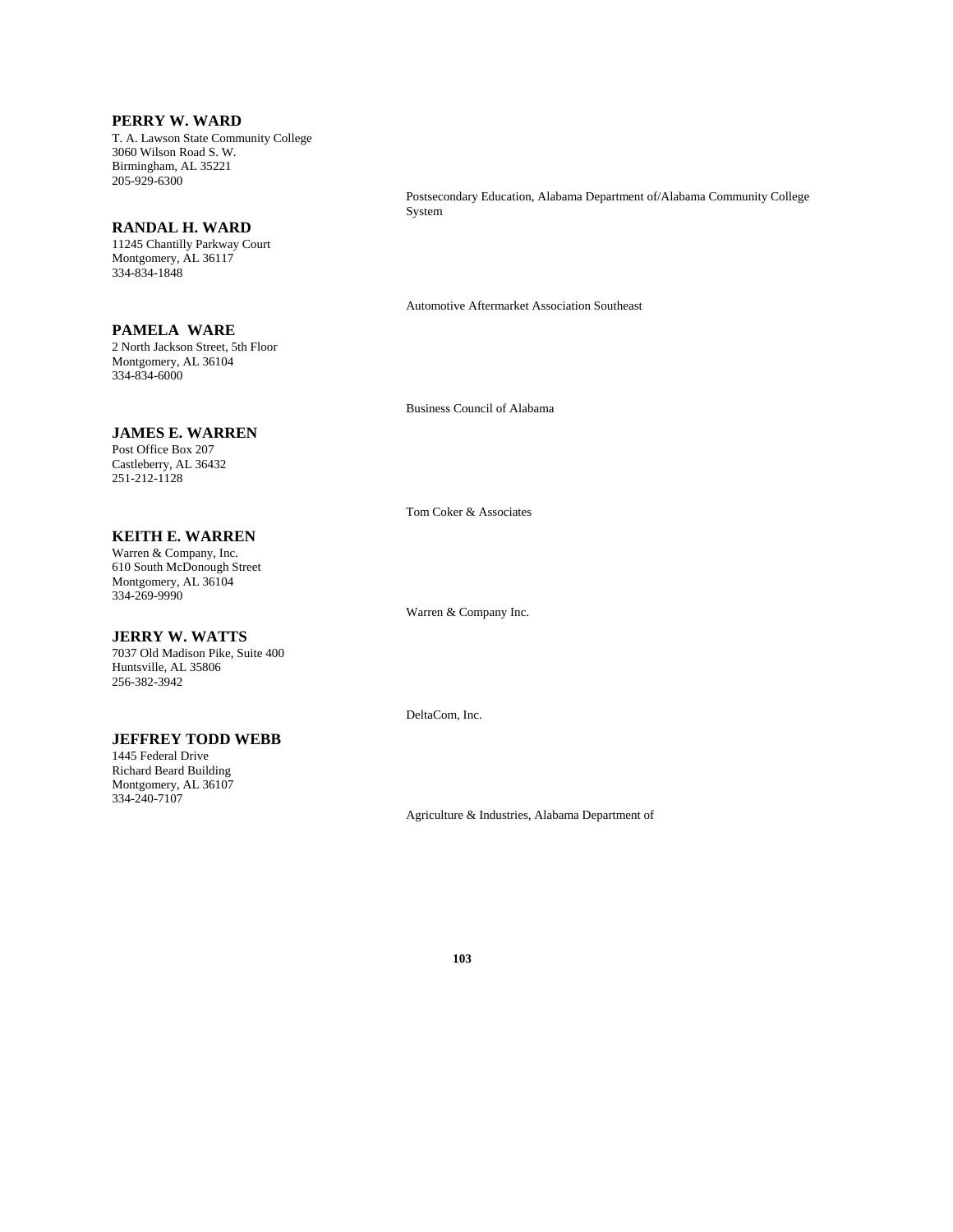## **MIKE WEEKS**

Post Office Box 56 660 Adams Avenue, Suite 301 Montgomery, AL 36101-0056 334-263-3407

> American Council of Life Insurers Appriss, Inc. Associated Builders & Contractors of Alabama Cemetery Association, Alabama CNA Surety Health Insurance Plans, America's Life Insurance Companies, Alabama Association of Propane Gas Association, Alabama Psychological Association, Alabama Vending Association, Alabama

## **ALAN WEST**

3280 Peachtree Road 17th Floor Atlanta, GA 30305 404-266-6919

## **DEBRA K. WEST**

101 Constitution Avenue, N.W. Suite 700 Washington, DC 20001 202-624-2000

## **TOM WHATLEY**

300 Dexter Avenue Montgomery, AL 36104 334-229-0599

#### **RICHARD C. WHITAKER**

848 Washington Avenue Suite 200 Montgomery, AL 36104 334-261-2000

#### **FRANK WHITNEY WHITE**

468 South Perry Street Montgomery, AL 36130 242-3184

Citigroup Management Corp.

American Council of Life Insurers

Supreme Court, Alabama

Medical Association of the State of Alabama

Historical Commission, Alabama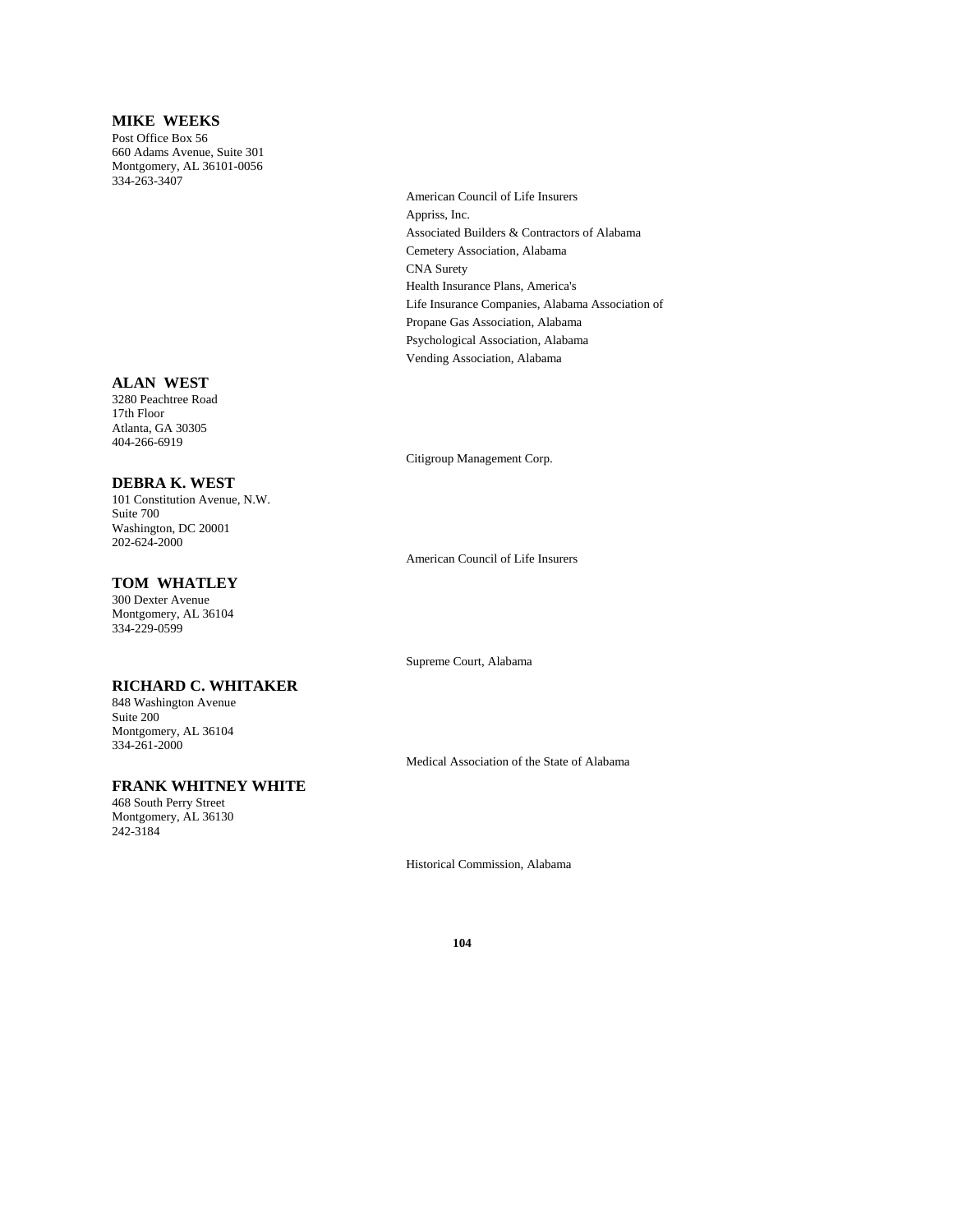#### **TONY E. WILKERSON**

120 Vulcan Road Birmingham, AL 35209 205-942-1000

## **JOE B. WILKINS**

25326 Canal Road Orange Beach, AL 36561 251-981-3771

4266 Lomac Street Montgomery, AL 36106 334-271-1987

**FRANK G. WILLFORD**

Columbia Southern University

Independent Automobile Dealers Association, Inc, Alabama

Willford & Associates

## **BRADLEY LYNN WILLIAMS**

100 North Union Street Suite 818 Montgomery, AL 36104 334-242-5191

Public Service Commission, Alabama

## **JAMES L. WILLIAMS**

**CHRIS A. WILLIAMS** 1041 Ambassador Court Montgomery, AL 36117 334-244-4001

Post Office Box 244014 Montgomery, AL 36124 334-215-2732

#### **MARK J. WILLIAMS**

958 S. Perry Street Montgomery, AL 36104 334-269-5117

Rural Electric Association of Cooperatives, Alabama

Associated General Contractors of America Inc.

Citizens for a Better Alabama Credit Union Coalition of Alabama Eli Lilly & Company H.D.I. Solutions Health Information Designs Intergraph Corporation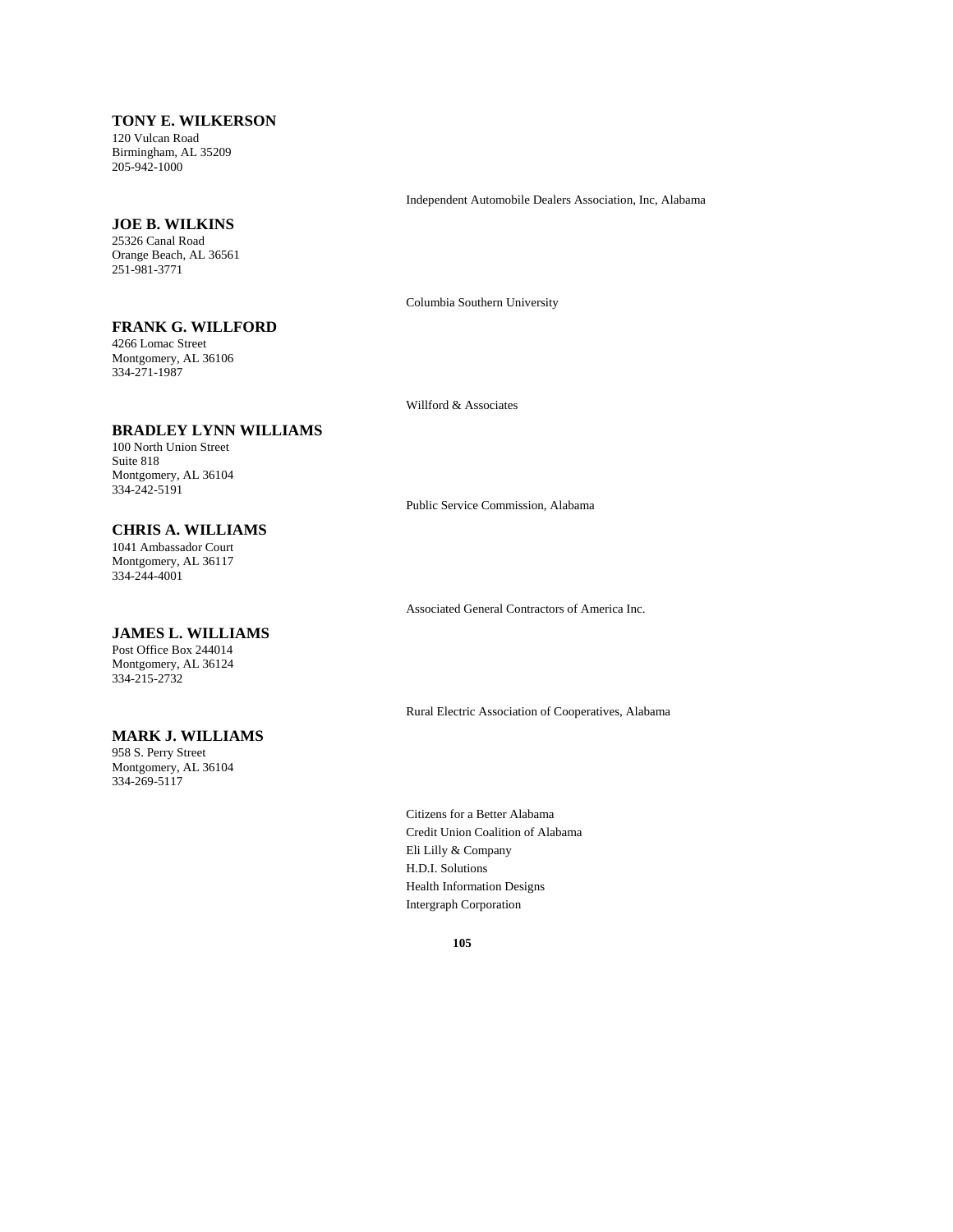## **NOLAN WILLIAMS**

3057 County Road 71 Newton, AL 36352 334-299-3455

#### **NORBERT H. WILLIAMS**

110 North Jackson Street Montgomery, AL 36104 334-834-6965

## **DONALD E. WILLIAMSON**

201 Monroe Street Suite 1552 Montgomery, AL 36104 334-206-5200

#### **RICHARD S. WILLIS**

Public Affairs Counsel Inc. 841 Tulip Poplar Drive Birmingham, AL 35244 205-533-7899

## **JOHN M. WILSON**

448 S. Lawrence Street Montgomery, AL 36104 334-223-1703

#### **ROBERT T. WILSON,JR.**

1800 Alabama Avenue Jasper, AL 35501 205-384-0404

## **EARL BRUCE WINDHAM**

120 N. Walston Bridge Road Jasper, AL 35504 205-384-2307

Orthotics and Prosthetics Association, Alabama

Employee Association, Alabama State

Public Health , Alabama Department of

ARAMARK Correctional Services, Inc. Correctional Medical Services iSECUREtrac,Inc. Proteus On Demand Facilities

Heart Association, American

Wilson and Wilson Attorneys and Counselors,P.C.

Drummond Company Inc.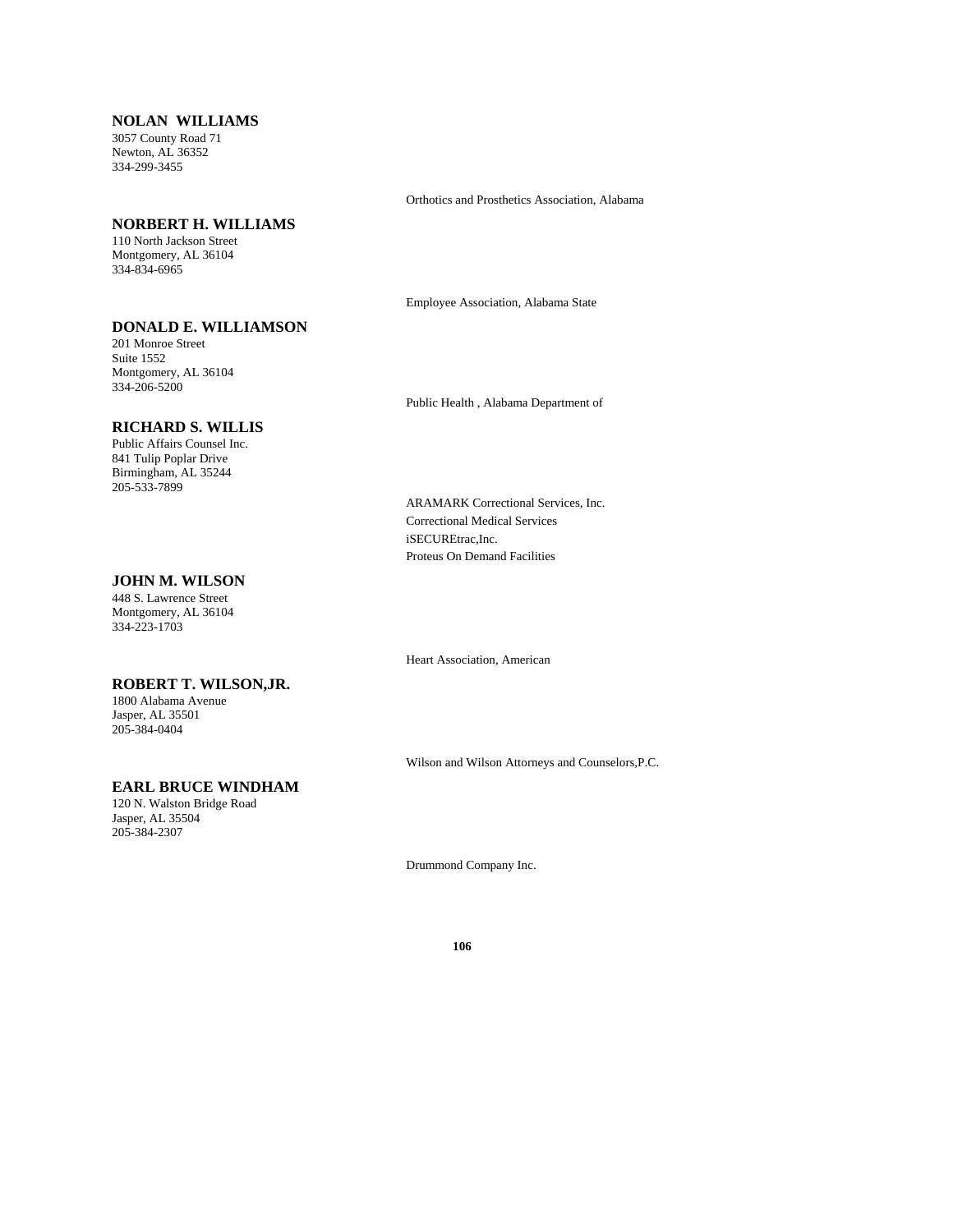## **STEPHEN R. WINDOM**

Post Office Box 1949 Montgomery, AL 36102 334-241-0078

## **WINDOM, STEVE, LLC**

Post Office Box 1949 Montgomery, AL 36102-1949 334-241-0078

Azalea City Racing Club Steve Windom, LLC

#### AT&T

Copart Auto Auctions East Alabama Medical Center Gulf Distributing Co. of Mobile, L.L.C. Huntsville Hospital Investment Partnership Coalition NHS Management LLC Power Company, Alabama PRA Government Services,LLC Russell Lands Sacred Heart Health System Software Technology, Inc. State Farm Insurance Companies, Inc. Volkert & Associates

## **BRITTANY WINFREE**

P.O. Box 4576 Montgomery, AL 36103 334-213-2410

#### **ALISON S. WINGATE**

7265 Halcyon Summit Drive Montgomery, AL 36117 334-263-5757

#### **DOUGLAS B. WOOD**

Chevron 100 Northpark Boulevard Covington, LA 70433 985-773-6371

Voices for Alabama's Children

Retail Association, Alabama

Chevron U.S.A., Inc., and the other subsidiaries/affiliates of its parent Chevron Corporation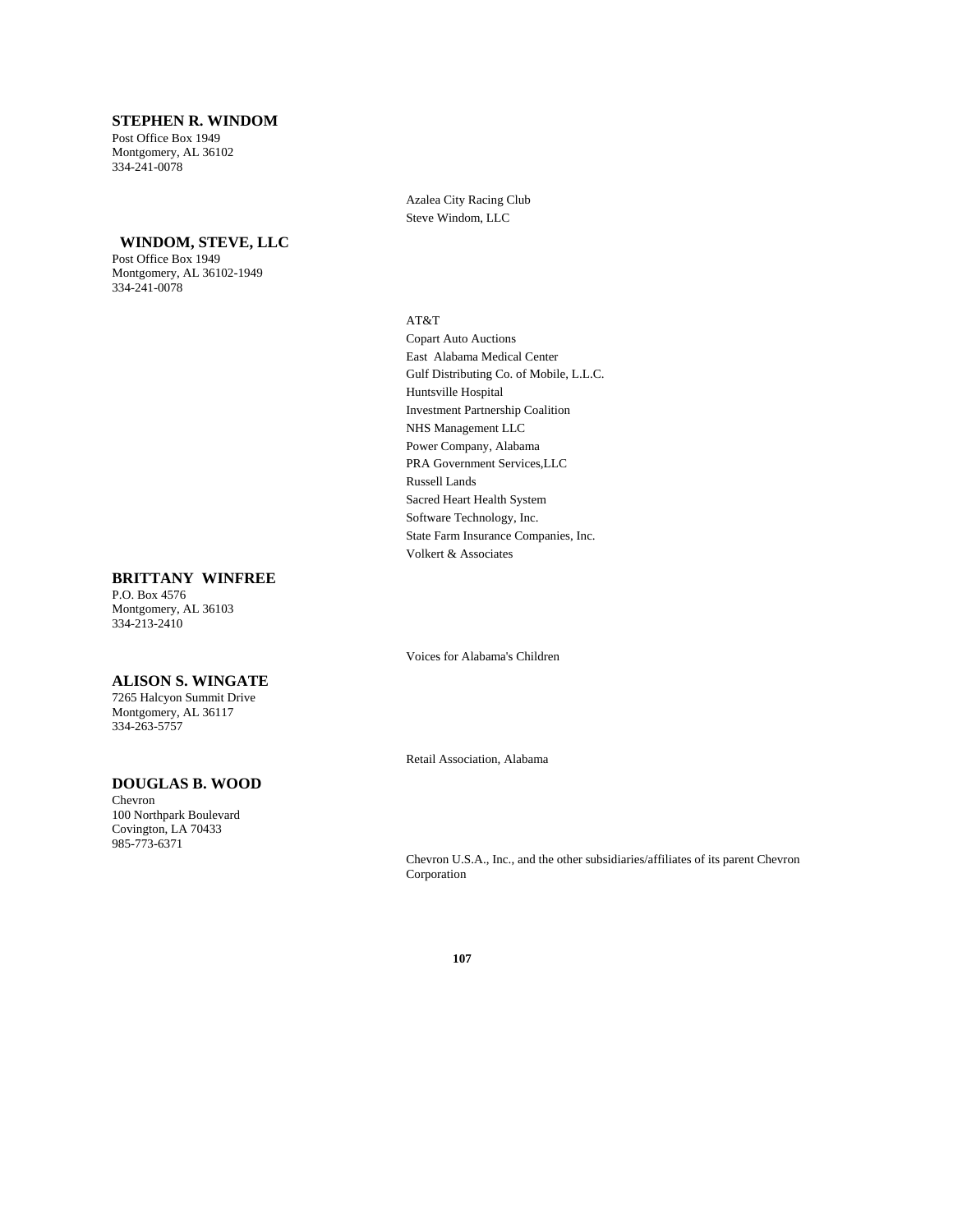## **JAMES JERRY WOOD**

7515 Halcyon Summit Drive Suite 200 Montgomery, AL 36117 334-834-3006

#### **KEITH WOOD**

2428 Old St. Augustine Road Tallahassee, FL 32301 850-893-3379

## **JAMES WALTER WOOD, JR.**

Post Office Box 66 Mt. Meigs, AL 36057 334-215-3800

Home Builders Association of Alabama

Wyeth

Youth Services, Alabama Department of

## **LISA A. WOODARD**

401 Adams Avenue Suite 710 Montgomery, AL 36104 334-244-8948

Bloom Group Inc., The

## **BRITTANY WOODHAM**

64 N. Union Street Suite 300 Montgomery, AL 36130 334-353-3747

Personnel Department, State of Alabama

## **J. DAVID WOODRUFF**

605 Richard Arrington Jr. Boulevard North Birmingham, AL 35203-2707 205-326-2629

## **JERRY WORKMAN**

22 Inverness Center Parkway Suite 510 Birmingham, AL 35242-4814 205-980-4980

Energen Corporation

Farmers Group, Inc.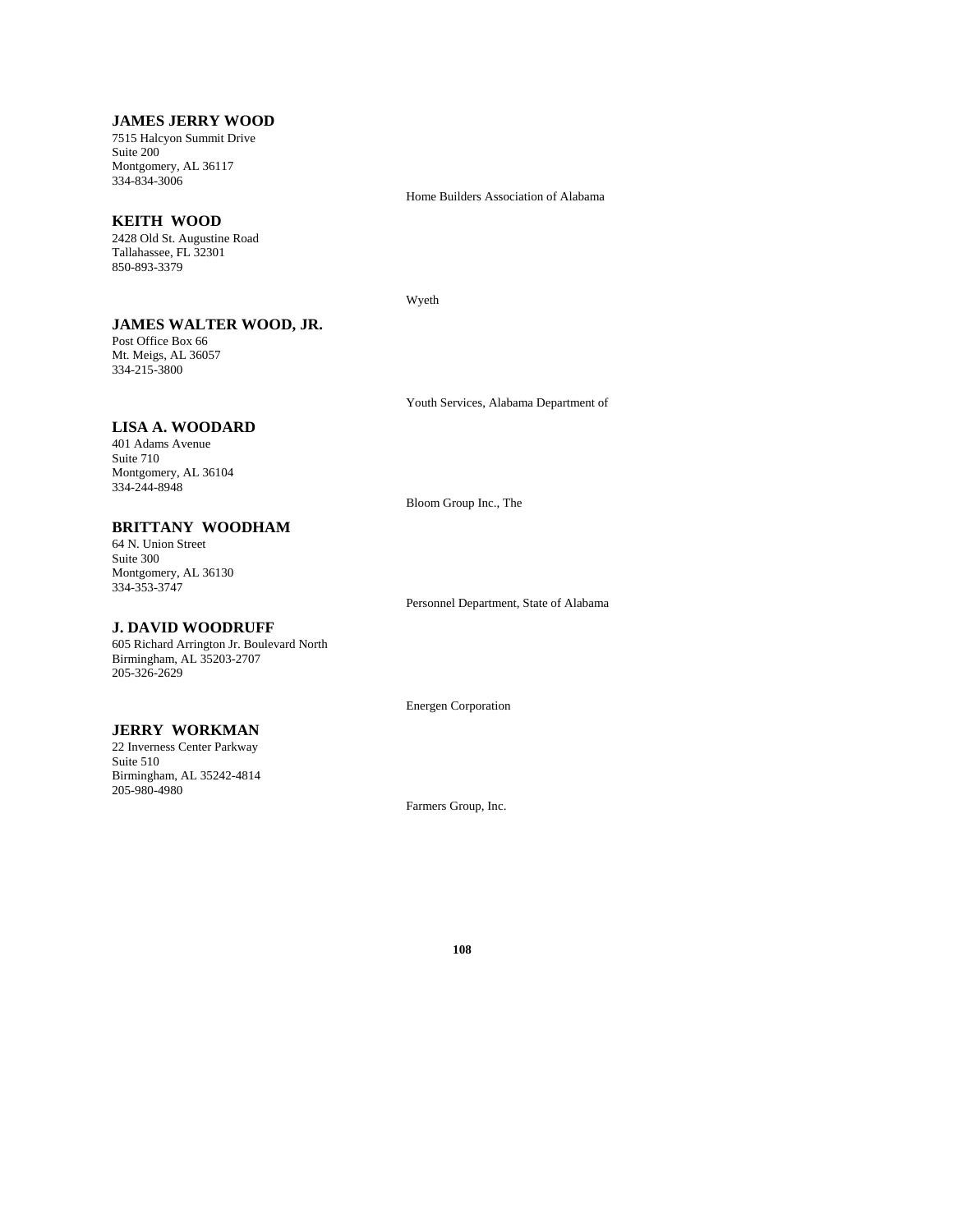## **HARRY J. WORMLEY**

Post Office Box 2641 Birmingham, AL 35205-2641 205-257-2602

#### **JIM WRYE**

Post Office Box 4177 Montgomery, AL 36103-4177 334-834-9790

**LINDA C. YOUNG** George C. Wallace Community College 1141 Wallace Drive Dothan, AL 36303 334-556-2234

#### **KIM L. ZIGLAR**

2400 Presidents Drive Suite 300 Montgomery, AL 36116 334-290-4420

### **GLEN D. ZORN**

1445 Federal Drive Montgomery, AL 36107-1123 334-240-6574

### **NICK E. ZORN**

1655 Federal Drive Montgomery, AL 36109 334-242-5350

### **JOSEPH W. ZORZOLI**

3200 West End Avenue Suite 500 Nashville, TN 37203 615-783-1740

Power Company, Alabama

Education Association, Alabama

Postsecondary Education, Alabama Department of/Alabama Community College System

Crime Victims Compensation Commission, Alabama

Agriculture & Industries, Alabama Department of

Agriculture & Industries, Alabama Department of

Pfizer Incorporated

 **See the following for Guidelines for Lobbyists/Principals for compliance under the Alabama Ethics Law and Top Ten List of Ways Lobbyists Can Avoid Violating the Alabama Ethics Law**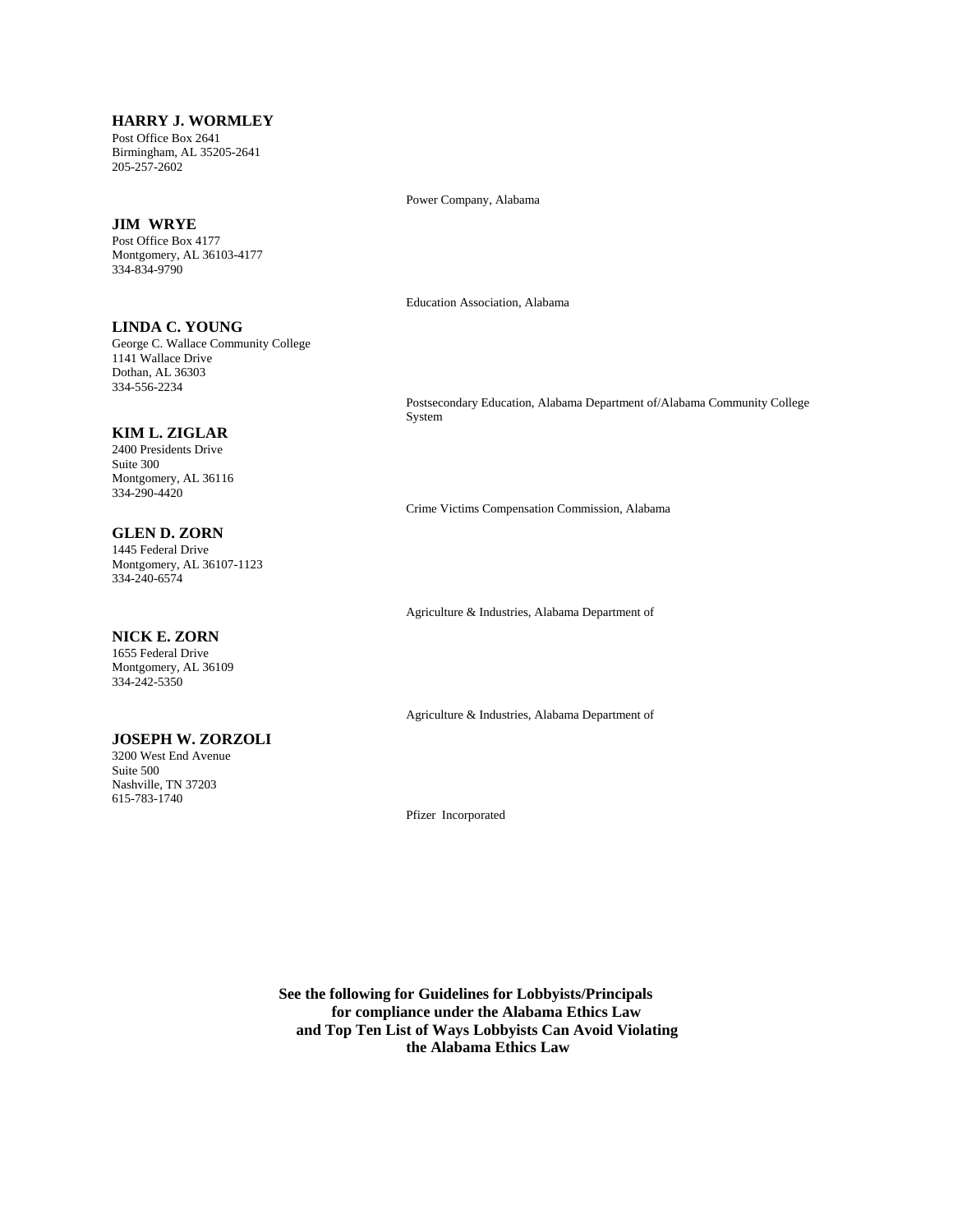# **GUIDELINES FOR LOBBYISTS/PRINCIPALS for compliance under Alabama Ethics Law**

**The purpose of this brochure is to inform lobbyists and their principals as to the guidelines and prohibitions contained in the Alabama Ethics law which became effective on October 1, 1995.**

**It should be pointed out that this is intended merely as an overview. If further information is needed, please contact the State Ethics Commission at: Post Office Box 4840, Montgomery, Alabama 36103-4840, (334) 242-2997.**

### **DEFINITIONS**

**Section 36-25-1(17) defines lobbying as:**

**"The practice of promoting, opposing, or in any manner influencing or attempting to influence the introduction, defeat, or enactment of legislation before any legislative body; opposing or in any manner influencing the executive approval, veto, or amendment of legislation; or the practice of promoting, opposing, or in any manner influencing or attempting to influence the enactment, promulgation, modification, or deletion of regulations before any regulatory body; provided, however, that providing public testimony before a legislative body or regulatory body or any committee thereof shall not be deemed lobbying."**

**Section 36-25-1(18) defines lobbyist as:**

**" 1. A person who receives compensation or reimbursement from another person, group, or entity to lobby.**

**"2. A person who lobbies as a regular and usual part of employment, whether or not any compensation in addition to regular salary and benefits is received.**

**"3. A person who expends in excess of one hundred dollars (\$100) for a thing of value, not including funds expended for travel, subsistence expenses, and literature, buttons, stickers, publications, or other acts of free speech, during a calendar year to lobby.**

**"4. A consultant to the state, county, or municipal levels of government or their instrumentalities, in any manner employed to influence legislation or regulation, regardless whether the consultant is paid in whole or part from state, county, municipal, or private funds.**

**"5. An employee, a paid consultant, or a member of the staff of a lobbyist, whether or not he or she is paid, who regularly communicates with members of a legislative body regarding pending legislation and other matters while the legislative body is in session."**

**Section 36-25-1(21) defines a principal as:**

**"A person or business which employs, hires, or otherwise retains a lobbyist. Nothing in this chapter shall be deemed to prohibit a principal from simultaneously serving as his or her own lobbyist."**

**Section 36-25-18 requires that every lobbyist register with the Commission no later than January 31 of each year or within ten days after the first undertaking requiring such registration. Each lobbyist (except public employees who are lobbyists) shall pay an annual fee of one hundred dollars (\$100) on or before January 31 or within ten days after undertaking lobbying activities. The section states "(a) Every lobbyist shall register by filing a form prescribed by the commission no later than January 31 of each year or within 10 days after the first undertaking requiring such registration.**

**Each lobbyist, except public employees who are lobbyists, shall pay an annual fee of one hundred dollars (\$100) on or before January 31 of each year or within 10 days of the first undertaking requiring such registration.**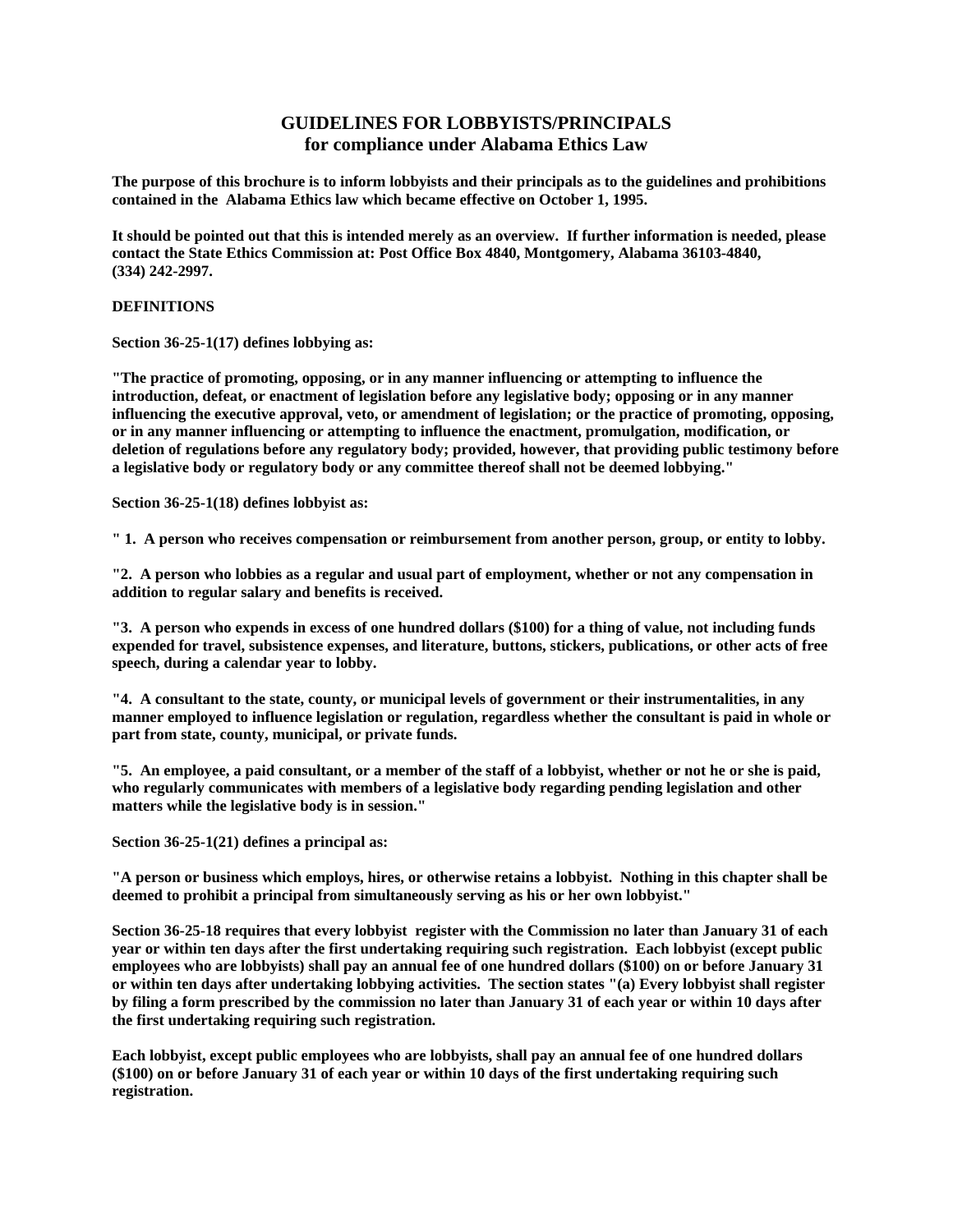**"(b) The registration shall be in writing and shall contain the following information:**

**"(1) The registrant's full name and business address.**

**"(2) The registrant's normal business and address.**

**"(3) The full name and address of the registrant's principal or principals.**

**"(4) The listing of the categories of subject matters on which the registrant is to communicate directly with a member of the legislative body to influence legislation or legislative action.**

**"(5) If a registrant's activity is done on behalf of the members of a group other than a corporation, a categorical disclosure of the number of persons of the group as follows: 1-5; 6-10; 11-25; over 25.**

**"(6) A statement signed by each principal that he or she has read the registration, knows its contents and has authorized the registrant to be a lobbyist in his or her behalf as specified therein, and that no compensation will be paid to the registrant contingent upon passage or defeat of any legislative measure.**

**"(c) A registrant shall file a supplemental registration indicating any substantial change or changes in the information contained in the prior registration within 10 days after the date of the change."**

**Section 36-25-19 further requires lobbyists and principals employing lobbyists to file reports with the Commission quarterly on January 31, April 30, July 31, and October 31 of each calendar year. The law requires:**

**"(a) Every person registered as a lobbyist pursuant to section 36-25-18 and every principal employing any lobbyist shall file with the commission a report provided by the commission pertaining to the activities set out in that section. The report shall be filed with the commission no later than January 31, April 30, July 31, and October 31 for each preceding calendar quarter, and contain, but not be limited to, the following information:**

**"(1) The cost of those items excluded from the definition of a thing of value which are described in Section 36-25-1(30)b. and which are expended within a 24-hour period on a public official, public employee, and members of his or her respective household in excess of two hundred fifty dollars (\$250) with the name or names of the recipient or recipients and the date of the expenditure.**

**"(2) The nature and date of any financial transaction between the public official, candidate, or member of the household of such public official or candidate and the lobbyist or principal of a value in excess of five hundred dollars (\$500) in the prior quarter, excluding those financial transactions which are required to be reported by candidates under the Fair Campaign Practices Act as provided in Chapter 22A (commencing with Section 17-22A-1) of Title 17.**

**"(3) A detailed statement showing the exact amount of any loan given or promised to a public official, candidate, public official or candidate.**

**"(4) A detailed statement showing any direct business association or partnership with any public official, candidate, or members of the household of such public official, candidate, or members of the household of such public official or candidate; provided, however, that campaign expenditures shall not be deemed a business association or partnership.**

**"(b) Any person not otherwise deemed a lobbyist pursuant to this chapter who negotiates or attempts to negotiate a contract, sells or attempts to sell goods or services, engages or attempts to engage in a financial transaction with a public official or public employee in their official capacity and who within a calendar day expends in excess of two hundred fifty dollars (\$250) on such public employee, public official, and his or her respective household shall file a detailed quarterly report of the expenditure with the commission.**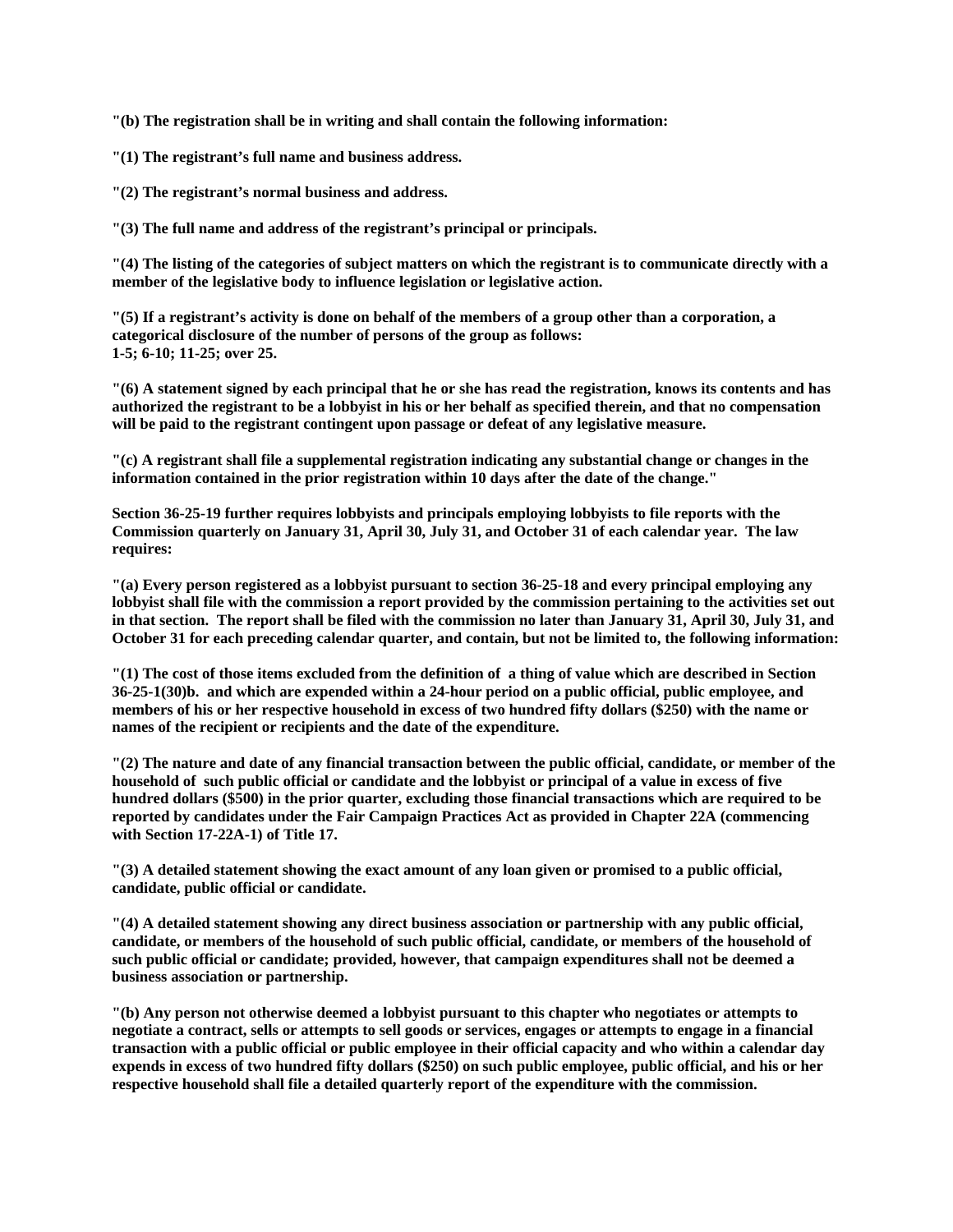**"(c) Any other provision of this chapter to the contrary notwithstanding, no organization whose officer or employee serves as a public official under this chapter shall be required to report expenditures or reimbursement paid to such officer or employee in the performance of the duties with the organization."**

**Section 36-25-20 requires a lobbyist to notify the Ethics Commission when his lobbying activity ceases. Section 36-25-20 states:** 

**"(a) A person who ceases to engage in activities requiring registration pursuant to Section 36-25-18 shall file a written, verified statement with the commission acknowledging the termination of activities. The notice shall be effective immediately.**

**"(b) A person who files a notice of termination pursuant to this section shall file the reports required pursuant to Sections 36-25-18 and 36-25-19 for any reporting period during which he or she was registered pursuant to this chapter.**

**In the past, former members of the Alabama House and Senate were extended floor privileges for lobbying purposes. Under the new law this has changed.**

**Section 36-25-23 states:**

**"(a) No former member of the House of Representatives or the Senate of the State of Alabama shall be extended floor privileges of either body in a lobbying capacity."**

**Section 36-25-23(b) states:**

**"No public official, public employee, or group of public officials or public employees shall solicit any lobbyist to give any thing whether or not the thing solicited is a thing of value to any person or entity for any purpose other than a campaign contribution."**

**Section 36-25-23(c) states:**

**"No principal or lobbyist shall accept compensation for, or enter into a contract to provide lobbying services which is contingent upon the passage or defeat of any legislative action."**

**Effective June 19, 1996, Section 36-25-13 went into effect.**

**Section 36-25-13 states:**

**"(a) No public official shall serve for a fee as a lobbyist or otherwise represent clients, including his or her employer before the board, agency, commission, department, or legislative body, of which he or she is a former member for a period of two years after he or she leaves such membership. For the purposes of this subsection, such prohibition shall not include a former member of the Alabama judiciary who as an attorney represents a client in a legal, non-lobbying capacity."**

**"(b) No public employee shall serve for a fee as a lobbyist or otherwise represent clients, including his or her employer before the board, agency, commission, or department, of which he or she is a former employee for a period of two years after he or she leaves such employment. For the purposes of this subsection, such prohibition shall not include a former employee of the Alabama judiciary who as an attorney represents a client in a legal, non-lobbying capacity." Until the effective date of June 19, 1996, Section 36-25-13, under the old Ethics law remained in effect. It states as follows:**

**"(a) No former state official or employee shall serve for a fee as a lobbyist or represent clients before the body of which he is a former member or employee for a period of three years after he leaves such membership or employment, unless notice of such representation is given within five days after such appearance to the Alabama Ethics Commission in the manner prescribed by the Commission.**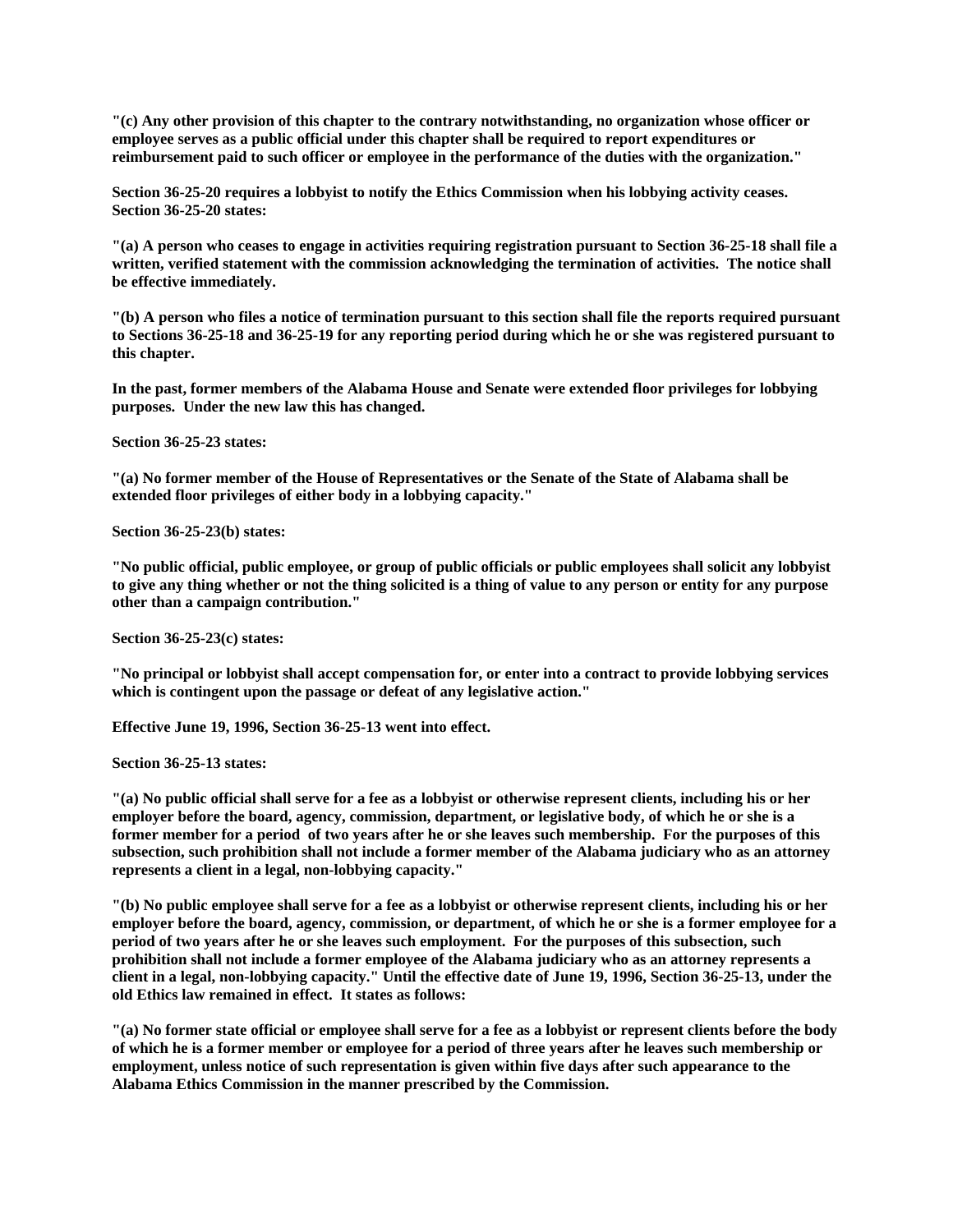### **PENALTIES FOR VIOLATION**

**Violations of the Ethics law which are considered to be Class A Misdemeanors are punishable by up to one year in prison and/or a two thousand dollar (\$2,000) fine.**

**Likewise, violations that are considered to be Class B Felonies are punishable by two to twenty years in prison and up to a ten thousand dollar (\$10,000) fine.**

**Section 36-25-26 states:**

**"No person, for the purpose of influencing legislation, may do either of the following:**

**"(1) Knowingly or willfully make any false statement or misrepresentation of the facts to a member of the legislative or executive branch.**

**"(2) Knowing a document to contain a false statement, cause a copy of the document to be received by a member of the legislative or executive branch without notifying the member in writing of the truth."**

**Section 36-25-27(a)(3) states:**

**"Any person subject to this chapter who knowingly violates any disclosure requirement of this chapter shall, upon conviction, be guilty of a Class A misdemeanor."**

### **CONCLUSION**

**As previously stated, these guidelines are intended to serve merely as an overview, if you have questions that were not answered, or areas that were not addressed by these guidelines, please contact the Alabama Ethics Commission at: Post Office Box 302300, Montgomery, Alabama 36130-2300, (334) 242-2997.**

# **Top Ten List of Ways Lobbyists Can Avoid Violating the Alabama Ethics Law**

**1. Don't offer a public official or employee anything in exchange for official action. (Section 36-25-7, Code of Alabama 1975)**

**2. Register to lobby with the Ethics Commission by January 31st each year or within 10 days of entering into any lobbying activity. (Section 36-25-18)**

**3. Modify your registration as necessary throughout the year by adding any new clients or principals. (Section 36-25-18(c))**

**4. File your quarterly statements in a timely manner each quarter. (Section 36-25-19)**

**5. Report any hospitality expenditures in excess of \$250 per calendar day which were expended on behalf of a public official or employee and members of their household. (Section 36-25-19(a)(1))**

**6. Report any financial transactions between you or your principal and a public official, candidate, or members of their household in excess of \$500 in the prior quarter. (Section 36-25-19(a)(2))**

**7. Detail any loans or direct business associations or partnerships between you or your principal and a public official, candidate, or members of their household. (Section 36-25-19(a)(3)(4))**